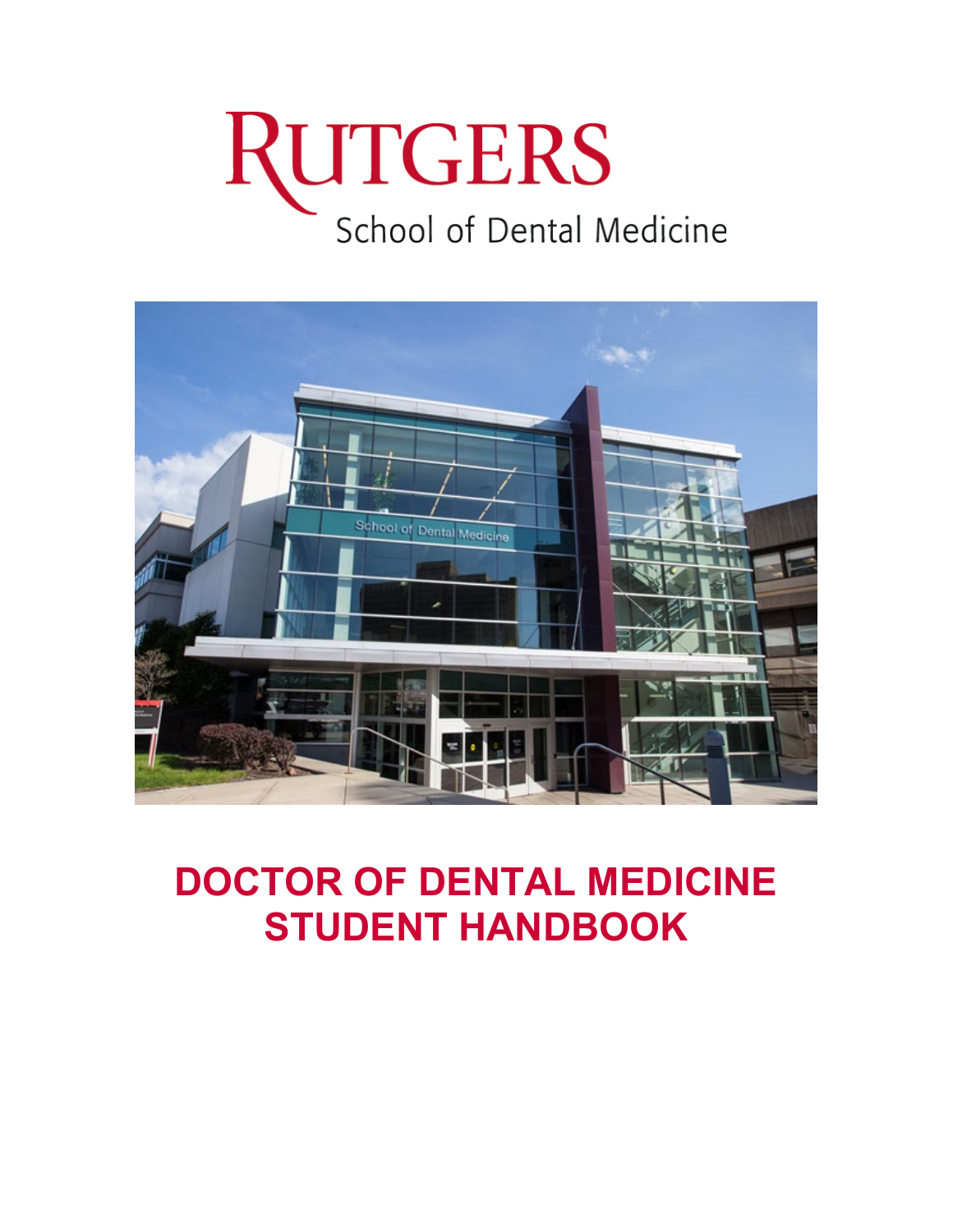#### <span id="page-1-0"></span>**NOTICE**

THIS HANDBOOK IS INFORMATIONAL ONLY AND DOES NOT CONSTITUTE A CONTRACT BETWEEN RUTGERS AND ANY STUDENT. IT MAY BE CHANGED BY RUTGERS WITHOUT PRIOR NOTICE TO STUDENTS. ANY RULES, REGULATIONS, POLICIES, PROCEDURES OR OTHER REPRESENTATIONS MADE HEREIN MAY BE INTERPRETED AND APPLIED BY RUTGERS TO PROMOTE FAIRNESS AND ACADEMIC EXCELLENCE, BASED ON THE CIRCUMSTANCES OF EACH INDIVIDUAL SITUATION.

THIS HANDBOOK REPRESENTS A PROGRAM OF THE CURRENT CURRICULA, EDUCATIONAL PLANS, OFFERINGS AND REQUIREMENTS FO THE RUTGERS-SCHOOL OF DENTAL MEDICINE. THE SCHOOL RESERVES THE RIGHT TO CHANGE ANY PROVISIONS, OFFERINGS, TUITION, FEES OR REQUIREMENTS AT ANY TIME WITHIN THE STUDENT'S PERIOD OF STUDY AT RUTGERS. IN ADDITION, RUTGERS MAY AT ANY TIME ELIMINATE, MODIFY OR CHANGE THE LOCATION OF ANY SCHOOL, INSTITUTE, CENTER, PROGRAM, DEPARTMENT, COURSE OR ACADEMIC ACTIVITY.

THE RULES AND REGULATIONS IN THIS HANDBOOK CAN BE AMENDED OR CHANGED BY THE EXECUTIVE COUNCIL AT ANY TIME. WITH SUFFICIENT NOTICE, THEY CAN BE MADE APPLICABLE TO THE ACADEMIC YEAR IN WHICH THEY ARE PASSED.

THIS HANDBOOK SHOULD BE READ IN CONJUNCTION WITH THE SCHOOL OF DENTAL MEDICINE CATALOGUE AND OTHER OFFICIAL DOCUMENTS OF THE SCHOOL OF DENTAL MEDICINE AND RUTGERS.

AS A CONDITION OF CONTINUED ENROLLMENT, STUDENTS MUST AGREE TO NOTIFY THE SCHOOL OF ANY CONVICTIONS, GUILTY PLEAS OR NO CONTEST PLEAS TO ANY CRIME, MISDEMEANOR OR OTHER OFFENSE AND OF ANY ARRESTS, DETENTIONS, CHARGES OR INVESTIGATIONS BY ANY LAW ENFORCEMENT AUTHORITIES, WHICH OCCUR SUBSEQUENT TO THE APPLICANT'S/STUDENT'S SUBMISSION OF THE ACCEPTED APPLICANT/ENROLLED STUDENT DISCLOSURE FORM.

THE RUTGERS SCHOOL OF DENTAL MEDICINE RECOGNIZES THE VALUE OF DIVERSITY AND IS COMMITTED TO PROVIDING APPROPRIATE SUPPORT FOR ITS STUDENT BODY.

THE ONLINE HANDBOOK SUPERCEDES ALL HARD COPY MATERIAL PREVIOUSLY DISTRIBUTED. **D**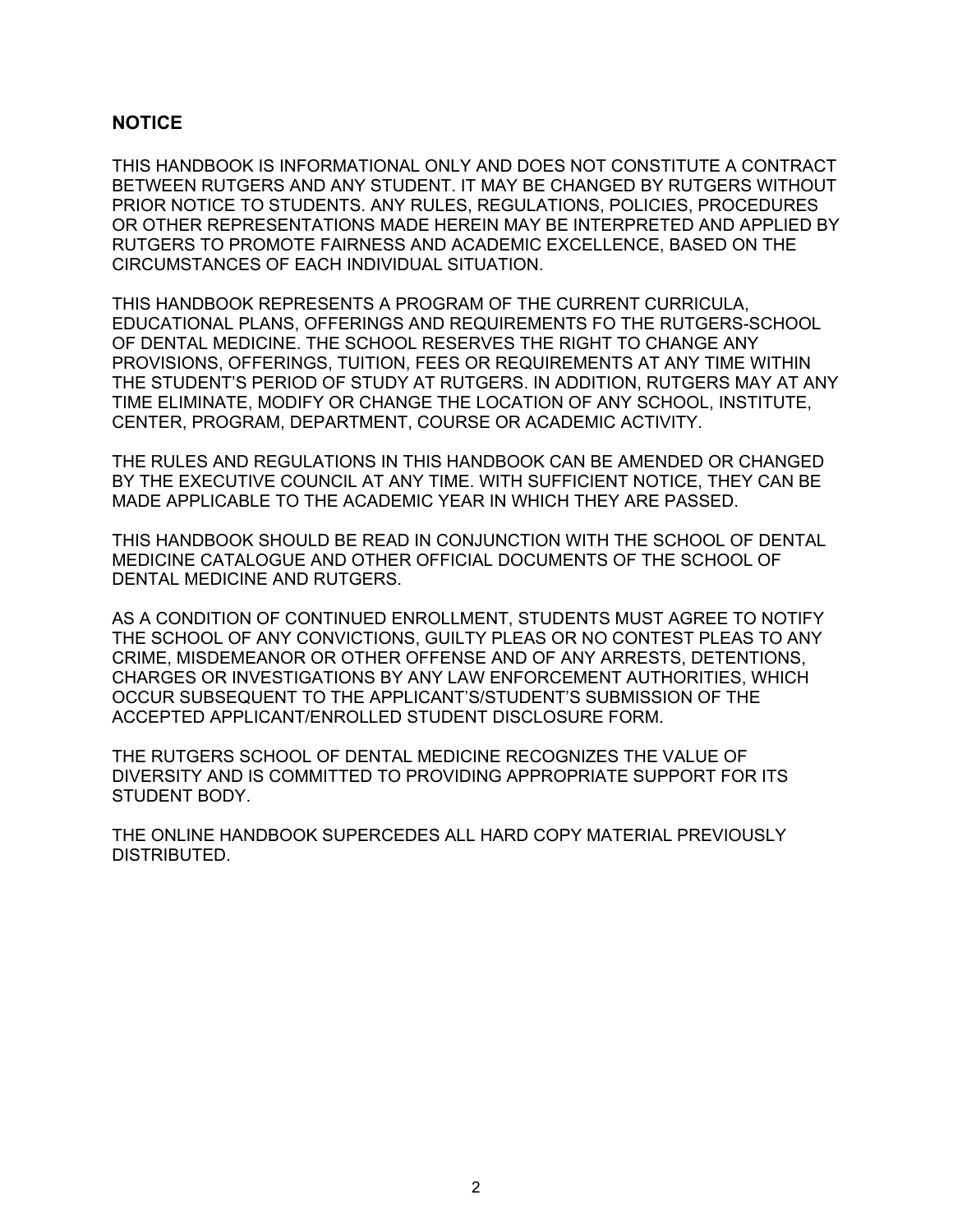| <b>NOTICE</b> |  |
|---------------|--|
|               |  |
|               |  |
|               |  |
|               |  |
|               |  |
|               |  |
|               |  |
|               |  |
|               |  |
|               |  |
|               |  |
|               |  |
|               |  |
|               |  |
|               |  |
|               |  |
|               |  |
|               |  |
|               |  |
|               |  |
|               |  |
|               |  |
|               |  |
|               |  |
|               |  |
|               |  |
|               |  |
|               |  |
|               |  |
|               |  |
|               |  |
|               |  |
|               |  |
|               |  |
|               |  |
|               |  |
|               |  |
|               |  |
|               |  |
|               |  |
|               |  |
|               |  |
|               |  |
|               |  |
|               |  |
|               |  |
|               |  |
|               |  |
|               |  |
|               |  |
|               |  |
|               |  |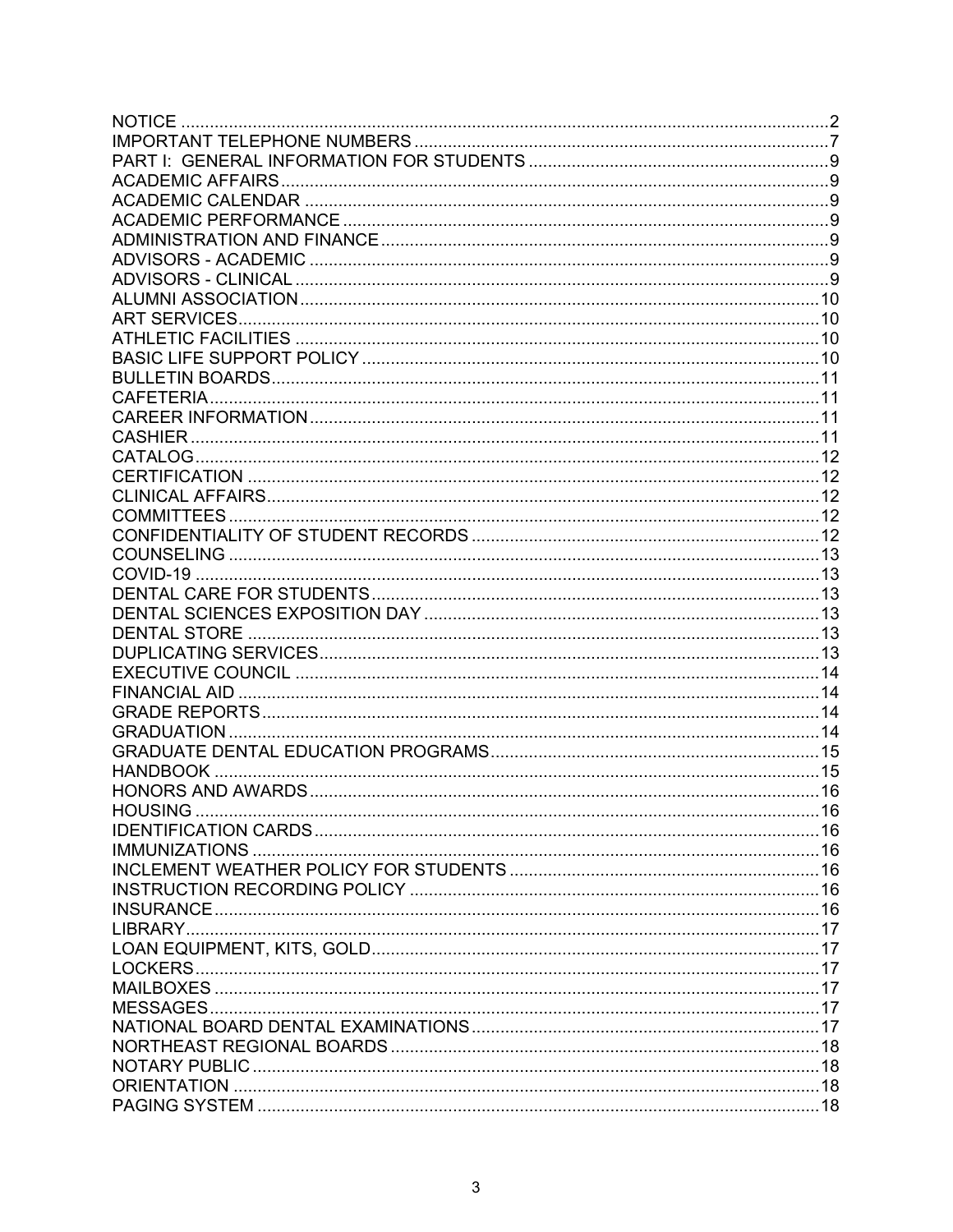| PART II: SCHOOL OF DENTAL MEDICINE MISSION AND GOALS STATEMENT28 |  |
|------------------------------------------------------------------|--|
|                                                                  |  |
|                                                                  |  |
|                                                                  |  |
|                                                                  |  |
|                                                                  |  |
|                                                                  |  |
|                                                                  |  |
|                                                                  |  |
|                                                                  |  |
|                                                                  |  |
|                                                                  |  |
|                                                                  |  |
|                                                                  |  |
|                                                                  |  |
|                                                                  |  |
|                                                                  |  |
| POLICY CONCERNING EXTERNSHIPS WHILE SCHOOL IS IN SESSION 42      |  |
|                                                                  |  |
|                                                                  |  |
|                                                                  |  |
|                                                                  |  |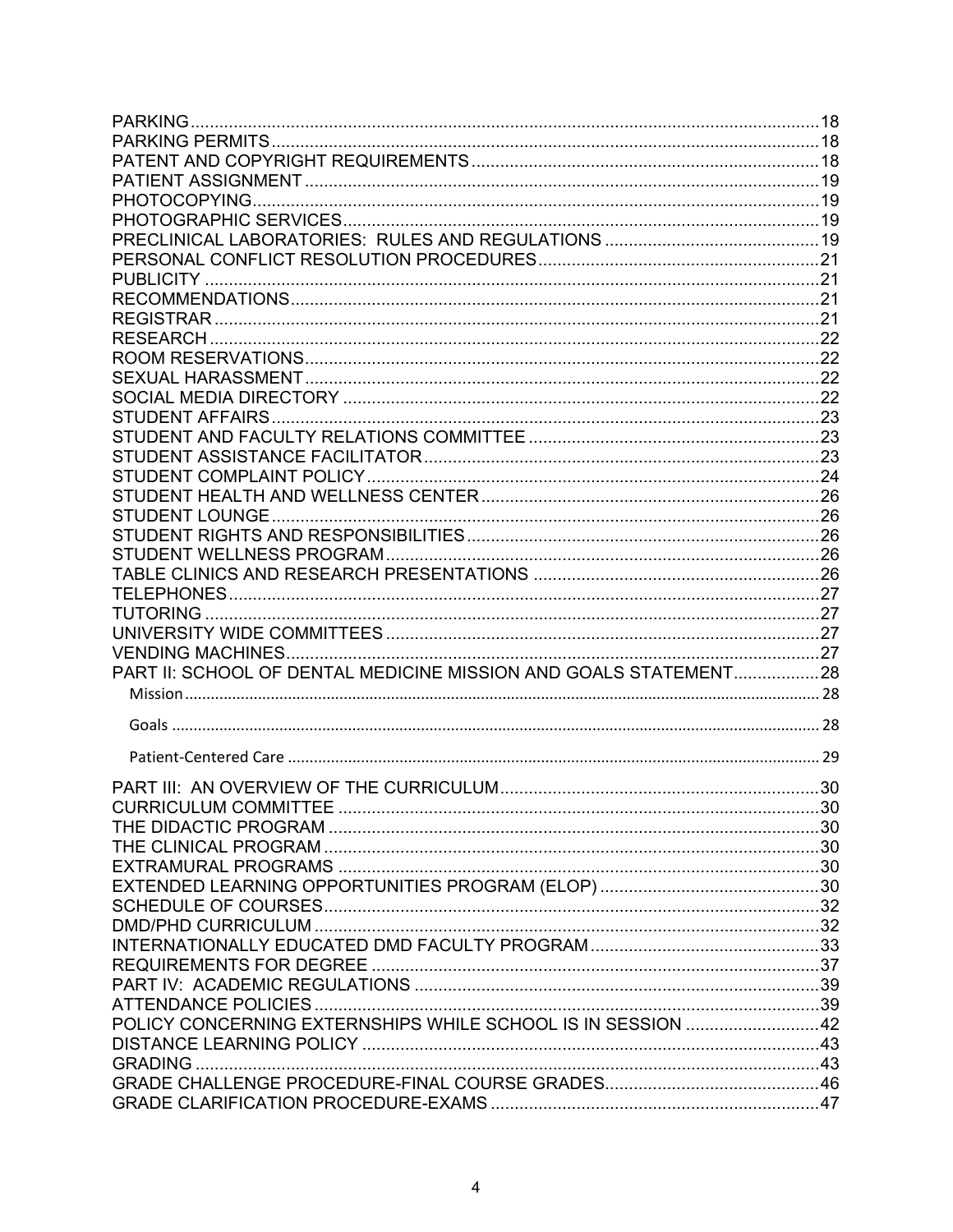| GUIDELINES FOR REMOTE EDUCATIONAL EXPERIENCES AT RSDM 50                                                                             |  |
|--------------------------------------------------------------------------------------------------------------------------------------|--|
|                                                                                                                                      |  |
|                                                                                                                                      |  |
| MECHANISM FOR STUDENT APPEAL OF PLACEMENT INTO THE FIVE YEAR PROGRAM, REPETITION OF                                                  |  |
|                                                                                                                                      |  |
|                                                                                                                                      |  |
|                                                                                                                                      |  |
|                                                                                                                                      |  |
|                                                                                                                                      |  |
|                                                                                                                                      |  |
| PROGRAM FOR MAINTAINING HEALTH, SAFETY AND PROFESSIONALISM 62<br>RSDM PREDOCTORAL EXAMINATION SCHEDULING AND RESCHEDULING POLICY  65 |  |
|                                                                                                                                      |  |
|                                                                                                                                      |  |
|                                                                                                                                      |  |
|                                                                                                                                      |  |
|                                                                                                                                      |  |
|                                                                                                                                      |  |
|                                                                                                                                      |  |
|                                                                                                                                      |  |
|                                                                                                                                      |  |
|                                                                                                                                      |  |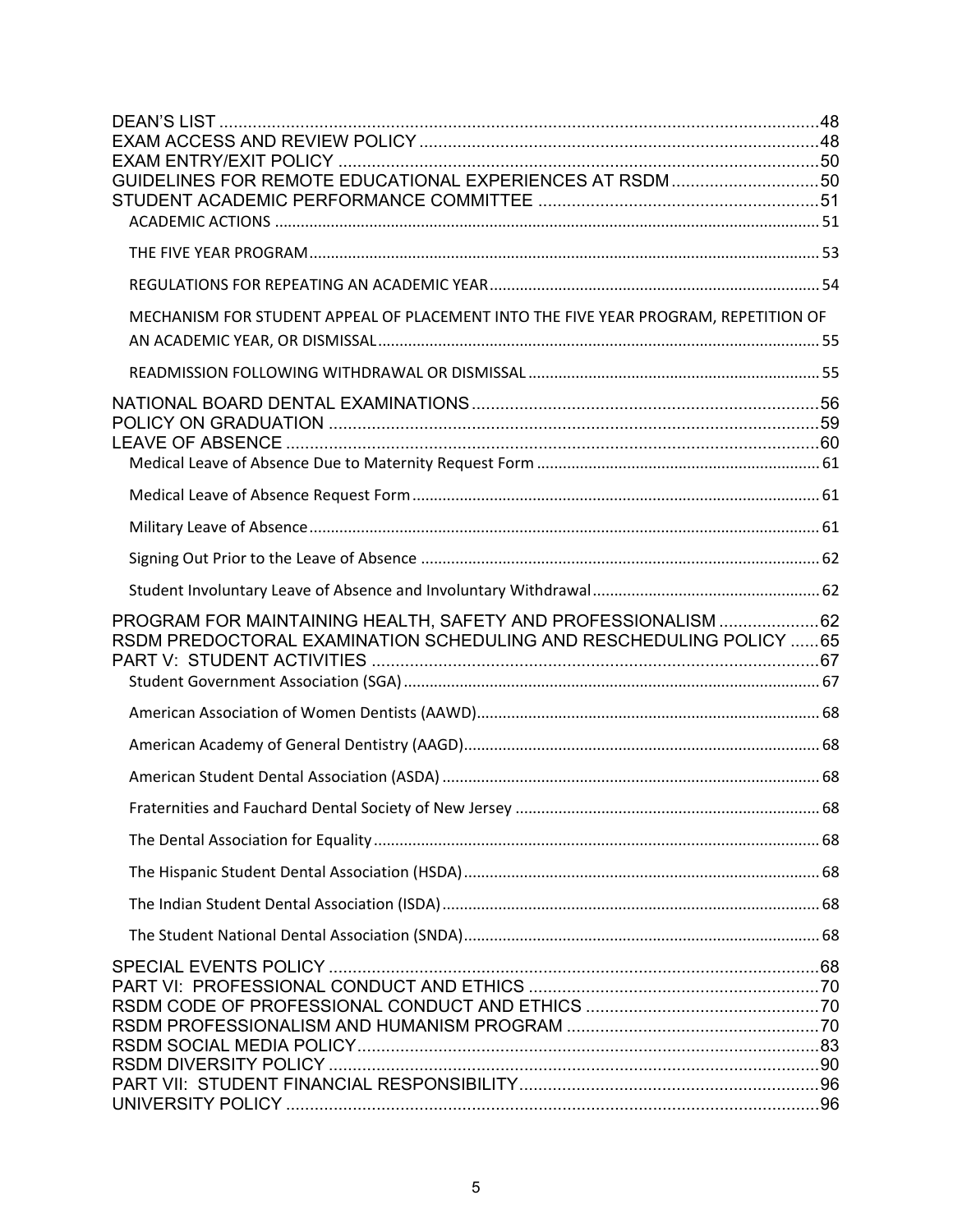|                | STANDARDS OF SATISFACTORY ACADEMIC PROGRESS FOR TITLE IV AND NEW |  |
|----------------|------------------------------------------------------------------|--|
|                |                                                                  |  |
|                |                                                                  |  |
|                |                                                                  |  |
|                | ESSENTIAL FUNCTIONS FOR ADMISSION AND MATRICULATION TO SCHOOL OF |  |
|                |                                                                  |  |
|                |                                                                  |  |
| 2 <sub>1</sub> |                                                                  |  |
| 3.             |                                                                  |  |
| 4.             |                                                                  |  |
| 5 <sub>1</sub> |                                                                  |  |
|                |                                                                  |  |
|                |                                                                  |  |
|                |                                                                  |  |
|                |                                                                  |  |
|                |                                                                  |  |
|                |                                                                  |  |
|                |                                                                  |  |
|                |                                                                  |  |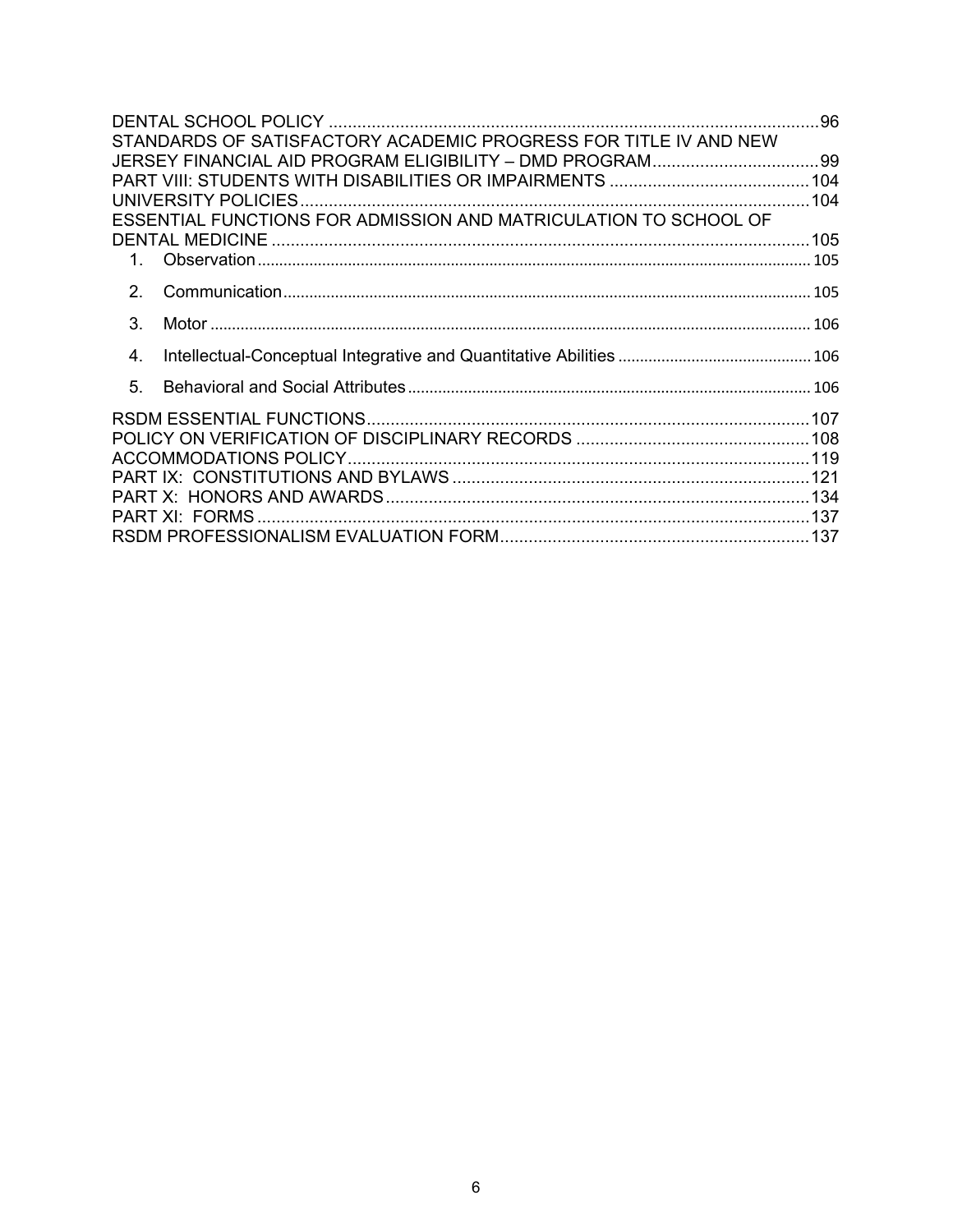# <span id="page-6-0"></span>**IMPORTANT TELEPHONE NUMBERS**

| <b>Office of Academic Affairs</b>                               | (973) 972-4440       |
|-----------------------------------------------------------------|----------------------|
| Vice Dean                                                       | (973) 972-4440       |
| To Report Absence                                               | (973) 972-4440       |
| <b>Office of Administration and Finance</b>                     | (973) 972-4624       |
| <b>Executive Director</b>                                       | (973) 972-4624       |
| Cashier                                                         | (973) 972-4462       |
| <b>Dental Store</b>                                             | (973) 972-4627       |
| <b>Office of Alumni Affairs</b>                                 | (973) 972-6883       |
| <b>Office of Clinical Affairs</b>                               | (973) 972-6679       |
| Senior Associate Dean                                           | (973) 972-1263       |
| <b>Director of Patient Resources</b>                            | (973) 972-3257       |
| <b>Clinical Support Services</b>                                | (973) 972-5304       |
| Group A                                                         | (973) 972-7537       |
| Group B                                                         | (973) 972-7531       |
| Group C                                                         | (973) 972-7534       |
| Group D                                                         | (973) 972-7535       |
| <b>Office of Continuing Education</b>                           | (973) 972-4267       |
| <b>Office of Controller (Billing)</b>                           | (732) 235-9174       |
| <b>Office of the Dean</b>                                       | (973) 972-4633       |
| <b>Office of Financial Aid</b>                                  | (973) 972-4376       |
| <b>Office of Research</b>                                       | (973) 972-7424       |
| Associate Dean                                                  | (973) 972-0993       |
| <b>Office of Student Affairs</b>                                | (973) 972-5064, 5065 |
| Admissions Representative (DMD)                                 | (973) 972-4618       |
| Admissions Coordinator (PG & DMD/IDP)                           | (973) 972-2956       |
| Alumni Affairs                                                  | (973) 972-6883       |
| Associate Dean                                                  | (973) 972-1645, 1699 |
| <b>Associate Dean of Admissions</b>                             | (973) 972-1103       |
| Director of Student Affairs, Diversity & Inclusion              | (973) 972-5063       |
| <b>Director of Student Advisement</b>                           | (973) 972-7816       |
| <b>Internationally Trained DMD Program</b>                      | (973) 972-2956       |
| Director or Enrollment & Academic Support<br>Services/Registrar | (973) 972-4728       |
| <b>Office of Student Loans</b>                                  | 732-235-9183         |
| <b>Director</b>                                                 | 732-235-9184         |
| Department of Biochemistry & Molecular Biology                  | (973) 972-4411       |
| Department of Cell Biology & Injury Sciences                    | (973) 972-4414       |
| <b>Department of Community Health</b>                           | (973) 972-5355       |
| Chair                                                           | (973) 972-5355       |
| <b>Department of Diagnostic Sciences</b>                        | (973) 972-4506       |
| Chair                                                           | (973) 972-7210       |
| <b>Department of Endodontics</b>                                | (973) 972-5329       |
| Chair                                                           | (973) 972-5329       |
| Clinic                                                          | (973) 972-4217       |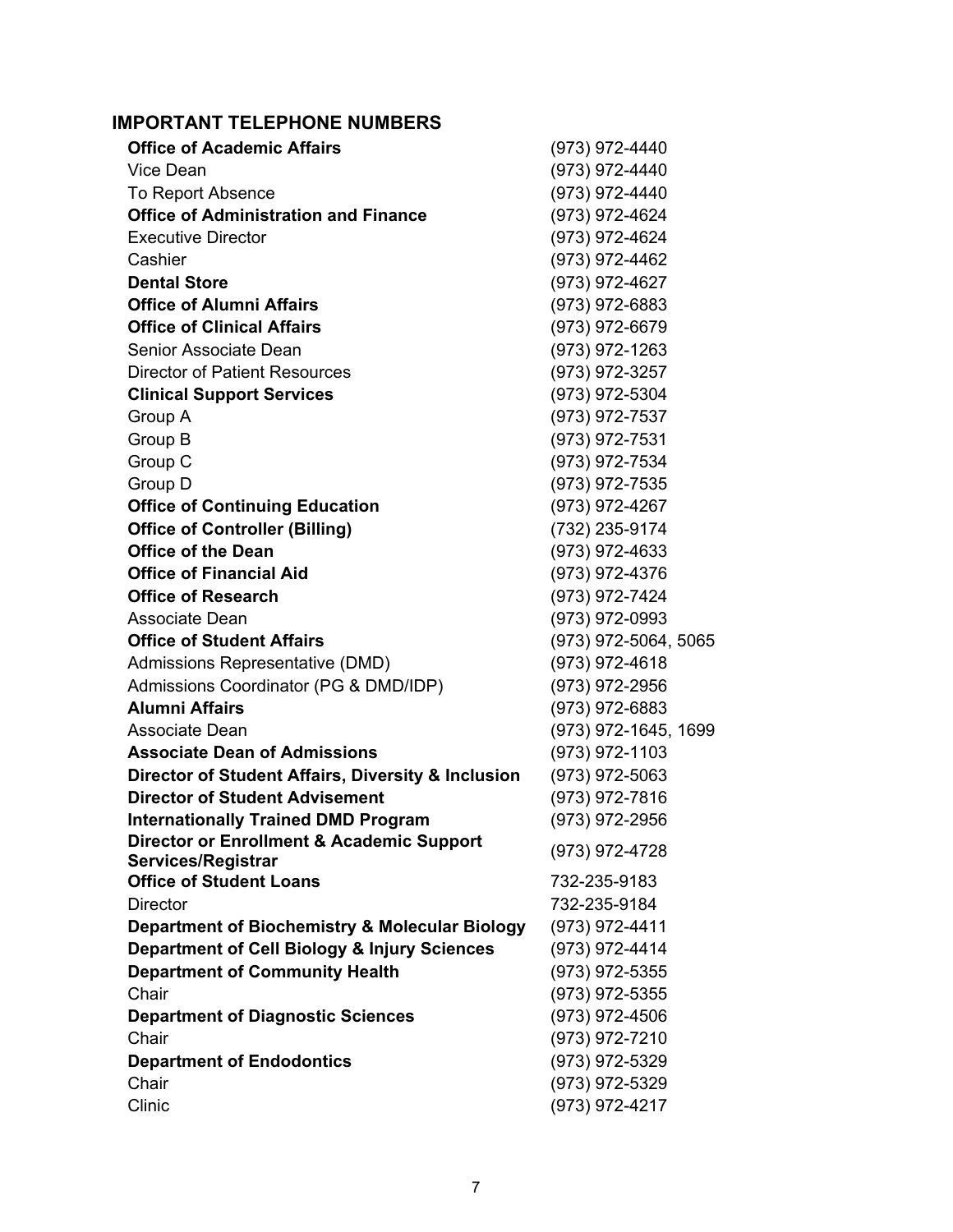| Department of Microbiology & Molecular Genetics       | (973) 972-4483 |
|-------------------------------------------------------|----------------|
| <b>Department of Neurosciences</b>                    | (973) 972-5208 |
| <b>Department of Oral &amp; Maxillofacial Surgery</b> | (973) 972-7973 |
| Chair                                                 | (973) 972-4185 |
| Clinic                                                | (973) 972-4652 |
| <b>Department of Oral Biology</b>                     | (973) 972-7053 |
| Chair                                                 | (973) 972-3728 |
| <b>Department of Orthodontics</b>                     | (973) 972-4729 |
| Chair                                                 | (973) 972-4729 |
| Clinic                                                | (973) 972-4704 |
| <b>Department of Pediatric Dentistry</b>              | (973) 972-4621 |
| Receptionist                                          | (973) 972-4620 |
| Chair                                                 | (973) 972-4622 |
| Clinic                                                | (973) 972-4220 |
| <b>Department of Periodontics</b>                     | (973) 972-4210 |
| Chair                                                 | (973) 972-4639 |
| Clinic                                                | (973) 972-4214 |
| Department of Pharmacology & Physiology               | (973) 972-4460 |
| <b>Department of Restorative Dentistry</b>            | (973) 972-4615 |
| Chair                                                 | (973) 972-4615 |
| Clinic                                                | (973) 972-5313 |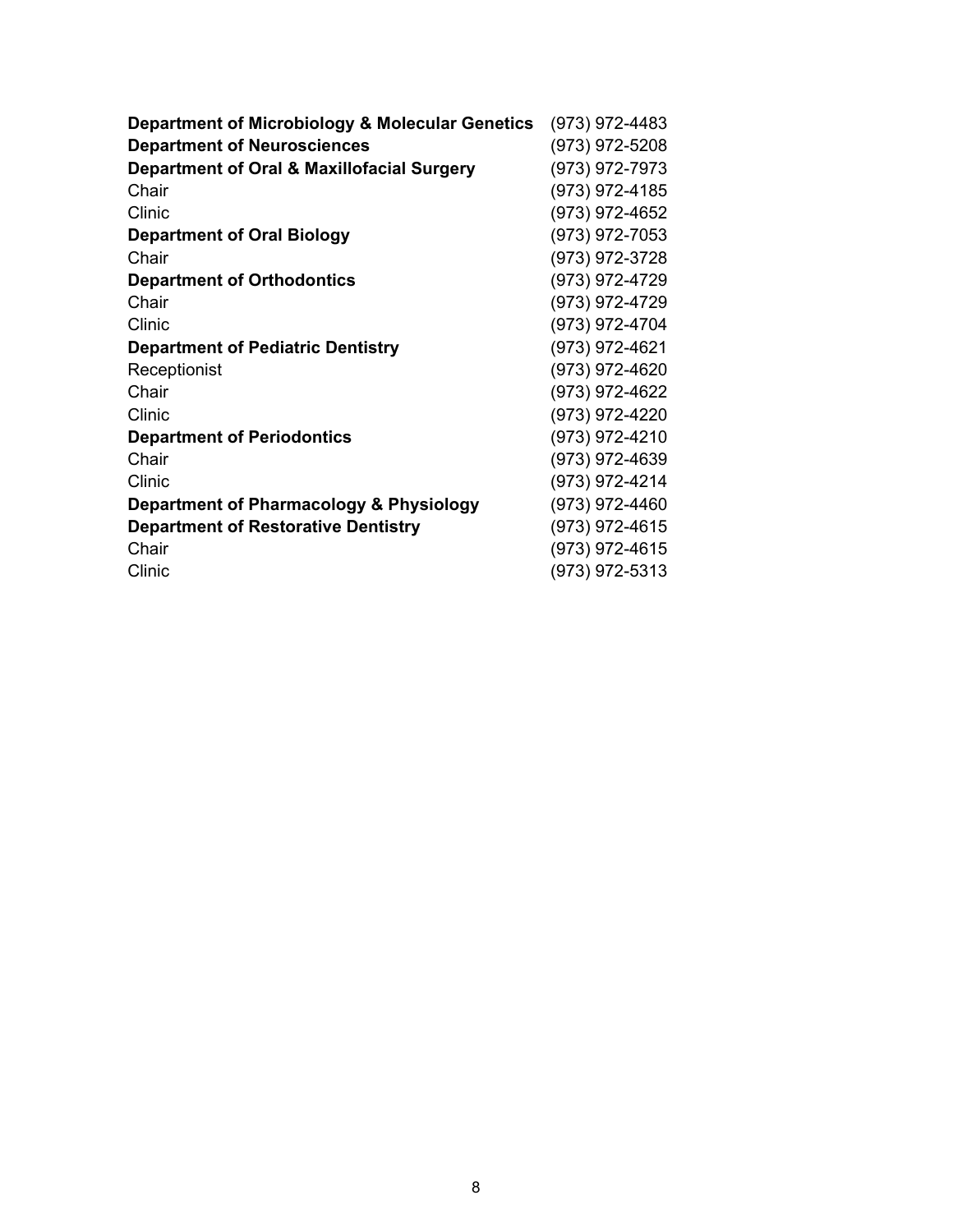# <span id="page-8-0"></span>**PART I: GENERAL INFORMATION FOR STUDENTS**

# <span id="page-8-1"></span>**ACADEMIC AFFAIRS**

The Office of Academic Affairs has the responsibility for administering the undergraduate dental curriculum as developed by the Curriculum Committee. Curriculum matters with affiliated dental auxiliary programs and the organization and preparation of reports relating to accreditation are the responsibility of this office. When required, the Office of Academic Affairs prepares schedules for students who have special academic needs. In addition, the Office of Academic Affairs monitors the programs of students to assure that both students and graduates are the highest quality health care personnel sensitive to and knowledgeable of their ethical, community at large, and professional responsibilities.

The Office of Academic Affairs is located in the dental school building, Room B-813, (973) 972- 4440.

# <span id="page-8-2"></span>**ACADEMIC CALENDAR**

<span id="page-8-3"></span>The academic calendar is prepared by the Office of Academic Affairs. It is distributed at the beginning of each academic year.

# **ACADEMIC PERFORMANCE**

The academic performance of all students is monitored by the Office of Academic Affairs. Departments notify students and the office of marginal and failing performance at the end of each trimester. All attempts are made to assist students in academic difficulty.

# <span id="page-8-4"></span>**ADMINISTRATION AND FINANCE**

The Office of Administration and Finance has the responsibility for budget preparation and control of fiscal matters at the dental school. It performs a wide variety of management services for the faculty and staff, including personnel processing, collection of student tuition, and coordination of security, building maintenance, and housekeeping.

<span id="page-8-5"></span>The Office of Administration and Finance is located in the dental school building, Room B-827, (973) 972-4624.

# **ADVISORS - ACADEMIC**

<span id="page-8-6"></span>Information on RSDM Academic Advisors is available at <http://sdm.rutgers.edu/students/current/predoctoral/advisor.html>

# **ADVISORS - CLINICAL**

See the Clinic Manual at<http://sdm.rutgers.edu/about/clinic-manual/>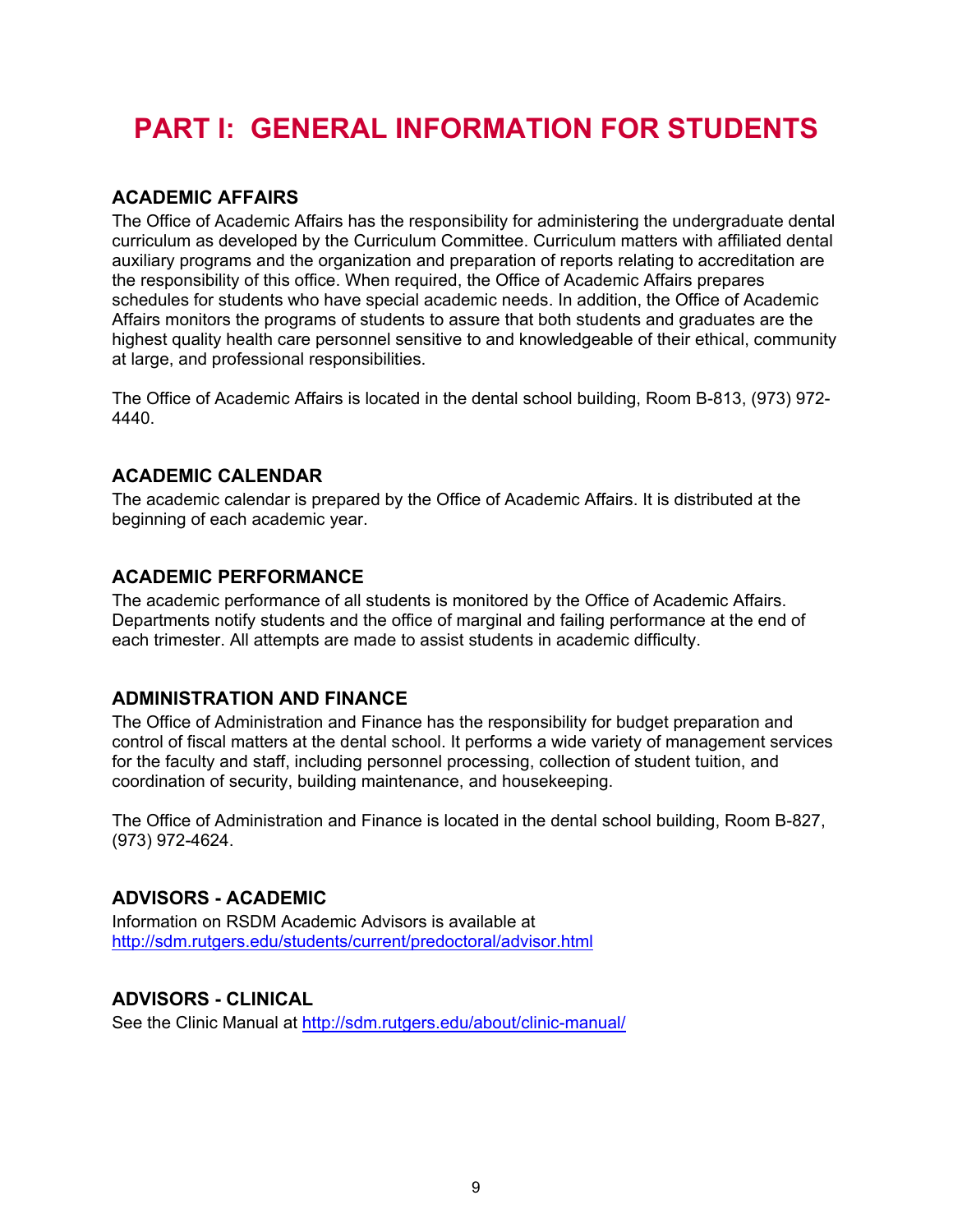# <span id="page-9-0"></span>**ALUMNI ASSOCIATION**

The Dental Alumni Association was established in 1960 when the charter class graduated from the Seton Hall University College of Medicine and Dentistry. A representative of the fourth year class sits as a nonvoting member of the association's Executive Committee, to increase communication between the dental school and its past and present students.

The Dental Alumni Association retains address records on all graduates. Anyone wishing information on dental school graduates should contact the association President or the Office of Alumni Affairs, located in the dental school, Room B-823, (973) 972-6883.

# <span id="page-9-1"></span>**ART SERVICES**

Students presenting table clinics or making other types of presentations may receive artistic assistance from the Digital Media Center, Room B-725, (973) 972-5488. Such assistance should be requested far in advance of the date the materials are needed.

# <span id="page-9-2"></span>**ATHLETIC FACILITIES**

Athletic facilities in the Community Mental Health Center are made available to dental students when the center's schedule permits. The Intramural Softball Teams play on fields in the Newark City Park System. Health club facilities are available for a fee nearby at the University Executive Fitness Center.

# <span id="page-9-3"></span>**BASIC LIFE SUPPORT POLICY**

(Updated April 27, 2005)

#### BASIC LIFE SUPPORT REQUIREMENT

The Commission on Dental Accreditation (CODA) clearly states in Standard 5.5, "…All students, faculty and support staff involved in the direct provision of patient care are recognized in basic life support (BLS) including cardiopulmonary resuscitation, and are able to manage common medical emergencies…"

Therefore, all RSDM faculty, clinical staff and students (pre-doctoral, postdoctoral and dental hygiene) must have up-to-date certification as set forth by the American Heart Association's Basic Life Support for Health Care Providers. Currently, this certification is valid for two (2) years. Failure to maintain this requirement will result in loss of clinical privileges. Medical Waivers

Anyone unable to perform BLS, due to medical or physical limitations, must have medical documentation from a physician on file stating why they are unable to participate in the handson portion of BLS certification training. Anyone who has a medical waiver must take and successfully pass the BLS certification written examination. All certification information concerning Medical Waivers for BLS certification is retained in the Office for Student Affairs. **Training** 

First-year dental students will complete their BLS certification during the orientation week usually one week prior to matriculation into the fall trimester. These same students will be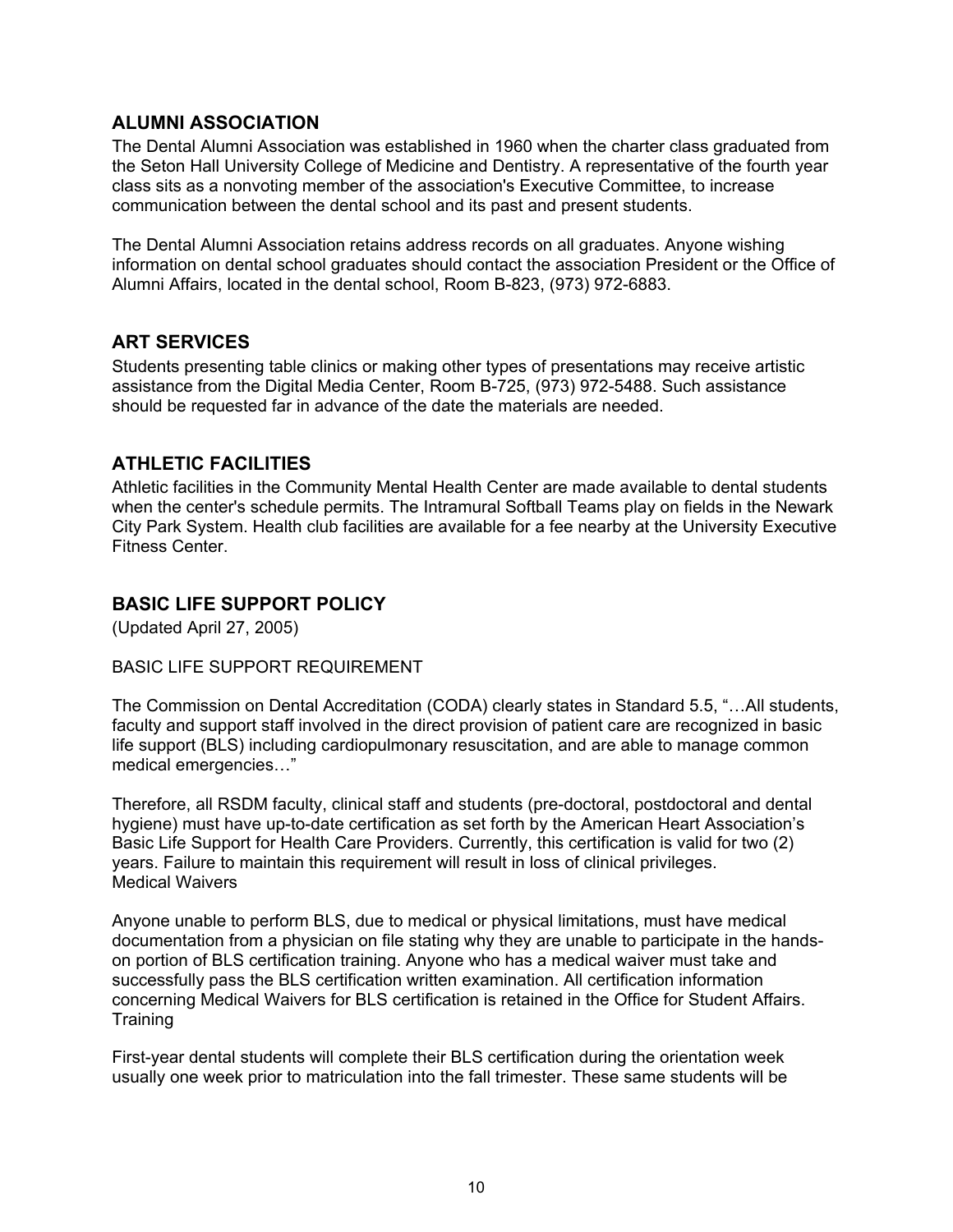recertified in the spring of their second year as part of a rotation in the Clinical Dentistry course. This recertification will allow students to render patient care through their fourth year. Documentation and Monitoring Compliance

All certification cards are issued by the BLS Training Center at University Hospital. Certification cards for pre-doctoral students are forwarded to the Office of Student Affairs where a copy is made for the files and then distributed to the students. Postdoctoral BLS certification cards are forwarded from the BLS Training Center directly to the Director of Postdoctoral Programs for distribution to the Postdoctoral student with a copy sent to the Office of Student Affairs. Records of certification of all students are retained in the Office of Student Affairs to monitor CPR compliance and clear students for patient care.

#### Penalties for Non-Compliance

Faculty, clinical staff and pre-and postdoctoral students who are not in full compliance with the RSDM CPR Policy will not be permitted to oversee or render patient care at the School of Dental Medicine and will be subject to disciplinary action up to and including dismissal.

#### <span id="page-10-0"></span>**BULLETIN BOARDS**

<span id="page-10-1"></span>Glass enclosed bulletin boards on B Level are available to classes and organizations. All material to be posted must be approved by the Office of Student Affairs.

#### **CAFETERIA**

A large cafeteria with a wide variety of hot and cold foods is open seven days a week in University Hospital for breakfast, lunch, and dinner. Vending machines in the cafeteria dispense sandwiches, beverages, snacks, etc., when the cafeteria is not serving.

# <span id="page-10-2"></span>**CAREER INFORMATION**

Opportunities for association, postgraduate programs, residencies, and practices for sale are posted on a bulletin board on B Level.

Informational materials from the American Dental Association on postgraduate education and establishing a practice are available from the Office of Academic Affairs.

The annual dental science exposition includes information to familiarize students with the types of programs available and the protocol associated with postdoctoral training.

#### <span id="page-10-3"></span>**CASHIER**

#### Patients

The patient cashier is located at the C Level entrance. Any questions concerning bills, payment records, etc., should be directed to that office.

#### **Students**

The student cashier is located in Room B 830, (973) 972-4462. This office collects tuition and fees and distributes loan and scholarship checks. Students can also cash personal checks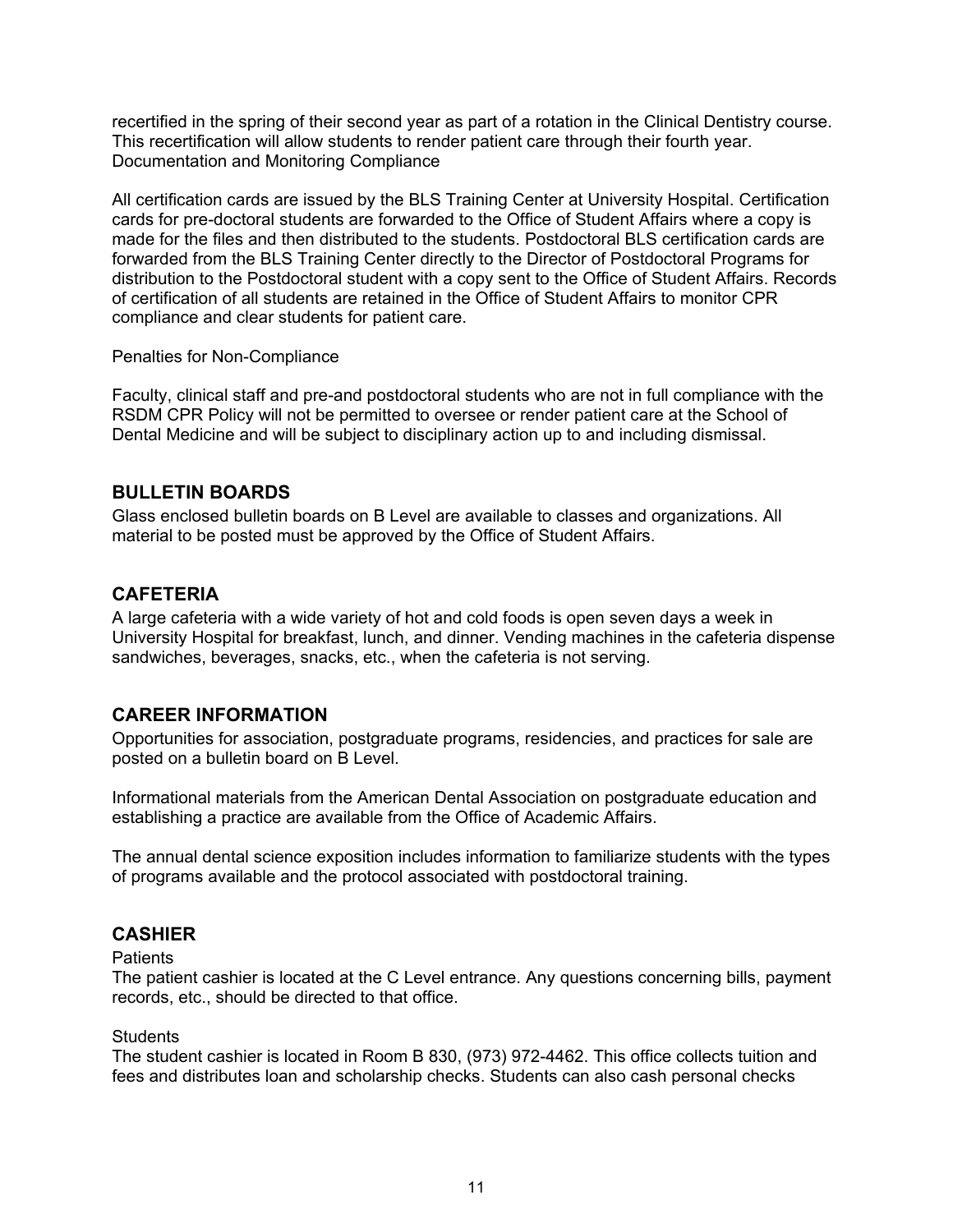<span id="page-11-0"></span>(minimum of \$20.00/check and a maximum of \$50.00/week). Hours of operation are 9:00 a.m. to 4:30 p.m., Monday through Friday.

# **CATALOG**

<span id="page-11-1"></span>The catalog, revised every two years, is available in the Office of Student Affairs.

# **CERTIFICATION**

All certifications required by students or alumni are provided by the Office of Student Affairs and/or the dental school Registrar. Included are verifications of status, date of graduation, and other information necessary for licensure, lending institutions, professional organizations, the armed forces, etc. The Office of Student Affairs certifies eligibility for National and Northeast Regional Boards, based on information provided by the various departments.

# <span id="page-11-2"></span>**CLINICAL AFFAIRS**

The Office of Clinical Affairs is responsible for the daily operational activity of the clinical curriculum and clinical service program. Student patient assignments, departmental clinical operations, and the various support areas are coordinated to facilitate the functioning of the clinical program.

Every effort is made to assign each student to a variety of patients to provide a broad experience in the biological and technical aspects of patient care. There is a continuous monitoring of patient care by students in the clinical comprehensive patient care system.

The Office of Clinical Affairs is located in the dental school building, Room D-741, (973) 972- 4839.

# <span id="page-11-3"></span>**COMMITTEES**

A complete list of committees, their membership and responsibilities, is available from the Office of the Dean. Many committees have student members, allowing for greater student input in matters affecting them. All students are urged to consult with those committees which can be helpful to them.

# <span id="page-11-4"></span>**CONFIDENTIALITY OF STUDENT RECORDS**

In accordance with the Family Educational Rights and Privacy Act of 1974, [http://compliance.rutgers.edu/ferpa,](http://compliance.rutgers.edu/ferpa) Rutgers students have the right to review, inspect and challenge the accuracy of information kept in a cumulative file by the educational unit unless the student waives this right. The following offices in each educational unit maintain student files containing pertinent information on each student.

- 1. Office of Student Affairs/Office of Academic Affairs Application for admission together with supporting documents related to admission and records on the academic progress of each student while in attendance.
- 2. University-Wide Financial Aid Office Correspondence and data related to financial aid received through the school by each student while in attendance, except for financial records and statements of the student's parents.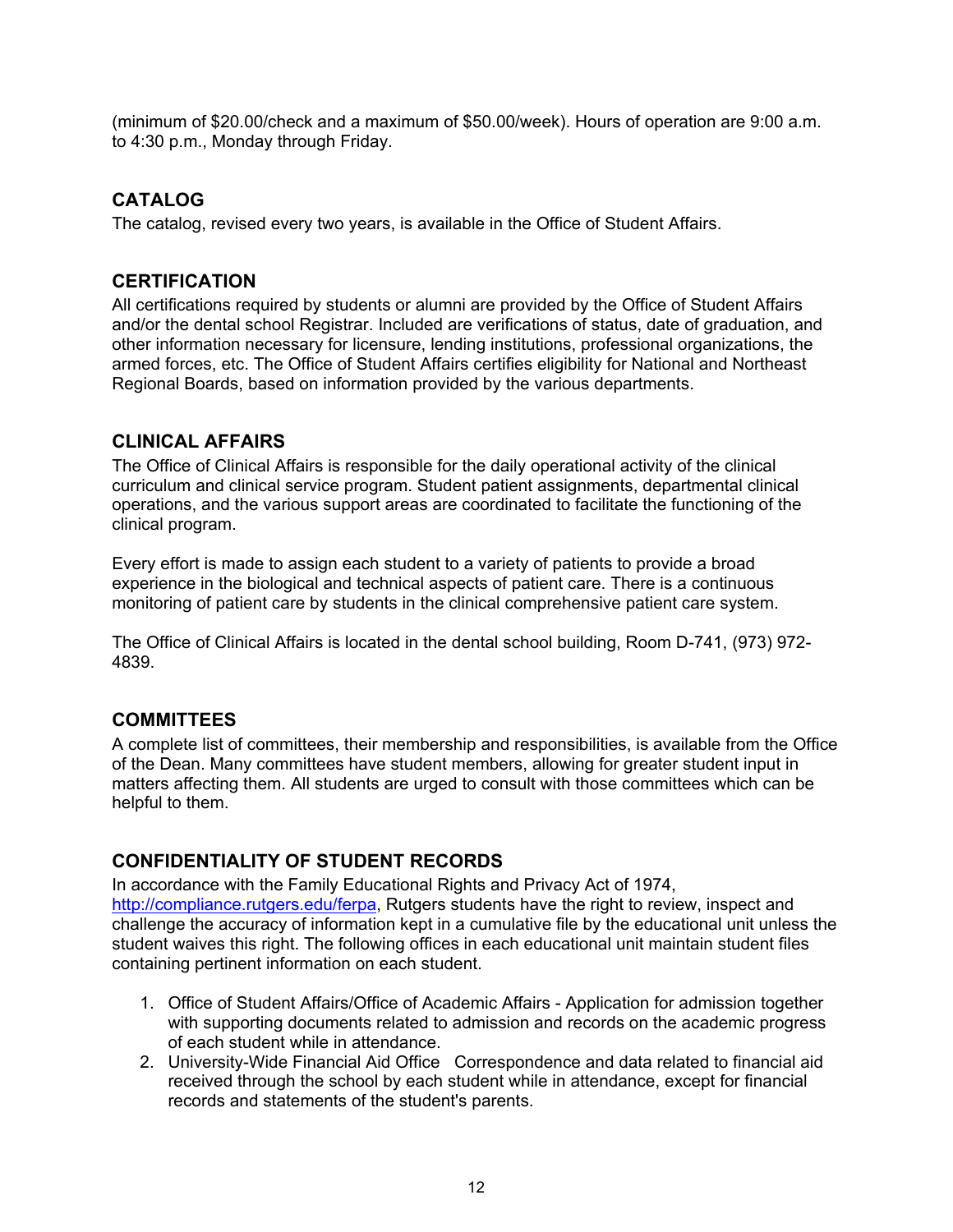3. The Rutgers-Student Health and Wellness Center - Maintains the health records and statements of all dental and medical students while in attendance.

<span id="page-12-0"></span>Questions concerning this law and the University's policy concerning release of academic information may be directed to the Registrar's Office.

#### **COUNSELING**

The Director of Student Advisement and Support Services assists students in personal and/or academic situations. In addition, all members of the faculty and administration are available to consult with students on personal and professional matters. Therapeutic counseling services are also available through the Student Health and Wellness Center.

#### <span id="page-12-1"></span>**COVID-19**

In the interest of the health of the RSDM community, including students, faculty, staff, and patients, all RSDM students are expected to abide by quarantine travel advisories issued by the state of New Jersey due to COVID-19 [\(https://covid19.nj.gov/faqs/nj-information/general](https://covid19.nj.gov/faqs/nj-information/general-public/which-states-are-on-the-travel-advisory-list-are-there-travel-restrictions-to-or-from-new-jersey)[public/which-states-are-on-the-travel-advisory-list-are-there-travel-restrictions-to-or-from-new](https://covid19.nj.gov/faqs/nj-information/general-public/which-states-are-on-the-travel-advisory-list-are-there-travel-restrictions-to-or-from-new-jersey)[jersey\)](https://covid19.nj.gov/faqs/nj-information/general-public/which-states-are-on-the-travel-advisory-list-are-there-travel-restrictions-to-or-from-new-jersey). Students must inform the Office of Students Affairs if they have travelled to a location listed in the travel advisory; failure to notify OSA of such may impact your academic progress. Students who travel to locations listed in the travel advisory may be required to take a medical leave during the quarantine period and may be required to have a negative COVID-19 viral test prior to being permitted to return. Students who develop symptoms, regardless of travel status, should contact their healthcare provider as soon as possible.

# <span id="page-12-2"></span>**DENTAL CARE FOR STUDENTS**

<span id="page-12-3"></span>Students are eligible for treatment in the dental school clinics. Consult the Office of Clinical Affairs for details.

# **DENTAL SCIENCES EXPOSITION DAY**

<span id="page-12-4"></span>A campus event devoted to continuing education, faculty and student table clinics, mini-lectures and poster presentations about the most recent technological advances in dentistry.

#### **DENTAL STORE**

The dental store is located in Room B 709, (973) 972-4628. The store stocks instruments and supplies for preclinical and clinical courses. An official Rutgers picture identification card must be presented prior to all sales transactions.

#### <span id="page-12-5"></span>**DUPLICATING SERVICES**

Each class has a duplicating account, funding for which is provided by the class. Materials which are useful to the whole class (e.g., notes, National Board materials, etc.) can be duplicated at low cost through use of these services.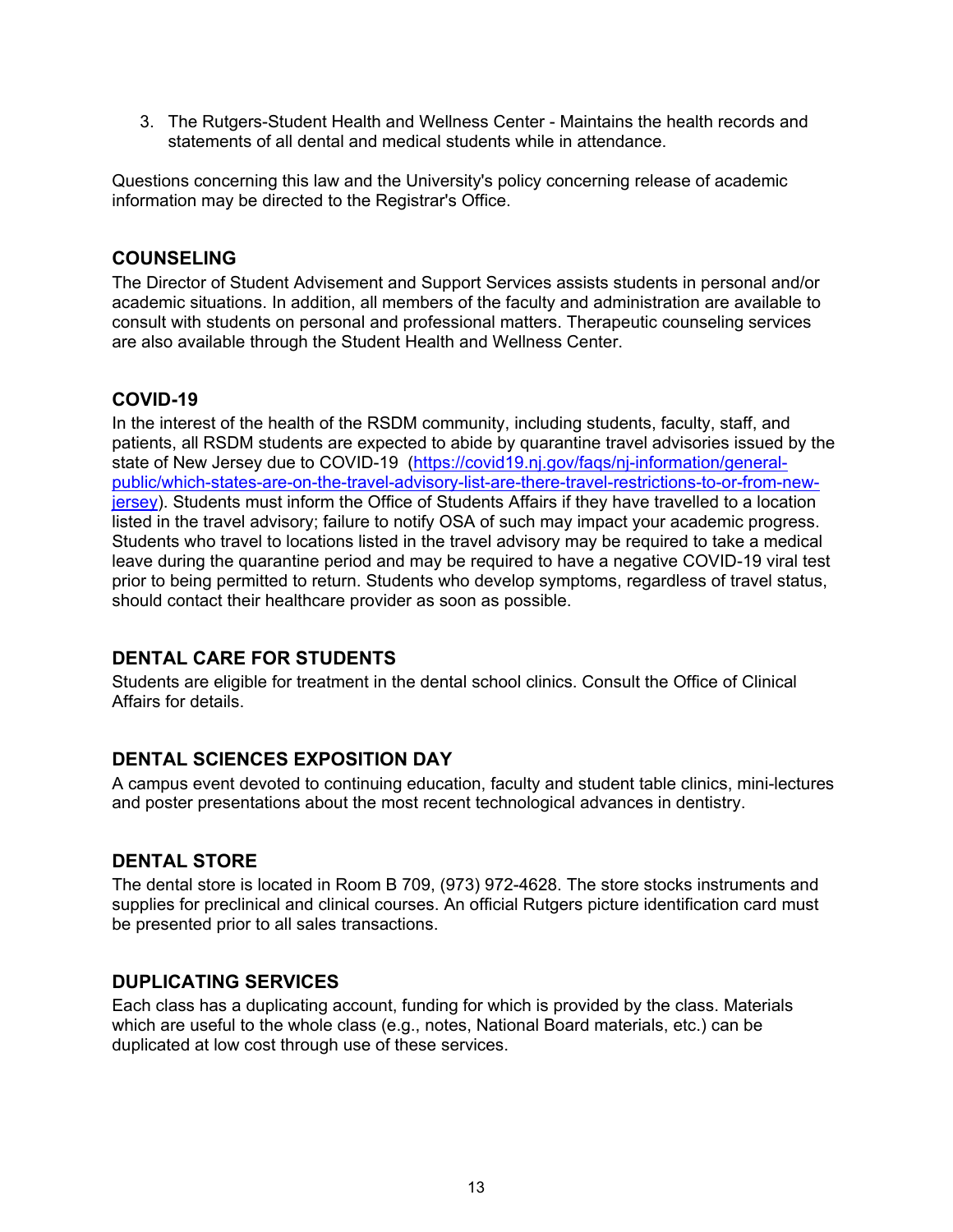# <span id="page-13-0"></span>**EXECUTIVE COUNCIL**

The Executive Council regularly receives reports and acts upon recommendations from all of the standing and ad hoc committees. A representative from the Student Government Association sits on the council.

#### <span id="page-13-1"></span>**FINANCIAL AID**

The purpose of the Student Financial Aid Office is to assist students at the Newark schools in receiving funding to cover their cost of education at Rutgers. This assistance consists of counseling, debt management and all facets of financial aid processing from federal, state, private and/or institutional sources.

Students may apply for assistance in obtaining grants or scholarships, loans or work-study opportunities through this office. The University wide Office of Financial Aid is located in Room 1208, Administrative Complex, (973) 972-4376. The office publishes a financial aid handbook and a periodic newsletter.<https://financialaid.rutgers.edu/information-for-rbhs-students/>

#### <span id="page-13-2"></span>**GRADE REPORTS**

Grade reports are issued periodically by the Registrar. A transcript is issued at the end of each academic year. Students have access to their grades as well as other student information at [http://myrutgers.edu](http://myrutgers.edu/)

#### <span id="page-13-3"></span>**GRADUATION**

**Convocation** 

The day prior to the University-wide Commencement, the School of Dental Medicine hosts a formal Convocation for graduates and their families. Graduates and faculty participate in an academic procession and recession; academic awards are distributed, and graduates are hooded. University officials and representatives from various dental organizations are in attendance to honor the graduates. Information about Convocation is provided to all graduates by the Office of Student Affairs several weeks prior to the ceremony.

Commencement

The dental school participates in the University-wide commencement ceremonies during the last week in May. Planning of the exercises is done by a University-wide committee which includes representation from the graduating classes. All graduating students are encouraged to attend.

Class and Clinic Schedules for Convocation and Commencement

(Approved by Executive Council 3/22/11)

All faculty and students are encouraged to attend the Convocation and Commencement ceremonies for the graduating class. (Staff must obtain prior approval from their supervisor.) In order to facilitate their attendance, the following will pertain to class/laboratory/clinic schedules on these two days: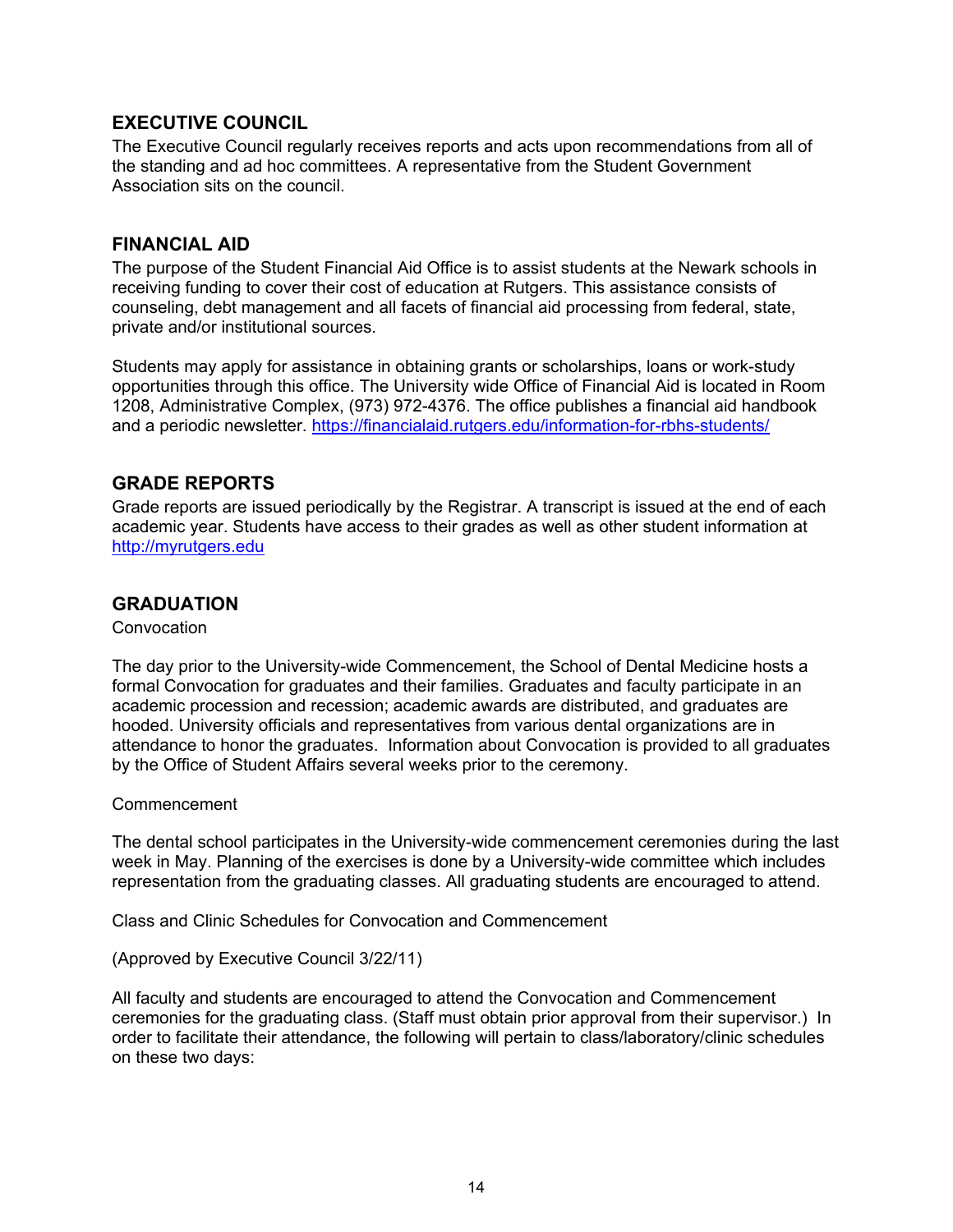- 1. Predoctoral classes/laboratories/clinics will NOT be scheduled prior to 2:00 p.m. and will resume at 2:00 p.m.
- 2. Emergency clinic WILL be operational all day.
- 3. Postdoctoral classes/laboratories/clinics WILL be scheduled for each day unless the Postdoctoral

Director/Chair determines that closure is warranted and will so notify their students in a timely manner.

Personal Hooder for Convocation (Approved by Executive Council 3/6/12. Amended 3/7/17) In lieu of the faculty hooder, graduates may choose a "personal hooder" utilizing the following guidelines:

Guidelines for Selecting a Personal Hooder for Convocation:

The personal hooder will be a dentist medical physician (MD or DO), or PhD AND one of the following relationships to the student:

- Spouse, parent, sibling, or parent-in-law
- One personal hooder is usually selected, however a graduating student may select a maximum of two personal hooders in line with the criteria noted above.

Graduating students must submit name and relationship of personal hooder to the Registrar (B-826) by the established deadline. Your personal hooder will join you in the line-up when the graduates are called to the stage. Personal hooders who have not been submitted to the Registrar will not be permitted in the line-up, nor onto the stage. As your name is called, you and your hooder will ascend the stage, and your hooder will place your hood over your shoulders. You will proceed across the stage alone to have your photograph taken with the Dean; your hooder will not process across the stage but will return to his/her seat immediately after hooding you.

# <span id="page-14-0"></span>**GRADUATE DENTAL EDUCATION PROGRAMS**

The School of Dental Medicine offers graduate dental education programs leading to a certificate in Endodontics, Oral Medicine, Orthodontics, Pediatric Dentistry, Periodontics, and Prosthodontics. The dental school also offers a six-year program, which results in a combined certificate in Oral Surgery and a Doctor of Medicine degree from Rutgers-New Jersey Medical School. A General Practice Residency is also available. Competition is very keen for the few spaces, which are available each year. Further information and applications are available from the Office of Academic Affairs.

This office also has information on graduate dental education programs offered in other schools, as well as residency programs of various kinds offered by educational institutions, hospitals, state agencies, etc. The Office of Academic Affairs assists students and graduates in obtaining these programs by preparing "Dean's Letters of Recommendation" as well as any other information requested by the student/graduate.

#### <span id="page-14-1"></span>**HANDBOOK**

This Handbook is revised as needed. Students are urged to notify the Office of Student Affairs of any material they think should be included to make the publication more useful.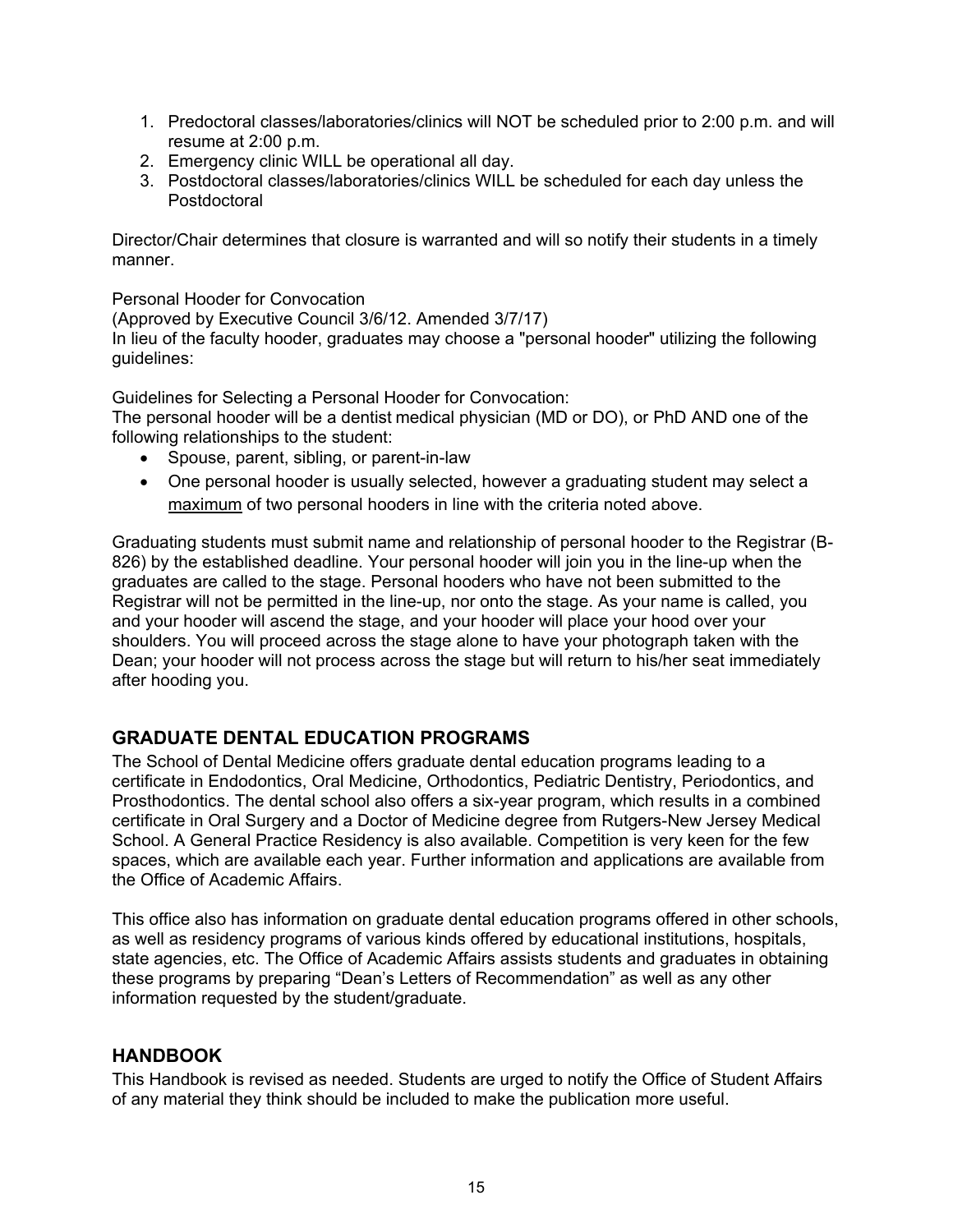#### <span id="page-15-0"></span>**HONORS AND AWARDS**

A variety of honors and awards are available for students in all years of the program. Monetary awards, plaques, certificates and other prizes are awarded to students who exhibit overall excellence, as well as excellence in specific departments.

#### <span id="page-15-1"></span>**HOUSING**

<span id="page-15-2"></span>Information on housing is available at<http://housing.newark.rutgers.edu/>

#### **IDENTIFICATION CARDS**

The University identification card is prepared by the Access Control Office of the Department of Public Safety, Administration Complex, Building 5, (973) 972-6010. Students are expected to retain their cards throughout their time at the dental school. Replacements are \$20. The card is to be worn in all University buildings and presented any time a request is made by a security staff member. In addition, the identification card must be presented to the staff of the Dental Store prior to all sales transactions.

#### <span id="page-15-3"></span>**IMMUNIZATIONS**

All students are required by University policy [http://health.rutgers.edu/who-are-you/incoming](http://health.rutgers.edu/who-are-you/incoming-students/pre-entrance-immunizations)[students/pre-entrance-immunizations](http://health.rutgers.edu/who-are-you/incoming-students/pre-entrance-immunizations) to be immunized against various diseases. The Student Health and Wellness Center, located in the Doctor's Office Center (DOC), Room 1750, (973) 972-8219, maintains all immunization records and ensures student compliance with University policy.

# <span id="page-15-4"></span>**INCLEMENT WEATHER POLICY FOR STUDENTS**

It is essential for the University to maintain orderly continuation of its educational and research programs and patient care services during periods of inclement weather. At the School of Dental Medicine, the Office of Student Affairs will inform all students via the class officers of any delayed opening or cancellation of lectures, pre-clinic laboratories and/or clinics. You may also check the<http://rbhs.rutgers.edu/operatingstatus.shtml> web page for campus operating status.

# <span id="page-15-5"></span>**INSTRUCTION RECORDING POLICY**

Audio, photographic, and video recording devices of any type may be utilized to record instruction only after permission of the instructor has been obtained and solely for the use permitted by the instructor. Failure to comply with this policy may result in disciplinary action.

#### <span id="page-15-6"></span>**INSURANCE**

Health insurance is mandated for all students by state law. Students may purchase health insurance through the University or must show proof of alternate coverage. Information on the University policy is at [http://www.universityhealthplans.com.](http://www.universityhealthplans.com/) Dental and vision insurance may also be purchased at the same site.

Life insurance at special rates is available from the American Dental Association (A.D.A). Students can sign up for \$50,000 of free term life insurance and up to \$2,000 per month in free disability insurance. Both types of coverage can be renewed after graduation. An organizational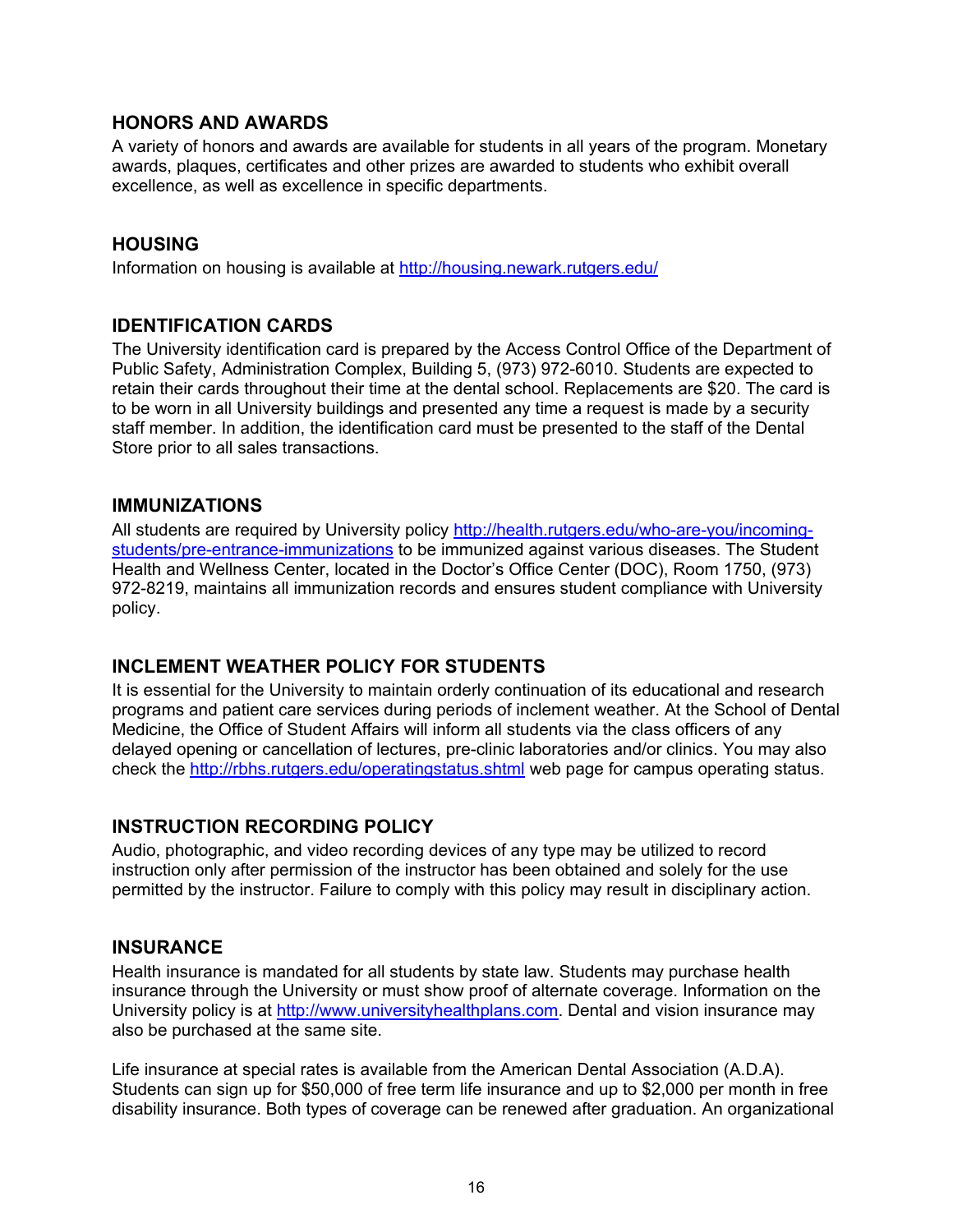<span id="page-16-0"></span>representative comes to the dental school each fall to present information and provide applications.

# **LIBRARY**

The George F. Smith library is available for students. Location/Contact information: 30 12th Ave, Newark, NJ. (973) 972-4580 <http://www.libraries.rutgers.edu/smith>

# <span id="page-16-1"></span>**LOAN EQUIPMENT, KITS, GOLD**

<span id="page-16-2"></span>See section on Student Financial Responsibilities.

# **LOCKERS**

Personal lockers are provided by the Office of Student Affairs for both male and female students on B Level. Under no circumstances should a student occupy a locker on the B level without authorization from the Office of Student Affairs. Additional locker space is provided by the Office of Clinical Affairs for clinics and the preclinical laboratory.

<span id="page-16-3"></span>Basic science departments assign space in their laboratories. Students must provide their own locks.

# **MAILBOXES**

Locked mailboxes are provided for all dental students in the Student Lounge on B Level. Students must safeguard the mailbox key. Loss of the key will result in a \$10 payment to the Office of Student Affairs. Students should check their mailboxes daily for notices, communications from faculty, and other messages.

# <span id="page-16-4"></span>**MESSAGES**

Messages for students from anyone outside of the dental school may be left in the Office of Student Affairs. Ordinarily, messages will be placed in the student's mailboxes. In emergency situations, students will be called out of class.

# <span id="page-16-5"></span>**NATIONAL BOARD DENTAL EXAMINATIONS**

The National Board Dental Examinations provide standardized methods by which each state assesses whether students are competent to begin the independent practice of dentistry. Therefore, all students are required to take and pass both Part I and Part II of the National Dental Board Examinations, administered by the Council of the National Board of Dental Examiners of the ADA. More information, including an application, is at <http://www.ada.org/110.aspx>

See section on National Board Dental Examinations.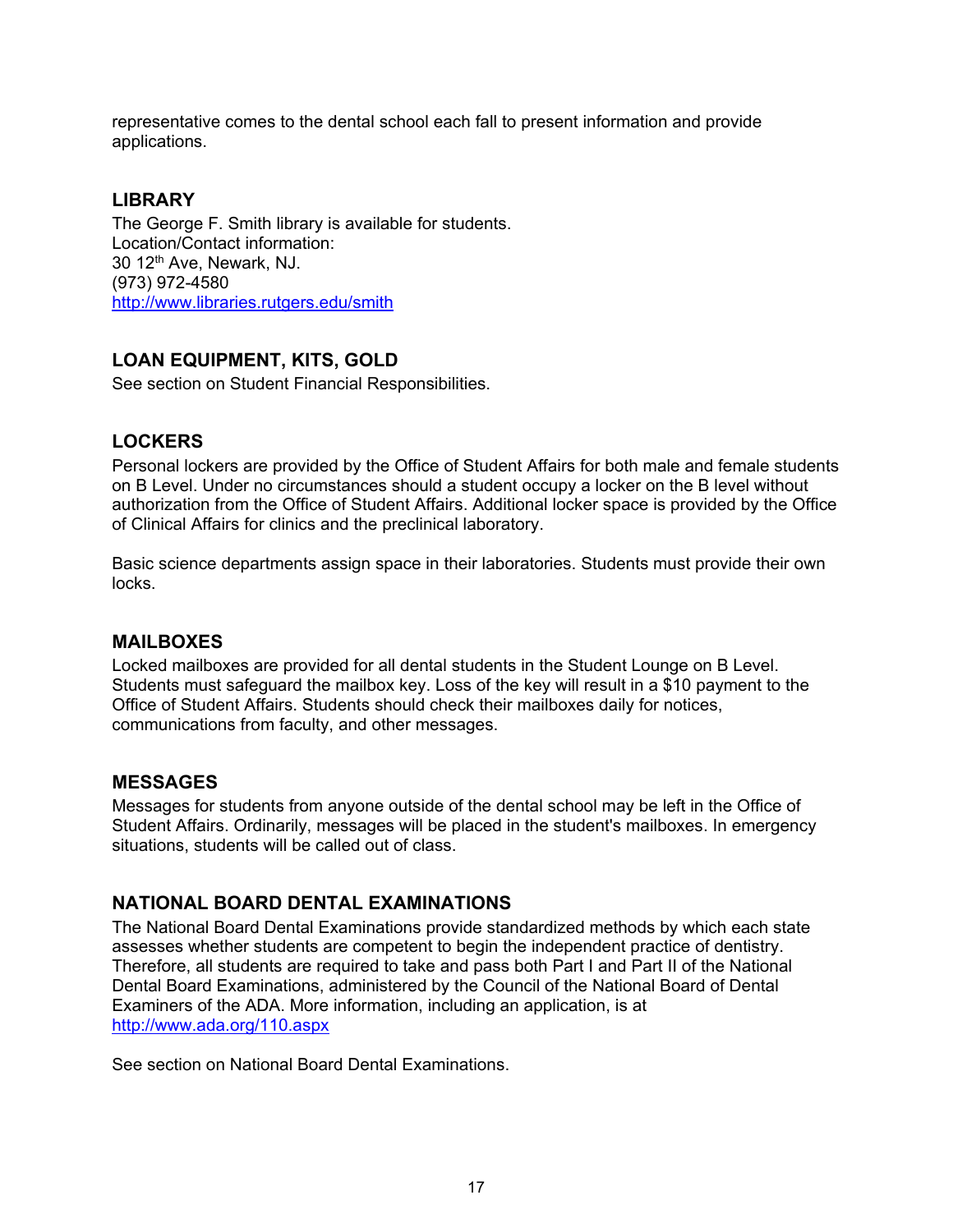# <span id="page-17-0"></span>**NORTHEAST REGIONAL BOARDS**

The Northeast Regional Board is a 2 1/2 day clinical and written examination established by a consortium of state boards of dentistry, including New Jersey. Passing the examination makes the applicant eligible for licensure in all the member states. Information on requirements is available from the Office of Student Affairs, which is also responsible for certifying student eligibility. More information is at [http://www.nerb.org](http://www.nerb.org/)

The patient requirements for the Northeast Regional Boards are very specific. The dental school cannot assume responsibility for securing appropriate board patients for each student. However, the Office of Clinical Affairs makes every effort to help fourth year students identify dental school patients who meet the board's specifications and to prepare those patients for the examination. The Northeast Regional Board is administered at the dental school once a year, usually at the end of May. Students not eligible for that examination date must make their own arrangements to be tested at another location.

# <span id="page-17-1"></span>**NOTARY PUBLIC**

<span id="page-17-2"></span>The Registrar of the dental school is a Notary Public and will certify documents for students who present a current University identification card.

# **ORIENTATION**

An Orientation Program is held each August for the entering class. Coordinated by the Office of Student Affairs, the program involves a number of individuals and groups, including students.

<span id="page-17-3"></span>Special clinical orientations are held by departments and by the Office of Clinical Affairs.

# **PAGING SYSTEM**

A paging system operates throughout the dental school. Broadcast facilities are located in several locations on each level. Direct paging (973) 972-3758, is also accomplished through the telephone lines.

# <span id="page-17-4"></span>**PARKING**

The University provides parking facilities for faculty, students, and staff. Students can park in any lot except Lot 8, which is reserved for specified categories of faculty and physicians affiliated with University Hospital. Parking is by ID tag only. There is also a limited amount of non-metered, on-street parking.

#### <span id="page-17-5"></span>**PARKING PERMITS**

Parking permits are issued by the Department of Transportation Services, Administrative Complex, Room 301, (973) 972-5489. The student fee is \$160.50 for automobiles and motorcycles. Motorcycles cannot be parked in the Norfolk Street parking deck.

# <span id="page-17-6"></span>**PATENT AND COPYRIGHT REQUIREMENTS**

Rutgers policy requires all personnel, including students, to assign to Rutgers rights to any patentable material developed while the inventor was engaged in activities supported with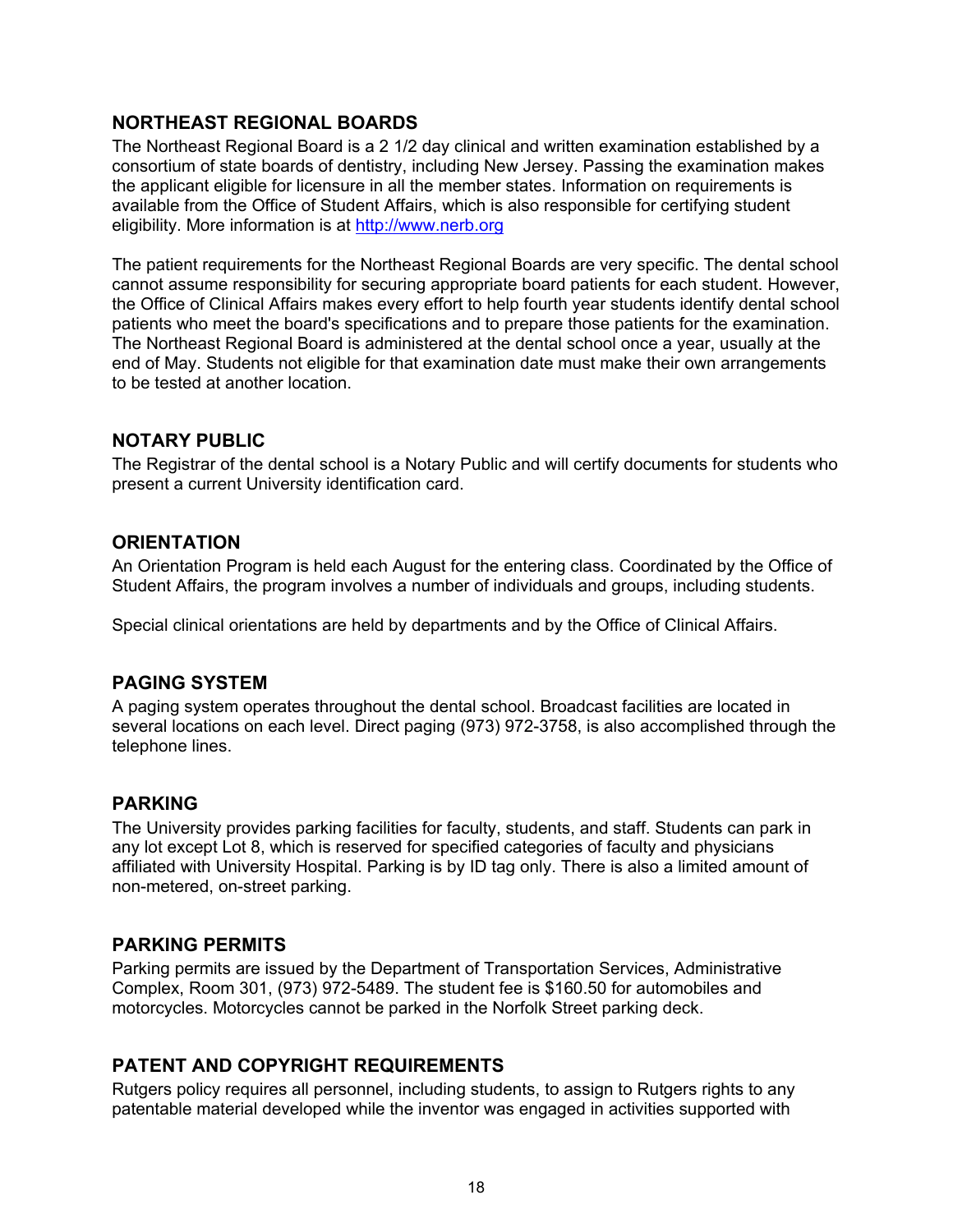Rutgers funds. Student research and study pursued as a result of involvement are included activities.

It is the policy of the Rutgers School of Dental Medicine to adhere to the requirements of the United States Copyright Law of 1976, as amended (Title 17, United States Code, hereafter referred to as the "Copyright Act"). The entire University policy is at<http://policies.rutgers.edu/>

# <span id="page-18-0"></span>**PATIENT ASSIGNMENT**

The dental school usually can supply all of the patients needed by the students to meet their clinical requirements. However, this presumes that students adhere to all regulations governing patient care and meet all responsibilities as outlined by the Office of Clinical Affairs. The Director of Patient Resources should be consulted whenever there are questions or problems concerning patient assignment.

# <span id="page-18-1"></span>**PHOTOCOPYING**

<span id="page-18-2"></span>Photocopying machines for student use are located in near the student lounge and in the Library.

# **PHOTOGRAPHIC SERVICES**

Students presenting table clinics or making other types of presentations may receive photographic assistance from the Digital Media Center.

<span id="page-18-3"></span>Since that office is responsible for support to the teaching program, service requests should be made at least 6 weeks in advance of the desired date.

# **PRECLINICAL LABORATORIES: RULES AND REGULATIONS Housekeeping**

- 1. The cleanliness and upkeep of students' assigned units in the preclinical laboratories is the responsibility of students.
	- a. Ample rolls of paper are available in each laboratory. It is expected that every student will adopt the daily practice of using paper on the assigned counter top at the beginning of each session. This will improve the cleanliness of the laboratory by protecting the counters from wax and plaster buildup.
	- b. A sufficient supply of trash receptacles is available in each laboratory. At the end of each session, each student will clear his/her assigned unit of paper and other debris (i.e., coffee containers, discarded castings, etc.).
- 2. It is expected that students will do their utmost in contributing to the cleanliness and upkeep of the laboratory support areas.
- 3. An adequate supply of paper and trash receptacles are available in the support areas. When a student completes his or her use of a support area, it should be left in acceptable condition for the next student's use.
- 4. All faculty members are responsible for the enforcement of these regulations. Students not adhering to these regulations may be denied admission to the laboratories at the discretion of the faculty member until there is an indication that the regulations will be adhered to.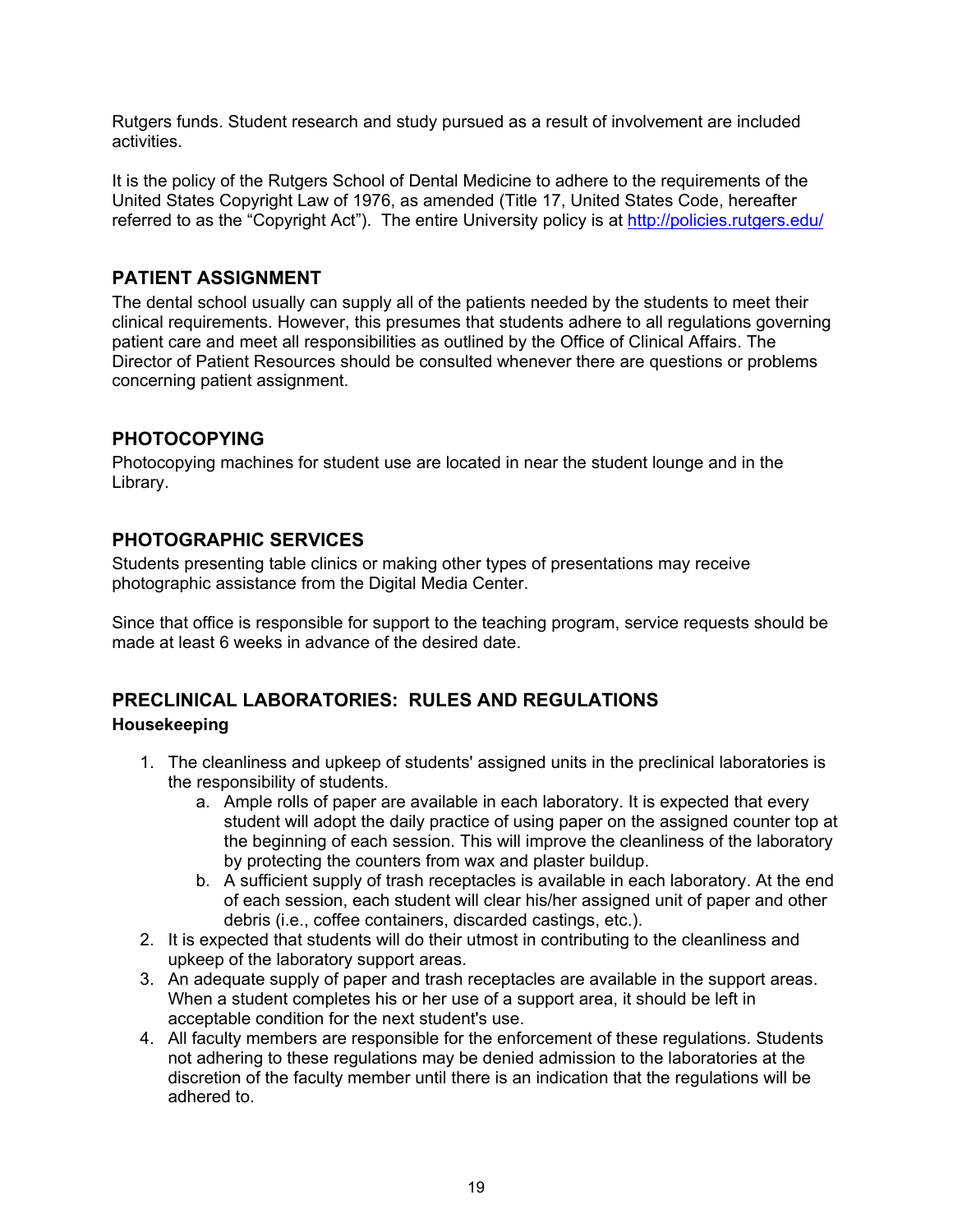5. Housekeeping needs of a general nature will be coordinated with the Housekeeping Staff by a staff member in the Office of Clinical Affairs. Matters pertaining to unclean conditions in the laboratories and support areas should be reported to the preclinical dispensary Room C 622 a.

#### **Laboratory Equipment**

The maintenance of equipment and service in the assigned laboratory units and support rooms is entrusted to dental school and/or Department of Operations personnel.

- 1. Each student's assigned unit in the laboratory includes a manikin mount bar, examination lamp, hand piece attachments, chip blower and support service in the nature of air and gas connections. Any of the above requiring service should be reported to the staff member in Room C 622 a.
- 2. Equipment repairs and serving needs are coordinated with authorized personnel by a staff member of the Office for Clinical Affairs in the preclinical dispensary (Room C 622 a) after receiving due notice of equipment failure from a student.
- 3. The support areas consist of equipment including, but not limited to, casting machines, ovens, model trimmers, vibrators and lathes. Failure of this equipment should be reported to Room C 622 a.
- 4. Maintenance and service needs of a general nature (i.e., plumbing and electrical problems, as well as those of heat, ventilation and air conditioning) will be coordinated with personnel of the Operations Department.
- 5. It is expected that students will exercise care and practice good safety habits when using school equipment.
- 6. All equipment failures, whether in a student's assigned area or in a laboratory support area, should be reported immediately.

#### **Laboratory Loan Equipment**

It is school policy that students shall assume the full responsibility for the return of all loan equipment obtained from the preclinical dispensary.

When equipment is issued from the preclinical dispensary (Room C 622 a) the student's name is listed indicating the equipment loaned. On return of the equipment to the preclinical dispensary, it is the student's responsibility to insure that his or her name is crossed off the list of lent items.

- 1. Equipment required for various projects (e.g., water baths, condensers, hot plates, etc.) by the Department of Restorative Dentistry is issued on a daily basis. All equipment must be returned in clean condition to the dispensary.
- 2. Loan equipment may be issued for periods longer than one day.
- 3. Under no circumstances should equipment be passed from student to student, nor should a student borrow or return equipment as an agent of another student.
- 4. It is the student's responsibility to return the equipment to the dispensary at the designated time and in proper working condition.

#### **Smoking**

Smoking is prohibited throughout the University in all buildings.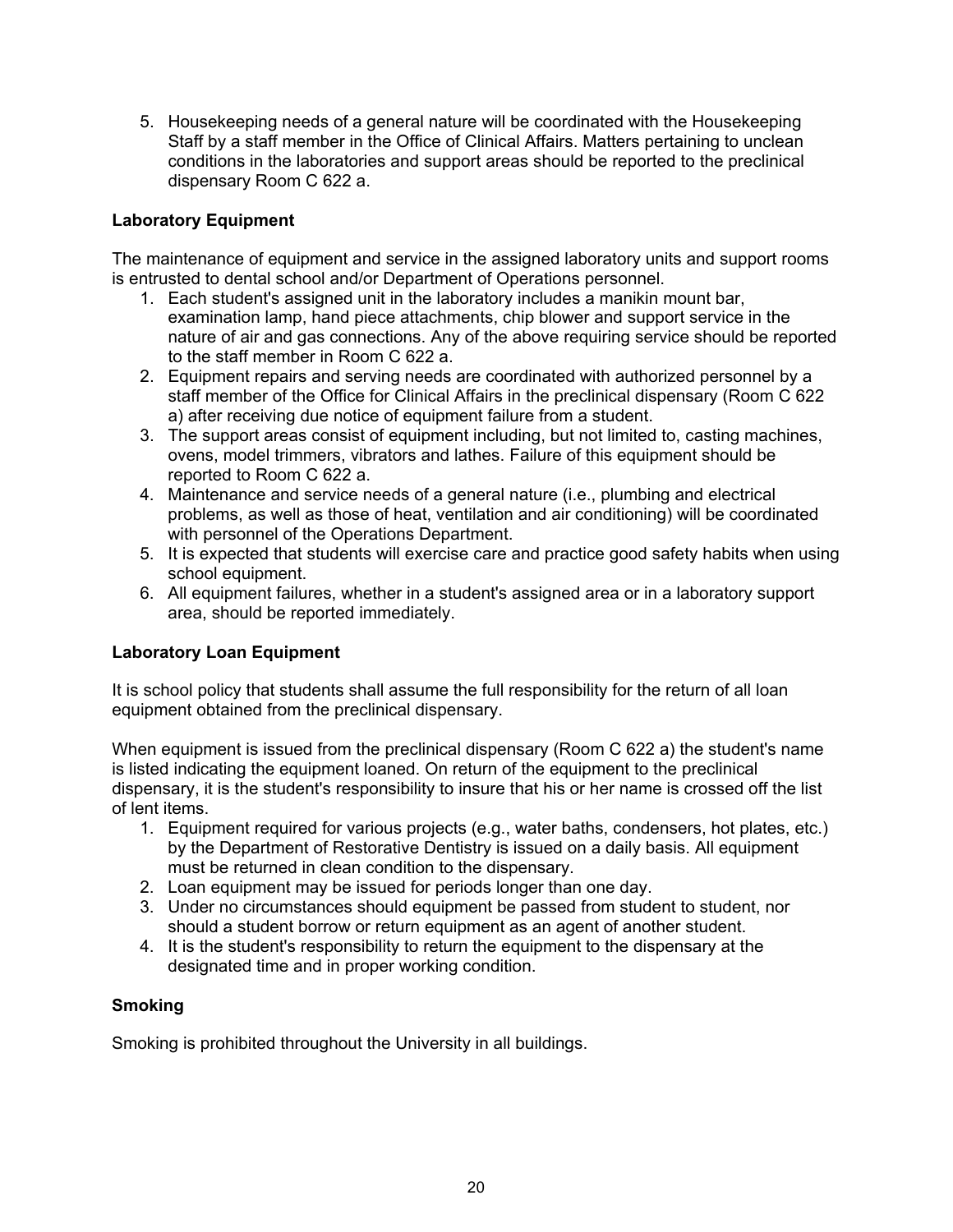#### **Eating**

<span id="page-20-0"></span>Eating and drinking are prohibited in all laboratories, clinics and lecture halls.

#### **PERSONAL CONFLICT RESOLUTION PROCEDURES**

(Amended by Executive Council 12/18/14)

Whenever conflicts or potential conflicts arise between a student and faculty, or a student and another student, the following steps should be taken:

- 1. Whether the conflict involves an individual or an entire class, the first level of resolution is always between the class member(s) and the faculty member(s) involved. Failing resolution at that level, it should next be brought to the department chair, unless he/she is the faculty member in question. If resolution is not accomplished, the matter is brought to the Office of Student Affairs, who will decide what further action, if any, should be taken.
- 2. In presenting a grievance to the Office of Student Affairs, a written statement should be prepared giving as much detail as possible. All attempts will be made to resolve the problem with a minimum of delay. In seeking resolution, the Office of Student Affairs may refer the matter to the Student/Faculty Relations Committee or another appropriate committee or resolve the matter directly.
- 3. When a conflict implicates principles of humanism or professionalism, the participants shall review the RSDM policy on Professional Conduct and Ethics and the policy on Humanism for guidance in reaching a resolution.

#### <span id="page-20-1"></span>**PUBLICITY**

Publicity for the dental school and for dental students is arranged by the University Office of External Relations. The office will also prepare press releases for students receiving degrees, honors, and awards.

<span id="page-20-2"></span>Requests for the services of the external relations staff, whether for individuals, classes or organizations, should be channeled through the Office of Student Affairs.

#### **RECOMMENDATIONS**

Any member of the faculty or administration may be requested to provide recommendations for students. Composite recommendations for students applying to residencies and postgraduate programs are sent from the Office of Academic Affairs.

#### <span id="page-20-3"></span>**REGISTRAR**

The dental school Registrar is located in Room B 830, (973) 972-4728, to provide all necessary registrar services for dental students.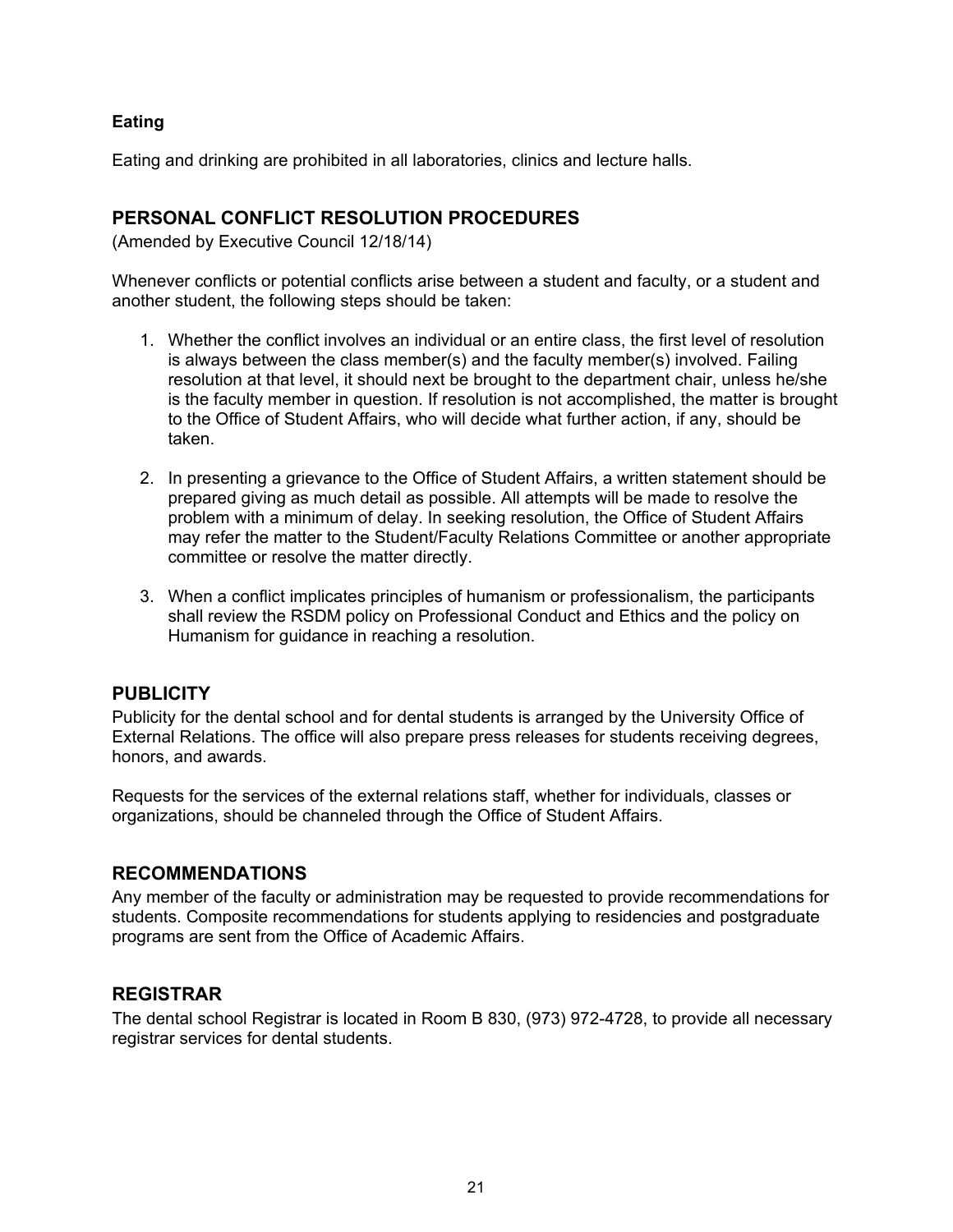#### <span id="page-21-0"></span>**RESEARCH**

The Office of Research is responsible for the promotion and coordination of research activities within the dental school. It fosters faculty research interests, identifies external funding sources, and manages on site research facilities. This Office aids students in obtaining information concerning research activities.

A list of summer research opportunities is available in the spring from which to choose potential research mentors. Students can also make contacts directly with the principal investigator of a research laboratory to discuss projects of mutual interests. A limited number of summer research fellowships are available each year. Stipends are set annually depending upon the availability of funds and level of student interest. In addition, work study grants or direct funding from research grants may be available. It is the policy of RSDM to encourage all students to participate in a research experience.

<span id="page-21-1"></span>The Office of Research is located in the dental school building, Room B 811, (973) 972-7208.

# **ROOM RESERVATIONS**

Classrooms and seminar rooms in the dental building are reserved through the Office of the Dean. The two lecture rooms in the medical science building used by the dental school, B 554 and C 600, are also reserved through the Office of the Dean. All other classrooms in the medical science building and in University Hospital are reserved through the Audio-Visual Center, Room B-555, (973) 972-4340.

#### <span id="page-21-2"></span>**SEXUAL HARASSMENT**

Policy Prohibiting Discrimination and Harassment – <http://policies.rutgers.edu/60112-currentpdf>

Rutgers faculty are committed to helping to create a safe learning environment for all students and for the university as a whole. If you have experienced any form of gender or sex-based discrimination or harassment, including sexual assault, sexual harassment, relationship violence, or stalking, know that help and support are available. Rutgers has staff members trained to support survivors in navigating campus life, accessing health and counseling services, providing academic and housing accommodations, and more. The University strongly encourages all students to report any such incidents to the University. Please be aware that all Rutgers employees (other than those designated as confidential resources such as advocates, counselors, clergy and healthcare providers as listed in Appendix A to Policy 10.3.12) are required to report information about such discrimination and harassment to the University. This means that if you tell a faculty member about a situation of sexual harassment or sexual violence, or other related misconduct, the faculty member must share that information with the University's Title IX Coordinator [\(http://compliance.rutgers.edu/title-ix/\)](http://compliance.rutgers.edu/title-ix/).. If you wish to speak to a confidential employee who does not have this reporting responsibility, you can find a list of resources in Appendix A to University Policy 10.3.12. For more information about your options at Rutgers, please go to [http://endsexualviolence.rutgers.edu/get-help/.](http://endsexualviolence.rutgers.edu/get-help/)

# <span id="page-21-3"></span>**SOCIAL MEDIA DIRECTORY**

<http://newbrunswick.rutgers.edu/news/rutgers-social-media-directory#RBHS>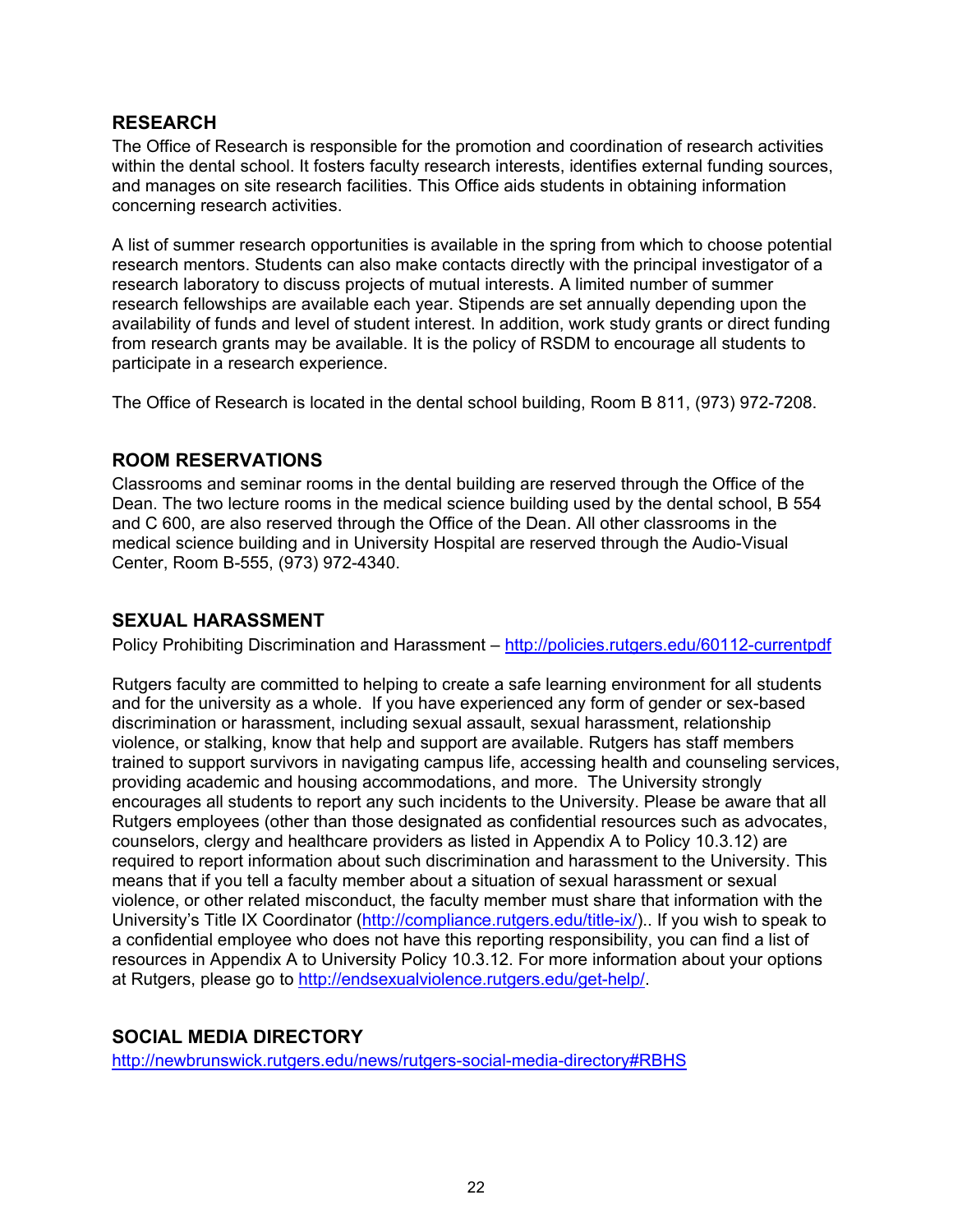# <span id="page-22-0"></span>**STUDENT AFFAIRS**

The Office of Student Affairs is responsible for providing a variety of services to students. The objective of the Office of Student Affairs is to provide necessary and appropriate services for past, present, and future students and residents. These services may be provided on an ongoing basis, on request (of students, faculty, and/or administrators), or at specific times during the year. The overall function of the Office of Student Affairs is to assure that students at Rutgers School of Dental Medicine are provided with the necessary student services and counseling in an environment which produces academic excellence.

<span id="page-22-1"></span>Consult the Office of Student Affairs for assistance with class or individual problems, Room B-830, (973) 972-5063.

# **STUDENT AND FACULTY RELATIONS COMMITTEE**

This committee is responsible for developing and carrying out programs designed to maintain and improve the quality of the student's professional life. It deals with matters concerning student conduct and discipline, considers matters pertinent to student welfare, and serves in an advisory capacity to the Student Government Association. Student members of the committee are elected by the Student Government Association.

# <span id="page-22-2"></span>**STUDENT ASSISTANCE FACILITATOR**

Impairment of students due to substance abuse and other forms of mental and physical disorders adversely affects all aspects of the University's missions. These disorders may impair learning and/or academic performance including the provision of patient care. Conduct related to impairment may be sufficient grounds for disciplinary action, including dismissal, or involuntary leave of absence or involuntary withdrawal and may require immediate action to protect the health and safety of others. The Student Assistance Facilitator is available to identify and, when appropriate, assist students with impairments through referral to other appropriate resources. The University's full policy on impaired students is at: [http://rbhs.rutgers.edu/policylibrary/university\\_policies/student\\_affairs/PDF/00-01-25-35\\_00.pdf](http://rbhs.rutgers.edu/policylibrary/university_policies/student_affairs/PDF/00-01-25-35_00.pdf)

The Student Assistance Facilitator has the following basic functions:

- Preliminary assessment of the validity of reports of behavior or incidents concerning a student that may be indicative of impairment
- Presentation of concerns to identified students
- Referrals for diagnosis and treatment
- Monitoring of students with impairments until final disposition
- Referral of students who are not cooperative or who are non-compliant to the appropriate School administrative office for possible disciplinary or other action
- Submission of an annual report of the activities of the Student Assistance Facilitator and any recommendations for improvements to the appropriate Dean and Vice President for Academic Affairs.

The Student Assistance Facilitator is a health care provider designated by each Dean or by agreement among the Deans of the schools on each campus.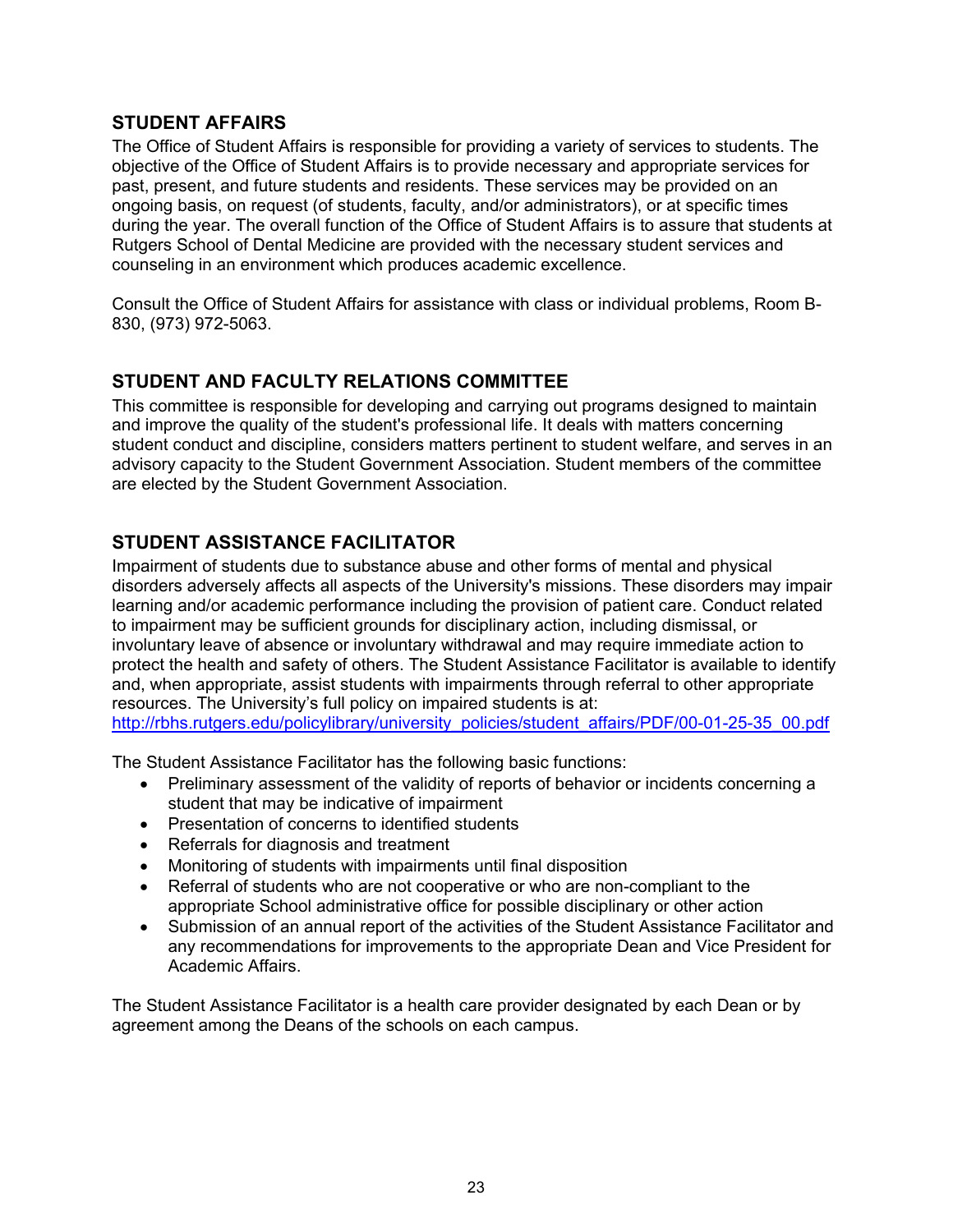# <span id="page-23-0"></span>**STUDENT COMPLAINT POLICY**

(Approved by Executive Council 2/12/13)

Procedures on how to file a complaint with the Rutgers School of Dental Medicine or the Commission on Dental Accreditation:

A student complaint is described as anything that has the potential to impact the quality of education or student life. Any pre-doctoral or postdoctoral student who has a complaint about any issue related to RSDM or Rutgers has the following sources to contact.

| For complaints including but not limited to                                                                                                                                                                                                                                                                                                                                                       | <b>Recommended contact</b>                                                                                                                                                                                                                                                                                                                                                                                                                 |
|---------------------------------------------------------------------------------------------------------------------------------------------------------------------------------------------------------------------------------------------------------------------------------------------------------------------------------------------------------------------------------------------------|--------------------------------------------------------------------------------------------------------------------------------------------------------------------------------------------------------------------------------------------------------------------------------------------------------------------------------------------------------------------------------------------------------------------------------------------|
| Curriculum, grades, exams, courses,<br>scheduling, AV, IT issues, classrooms, and<br>academic actions                                                                                                                                                                                                                                                                                             | Office of Academic Affairs - 973-972-<br>4440<br>Vice Dean<br>Associate Dean for Academic Affairs<br><b>Director for Academic Affairs</b><br><b>Director for Educational Programs</b><br><b>Instructional Design Media Specialist</b><br>Additional opportunities to express<br>complaints while maintaining anonymity<br>are the course and teaching effectiveness<br>evaluations completed at the end of each<br>trimester in years 1-4. |
| Faculty availability and comportment,<br>confidentiality of records, perceived violations<br>of an established practice or student policy<br>noted in the student handbook, student health,<br>and student mental health services. The Office<br>receives, reviews and aids in satisfactory<br>solutions to student problems and or<br>complaints, and referral to other offices as<br>necessary. | Office of Student Affairs - 973-972-5064<br>Vice Dean<br>Director of Student Affairs, Diversity and<br>Inclusion<br>Affiliated with the Office of Student Affairs<br>are additional sources: academic advisors,<br>Foresight (peer) mentors, faculty mentors,<br>office of diversity and inclusion.                                                                                                                                        |
| <b>Clinical issues</b>                                                                                                                                                                                                                                                                                                                                                                            | Office of Clinical Affairs - 973-972-6679<br>Senior Associate Dean for Clinical Affairs<br><b>Director of Clinics</b><br>The clinic manual is available on RSDM<br><b>Clinical Links</b>                                                                                                                                                                                                                                                   |

For complaints including but not limited to: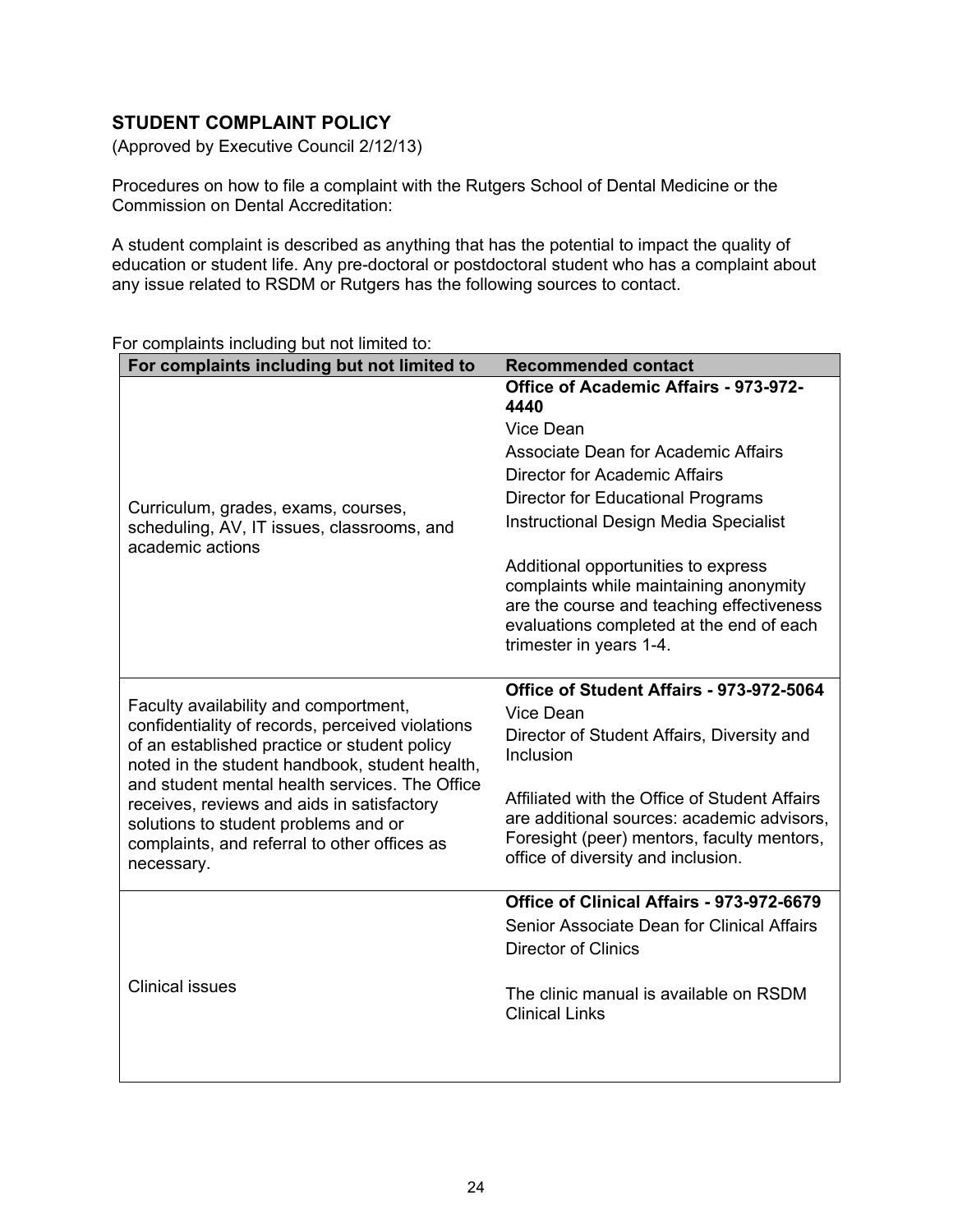| Conflicts with faculty, staff, and students. This<br>source of assistance mediates disputes or<br>negotiates resolution between parties and<br>recommends changes in policies or procedure<br>to school/university administrators, especially<br>when there has been identified patterns of<br>complaints.                                                                                                                                                                                                                                                                                                                                                                                                                                                                                            | Ombudspersons - 973-972-4825 or 973-<br>972-3851 or 973-972-4728                                                                                                                                                                                                                                                 |
|-------------------------------------------------------------------------------------------------------------------------------------------------------------------------------------------------------------------------------------------------------------------------------------------------------------------------------------------------------------------------------------------------------------------------------------------------------------------------------------------------------------------------------------------------------------------------------------------------------------------------------------------------------------------------------------------------------------------------------------------------------------------------------------------------------|------------------------------------------------------------------------------------------------------------------------------------------------------------------------------------------------------------------------------------------------------------------------------------------------------------------|
| Ethics or compliance at RSDM or Rutgers -<br>anonymous complaints can be filed through a<br>Rutgers "hotline."                                                                                                                                                                                                                                                                                                                                                                                                                                                                                                                                                                                                                                                                                        | <b>University Office of Ethics and</b><br>Compliance -<br>800-215-9664                                                                                                                                                                                                                                           |
| Bias or sexual harassment                                                                                                                                                                                                                                                                                                                                                                                                                                                                                                                                                                                                                                                                                                                                                                             | <b>Office of Workplace Diversity -</b><br>973-972-4855                                                                                                                                                                                                                                                           |
| University-wide services                                                                                                                                                                                                                                                                                                                                                                                                                                                                                                                                                                                                                                                                                                                                                                              | Housing - 973-972-8796, EXT 2<br>Shuttle Bus Service Hotline - 973-972-<br>6674<br><b>Public Safety (non-emergency) - 973-</b><br>972-4491<br><b>Student Health 973-972-8219</b><br><b>Student Mental Health Service - 973-</b><br>972-5429 or 4491<br><b>Office of Student Financial Aid - 973-</b><br>972-4376 |
| The Commission on Dental Accreditation will<br>review complaints that relate to a program's<br>compliance with accreditation standards. The<br>commission is interested in the sustained<br>quality and continued improvement of dental<br>and dental-related education programs but<br>does not intervene on behalf of individuals or<br>act as a court of appeal for treatment received<br>by patients or individuals in matters of<br>admissions, promotion or dismissal of faculty,<br>staff or students.<br>A copy of the appropriate accreditation<br>standards and/or commission's policy and<br>procedure for submission of complaints may be<br>obtained by contacting the commission. Each<br>January, the Office of the Registrar sends a<br>reminder email to all students, which reviews | <b>Commission of Dental Accreditation</b><br>211 East Chicago Avenue<br>Chicago, IL 60611-2678<br>800-621-8099 ext. 4                                                                                                                                                                                            |
| the role of the Commission on Dental<br>Education (CODA), the Commission's policy<br>and procedures for submission of complaints,<br>and contact information for the Commission.                                                                                                                                                                                                                                                                                                                                                                                                                                                                                                                                                                                                                      |                                                                                                                                                                                                                                                                                                                  |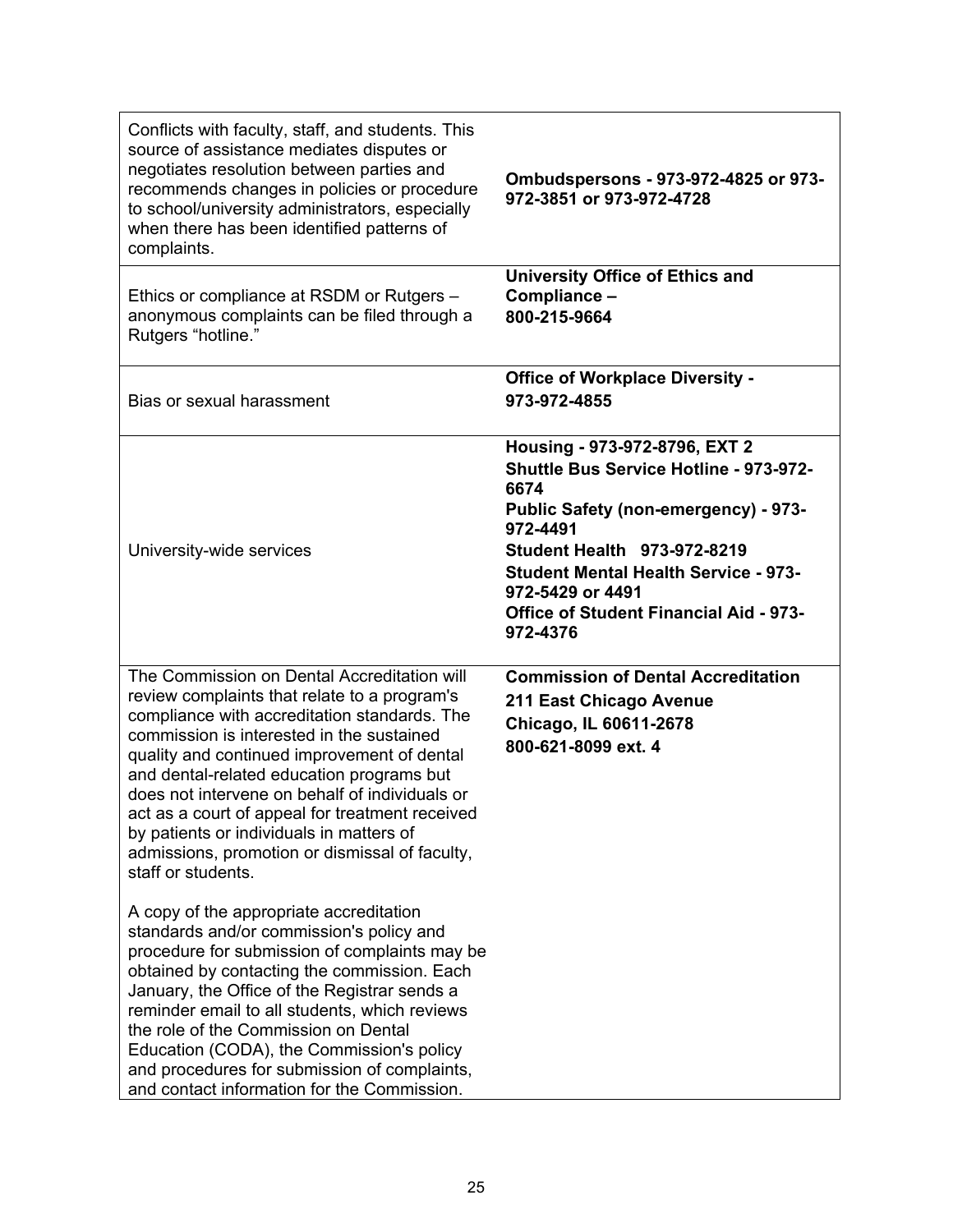Other venues to address student complaints are: Monthly Class Meetings with Associate/Assistant Deans Monthly Student Government Association and Deans/Students Meetings Annual Student Exit Interviews (years 1-4) with the Office of Student Affairs

If students are unsure of whom to best contact, students should contact the Office of Student Affairs who will either help resolve the issue or direct students to the appropriate resources.

# <span id="page-25-0"></span>**STUDENT HEALTH AND WELLNESS CENTER**

The Student Health and Wellness Center is located in the Doctor's Office Center, lower level, suite 1750, (973) 972-8219. The hours are 8:30 a.m. to 5:00 p.m., Monday through Friday. The Center provides a broad range of services for physical and mental health.

# <span id="page-25-1"></span>**STUDENT LOUNGE**

The Student Lounge is located on B Level. Air conditioned and comfortably furnished, it is available for student use at any time. Pool tables may be used without charge.

# <span id="page-25-2"></span>**STUDENT RIGHTS AND RESPONSIBILITIES**

<span id="page-25-3"></span>The University policy on Student Rights and Responsibilities is available at [http://rbhs.rutgers.edu/policylibrary/university\\_policies/student\\_affairs/PDF/00-01-25-50\\_00.pdf](http://rbhs.rutgers.edu/policylibrary/university_policies/student_affairs/PDF/00-01-25-50_00.pdf)

# **STUDENT WELLNESS PROGRAM**

(FORMERLY STUDENT MENTAL HEALTH SERVICES)

The Student Wellness Program is a confidential counseling service which helps students deal effectively with stressors and pressures related to dental school education, as well as personal problems that may affect their well-being, their home lives and/or their academic performance. Services are provided by the University Behavioral HealthCare staff of licensed psychologists, social workers and marriage and family counselors. This service is free to dental students and members of their immediate family. Counseling services are available in a choice of three separate physical locations throughout the State of New Jersey.

On the Newark campus, it is located at 183 South Orange Ave. Appointments are available during day and some evening hours by calling (973) 972-5429. For emergencies after 5 p.m. or on weekends, call 1-800-327-3678.

# <span id="page-25-4"></span>**TABLE CLINICS AND RESEARCH PRESENTATIONS**

Opportunities to present table clinics/research presentations occur throughout the year both on and off campus. National, state, regional and specialty societies and associations invite students to submit proposals. A member of the faculty is designated as advisor to the Student Research Program. Travel funds are sometimes available for students selected to make presentations.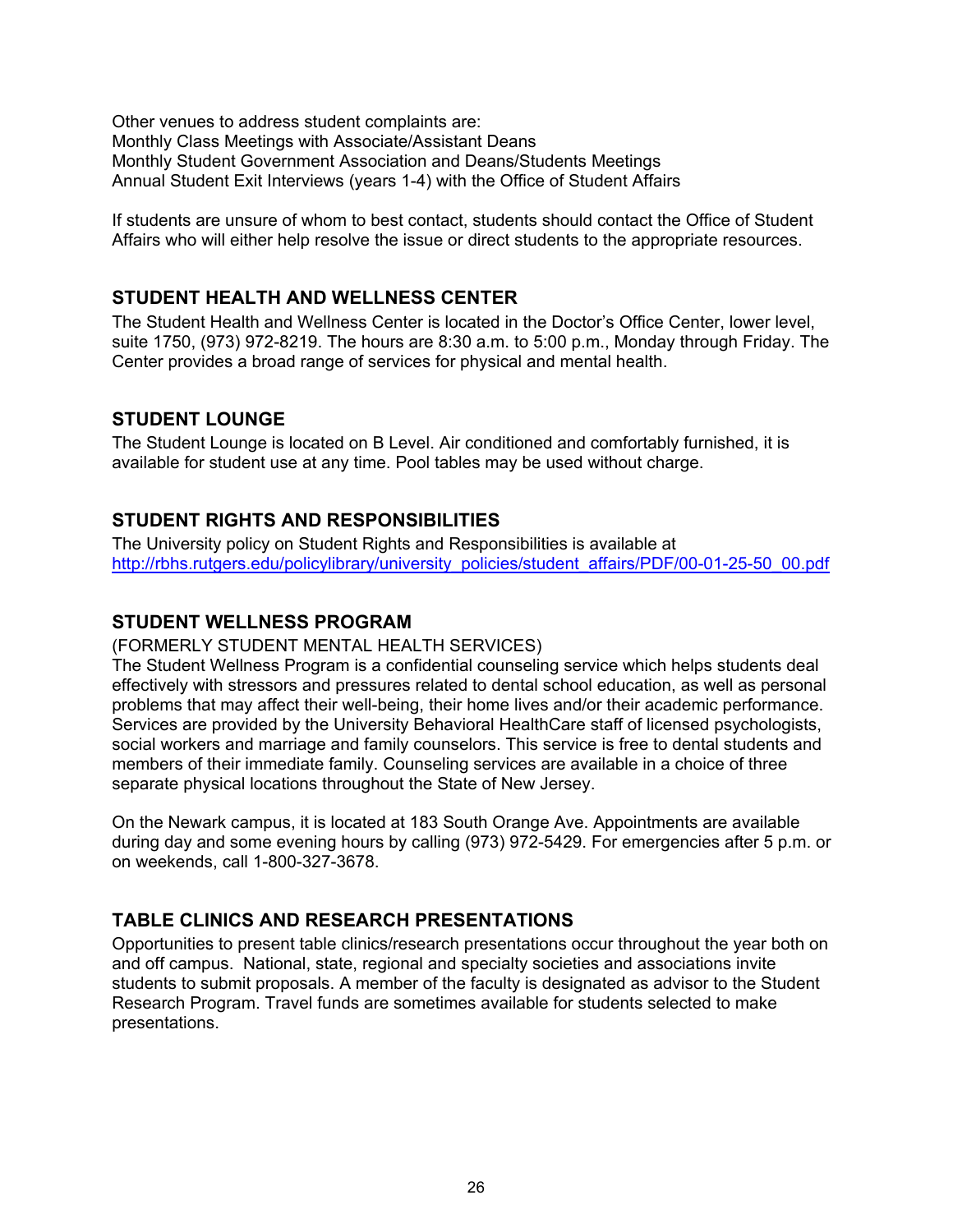#### <span id="page-26-0"></span>**TELEPHONES**

<span id="page-26-1"></span>Students may use departmental phones for interoffice calls, calls to patients and other official matters, provided that permission has been received from faculty or staff of the department.

# **TUTORING**

Tutorial assistance is the interception component of our academic support systems. Drop-in tutorial assistance is offered to all students in lab courses and other courses in which students have traditionally needed assistance. Tutorials are provided by upperclassmen who have been selected by the course director as qualified to tutor in a specific discipline. There is no charge to the student for this service. The Office of Student Affairs also disseminates lists of recommended tutors for students who wish to hire students privately. More information is at <http://sdm.rutgers.edu/students/current/predoctoral/tutorial/>

#### <span id="page-26-2"></span>**UNIVERSITY WIDE COMMITTEES**

The following are the University wide committees on which Rutgers School of Dental Medicine students serve:

The University Wide Council, Board of Concerned Citizens, University Wide Conference Committee on Students' Rights and Responsibilities, the University Wide Commencement Committee and the University Wide Financial Aid Committee.

#### <span id="page-26-3"></span>**VENDING MACHINES**

Food and beverage vending machines are located in the University Hospital Cafeteria and in the Student Lounge.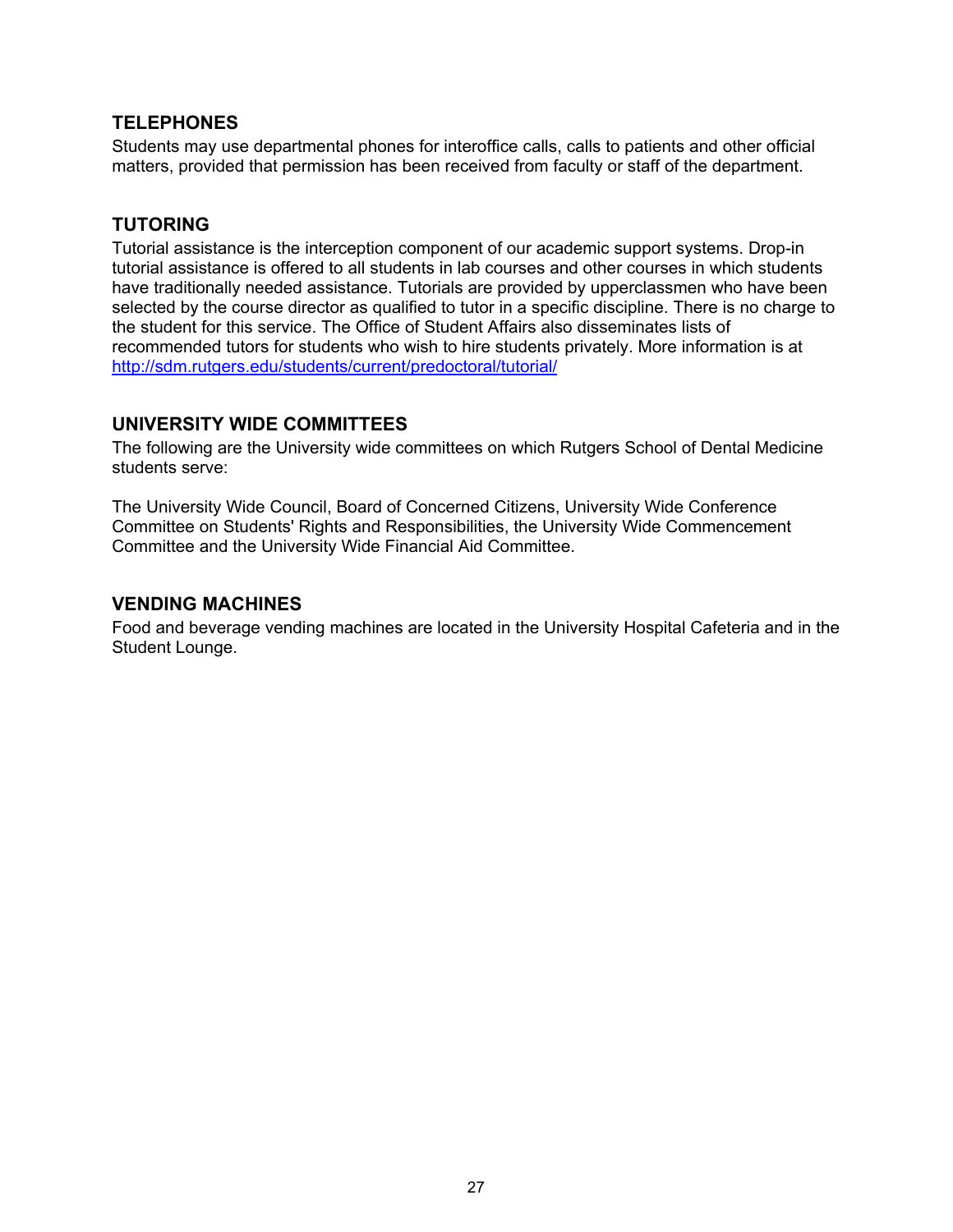# <span id="page-27-0"></span>**PART II: SCHOOL OF DENTAL MEDICINE MISSION AND GOALS STATEMENT**

Central to our mission is a patient focused, comprehensive clinical care program which allows students the opportunities to learn in a structured environment while delivering high quality, cost effective dental treatment to a vast population, including those with limited access or financial ability. Our clinical program is preparing our graduates to address oral health concerns by providing our strong clinical education and skill sets to treat a diverse patient population, preparing our graduates to enter practice or specialty programs. As disparities in health care access continue to grow, we recognize the need to continue our commitment to community. We understand the importance of continually evaluating the possibilities for expansion beyond our current sites so we may increase our service to the community.

#### <span id="page-27-1"></span>**Mission**

The mission of the School of Dental Medicine is to improve oral health and quality of life through the education of oral health professionals and scientists, the conduct of research, the promotion of health and disease prevention, and the delivery of oral health care to communities throughout the State and beyond.

#### <span id="page-27-2"></span>**Goals**

- *1. Education: Graduates from our academic programs will possess the knowledge, skill and values to practice dentistry and contribute towards the growth of the profession.*
	- 1.1 Prepare graduates who possess the knowledge, skills and values to begin the practice of general dentistry.
	- 1.2 Enable life-long learning by offering post graduate educational opportunities.
	- 1.3 Deliver education which emphasizes self-assessment and self-directed learning: integrates basic, clinical and behavioral sciences; and provides for community based and interprofessional experiences.

1.4 Improve and enhance teaching strategies and technologies for predoctoral and post-doctoral students and faculty colleagues.

- 2. *Research: SDM faculty will expand knowledge through revolutionary and pioneering research*
	- 2.1 Strategically develop nationally renowned research centers.
	- 2.2 Increase and promote research activities.
- 3. *Patient Care: Delivery of patient-centered quality oral healthcare services will improve the health and well-being of our patients.*
	- 3.1 Deliver patient care which meets patient values and needs.
	- 3.2 Improve access to care by delivering oral health care services in locations throughout the state.
	- 3.3 Continually improve quality of care.
	- 3.4 Realize interprofessional patient care opportunities.
- *4. Community: Community engagement will enhance achievement of mutual goals.*
	- 4.1 Partner with our communities to enhance achievement of mutual goals.
	- 4.2 Enhance public recognition of RSDM mission and achievements, emphasizing contributions to community well-being.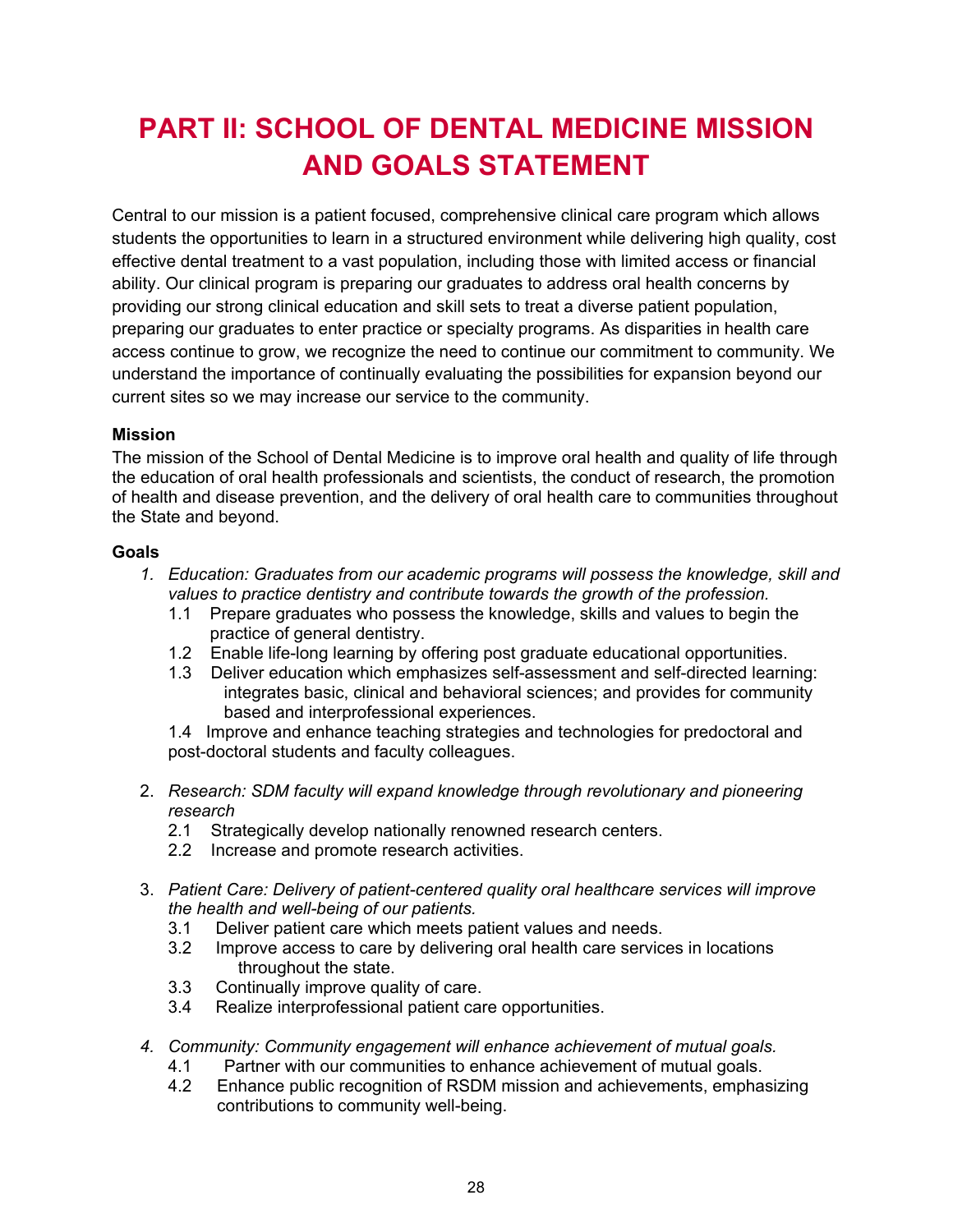- 4.3 Strategically enhance RSDM presence and RSDM's reputation throughout Rutgers, New Jersey, the nation, and the world.
- 5. *Faculty: SDM faculty will be dynamic, dedicated and expert in their field and will be active members of the SDM and Rutgers University academy.*
	- 5.1 Recruit and retain faculty committed to academic excellence, scholarship, collegiality, and continued professional growth.
	- 5.2 Faculty will engage in service to our school, Rutgers University, our state, respective professional organizations, scientific and health services agencies and the surrounding communities.
- *6. Operations and Finance: Improving the operations, facilities, and financial health of RSDM will accelerate the achievement of our mission.*
	- 6.1 Provide and maintain a state-of-the-art environment to support the delivery of curricula, provision of patient care and conduct of research.
	- 6.2 Increase diversity of school revenue.
	- 6.3 Enhance clinical and administrative efficiencies.
- *7. Academic Environment: Core values of RSDM will further a positive academic climate.*
	- 7.1 Promote a humanistic environment characterized by trust, integrity, collegiality, collaboration, innovation, flexibility, and professionalism.
	- 7.2 Enhance a culture of scholarship.
	- 7.3 Attract and retain a high quality, diverse student body.

#### <span id="page-28-0"></span>**Patient-Centered Care**

(Approved by Executive Council 3/1/16)

Purpose: To establish of model of healthcare delivery that emphasizes the patient as the central focus of an organized system of care

Policy: Rutgers School of Dental Medicine (RSDM) greatly appreciates its patient base and strives to deliver oral healthcare in a manner that highlights the importance of clinicians and patients working together to produce the best possible outcomes. RSDM's Patient-Centered Care is the delivery of comprehensive healthcare that incorporates communication, caring, collaboration, and the patients' needs and preferences into the planning, delivery, and evaluation of their oral health care. It ensures that the patient is an active member of the treatment process.

RSDM's Patient-Centered Care Philosophy includes:

**C**ommunication – open communication between the patient and the student, faculty, and staff **E**mpathy – caring, considerate, attentive providers

**N**eeds Assessment – total needs evaluated resulting in an organized, systematic treatment plan **T**eam – collaboration with dental specialists and other health care providers

**E**ducation – education for patients as an integral aspect of care

**R**espect – respect for patient's values and preferences

**E**vidence – integration of evidence and research in clinical decisions and treatments **D**ecision Making – shared decision making between the dentist and the patient

This **CENTERED** framework highlights RSDM's commitment to patient-centered care that is ultimately respectful and responsive to the needs of each individual patient.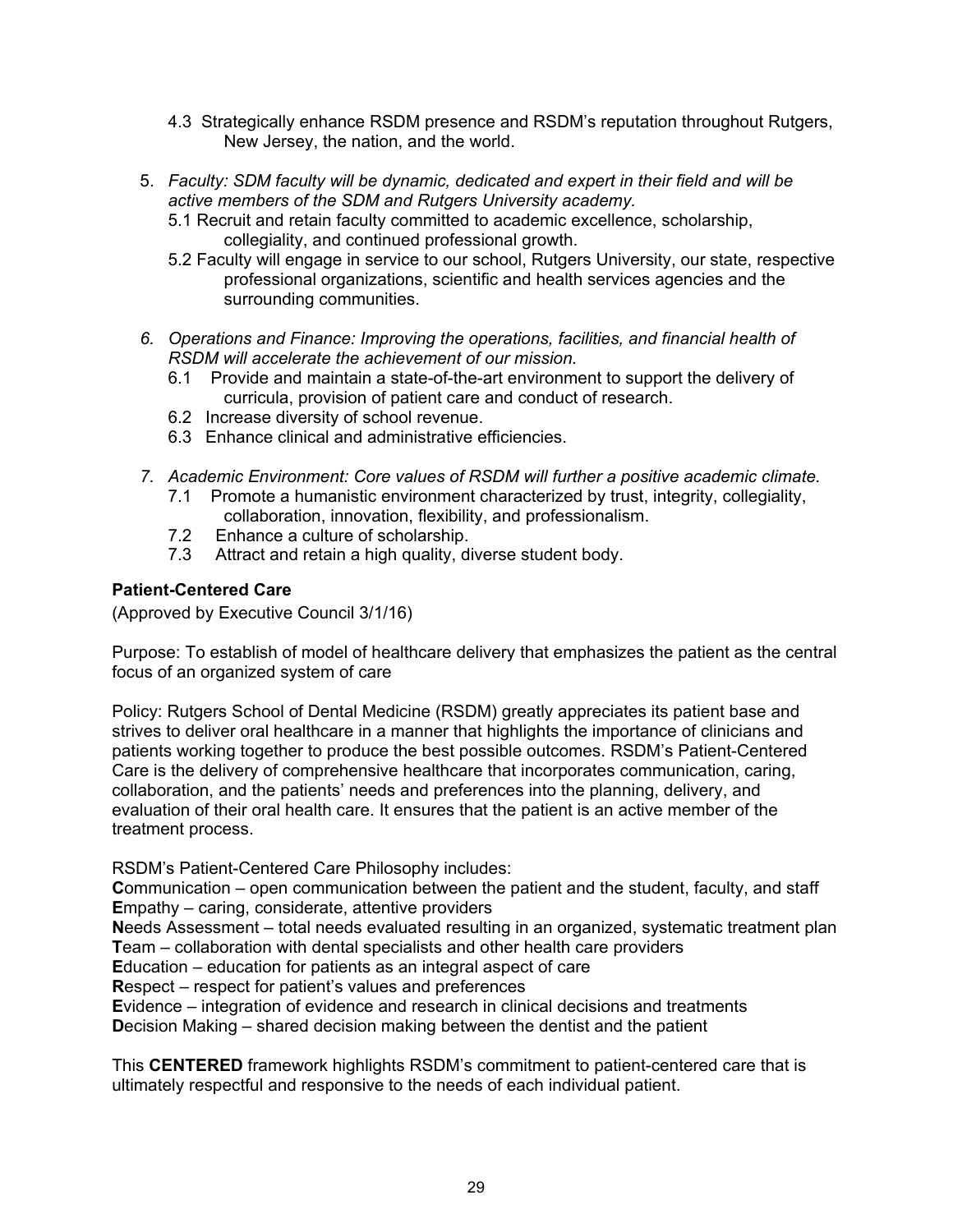# <span id="page-29-0"></span>**PART III: AN OVERVIEW OF THE CURRICULUM**

The School of Dental Medicine offers a four year curriculum that has been evolving since its inception in 1956. A number of unique academic features enhance its educational value.

The curriculum includes extramural programs, fourth year ELOP programs, small group instruction and comprehensive patient care experiences in several settings including the dental school clinics, community clinics and University Hospital.

#### <span id="page-29-1"></span>**CURRICULUM COMMITTEE**

This Committee regularly reviews the content and delivery of the curriculum and maintains liaison with the administration concerning interdepartmental programs. One student suggested by the Student Government Association serves on this committee.

#### <span id="page-29-2"></span>**THE DIDACTIC PROGRAM**

<span id="page-29-3"></span>Requirements for successful completion of the didactic courses are provided to the student by each course director at the beginning of the course.

#### **THE CLINICAL PROGRAM**

The clinical program is described in detail in the Clinic Manual which is available in the Office of Clinical Affairs. Copies are distributed to all third and fourth year students upon their entry into the clinics and is at<http://sdm.rutgers.edu/about/clinic-manual/>

#### <span id="page-29-4"></span>**EXTRAMURAL PROGRAMS**

Extramural programs are designed to reinforce didactic instruction in psychomotor skills and concepts by using a community setting as an environment for teaching. Rotations of the extramural program include clinical facility visitation and oral health education.

Clinical facility visitations are designed to analyze the delivery system for dental care. Emphasis is placed on the clinical facilities in terms of manpower, payment mechanisms, dental demographics, scope of services, and equipment. Available sites are dental practices and clinics associated with neighborhood health centers, hospitals, and public health departments.

Oral health education experiences are designed to disseminate accurate information which reinforces good nutrition, dental health, and oral hygiene instruction. Oral health education is provided at public and parochial schools, dental clinics, nursing homes, hospital wards and health fairs.

<span id="page-29-5"></span>Information on extramural programs is available from the Office of Student Affairs.

#### **EXTENDED LEARNING OPPORTUNITIES PROGRAM (ELOP)**

The Extended Learning Opportunities Program is designed to enhance the traditional doctor of dental medicine curriculum through additional educational experiences including selective/elective courses as well as by providing service to the RSDM community. The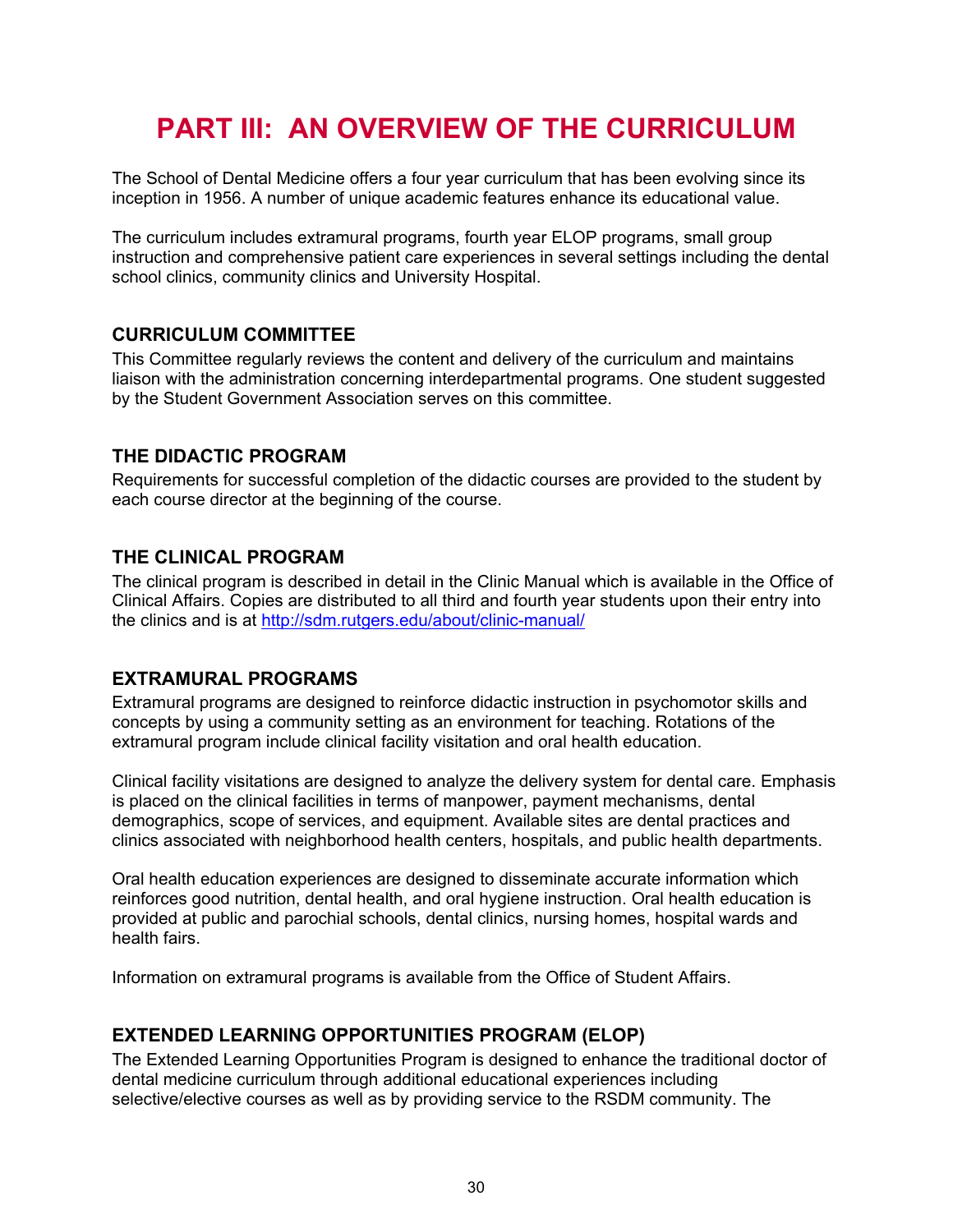Extended Learning Opportunities Program constitutes a portion of the third and fourth year curricula at RSDM. Students must complete a minimum of sixty (60) hours of education in this program by the end of the fourth year. Additional hours may be taken if the student's schedule permits.

#### **Guest Lectures, Interprofessional Education Experiences, and Externships**

Occasionally, a guest lecture may be presented which has significant educational value to the predoctoral students. These lectures may be freestanding or a condensed version of a Continuing Dental Education course. When offered and attendance is required, ELOP credit towards will be offered for attendance.

Certain organized interprofessional education activities may also earn credit for ELOP. These experiences have course syllabi to provide clarity to the students as to their design and time commitments. These experiences may be required or optional for students and are approved by Curriculum Committee.

Students participating in externships approved by the Office of Student Affairs earn one ELOP credit per week of externship.

#### **Selective/Elective Courses**

The aim of this program is to allow the student the opportunity to design a portion of the curriculum. The grading system for selective and elective courses is pass or no entry. If the student fails to complete the criteria, no credit is given.

#### **Selectives**

The selective courses are offered during regular lecture hours or during the lunch hour. Third year students may register for and take selective courses ONLY if they do not conflict with third year didactic coursework.

#### **Electives**

Elective courses are offered during regular clinic hours. Students registering for electives which require clinic time must obtain a release from clinic from the Office of Clinical Affairs. Since the students taking these courses are released from regular open clinic time, these courses are limited to students in good standing. (Good standing is defined as maintaining a 2.000 grade point average with no failures or unsatisfactory performance reports.) If an elective course is oversubscribed, the course director in collaboration with the department chair will select the candidates from the list provided.

Students may also opt to enroll in RSDM Continuing Dental Education for ELOP credit; a maximum of two courses totaling no more than 12 hours of credit may be completed. Students taking CDE for ELOP credit must attend the entire course and may not engage in patient care during the CDE course. Only fourth year students may register for and take elective courses.

#### **Service to RSDM**

Students may earn ELOP credit for providing service to the RSDM community through serving on committees and participating in activities above and beyond the required curriculum. Service credit must be approved by the Associate Dean for Academic Affairs. Examples of service activities for ELOP credit include acting as an Admissions Ambassador) and participation in the Gateway and/or Decision for Dentistry programs. Participation in these service activities is at the discretion of the office hosting the programs. Students selected to participate on some RSDM committees earn one ELOP credit per year of committee service.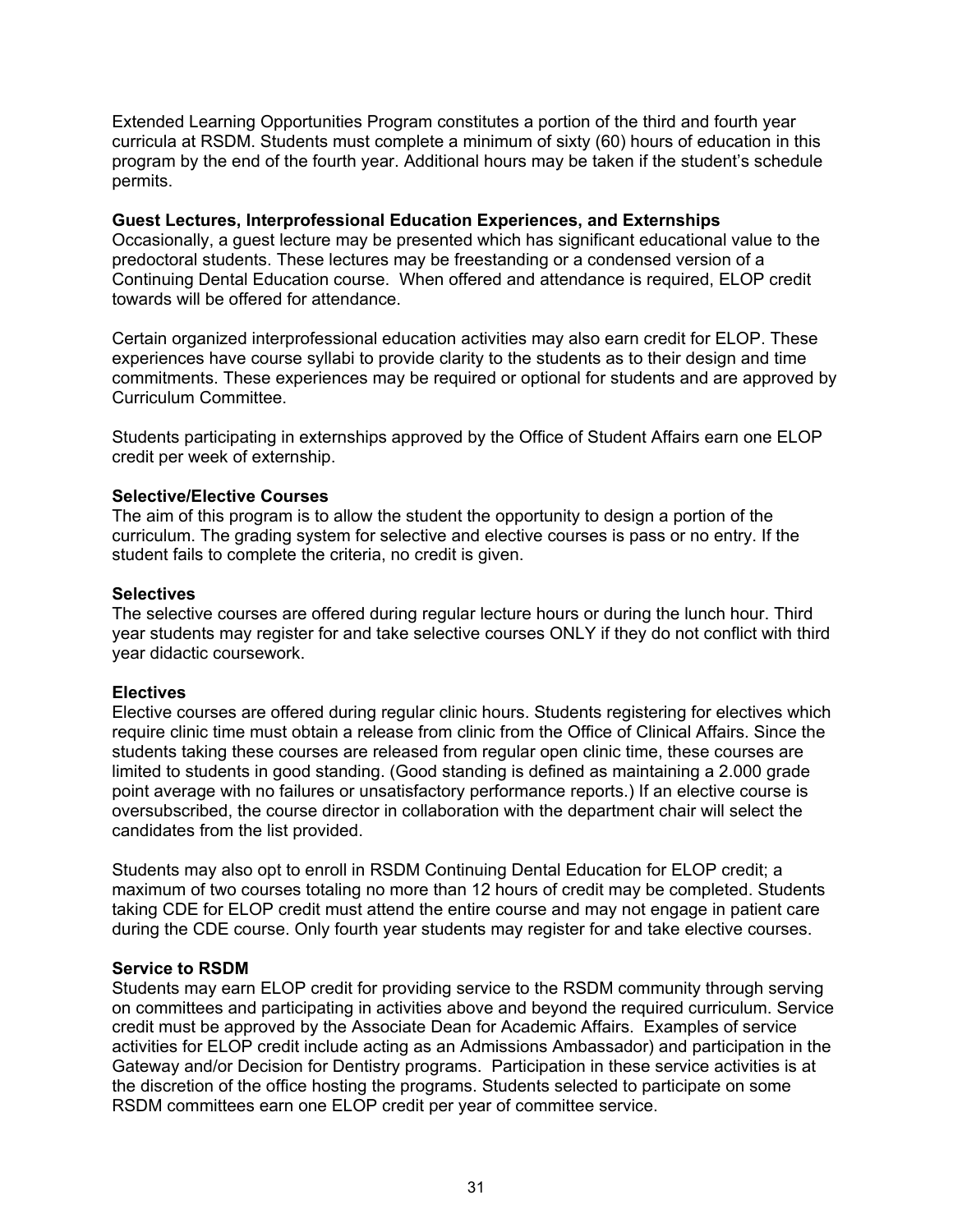# <span id="page-31-0"></span>**SCHEDULE OF COURSES**

All courses in an academic year are prerequisite to those in the succeeding academic year. Consequently, all courses of each academic year must be successfully completed before students may register for succeeding courses.

<span id="page-31-1"></span>Schedules of courses are available at<http://sdm.rutgers.edu/calendar/calendars.html>

#### **DMD/PhD CURRICULUM**

For Years 1-3, students take the curriculum offered by the Dental school and participate in laboratory research rotations during the summers. Students will also participate in an Oral Biology seminar/journal club throughout their tenure in the Program.

For Years 4-5, students become full-time students in SGS while maintaining co-matriculation in RSDM. Courses should be selected by the student and thesis advisor based on the individual student's needs and research program and approved by the Director of the DMD/PhD Program. Since SGS requires all full-time students to be registered for 10 credits per semester, the students will also be participating in the research towards the Ph.D. degree, and will be granted credits for that. Within two months of the completion of GSBS course work, DMD/PhD students must pass the Qualifying Examination for admission to candidacy for the Ph.D. degree. The examination will be based on the preparation (the written component) and oral defense of a research proposal in the student's area of research interest.

During the fourth and fifth years, the students will also complete the clinical requirements for the DMD degree. The scheduling and participation in the specific courses will be determined with the assistance of an ad hoc curriculum subcommittee selected by the program director designed for each student. Clinical activities will be coordinated through the assigned Group Practice Administrator and the faculty mentor. The student will take National Boards Examination Part 2 after year 5, and the North East Regional Board Examination during year 6.

After admission to candidacy for the Ph.D. degree, a Thesis Advisory Committee must be formed to facilitate and evaluate progress of the doctoral dissertation research. The Thesis Advisory Committee consists of the thesis advisor and two other members, one of whom is outside of the student's primary department. The thesis advisor must be a full member of the GSBS faculty. The Thesis Advisory Committee members should have expertise in the dissertation research field. A research proposal outline should be developed by the student and reviewed by the thesis advisor prior to presentation to the Thesis Advisory Committee. The Thesis Advisory Committee must meet at least twice per year to evaluate the student's progress.

Following completion of the requirements for the DMD degree, the students will complete their thesis research as full-time students in SGS. Following completion of the dissertation research, the student will prepare a thesis in the format specified by the SGS. In addition, it is expected that two or more manuscripts will be published in the scientific literature as a result of the dissertation research. The Dissertation Examination Committee consists of the Thesis Advisory Committee and three additional members who serve as readers. Readers should have research expertise relevant to the thesis research. At least one reader must be from outside the primary department and one reader must be from outside the Rutgers Newark campus. The student dissertation defense consists of an oral public presentation in a seminar format, followed by an oral examination by the Dissertation Examination Committee.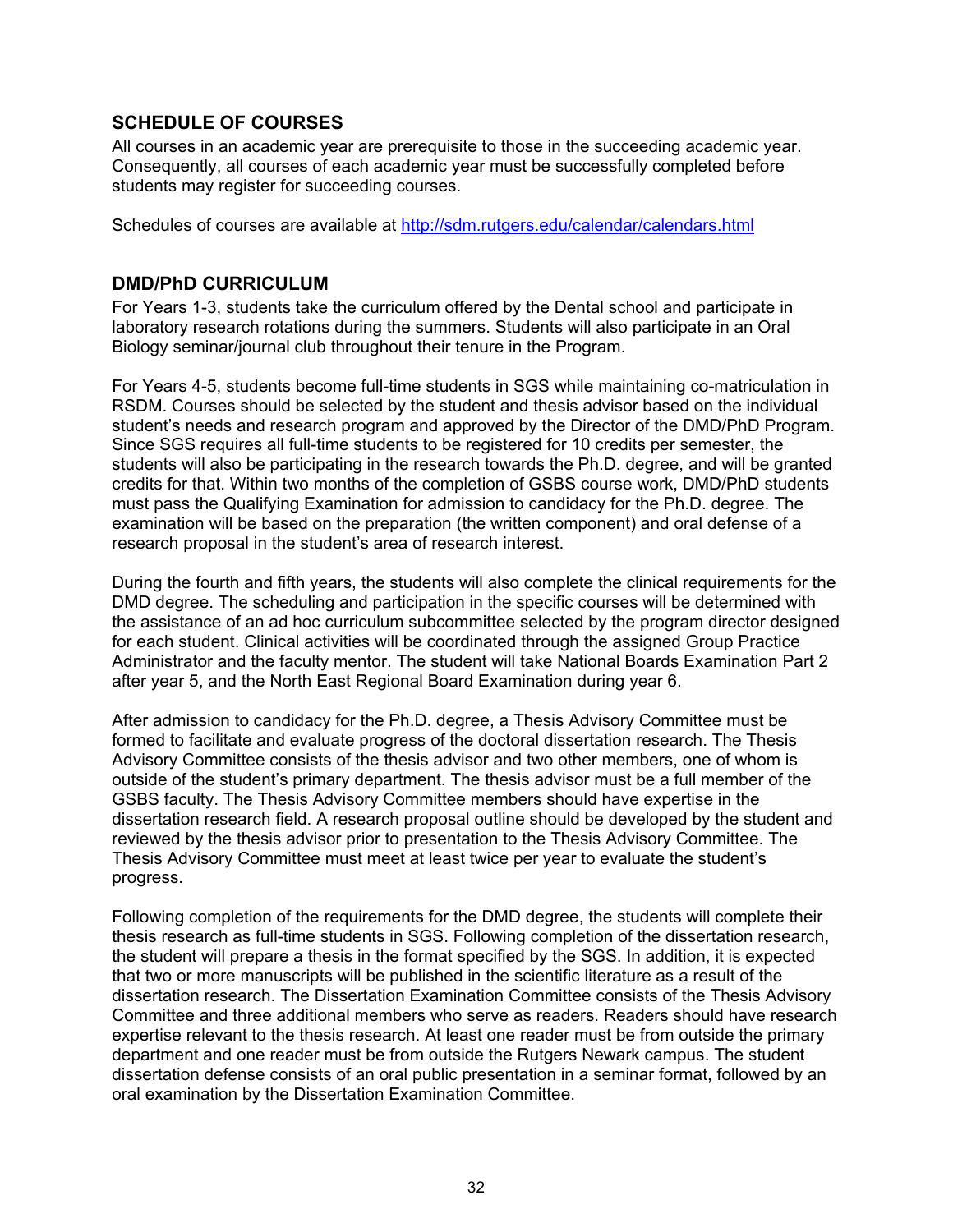# <span id="page-32-0"></span>**INTERNATIONALLY EDUCATED DMD FACULTY PROGRAM**

(Approved by Executive Council 5/19/04. Amended 2/9/11, 3/11/14, 9/17/18)

#### **I. Introduction**

Over the last decade, recruitment of exceptionally qualified faculty has become a significant challenge. In the United States, over 400 full time faculty positions are vacant. This shortage is due to the high demands placed on dental school faculty; the unusual comprehensive skill set required of an individual to be an expert clinician, outstanding educator and funded researcher; and the salary differential between private practice and full time academia. Many dental schools have addressed this challenge by recruiting internationally educated faculty.

#### **II. Participants**

The RSDM Internationally Educated DMD Faculty Program is intended for truly exceptional individuals who have an international DMD (or its equivalent) and have been identified by a RSDM Search Committee as the most qualified individual for a faculty position at the Rutgers School of Dental Medicine. This program would be offered only to select individuals who have been identified as essential faculty members at RBHS-RSDM. These individuals would typically bring to RBHS-RSDM unique abilities and skills which would enhance the reputation and stature of the University.

#### **III. Eligibility**

Only internationally educated dentists who have been recommended by an RSDM faculty search committee, and interviewed and recommended by RSDM's Associate Dean for Admissions and admissions officers will be considered to be eligible for matriculation in the RSDM Internationally Educated DMD Faculty Program. Eligibility is contingent on approval for a faculty appointment by the RSDM Appointments and Promotions Committee and RBHS Faculty Affairs.

#### **IV. Admissions Criteria and Procedures**

RBHS-RSDM does not discriminate in admissions or access to its programs and activities on the basis of race/color, ethnicity, national origin, religion/creed, disability, age, marital status, sex, sexual orientation or veteran's status.

A candidate for the Rutgers School of Dental Medicine Internationally Educated DMD Faculty Program must be a graduate of an international dental school granting a B.D.S., D.D.S., D.M.D. degree or equivalent with a non-US license to practice. Candidates must provide official copies of all transcripts from all schools (colleges, universities, and dental schools) attended, in addition to official copies of diplomas and/or degrees, and/or dental specialty certificates from the applicant's dental school and a license to practice dentistry. Transcripts in languages other than English must be translated by a certified translator. All transcripts from any school outside of the United States of America or Canada must be evaluated by a foreign academic credentialing services selected by Rutgers School of Dental Medicine (e.g., World Education Services).

In lieu of the normal 8 semester hours of biology, 8 semester hours of inorganic chemistry, 8 semester hours of organic chemistry, 8 semester hours of physics and electives sufficient to complete two full years of college level study, candidates must have the equivalent of a DMD degree. Candidates must have a passing score on the National Boards Part I and Part II or the Intergraded National Board Dental Examination. The DAT examination will not be required. The TOEFL examination will be required on a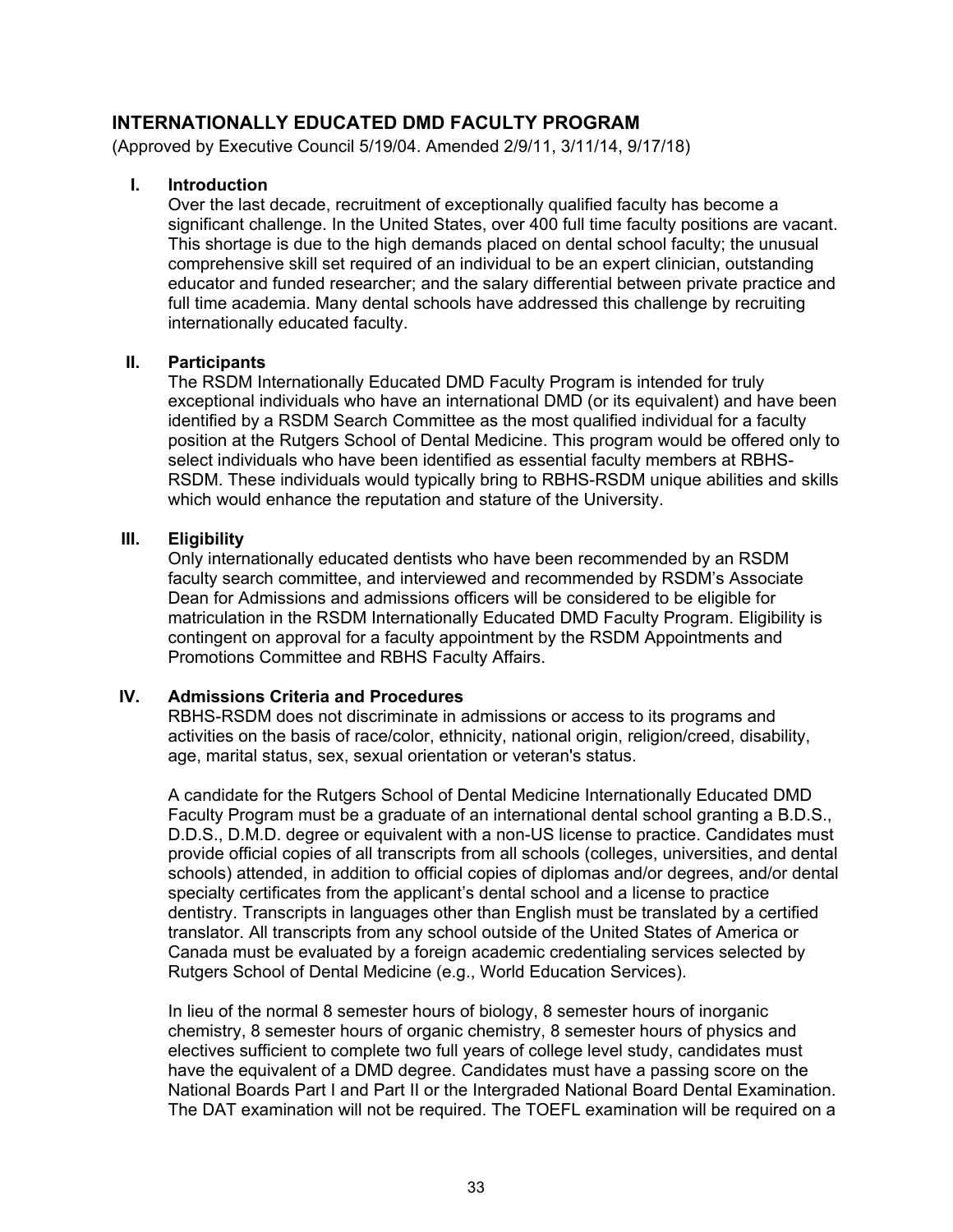case by case basis. The TOEFL score will be considered in combination with the applicant's demonstration of fluency in English during the application process.

Applications to the RSDM Internationally Educated DMD Faculty Program are provided by and submitted directly to the Rutgers School of Dental Medicine Office of Admissions. Applications will be accepted throughout the year and will be reviewed and voted upon by the RSDM Admissions Committee.

Each candidate must submit with his/her application at least three letters of recommendation:

- One letter must be from the Chairperson of the department in which the candidate will have his/her primary academic appointment. The Chairperson's letter of recommendation must include a copy of the recommendation letter for faculty appointment through the RSDM Appointments and Promotions Committee.
- Two letters from recognized faculty in the candidate's field.

Candidates for the program will not be accepted without an in-person interview by the Associate Dean for Admissions and/or designated admissions committee member(s).

All candidates will be informed in writing of the action taken on their applications. The time for sending acceptance or rejection notices will be at the discretion of the Admissions Committee.

Acceptance and matriculation at RBHS are contingent upon the continued mental and physical well-being of the participant sufficient to demonstrate the participant's ability to successfully complete the program of study. Each candidate for admission must certify that they are able to perform the "Essential Functions for Admission and Matriculation" for the Rutgers School of Dental Medicine. In order to determine the participant's standing, the school reserves the right to require a participant to undergo a mental and physical examination to evaluate fitness for continued studies after acceptance and throughout the participants' matriculation at the school.

All candidates must comply with the requirements of RBHS Policy and Procedure 0001- 25-40:00, Student Immunizations & Health Requirements, and all other policies, procedures and rules related to participation in the academic program, except as specifically set forth in this program document. Candidates will also have to comply with a criminal background check and the results must be deemed acceptable to RBHS.

#### **V. Curriculum**

The goal of the curriculum of the RSDM Internationally Educated DMD Faculty Program is to ensure that internationally educated faculty have achieved at least the same level of competency in general dentistry as required of students in the traditional DMD program. Thus graduates of the RSDM Internationally Educated DMD Faculty Program will be prepared as general practitioners who are able to manage the oral health care of the public and be able to serve as clinical faculty at the Rutgers School of Dental Medicine.

To accomplish this goal, graduates must understand the interrelationship of the biological, physical, clinical and behavioral sciences in order to practice effectively in three overlapping areas of professional responsibility: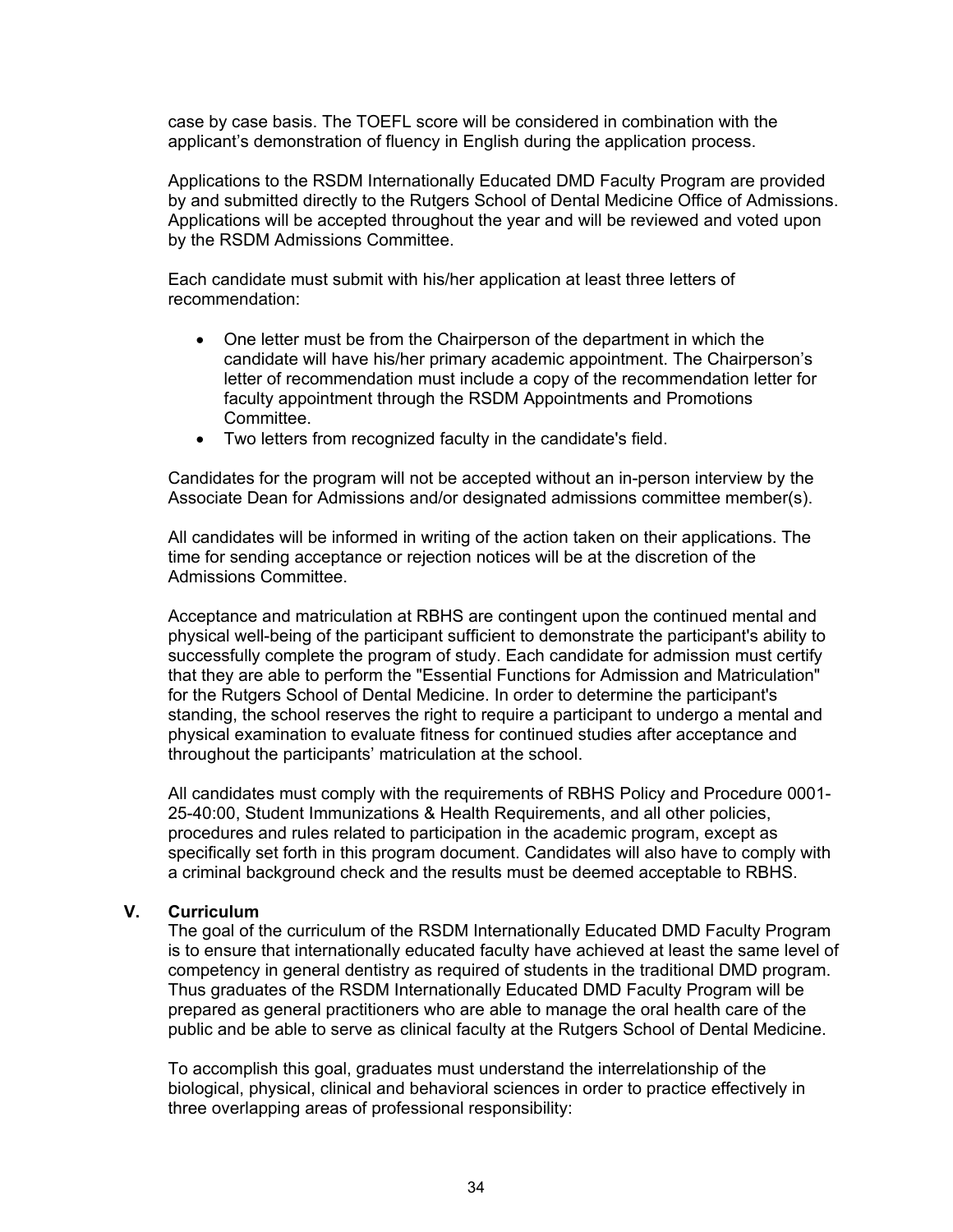- A. Comprehensive Patient Care
	- 1. Diagnosis and Treatment Planning. The graduate will be able to diagnose conditions of the oral cavity and its related structures. The graduate also will be able to develop a logical treatment plan for the prevention and treatment of oral conditions so that each patient can be maintained in, or restored to, a healthy, functioning aesthetic condition.
	- 2. Delivery of Therapeutic Procedures. The graduate will be able to perform competently state-of-the-art preventive and therapeutic procedures which are used by general dentists in the treatment of patients. Since the practice of dentistry is constantly changing, the curriculum emphasizes the learning of general concepts as well as specific techniques. The graduate should be able to delegate and evaluate treatment using currently accepted methods. The graduate also will be able to manage patients and auxiliaries in various practice settings.
	- 3. Care of the Whole Patient. The graduate will be able to understand and recognize the medical and/or socioeconomic problems which may influence or result from dental treatment. The graduate will be able to manage the manifestations of these problems as they affect or are affected by dental treatment.
- B. Participation in Community Dental Programs

As a member of the health team, the graduate will be able to assess community dental health problems and play an active role in the solution of such problems.

C. Continuation of Professional Development

The graduate will be able to evaluate the dental literature in order to benefit from recent research and apply this information to dental practice. The graduate will be a continual learner who acquires new knowledge and skills through continuing education and participation in organized dentistry.

Upon acceptance into the RSDM Internationally Educated DMD Faculty Program, the participant will meet with each Department Chairperson to develop a curriculum which is tailored to the training and qualifications of the participant.

**Didactic Curriculum**: At the discretion of each Department Chairperson, a participant in the RSDM Internationally Educated DMD Faculty Program must demonstrate a level of didactic competency in all disciplines at least equal to that required of other dental students at RBHS-RSDM. This can be accomplished by reviewing the candidate's original dental school records, records of specialty training or National Board scores or by testing.

**Preclinical Curriculum**: At the discretion of each Department Chairperson, a participant in the RSDM Internationally Educated DMD Faculty Program must demonstrate a level of preclinical competency in all disciplines at least equal to that required of other dental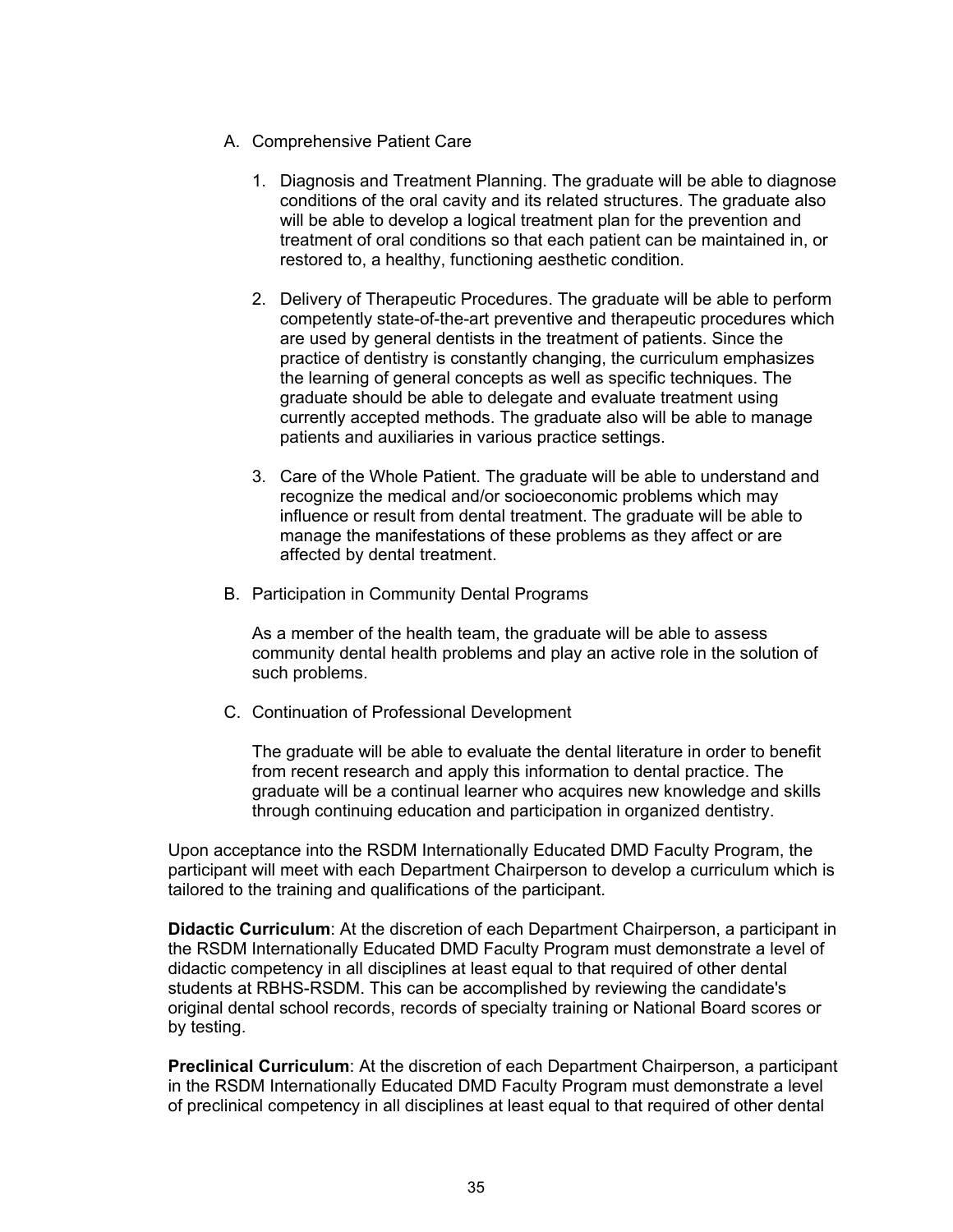students at RBHS-RSDM, This can be accomplished by reviewing the candidate's original dental school records, records of specialty training or by testing.

**Clinical Curriculum**: At the discretion of each Department Chairperson, a participant in the RSDM Internationally Educated DMD Faculty Program must demonstrate a level of clinical competency in all disciplines at least equal to that required of other dental students at RBHS-RSDM. This can be accomplished by reviewing the candidates' original dental school records, records of specialty training or by the candidate's demonstration of clinical skills. At minimum, a participant in the Internationally Educated DMD Faculty Program will be required to pass all clinical competency examinations required by students in the traditional DMD program and pass the school's mock written and clinical CDCA examinations as required for traditional DMD students. In a department where the applicant has received a specialty certificate, the Department Chairperson may make the decision that the applicant is exempt from specific competencies related to that specialty.

Before beginning any coursework, the RSDM Registrar and the Office for Academic Affairs must receive documentation from each Chairperson which will indicate courses which have been waived, courses which the participant has modified requirements and courses which must be completed in full. Appendix 1 contains a form which may be used for this documentation.

Waived courses will have a grade entry of "EXT" (exempt) on the transcript. Modified courses (i.e. course in which the candidate must challenge the clinical competency exams but has not been asked to complete all requirements) will have a final grade of "P" (pass) entered on the transcript. For all other courses the candidate will be evaluated along normal grading guidelines with a final letter grade entered on the transcript. The participant will **NOT** be ranked.

#### **VI. Requirements for the DMD Degree**

The degree of Doctor of Dental Medicine (D.M.D.) will be conferred upon the participant enrolled in the RSDM Internationally Educated DMD Faculty Program who has met the following requirements:

- 1. Regular attendance as defined in the RSDM attendance policy for the prescribed courses and clinical sessions required of the participant enrolled in the RSDM Internationally Educated DMD Faculty Program.
- 2. The RSDM Internationally Educated DMD Faculty Program will be at least two years in length.
- 3. Waiver of or satisfactory completion of curricular requirements in the didactic, preclinical and clinical courses.
- 4. Adherence to high standards of moral and professional conduct and compliance with all RSDM and university bylaws, policies and procedures.
- 5. Payment of all financial obligations, including dental store debts; (After a specified date in April, only cashier's checks, certified checks or money orders will be accepted.)
- 6. Return of all loan equipment, patient charts, gold, etc. to the dental school;
- 7. Completion of all required activities indicating achievement of the knowledge and skills of our DMD curriculum equivalent to 4 years of study within five (5) academic years after first enrollment in the program.
- 8. Only those participants who have completed all of the above requirements by May 31 will receive a diploma with the published commencement date. Those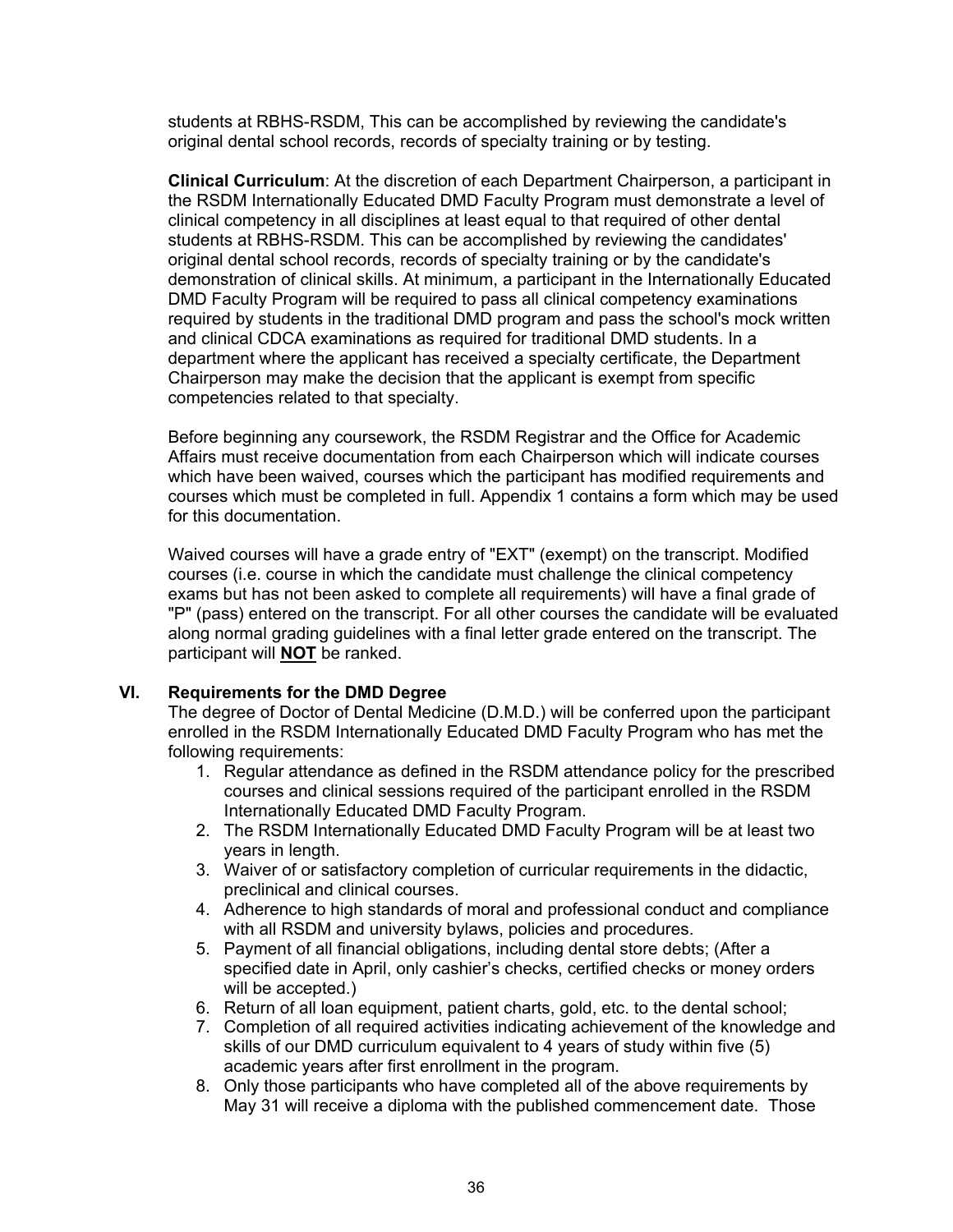completing after May 31 will receive a diploma with the date on which they have completed all requirements.

## **VII. Commitment to RSDM after Completion of the DMD Program**

RSDM internationally educated faculty who apply and are accepted into the RSDM Internationally Educated Faculty DMD Program ("the Program) shall enter into a written agreement with RSDM **prior** to the commencement of the Program. This written agreement is binding and shall set forth in detail the terms and conditions of the individual faculty member's educational and financial responsibilities to RSDM during the pendency of the Program and thereafter. Furthermore, in consideration for the participant accepting the offer of tuition remission during the course of the Program, the written agreement shall include in all cases a commitment by the individual faculty member to spend at least four (4) years as a full-time faculty member at RSDM upon his/her successful completion of the Program and the award of his/her DMD degree.

It shall be considered a breach of this written agreement if a faculty member who has graduated from the Program does not complete the mandatory 4 -year term of service, unless the faculty member is able to demonstrate extraordinary circumstances to the satisfactions of the RSDM. Dismissal or non-renewal of faculty appointment, including for poor performance, for any reason other than elimination of a faculty position by RBHS/RSDM is considered a breach of contract.

A faculty member who chooses to terminate employment with RSDM prior to completion of the four year term is considered to have breached the contract. As a consequence of said breach, the faculty member shall agree that he/she shall be responsible for reimbursing RSDM the cost of their dental education. He/she will be required to reimburse RSDM for four (4) years full tuition and fees. This amount shall be calculated at the time of dismissal based on where he/she had been residing and for how long he/she had been residing there, during the period of his/her matriculation.

In the event of a breach of this binding agreement and subsequent court action, the RSDM will seek attorneys' fees and costs from the breaching participant.

## **REQUIREMENTS FOR DEGREE**

(Amended by Executive Council 12/7/11, 8/10/20)

The degree of Doctor of Dental Medicine (D.M.D) will be conferred upon those candidates who have met the following requirements:

- 1. Regular attendance for the prescribed period of four academic years of instruction, or for the prescribed period of five academic years of instruction when permitted by SAPC.
- 2. Satisfactory completion of curricular requirements in the preclinical and clinical areas of each of the years of study.
- 3. Adherence to high standards of moral and professional conduct and compliance with all RSDM and University rules and codes of conduct.
- 4. Payment of all financial obligations, including dental store debts.
- 5. Return of all loaned equipment to the dental school and have appropriately destroyed or discard all documents/models/etc. containing PHI.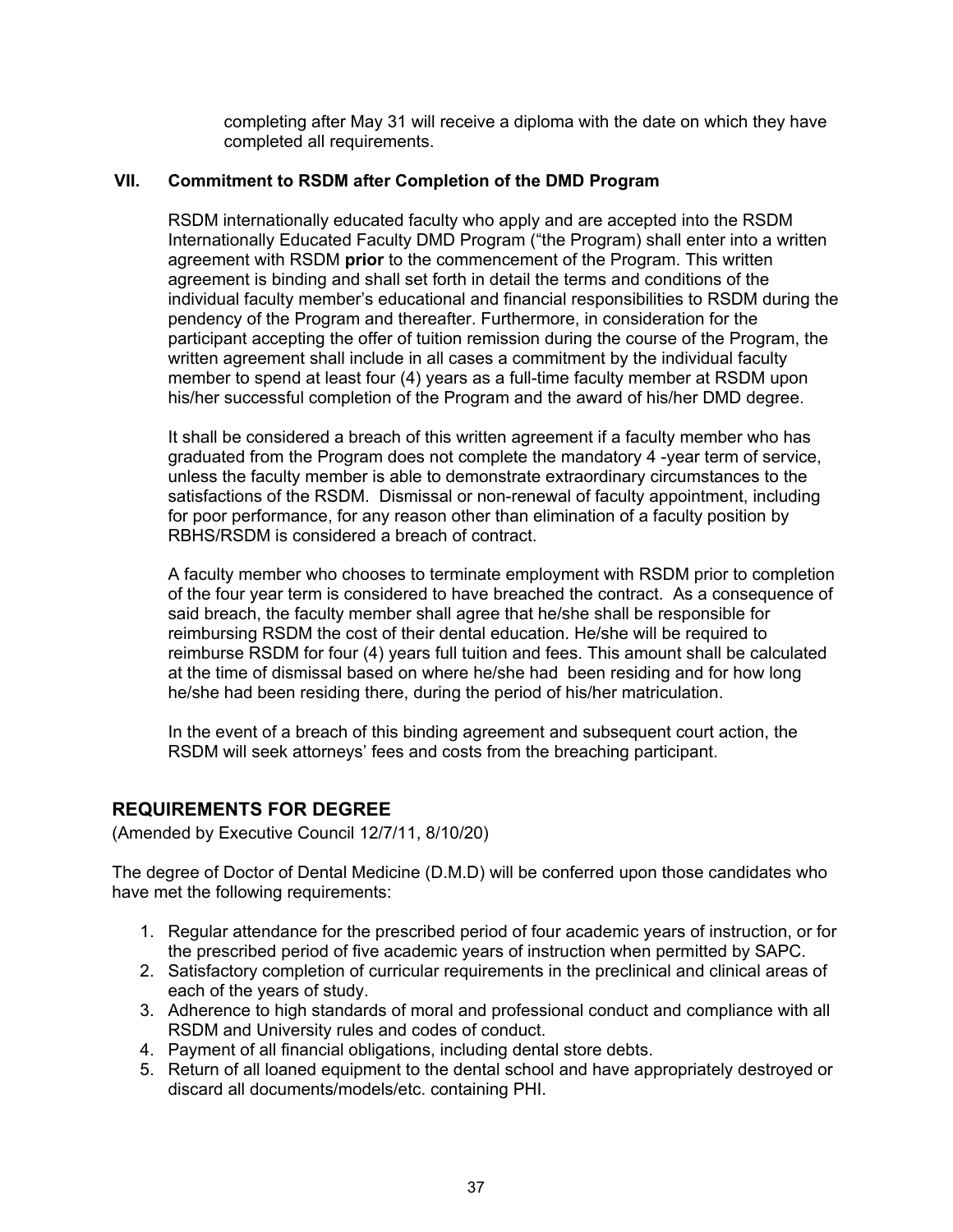- 6. Successful completion of both Part I and Part II of the National Board Dental Examinations (through Class of 2022) or Integrational National Board Dental Examination (Class of 2023 forward).
- 7. Completion of all requirements within five academic years after first enrollment in the program. (Approved by Executive Council 10/14/10)
- 8. Any repetition of the academic year or continuation into the succeeding trimester due to academic reasons which will cause the student to matriculate for more than five years must be approved by the Executive Council. (Approved by Executive Council 5/1/13)
- 9. If repetition of the academic year or continuation into the succeeding trimester extends past five years, and is due to disciplinary reasons, the Dean or the appointed designee may waive the five-year rule. (Approved by Executive Council 5/1/13)
- 10. Only those students who have completed all of the above requirements by May 31 will receive a diploma with the published commencement date. Those completing after May 31 will receive a diploma with the date on which they have completed all requirements. (Approved by Executive Council 2/9/11)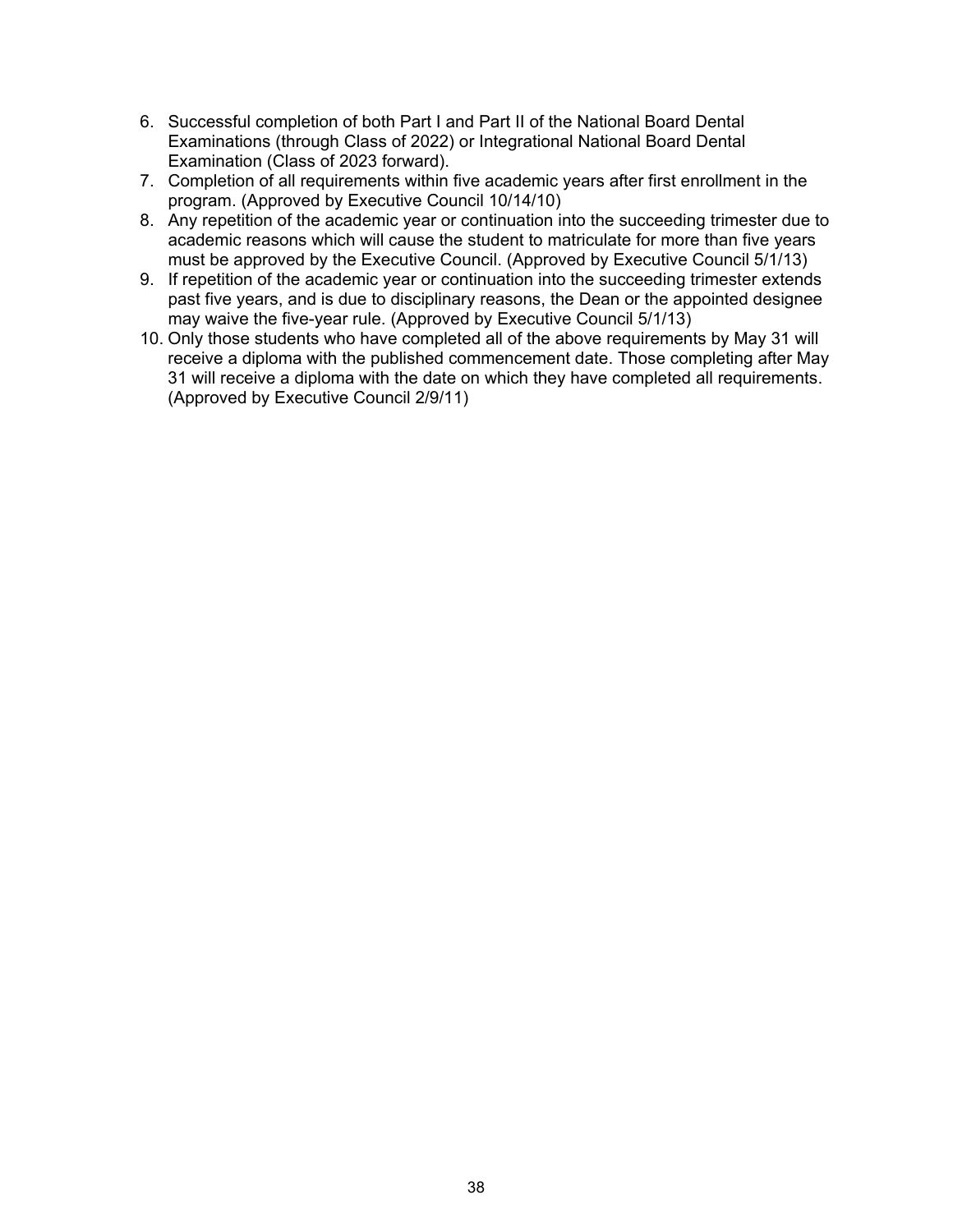# **PART IV: ACADEMIC REGULATIONS**

# **ATTENDANCE POLICIES**

(Approved by Executive Council 06/22/05. Amended on 07/25/05, 10/5/16, 02/20/18, 01/14/20, 08/10/20, 04/13/21)

The School of Dental Medicine considers attendance to be an integral part of the dental education process. Consistent attendance enables the student to achieve the highest level of didactic and clinical competence while providing an increased level of dependable comprehensive care to patients. The responsibility of patient care and personal education advancement requires regular student participation in all didactic and clinical assignments.

## General Attendance Policies

Students are expected to be present for all aspects of the curriculum including all didactic, laboratory and clinical components, including ELOP curricula. Attendance implies arriving promptly at the start of the curricular session and remaining until its conclusion, including curricular sessions in synchronous distance learning environments. For asynchronous distance learning, attendance implies completing all assignments associated with a curricular session in the time frame specified by the course director.

It is understood that there are unavoidable situations, such as illness, accident, or personal circumstance including religious holidays that might delay or prevent a student's attendance. These allowable absences should be kept to a minimum. Absence for any reason may lead to failure of a course which may lead to failure of the academic year Students are expected to make every effort to be in attendance as scheduled.

#### Definition of Absences

An *anticipated absence* occurs when the student knows in advance of the absence, that he/she will not be present for a didactic or clinical session.

An *unanticipated absence* occurs when the student does not know in advance that he/she would not be present for a didactic or clinical session (illness, death in family etc.).

## Attendance Requirements for Scheduled Examinations

#### (Amended by Executive Council 11/14/07, 1/14/20)

A student is required to take all examinations as scheduled. In the event of illness or circumstances that prohibit taking a scheduled examination, the following policies apply. Policies regarding missed quizzes and lectures are set by individual course directors and are exempt from this policy.

 Anticipated Absence: In rare circumstances, if a student must miss an examination, the student must submit to the Office of Academic Affairs an "RSDM Student Absence Request Form" available in the Office of Academic Affairs, along with any required documentation substantiating the reason for absence. Notification is requested at least 30 days in advance of the exam when possible or as soon as the student knows the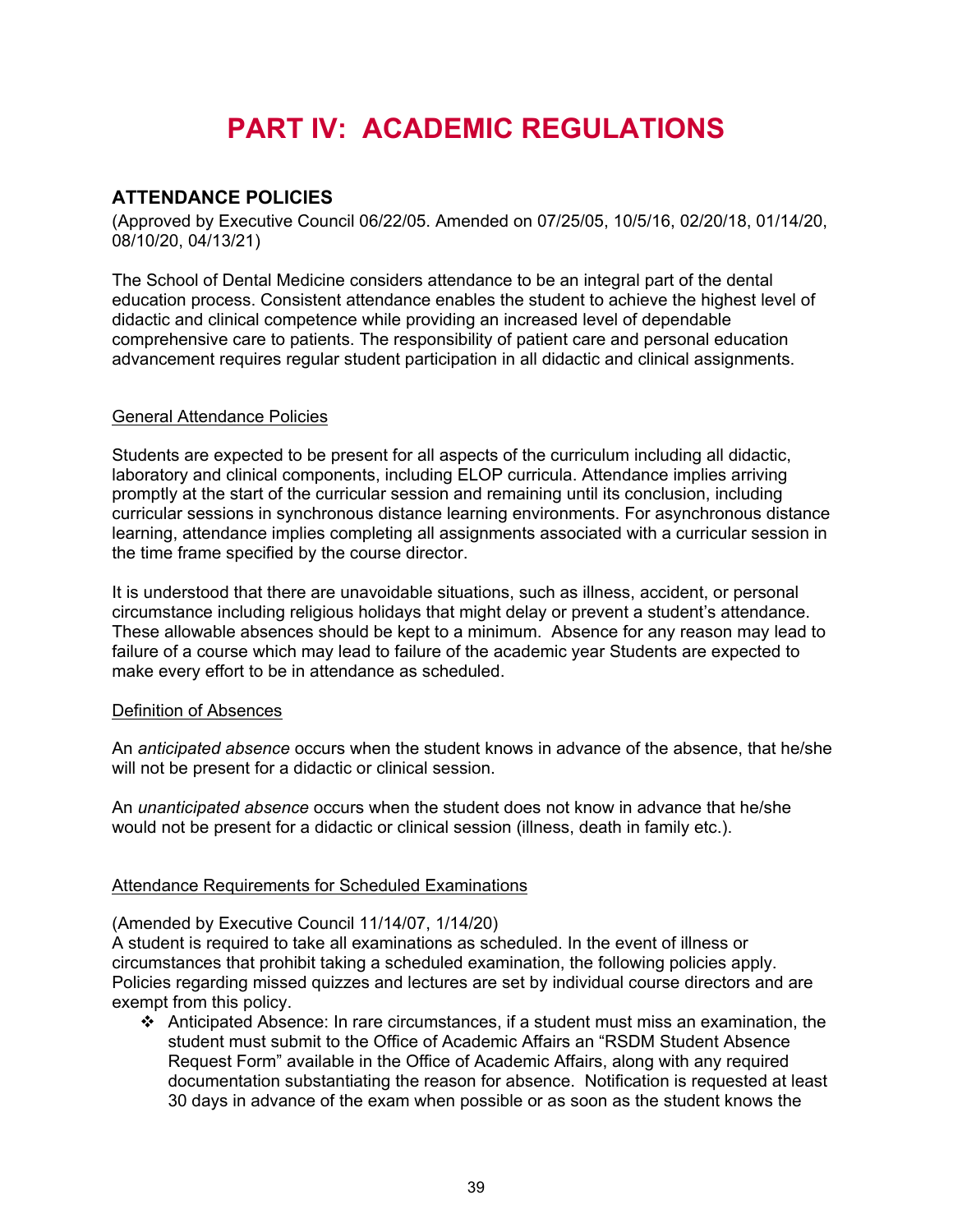circumstance for the anticipated absence. The student and course director will be notified of the decision regarding the request. If approved the student must take the missed examination within five (5) business days upon their return to school at a time and date set by the course director unless there are extenuating circumstances and an alternative arrangement is reached with approval by the Office of Academic Affairs. (Note: Requests must be submitted and approved before any travel arrangements are made. Plane reservations made prior to approval will not be considered in determining approval decisions.)

 $\div$  Unanticipated Absence: The student must notify the Office of Academic Affairs by telephone, (973)972-4440, at least one hour before the examination, and the office will notify the appropriate course director. Upon their return to school, the student must submit to the Office of Academic Affairs an RSDM Student Absence Request Form available in the Office of Academic Affairs along with any required documentation substantiating the reason for absence. The student and course director will be notified of the decision regarding the request. If approved the student must take the missed examination within five (5) business days upon their return to school at a time and date set by the course director, unless there are extenuating circumstances and an alternative arrangement is reached with approval by the Office of Academic Affairs.

Any absence from a scheduled examination that is not approved by the Office of Academic Affairs will result in an F grade (zero points) being recorded for the examination.

#### Attendance Requirements for Nonclinical (Didactic and Laboratory) Courses

If a student is absent from 30 percent or more (percentage will be rounded up to the next nearest whole number) of assigned time in a particular course (didactic or laboratory course), the student will be ineligible for tutorials or remediation following a failure (D or F grade) in a course. Attendance is calculated per the guidelines in "General Attendance Policies" above. Absence due to illness or personal circumstances, unless due to an approved medical or personal leave of absence, is included in the 30 percent total listed above.

## Attendance Requirements for Clinical Courses (Updated Effective 7/1/21)

Students are expected to be present for all clinical sessions and closed rotations. Students are reminded that missing open and closed clinic sessions may jeopardize their academic progress. Accommodations for missed sessions will not be made in determining grades or assessment of competency for graduation. Students may be granted 10 days (equivalent to 20 sessions, AM/PM) of excused absences per academic year to do site visits, attend interviews, take board exams, take off for religious holidays, death in their family, family emergencies, illness, and vacation, etc.

**Excused absence** – An absence that has been approved through SmartSheets by the Assistant Dean for Clinical Affairs/ designee OR the closed clinic director. These will count against the 20 sessions and if exceeded, will be made up 1 for 1. The 20 sessions of excused absences without make up are permitted from the start of the academic year through April 15 only.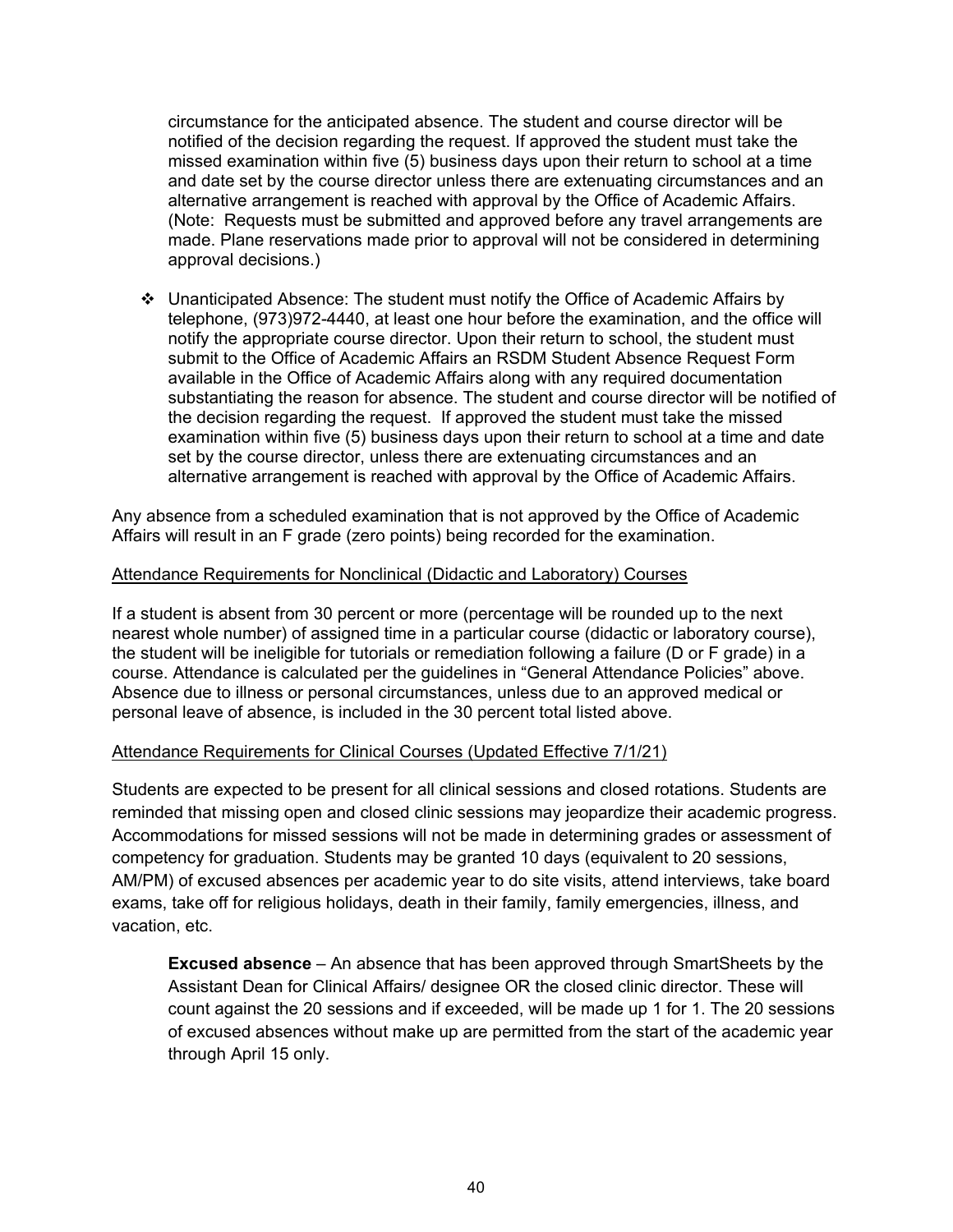**Unexcused absence** – No prior approval obtained for absence. Unexcused absences do not count toward the 20 excused sessions. Each unexcused absence requires a two for one (2 for 1) session make-up and may result in failure for Patient Care and Management. Clinic make-up sessions will be scheduled after Convocation or after all graduation requirements have been met, whichever comes last, and must be made up prior to receipt of the student's diploma. Make-up sessions will only be scheduled during regular clinic time and will not be made up over weekends, over any student vacation breaks, or when RSDM is otherwise closed.

Students must submit documentation for excused absences as per the paragraph regarding anticipated absences above.

Requests for absences after April 15 must be reviewed by the Assistant Dean for Clinical Affairs or designee and must be made up on a one for one basis for excused absences and two for one basis for unexcused absences. Consideration for approval will only be in the most exceptional and unavoidable circumstances.

Attendance at closed rotations (Pediatrics, Radiology, OS, Emergency, Special Care, UH, Oral Medicine, Orthodontics, Seminars, Fixed rotation, Operative rotation, PG Perio Assist and Code II) is mandatory.

Students should make every effort not to schedule absences (interviews, board exams, etc.) during their scheduled closed rotations. Excused closed clinic absences will need to be made up on a 1 for 1 basis; unexcused closed clinic absences will need to be made up on a 2 for 1 basis.

Students should refer to the closed clinic syllabus regarding the policy and process for making up the session.

Students may NOT take off from closed rotations to see patients in open clinic.

Students may NOT take off when it is their "assisting" day.

Students that must leave on Friday PM for religious observance must be present for at least 50% of the PM clinic session and obtain permission from GPA just prior to leaving.

A student who requires additional absences in excess of the 20-session allotment will be required to make up this time after convocation or when requirements are completed (whichever comes last). Make-up sessions will only be scheduled during regular clinic time and will not be made up over weekends, over any student vacation breaks, or when RSDM is otherwise closed. A student who exceeds the allotment due to extenuating circumstances due to interviews may apply for a waiver from the Senior Associate Dean for Clinical Affairs or designee.

Attendance will be monitored by the Office for Clinical Affairs.

The Office for Clinical Affairs will monitor patterns or trends in unanticipated absences.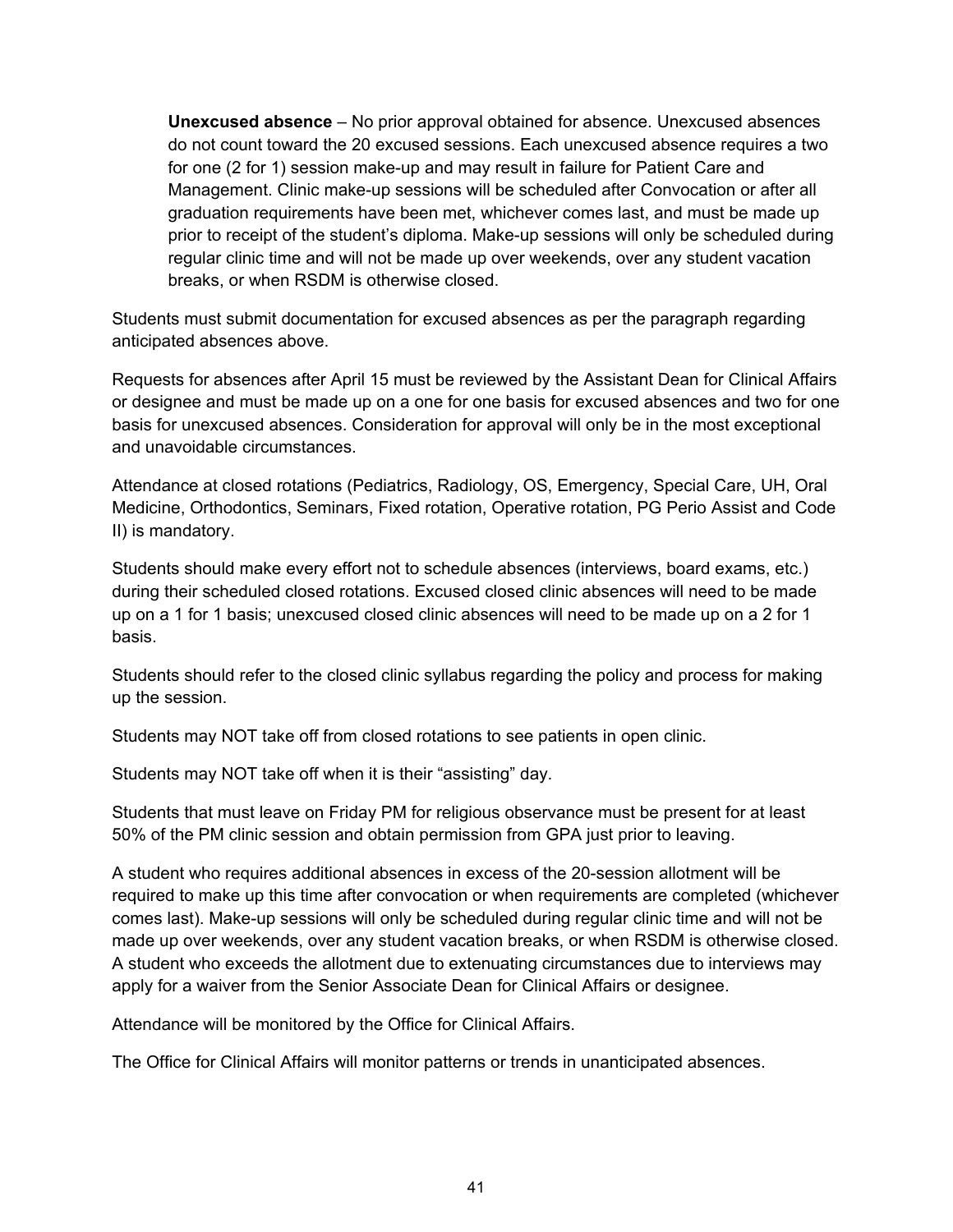A student's attendance at group meetings and general clinic meetings is mandatory. Failure to be present will be recorded as a one session unexcused absence from the open clinic.

If a student has completed all clinical assignments and the number of make-up sessions required due to accepted excused absences jeopardizes a fourth-year student's chance to start a residency program, a committee composed of the Department Chairs and the Senior Associate Dean for Clinical Affairs will be convened. This committee will deliberate the student's attendance requirement. **No time will be waived for two for one clinic make-up sessions for unexcused absences.**

# **POLICY CONCERNING EXTERNSHIPS WHILE SCHOOL IS IN SESSION**

(Approved by Executive Council 3/22/11)

Fourth-year students are encouraged to engage in externship experiences outside of Rutgers School of Dental Medicine during the academic year. In order to maintain sufficient levels of coverage for patient care at the school and ensure adequate time is devoted to students' development of clinical skills through direct patient care, the following provisions shall apply:

Limitations:

- $\div$  During their fourth academic year students may engage in up to two (2) weeks of externships that take place while clinics are in session. Requests to engage in externships that would result in excess of two weeks missed clinic time must be approved by the Associate Dean for Clinical Affairs in consultation with the students' Group Practice Administrator (GPA).
- Students may engage in externships during times that they have closed rotations scheduled and must make up missed rotations on a one-for-one basis. However, students will not schedule themselves for externships during times they are scheduled for any week-long closed rotation (e.g., University Hospital, CODE, Oral Surgery or Oral Medicine).
- \* In order to assure availability of care, the Office of Clinical Affairs through the Group Practice Administrators will limit the number of students from one clinical group that may participate in externships requiring missed clinic sessions during the same time frame. Students must have the signature of their GPA on the Excused Absence Form. Group Practice Administrators have the option of not approving student participation due to patient care, scheduling or other concerns.

Attendance-related items:

- $\cdot \cdot$  In accordance with the RSDM clinical attendance policy, externships are not counted as missed clinical time. Time missed to engage in externships does not need to be made up as it is considered part of the educational experience.
- $\cdot$  Students must obtain the signature of any affected closed rotation director(s) on the Excused Absence Form indicating their approval, otherwise, their absence will be considered unexcused. The closed rotation director has the option of not approving any student's participation due to patient care, scheduling, or other concerns.

Responsibility:

When applying for such externships, students shall be reminded that: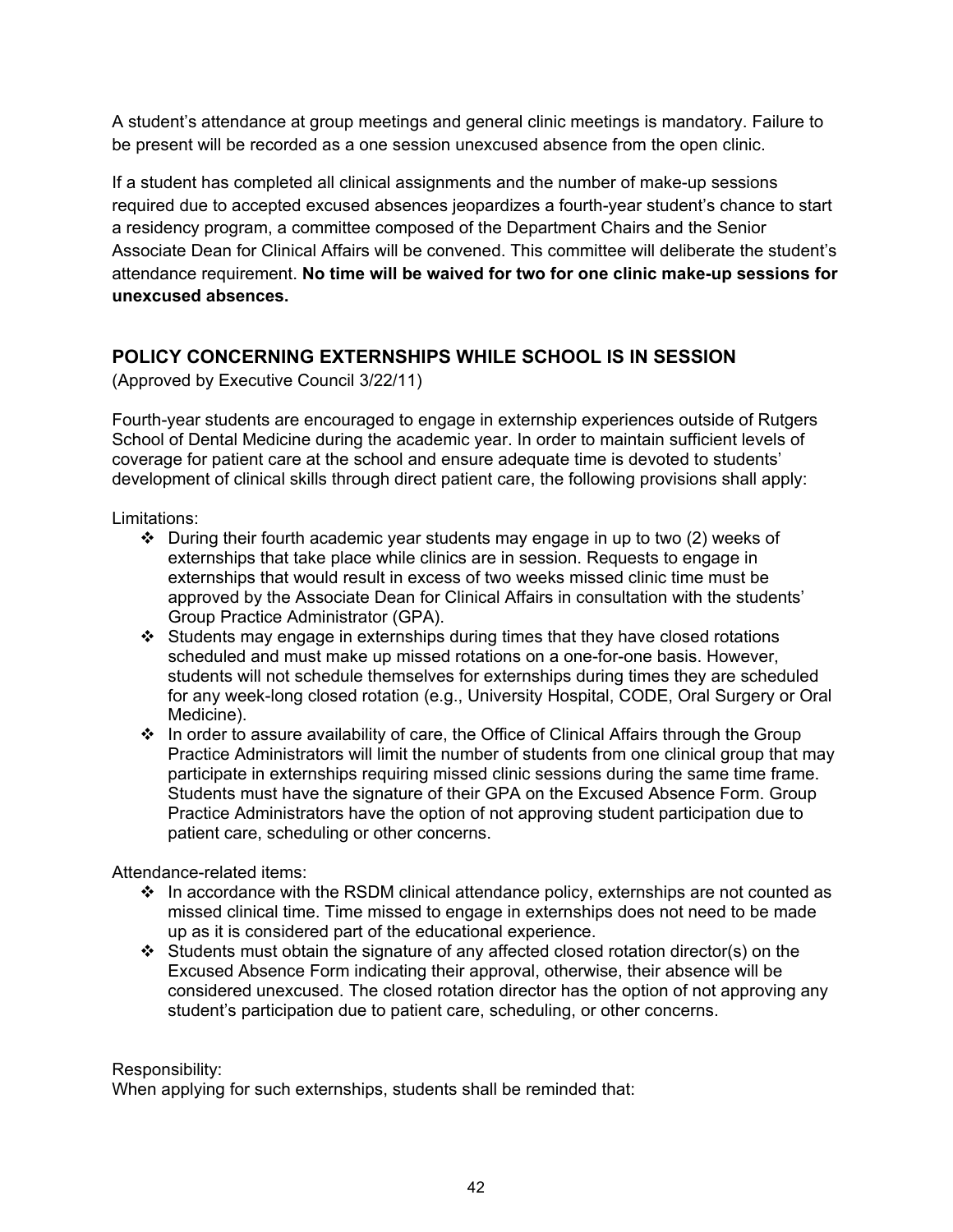- It is their responsibility to see assigned patients in accordance with clinic policy and that they are responsible for all work missed and for re-scheduling patients if necessary.
- Missing clinic time in order to engage in an externship could result in a student's promotion or graduation being delayed due to lack of completion of academic or clinical requirements. This applies regardless of any post-graduation plans students may have: residency, military or post-graduate programs.

# **DISTANCE LEARNING POLICY**

(Approved by Executive Council 9/10/19)

#### **Rationale**

The goal of RSDM's Distance Learning Policy is to support the integration of online modes of content delivery into academic courses offered at RSDM. This policy governs the use of online resources which supplement classroom activities and out-of-class assignments in otherwise traditional classes.

#### **Definitions**

Distance Education means education that uses one or more of the technologies listed below to deliver instruction to students who are separated from the instructor and to support regular and substantive interaction between the students and the instructor, either synchronously or asynchronously. The technologies may include:

- The internet
- One-way and two-way transmissions through open broadcast, closed circuit, cable, microwave, broadband lines, fiber optics, satellite, or wireless communications devices;
- Audio conferencing; and/or
- Video cassettes, DVDs, and CD–ROMs, if the cassettes, DVDs, or CD–ROMs are used in a course in conjunction with any of the technologies listed above.

#### **Academic Quality**

All Distance Education programs utilized must provide academic rigor, quality, and assessment of student learning objectives consistent with face-to-face programs or classes offered by the University.

#### **Student Identity Verification**

The identity of each student who participates in assigned online coursework must be verifiable by security methods, including but not limited to, a secure login and pass code, proctored examinations, and/or new or other technologies and practices that are effective in verifying student identity. All verification processes employed will protect student privacy and no additional student charges will be incurred with the verification of student identity at the time of registration or enrollment. Exams given in courses utilizing distance learning will be proctored. If electronic testing is utilized, student identify will be verified through standard Rutgers authentication processes.

## **GRADING**

(Amended 9/14/16)

Course syllabi which include information about the goals and requirements for each course, course content, topic outlines, methods of evaluation and specific departmental policies are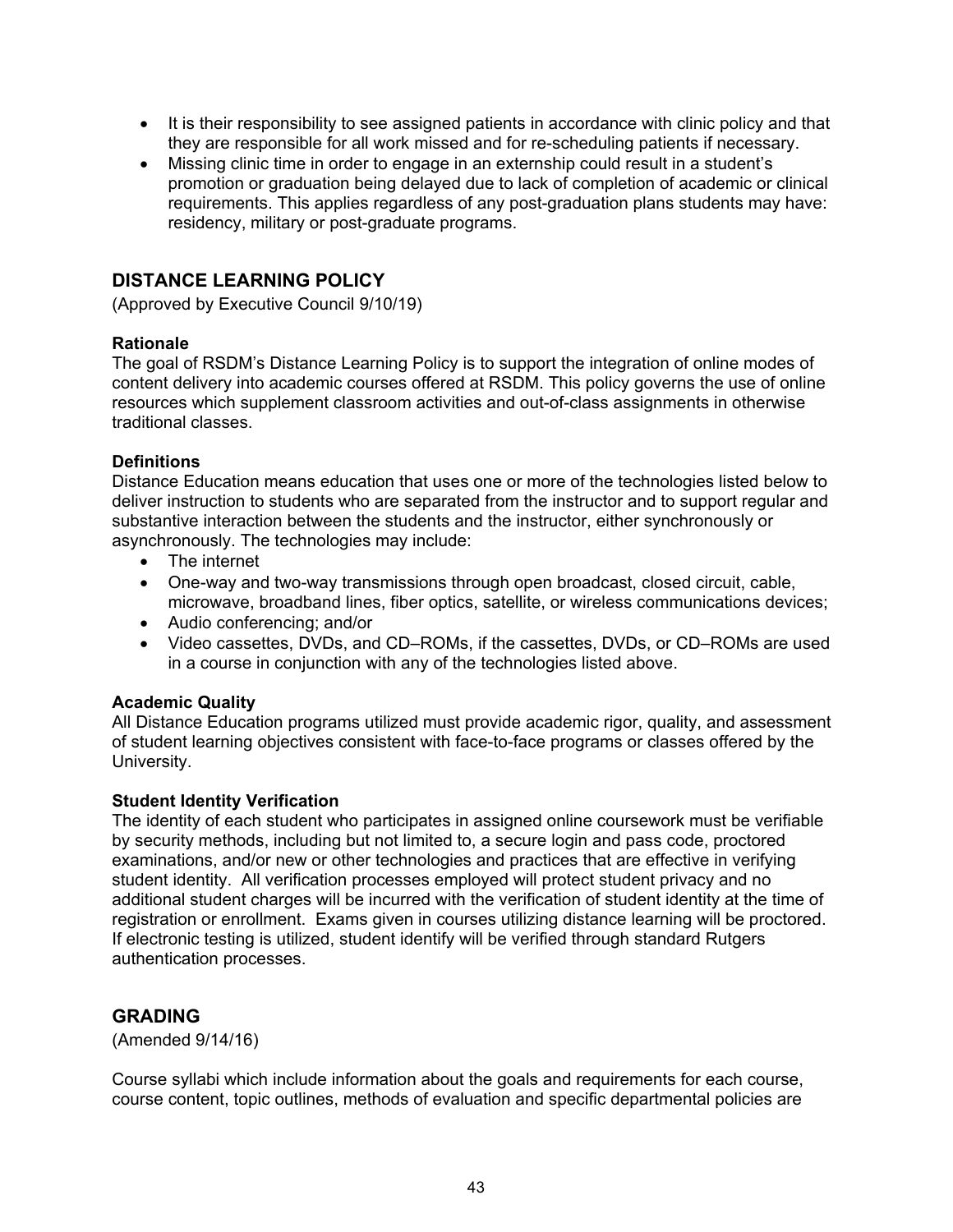distributed by course directors at the beginning of each course. Each department determines the manner in which students are examined and the criteria for evaluating performance. Within five (5) working days of the conclusion of a course or the date of the final examination, final letter grades are transmitted to the Registrar's Office for recording on the student's permanent academic record (transcript).

| <b>Letter Grade</b> | <b>Description</b>   | <b>Grade Points</b> | <b>Numerical Scores</b> |
|---------------------|----------------------|---------------------|-------------------------|
| А                   | Excellent            |                     | 90 100**                |
| $B+$                |                      | 3.5                 | 85 89**                 |
| B                   | Average              | 3                   | 80 84**                 |
| $C+$                |                      | 2.5                 | 75 79**                 |
| $\mathsf{C}$        | Fair                 | 2                   | 70 74**                 |
| $D^*$               | Unacceptable         |                     | 65 69**                 |
| $F^*$               | Failure              |                     | 60-64**                 |
| $FR***$             | Failure/repeat       |                     | 59 and below**          |
| $D/C$ , $F/C***$    | Grade on remediation |                     |                         |

Valid letter grades and their values are:

\*The D grade and the F grade must be remediated or repeated using the "Academic Actions" guidelines delineated below.

\*\*for calculation of final course grades, decimal values are rounded up to the next whole number if .5 or above OR rounded down to the whole number if below .5, e.g., 89.5 would be an "A" and 89.4 would be a "B+."

\*\*\*Students receiving a grade of "F" in a course with a numerical grade value of 60-64 will be remediated if allowed by the SAPC after considering the student's overall academic performance. Students receiving a grade of "FR" in a course with a numerical value of 59 and below will repeat the course if allowed by the SAPC after considering the student's overall academic performance. The FR grade is not applied to didactic courses of fewer than 4 credits nor to first-year dental preclinical laboratory courses. (Approved by Executive Council 10/14/10. Amended 11/20/13)

\*\*\*\*When an F or D grade is remediated, the highest grade attainable is C (Approved by Executive Council 11/14/07. Amended 11/20/13)

The DC or FC is awarded in a didactic or preclinical laboratory course after successful remediation or completion of deficient requirements in a clinical course. The new grade is recorded on the transcript in addition to the previous grade.

Grade point averages (GPA's) are calculated to determine the rank in class and eligibility for promotion for each student. It is dental school policy that, for the purposes of determining class rank, a grade point average will be computed using ONLY the FIRST grade obtained in each course. For the purpose of determining eligibility for promotion and Satisfactory Academic Progress, GRADES EARNED ON REMEDIATION OR REPETITION of a course will be used to calculate the grade point average.

Grades which are not included in the computation of the grade point averages are:

| AU         | Audit      |
|------------|------------|
| <b>EXT</b> | ∣ Exempt   |
|            | Incomplete |
|            | Pass       |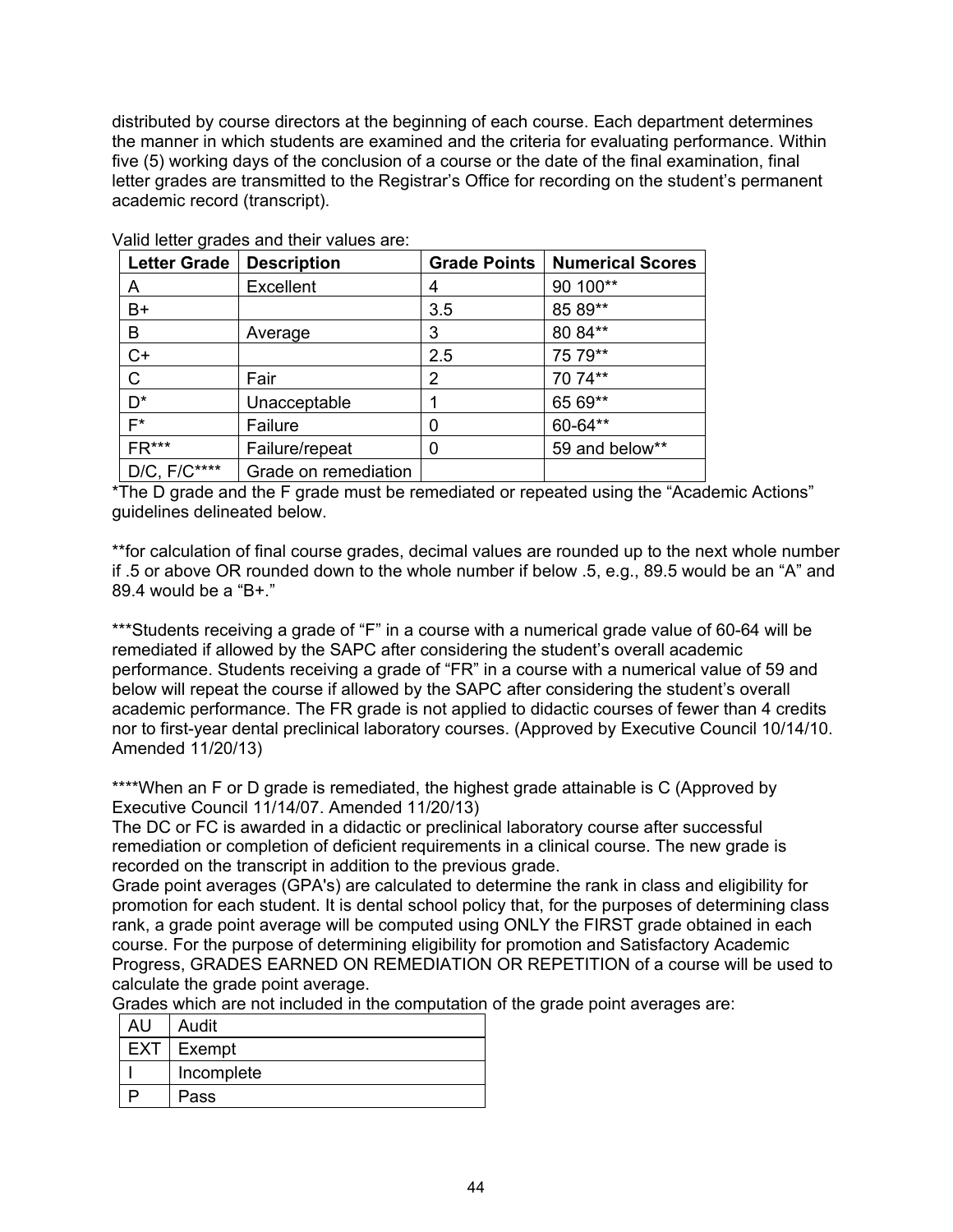| l S       | Satisfactory                                 |
|-----------|----------------------------------------------|
|           | Unsatisfactory                               |
| <b>WP</b> | Withdrawn-Passing                            |
| <b>WF</b> | Withdrawn-Failing                            |
|           | <b>Suspension for Administrative Reasons</b> |

The AU (Audit) grade is noted on the transcript for a student who has successfully completed a course in a previous trimester, but is mandated by the SAPC or the course director to attend the course to maintain knowledge and/or skills. The auditing student must attend all classes and take all quizzes, examinations, practicals, etc., but will not receive a grade other than the "AU".

The EXT (Exempt) grade is noted on the transcript for a student who, upon application to the department chair involved, is not required to participate in a course (usually a basic science course) because of the student's documented previous knowledge of the subject matter.

The I (Incomplete) grade is an interim grade awarded to a student who has been unable to complete a course due to being on an approved leave of absence, service to the dental school, unscheduled curricular activity or as determined by an ad hoc Clinical Progress Committee

When submitting an I grade for a non-clinical course, the course director must: (Approved by Executive Council 11/6/08)

- 1. consult with their department chair
- 2. consult with the Vice Dean
- 3. delineate the specific reason(s) for the I grade as well as a time frame for removal
- 4. submit the above to the Registrar for delineation to the Student Academic Performance **Committee**

If the reason(s) for I grade does not meet the stated definition, the Vice Dean and/or the Chair of the SAPC will contact the Course Director and/or Department chair for further clarification.

Additionally, a quantitative F grade submitted in a clinical course may be changed to an I (Incomplete) grade only under extreme circumstances on a case-by-case basis upon recommendation of an ad hoc Clinical Progress Committee. The committee consists of the Course Director, Department Chair, Group Practice Administrator, and Associate Dean for Clinical Affairs and considers whether the student effectively used clinical resources. In cases where the ad hoc committee determines the situation came about through no fault of the student, the student will receive an I grade.

The I grade must be removed in the academic year for which it is received, prior to the SAPC's July remediation review meeting. For clarification, the extended time given back to the student to remove the I grade can be during the same academic year or if additional time is necessary, the additional time will be during the July remediation/vacation period and a final grade must be submitted prior to the post-remediation SAPC meeting. All I grades must be resolved PRIOR to the start of the next academic year. A student with remaining I grades cannot be promoted to the next academic year. Any I grade which is not removed via successful completion of the course prior to the SAPC's post-remediation review meeting will be changed to an F grade. Student's promotion to the subsequent academic year cannot occur until the I grade is removed.

A fourth year student with an I grade(s) may participate in the convocation and commencement ceremonies (without receiving a diploma) if, in the judgment of the ad hoc Clinical Progress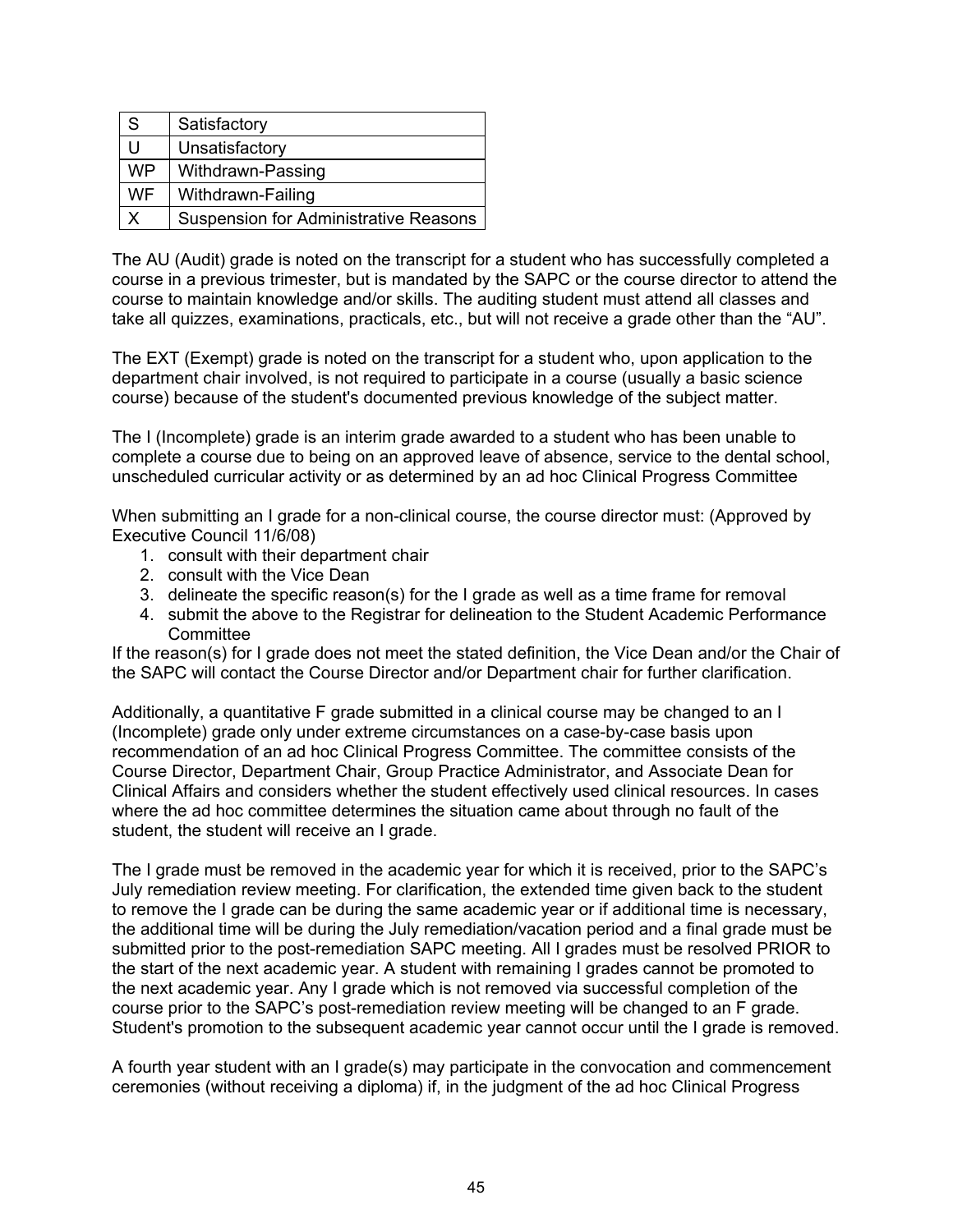Committee the student can accomplish the specified Comprehensive Care Requirements prior to the SAPC's July remediation review meeting. (Approved by Executive Council 11/20/13).

The P (Pass) grade is awarded following successful completion of certain mandatory courses and fourth year ELOP & Selective/Elective courses.

In Pass/Fail courses involving patient care, the P grade must be based on a minimum number of assessed clinical procedures as outlined in the respective course syllabus. An F (Fail) grade may be issued for qualitative failures based on daily grades, competencies and professionalism. If an F grade was issued based solely on quantity of procedures completed, it will be reviewed by an ad hoc Clinical Progress Committee.

The S (Satisfactory) and U (Unsatisfactory) grades may be given as mid-course (for courses that continue into subsequent trimester[s]) and/or end-of-trimester evaluations. These evaluations are not included on the student's permanent academic record (transcript) but are noted on a "grade report" which is given to the student at mid-course and/or end-of-trimester.

- 1. Unsatisfactory) may be given:
	- a. in any academic year for any didactic course in which the student has an average numerical grade below 70 in quizzes, mid-term examinations or any other mid-course evaluation;
	- b. in any academic year for any laboratory course in which the student has not met the basic requirements of the course;
	- c. in the junior and senior years for less than satisfactory qualitative clinical performance;
	- d. in any academic year for less than appropriate professional performance.

The U grade must be removed by successfully completing all requirements in the course.

2. S (Satisfactory) - may be given in any academic year for any course in which the student has met all academic and professional requirements of the course.

The WP (Withdrawn-Passing) or WF (Withdrawn-Failing) grade is awarded when a student withdraws from a course before its conclusion. In both cases, the grade remains on the permanent academic record, and the student is required to repeat the course. The X (Suspension) grade will be awarded to any course in progress when a student is removed from the school for non-academic reasons (cheating, theft, etc.). The suspension notation will remain on the student's permanent academic record.

# **GRADE CHALLENGE PROCEDURE-FINAL COURSE GRADES**

(Amended by Executive Council 11/14/07, 2/7/17, 6/5/19)

Challenging a final course grade includes challenging the calculations utilized to determine the grade and/or challenging the grading scale if it is not congruent with the policy in the Handbook. The grade challenge must be based on substantive evidence of incorrect calculations or other procedural errors which may have affected the grade. Challenging a final course grade does not include challenging any grades/scores given for any midterms, unit exams, or prior practicals leading up to the final examination be they a practical or didactic final. Whenever a student disputes a final course grade, the following steps should be taken:

1. The first level of resolution is always between the student and the course director. The student must submit a written statement with as much detail as possible to the course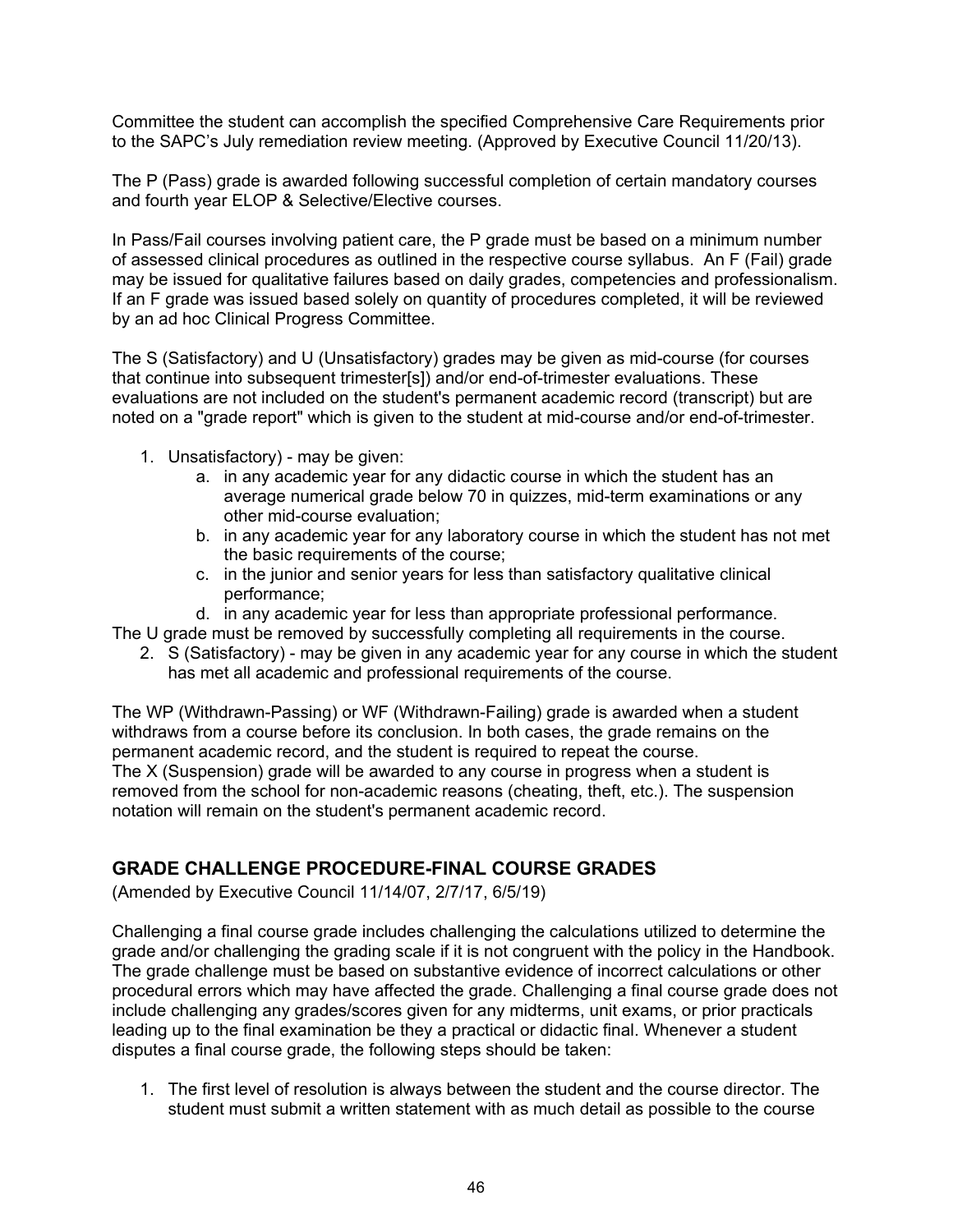director no later than 5 business days after the grade is posted. Failing resolution at that level, the student may next contact the department chair-- unless he/she is the course director in question--for resolution. The student must submit a written statement with as much detail as possible to the department chair no later than 3 business days after receiving a decision from the course director.

- 2. If resolution is not accomplished at the departmental level, the student may bring the matter to the Office of Academic Affairs. In presenting a grade challenge, the student must submit a written statement giving as much detail as possible. The Office of Academic Affairs will decide what further action, if any, should be taken. The student must contact the Office of Academic Affairs no later than 3 business days after receiving a decision from the department chair.
- 3. All attempts will be made to resolve the problem with a minimum of delay. In seeking further resolution, a committee comprised of the Vice Dean, Department Chair, the Associate Dean for Academic Affairs and the Senior Associate Dean for Clinical Affairs will render the final, non-appealable decision. The student must contact the Vice Dean no later than 3 business days after receiving a decision from the Office of Academic Affairs.

# **GRADE CLARIFICATION PROCEDURE - EXAMS**

(Approved by Executive Council 2/7/17. Amended 9/14/21)

Faculty have the responsibility to:

- 1. Develop didactic and practical examinations that are fair and consistent with the information provided in lecture or materials assigned in conjunction with the course.
- 2. Design well thought-out and well-written examinations that challenge the students
- 3. Design examinations that test students' knowledge in that subject matter with the end point being that students who achieve passing grades in a course have achieved an acceptable level of understanding of the material.
- 4. Review examination results, including the detailed item analysis, and to modify accepted responses for any question they deem appropriate.

Students have the responsibility to:

- 1. Ask questions about content or concepts they may not understand prior to the examination.
- 2. Discuss any discrepancies in information assigned or presented with faculty prior to the examination.
- 3. Master the material presented prior to the examination to an acceptable level of understanding.

Clarifications by students are encouraged during the exam review period regarding questions or concepts included in the exam.

Course directors must adopt one of the following modalities, and must communicate their option to the class via the course syllabus:

A) The course director will ensure exams are vetted by at least one departmental faculty prior to the exam. Course director will review the exam item analysis following the exam and rescore any questions determined to be invalid, not reliable based, or otherwise inappropriate on the item analysis. Students may not request specific questions be rescored by the course director.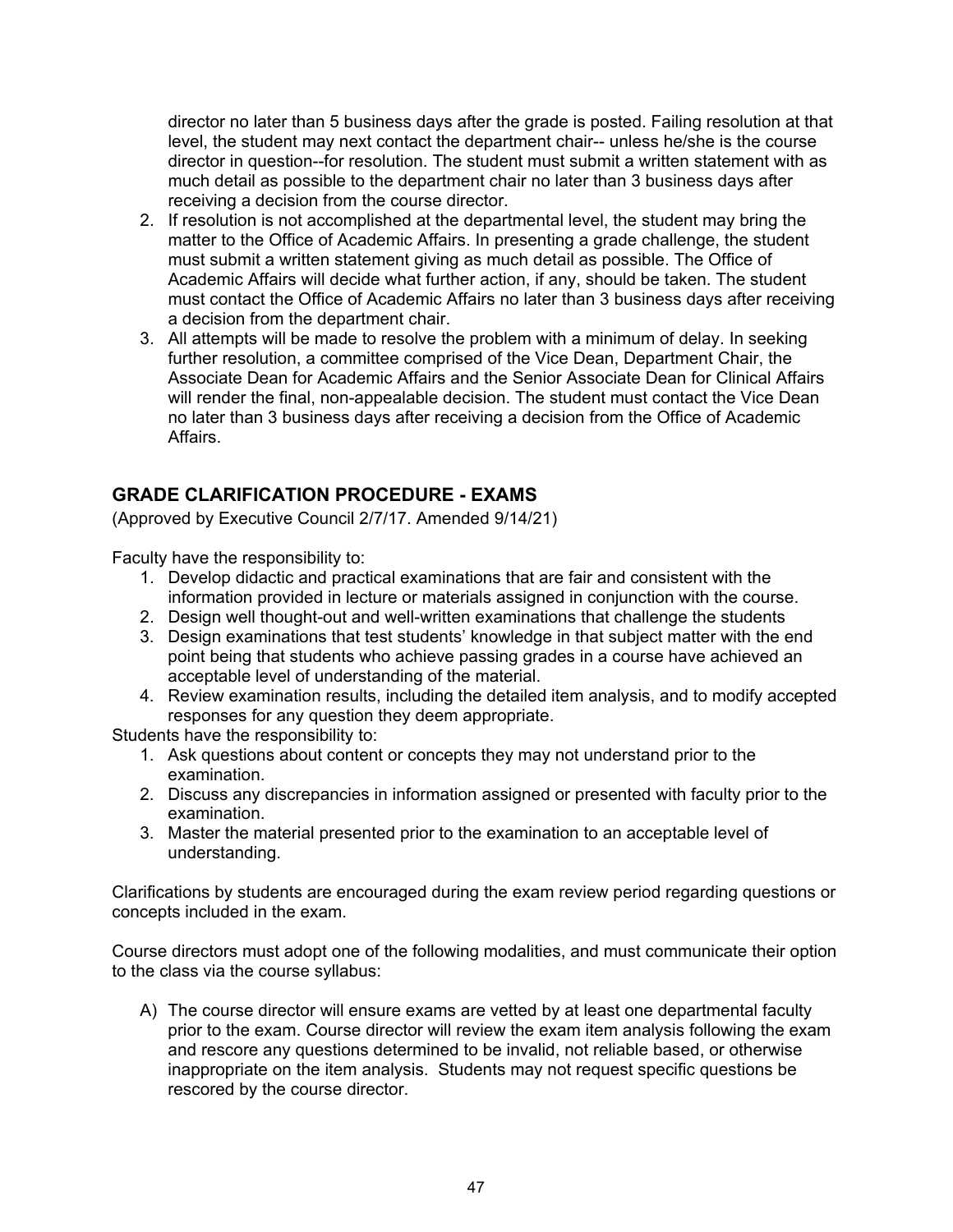B) Following the exam, the course director will review the exam item analysis following the exam and rescore any questions determined to be invalid, not reliable based, or otherwise inappropriate on the item analysis. Students may ask for a question(s) to be rescored no later than three business days after the exam key is shared, exam is released, or exam review is conducted, whichever is last. The class representative may submit requests for rescores on up to 10 percent of test questions (e.g. 10 questions of a 100 question exam) in writing, with fact-based evidence from course lectures and/or texts only.

Rescoring of exams is at the sole discretion of the Course Director, and they may opt to Accept Multiple Answers, Throw Out, Bonus, or give Full Credit to any question deemed invalid, unreliable, or otherwise inappropriate for the exam. Students may not appeal the Course Director's decision regarding accepted answers to test questions.

# **DEAN'S LIST**

(Approved by Executive Council 3/27/01. Amended 9/19/07, 7/9/08, 11/20/12, 3/1/16)

- 1. Formal recognition on a student's transcript will be given at the end of an academic year to first, second, third and fourth year dental students when they receive a grade point average at or above 3.8 with no "D" or "F" grades or noted probation for that year.
- 2. "Dean's List" recipients will be honored at the "OKU Scholarship Reception", held in conjunction with the Office of the Dean, during the fall trimester following the close of the previous academic year.
- 3. This award is not applicable to students
	- a. Who are enrolled in the first three academic years of the Five Year Program due to the reduced academic load
	- b. Who are repeating an academic year

# **EXAM ACCESS AND REVIEW POLICY**

(Approved by Executive Council 3/15/00. Amended 9/17/18, 9/14/21)

Students should be afforded opportunity to review their examinations, in the interest of gaining clarity about content or concepts and furthering their knowledge.

Course directors may adopt one of the following modalities, and must communicate their option to the class via the course syllabus; verbal reinforcement is recommended prior to each examination. Exam reviews are to be within a reasonable period of time as permitted by the academic schedule and course director's schedule, and preferably within three business days. Review of final examinations must be in a timely fashion to enable course directors to submit final course grades within five working days to the registrar.

- 1. Didactic Examinations
	- a. Following the administration of a didactic examination, course directors may:
		- i. Release the examination in full to the students via ExamSoft within two working days of the examination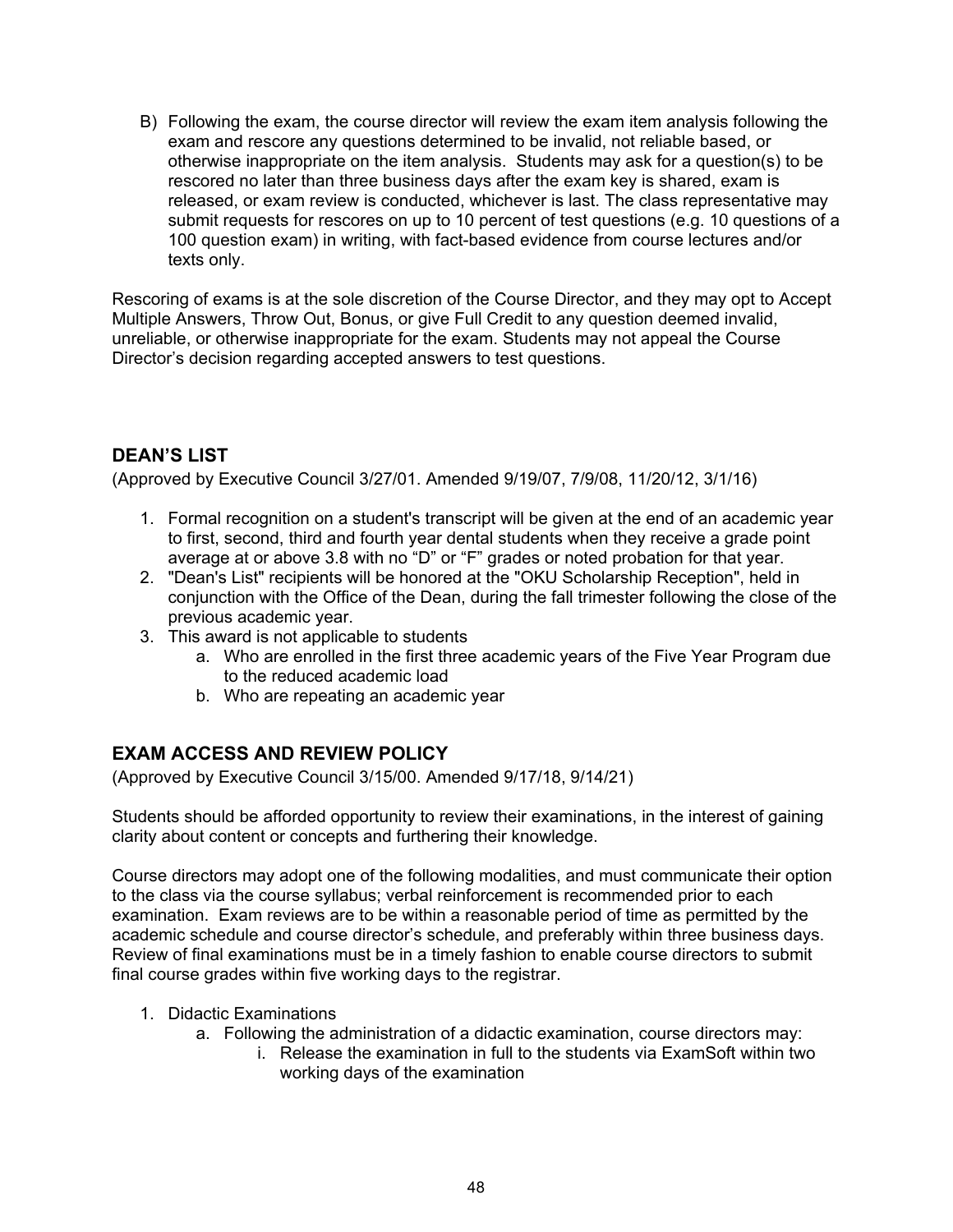- ii. Post the examination and answer key in a common area for a reasonable period of time. A proctored Wall Review is permissible under this option.
- iii. Host an electronic exam review via ExamSoft, under examination conditions. Students may be permitted to view all or only incorrect answers; this decision must be made by the course director prior to the administration of the exam and announced to the class prior to the exam.
- iv. Conduct in-class/team review of the exam (e.g. in team-based learning format).
- v. Permit students to review the examination by individual appointment only, following the protocol below.
- b. Students are allowed to review the examination and answer key upon appointment with the course director or his/her designee. Such a meeting should be requested by the student within two business days of any other review, or if the exam if a full class review is not conducted. Individual review is to be scheduled in a timely fashion at a mutually agreeable time, representing flexibility of the student and course director.
- c. Release/posting of results should occur only after all students have completed the examination, including make-up exams for excused absences.
- 2. Practical (Psychomotor) Examinations
	- a. Following administration of a practical (psychomotor) examination (midterm or final), course directors, at their discretion, can do one or more of the following (does not apply to final examinations):
		- i. return the examination following grading with the criteria sheet used to evaluate the examination within a reasonable time
		- ii. allow students to review the examination upon appointment with the course director or his/her designee
- 3. Exam Archive
	- a. Course Directors are **strongly encouraged** to utilize the RSDM Exam Archive, managed by the Office of Academic Affairs, to share old examinations with students to be used as study guides. Course Directors are under no obligation to:
		- i. Provide examination answers for archived exams
		- ii. Provide archived exams for individual units or an entire course
		- iii. To conduct examinations in the same format as archived exams, or the same format as in prior terms
		- iv. To provide examinations to be utilized as a review or study material (for example, the examinations in the archive should not be considered to be an "outline" to study for a unit exam)
	- b. Course Directors should only distribute examinations through the Exam Archive, and should not post old examinations in class Canvas shells or distribute to individual students electronically or in hard copy format. Any exams released via ExamSoft or hard copy to the entire class should be submitted to the Exam Archive.
	- c. Course Directors are encouraged to review exams for their course in the archive, and may choose to remove old examinations from the archive if they determine the information is outdated, does not correspond to current course content, etc.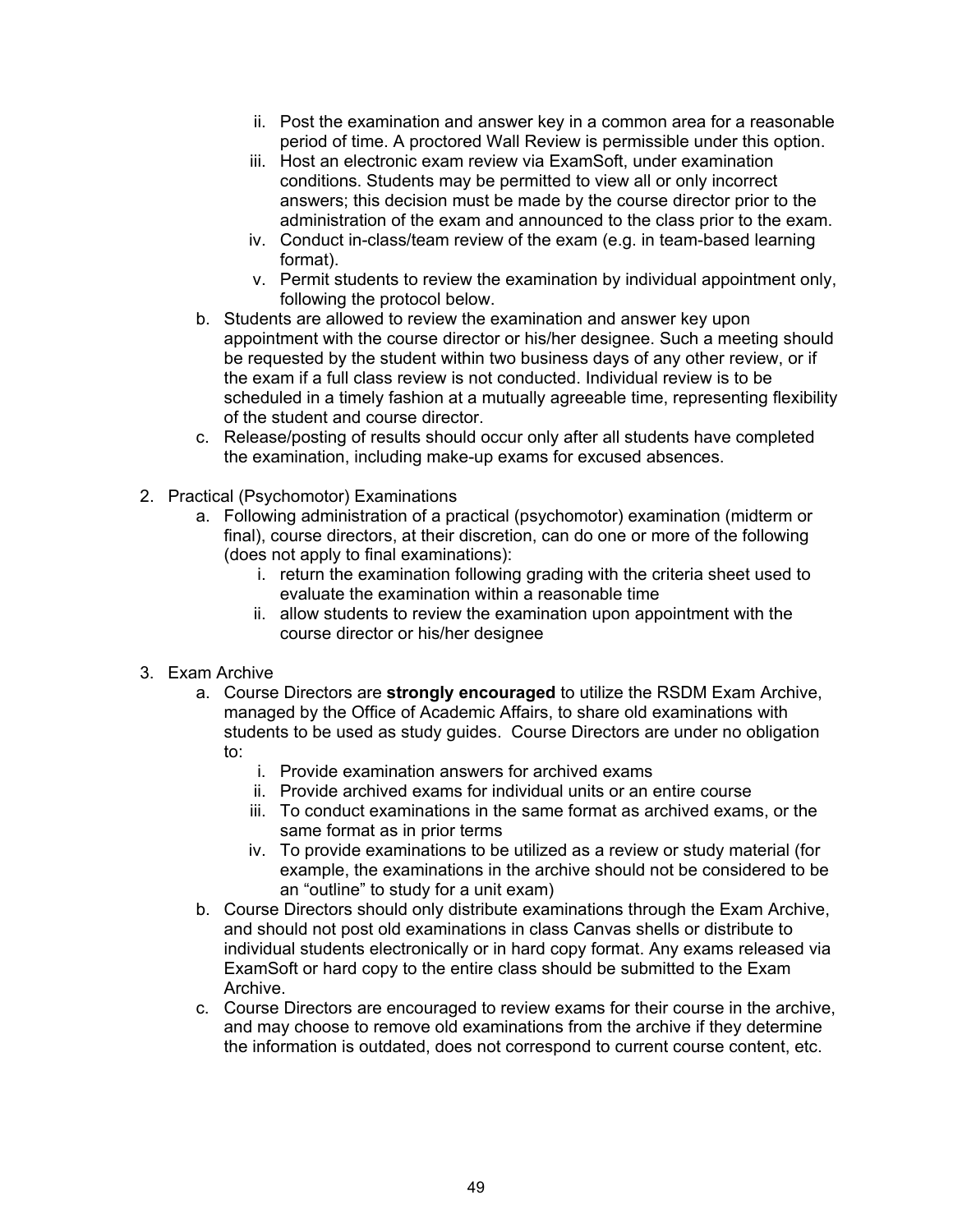# **EXAM ENTRY/EXIT POLICY**

(Approved by Executive Council 6/5/19)

Students are expected to arrive on time and prepared for examinations. For electronic examinations, this includes having a charged device as well as having exams downloaded prior to the deadline when ExamSoft is utilized.

Exam Entry

- A student who is not present at the start of the exam will be allowed to take the exam if they arrive in the first 30 minutes of the scheduled examination time. All cell phones and other devices must be silenced and stored upon entry.
- A students who arrives late for the exam, or begins the exam late due to failure to download the examination in the allotted period, will not be given additional time to complete the assessment and will be required to submit the exam when the scheduled time has elapsed.
- A student who arrives more than 30 minutes after the start of an examination, or after the first student finishes the exam and leaves the exam room, whichever comes last, will be considered absent for the exam. Excused/Unexcused status for the exam absence will be determined by the Office of Academic Affairs as detailed in the Attendance Policy.

Exam Exit

- No student will be permitted to leave the exam before 30 minutes has elapsed, unless all students have completed the exam.
- Students are expected to remain in the exam room until they have completed the exam. Should a student require use of the restroom facilities on an "emergency" basis, or have approved accommodations permitting regular restroom breaks during exams, the student must verify they do not have a phone or other communication device prior to exiting the testing room.
- Students must submit their completed exam prior to permanently leaving the exam room, and follow any submission/sign out procedures as directed by the course director.

# **GUIDELINES FOR REMOTE EDUCATIONAL EXPERIENCES AT RSDM**

(Approved by Executive Council 9/8/20)

For remote didactic instruction for RSDM students, there will be various technologies utilized to deliver course content, meet course objectives and goals, and enhance the educational experience. All students are asked to abide by these guidelines and adhere to the same standards of behavior online that you would follow with in-person experiences. For example, attire that is inappropriate for in-person instruction is inappropriate for remote instruction. These guidelines are built on core principles of respect, professionalism, and collegiality, and compliance will enhance the learning experience.

# **Preparation**:

- *Test the Technology* before a lecture, seminar, or meeting.
- **Be on Time** log into the session early, allowing time to address technology issues.
- *Correct Camera Framing* Position the camera so your face is in the frame, and give consideration to your background. You are a professional in a professional school and the camera will project your surroundings - therefore cover or remove any personal items you want to remain private.
- *Stay Present & Seated in a "Quiet" Room* no lounging on a bed, OR remoting in while driving. Use appropriate lighting allowing all to see you clearly.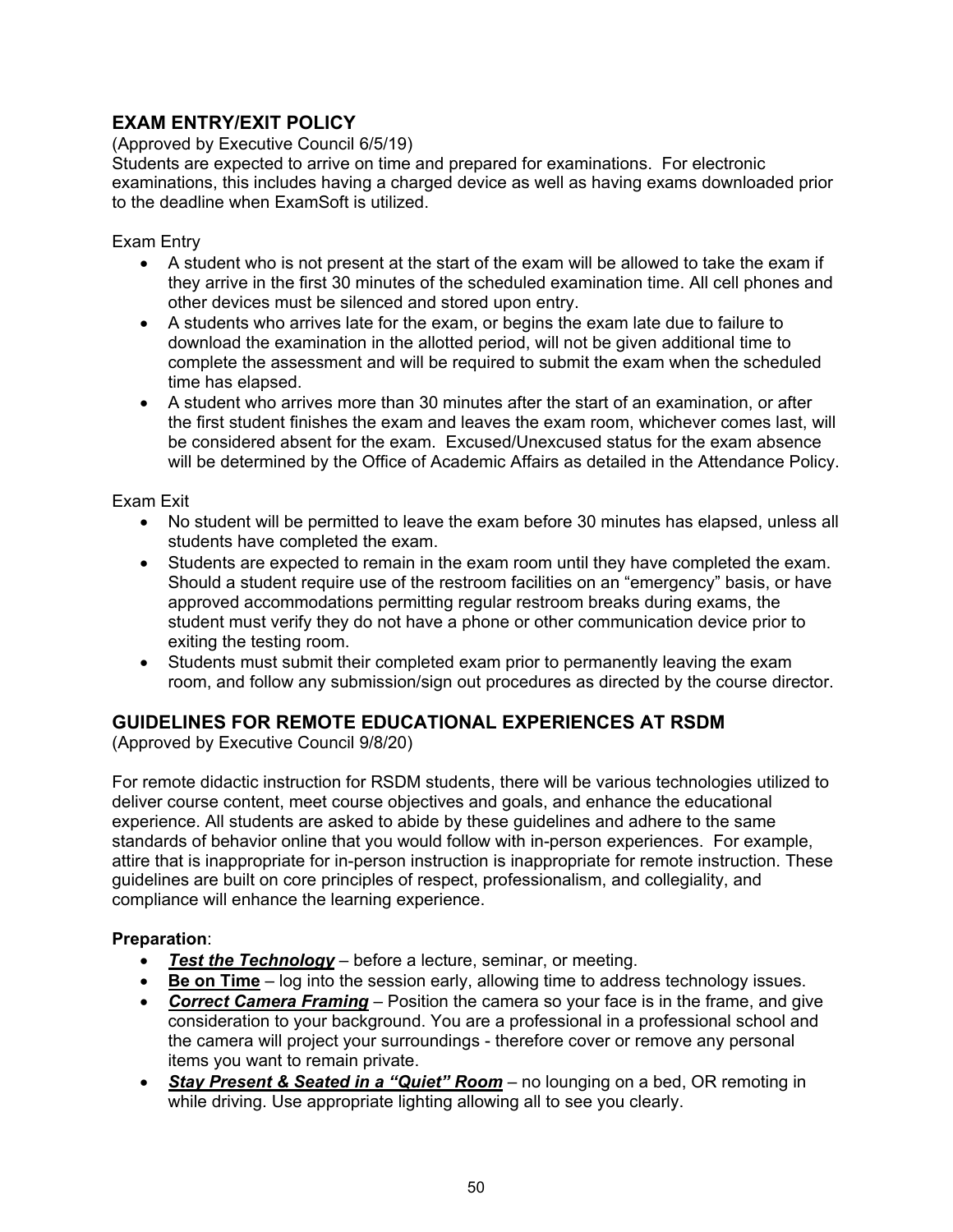• *Turn Off Notifications/Other Programs* – that might distract you from giving your full attention to the scheduled experience.

## **Guidelines**:

- *The Camera Must Be On* allowing you to be visible to the "host" (lecturer, or facilitator in a seminar etc.)
- *Wear Appropriate Clothing* RSDM scrubs or presentable clothing. Do not wear anything you would not wear to see a faculty member in person.
- *Mute Yourself When You Join*  and when you are not speaking.
- *Follow Guidelines by Course Directors*  regarding student communication via chat, or signaling to speak
- *Food* while having a drink may be acceptable, eating food is not only disrespectful to the lecturer, it may be distracting to fellow students.

# **STUDENT ACADEMIC PERFORMANCE COMMITTEE**

The Student Academic Performance Committee (SAPC) is responsible for recommending policy to the Executive Council relating to the Academic and Professional Performance and Progress of students. It meets regularly to review student performance and make academic actions and decisions concerning students. The committee develops, maintains, and upholds the academic regulations of the school.

"ACADEMIC PERFORMANCE" includes grades and grade point averages in all course work. "PROFESSIONAL PERFORMANCE" includes but is not limited to attendance, conduct, patient management, preparedness, punctuality, record-keeping, infection control, compliance with the school's dress code and other RSDM and University policies.

When the RSDM rules and regulations allow the SAPC to determine that a student's overall academic performance may warrant dismissal or repetition of an academic year or placement in the Five Year Program, the student will be informed in writing at least five days in advance of the next SAPC meeting during which the student's performance will be voted upon. The Chair will invite the student to submit a written statement and to appear before the committee to answer questions and to explain any extenuating circumstances that may have contributed to the poor academic performance. The student may invite an individual other than an attorney to accompany the student during the presentation, but not to address the committee. Following deliberation, the committee will either request more information concerning the student or vote on the matter at hand. The action of the committee will be conveyed to the student in writing by the Office of Academic Affairs.

# **ACADEMIC ACTIONS**

Individual student performance in all course work is evaluated at regular intervals during each academic year. This process identifies the student who has potential and actual academic deficiencies and attempts to rectify identified problems with tutorials, academic counseling and/or remediation programs.

At regular intervals (end of trimester and/or end of a course), each course director is required to forward grades to the Registrar. These grades are also submitted to the SAPC for review. In addition, at each evaluation period, the Associate Dean for Clinical Affairs will provide the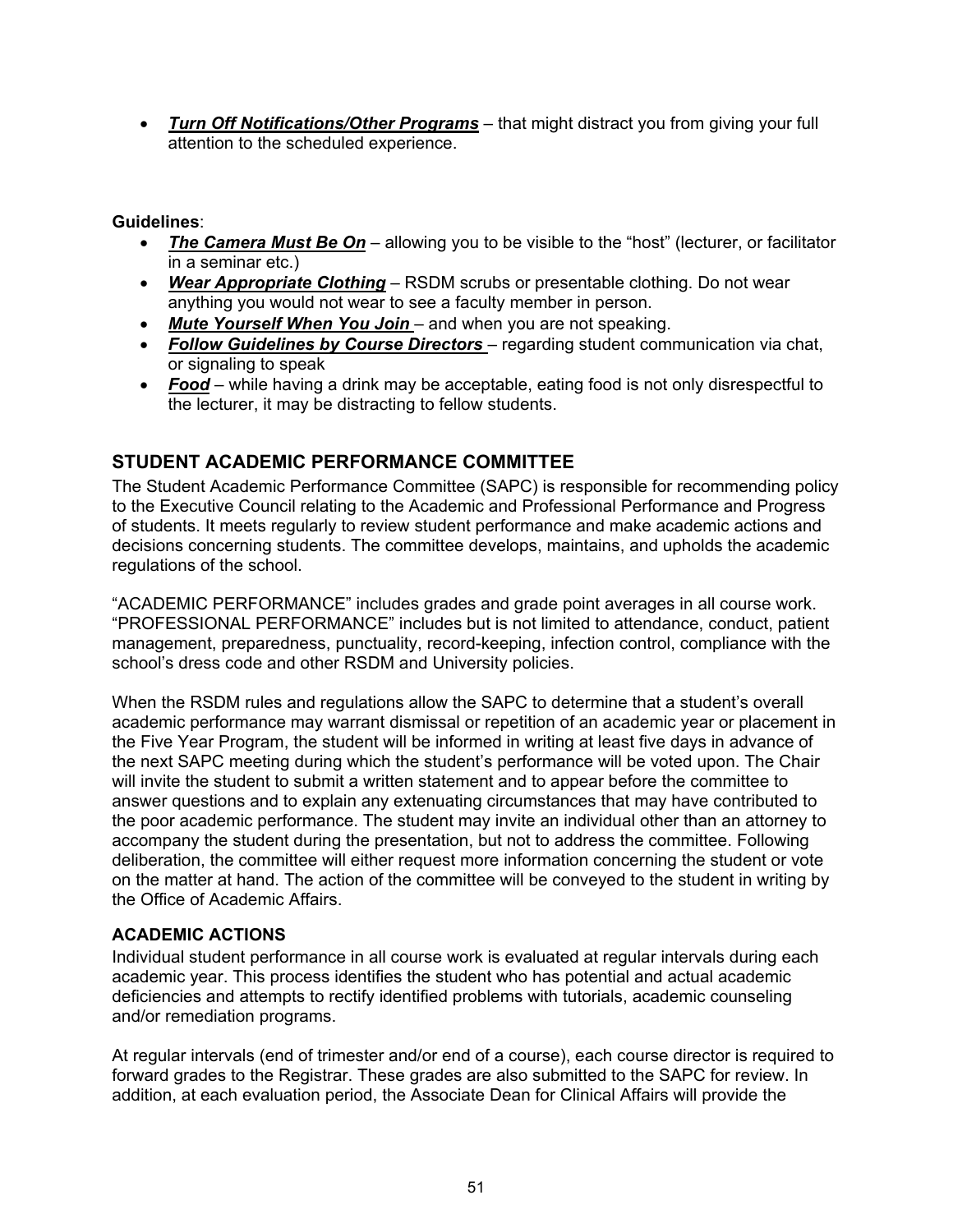Student Academic Performance Committee with each third and fourth year student's clinic points to date. This information may be used in conjunction with all other grades and/or grade point averages to determine promotion and graduation.

The SAPC will determine whether any academic action is necessary, and the student will be informed of such, in writing, by the Associate Dean for Academic Affairs. Based on the student's academic performance, the SAPC may take the following academic actions:

- A. PROMOTE THE STUDENT TO THE SUBSEQUENT ACADEMIC YEAR Students are promoted to the subsequent year by the SAPC. A student may be promoted to the next academic year if a cumulative average of 2.000 or above has been achieved, acceptable passing grades have been achieved for all listed courses in the previous academic year, and the student has maintained a satisfactory level of professional performance.
- B. CERTIFY THE FOURTH YEAR STUDENT FOR GRADUATION The degrees of Doctor of Dental Medicine are awarded by the Board of Trustees of the Rutgers School of Dental Medicine upon recommendation of the SAPC and certification by the Dean to the President. The candidate must have satisfactorily fulfilled the academic requirements for graduation noted in section "Requirements for Degree".
- C. PLACE THE FIRST YEAR STUDENT IN THE FIVE YEAR PROGRAM A first year student may be placed in the Five Year Program using the guidelines listed under THE FIVE YEAR PROGRAM.

#### D. REMEDIATION OF F AND/OR D GRADES

All remedial course work for first, second and third year students will occur in the summer remediation session, except when the decision is to repeat the entire academic year. Remediation of fourth year didactic courses will occur during the academic year.

A student receiving any D or F grade may be dismissed. A student receiving a D or F grade in the fall or winter trimesters may be permitted to continue into the subsequent trimester at the discretion of the SAPC. No student will be allowed to progress to a subsequent year with an incomplete, D or F grade. Second year students who have an incomplete, D or F grade at the end of the academic year will be allowed to enter the mandatory clinic orientation activities in June. However, all incomplete, D or F grades must be resolved prior to entering clinical orientation activities immediately preceding the start of the third academic year.

The SAPC alone has the authority, after considering the student's overall academic record and professional performance, to allow a student to remediate a course. The student will be notified in writing by the Office of Academic Affairs. The course director will assign the remedial course work that must be successfully completed during the summer remediation period.

#### E. PLACE THE STUDENT ON ACADEMIC PROBATION

A student will be placed on academic probation at the end of any trimester when the student:

- 1. receives an F grade in any course; OR
- 2. receives a D grade in any course; OR
- 3. demonstrates unacceptable professional performance.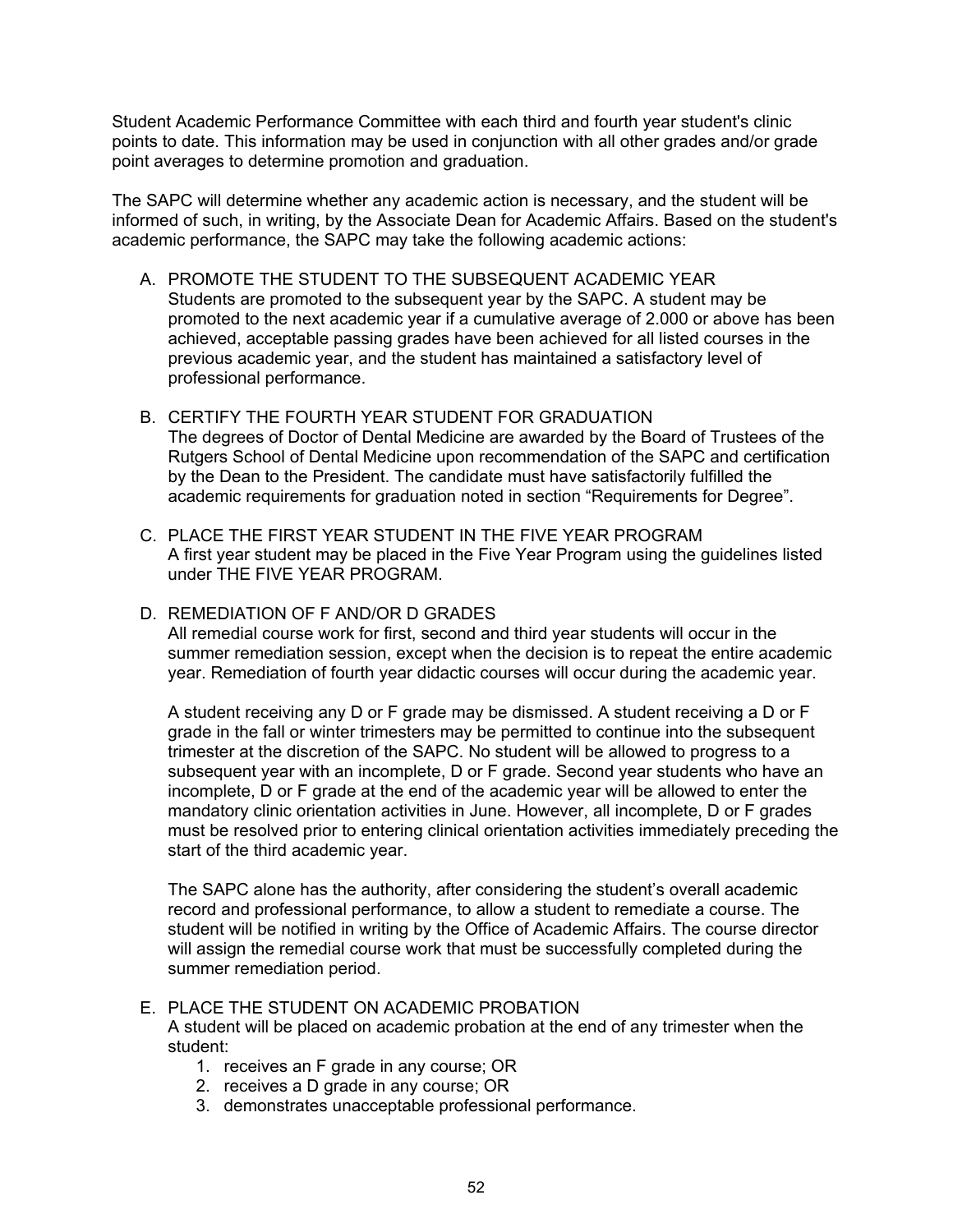Academic probation must be removed by successful remediation or repetition of a course(s) or academic year before a student will be eligible for promotion to the next academic year. A notation of academic probation, including the start and end dates of the status, will be indicated on the student's transcript.

#### F. PLACE THE STUDENT ON ACADEMIC WARNING

A first or second year student who attains U grades in any course will receive a "Warning" letter from the Office of Academic Affairs noting that the SAPC has concerns about the student's performance. In addition, at the end of the fall trimester and at the end of the winter trimester, the first year student on academic warning will be counseled about the availability of entrance into the Five Year Program.

A third or fourth year student who attains two or more U grades will receive a "Warning" letter from the Office of Academic Affairs noting that the SAPC has concerns about the student's performance.

## G. REPEAT OF THE ACADEMIC YEAR

Under most circumstances, a first year student will be dismissed and not be permitted to repeat the first academic year if they do not successfully pass all courses either during the academic year or through remediation. (Approved by Executive Council 6/20/06) A student who receives a single F grade with a requirement to repeat the course (a grade of FR or a grade of D or F at the end of the remediation period) and receives no other D or F grades prior to remediation will be the only exception allowing a repeat of year one. (Approved by Executive Council 12/17/07). This exception may be granted only at the discretion of the SAPC and is not guaranteed to any student. A first year student who does not meet these criteria will not be permitted by SAPC to repeat the first year. (Approved by Executive Council 11/10/13).

A second, third or fourth year student may be permitted to repeat the year as an action by the SAPC, based on the student's academic and professional performance. (Clarified by Executive Council 5/1/13)

Refer to "Mechanism for Student Appeal of Dismissal or Repetition of an Academic Year" (Approved by Executive Council 9/20/10).

#### H. DISMISS THE STUDENT FROM THE DENTAL SCHOOL

A student may be dismissed by the SAPC when the committee determines that the student's overall academic record or professional performance warrants dismissal or when a student's completion of failed courses cannot be accomplished within the required five academic years.

#### **THE FIVE YEAR PROGRAM**

(Amended by Executive Council 12/7/11, 4/6/16, 5/8/18)

#### Purpose

Recognizing that students learn at varying rates, Rutgers School of Dental Medicine has developed a five year program which allows a student to successfully complete the four year curriculum in five years. The program may only be entered during the first academic year as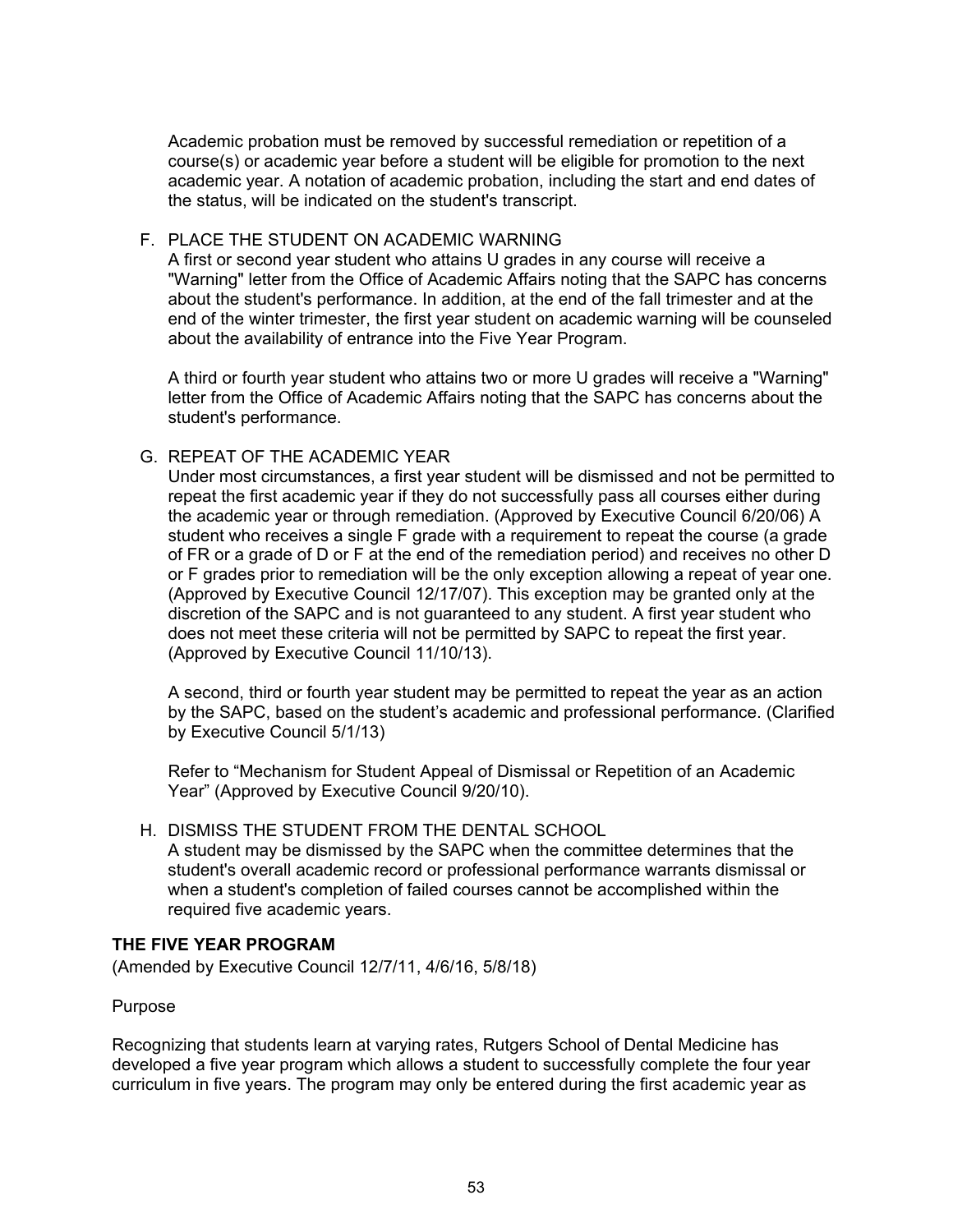described below. The schedule of the first two academic years is expanded into three calendar years; the last two years are identical to those of the four year schedule. Entry Procedure

- Student Voluntary Entry into the 5 Year Program
	- $\circ$  At any time from the end of the first year fall trimester through the end of the first year winter trimester, a student may voluntarily petition the Associate Dean for Academic Affairs by a written request to enter the Five Year Program. Once the Associate Dean for Academic Affairs has acted favorably on the request, courses not included in the Five Year Program will be dropped and repeated for credit as scheduled in the appropriate academic year. A student may petition to enter this program NO LATER THAN THE END OF THE WINTER TRIMESTER OF THE FIRST ACADEMIC YEAR.
- SAPC Mandated Entry
	- $\circ$  At the end of the fall or winter trimesters, a first year student receiving a minimum of 2 unsatisfactory grades (any combination of U, D or F) or a single unsatisfactory grade and a GPA below 2.000 may be placed in the Five Year Program by the SAPC. The student may appeal this placement to the Dean. (Amended November 20, 2013; April 6, 2016).
	- $\circ$  A first year student receiving a single F grade with a requirement to repeat the course or who fails remediation in a single course may, in limited circumstances, be permitted to enter the second year of the Five Year Program by the SAPC, if the student has received no other D or F grades in the first year AND if the course fits in its entirety without conflict, into the Year Two schedule in the Five Year Program.

A student in the Five Year Program is subject to the same rules and regulations regarding promotion as are four year students. They are also subject to full tuition for each year of enrollment.

The Office of Academic Affairs will prepare the academic schedule for the Five Year Program.

## **REGULATIONS FOR REPEATING AN ACADEMIC YEAR**

(Amended by Executive Council 5/8/18)

A student who is required to repeat an academic year as will be subject to the following regulations based on the decision(s) set by the SAPC:

- 1. A student who attains a course grade of A in a course may be waived from repeating the course at the discretion of the SAPC and the department involved. When a department denies a waiver to a student who has achieved a course grade of A or better, a written explanation of why the waiver is being denied will be forwarded to the Office of Academic Affairs.
- 2. The Office of Academic Affairs, in consultation with department chairs, will establish the academic schedules for any student who is required to repeat an academic year.
- 3. A student attaining B+ or lower in a course must repeat the course for credit.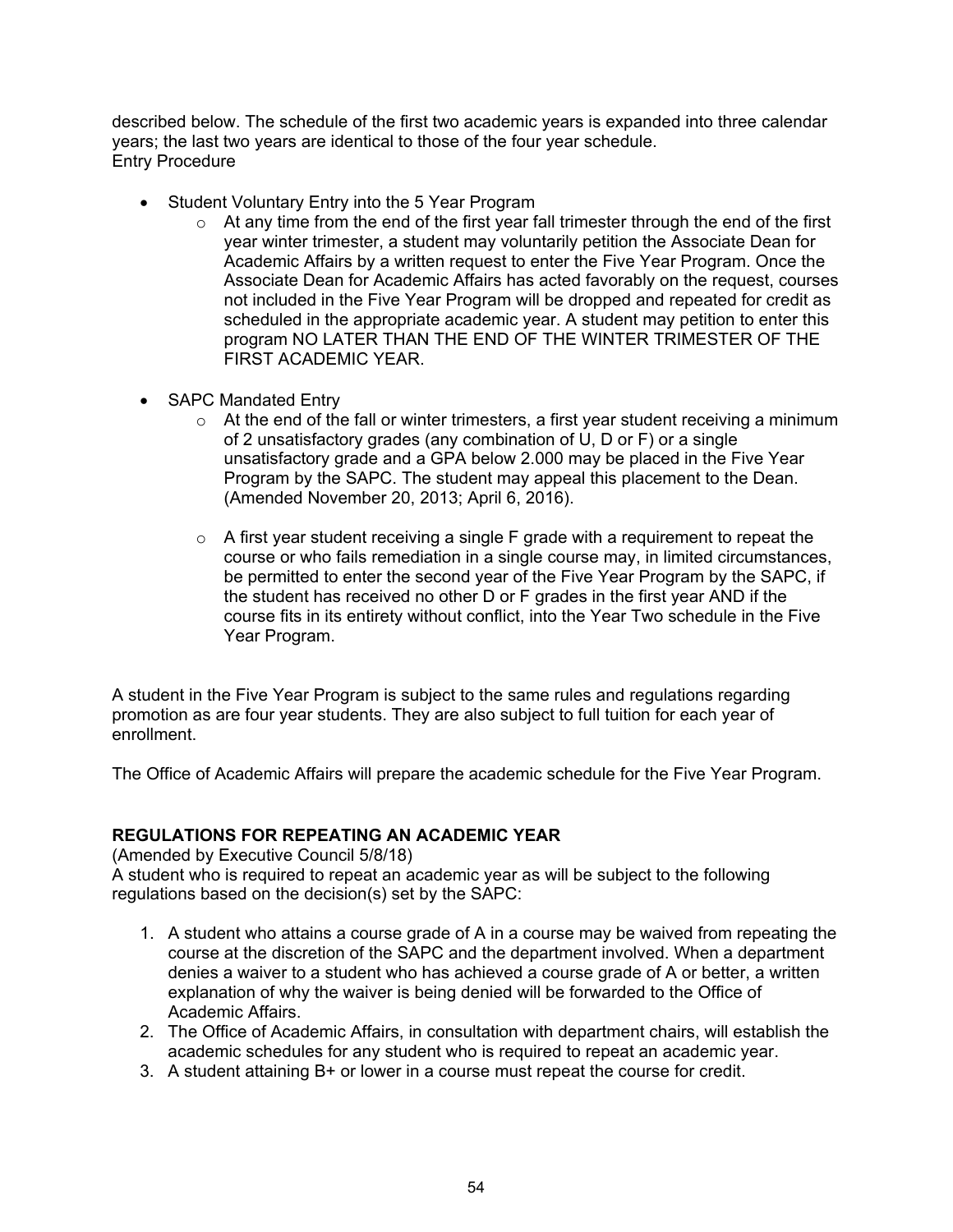4. A report of the student's performance in this program will be submitted at the regular end-of-trimester reporting periods to the Registrar and to the Office of Academic Affairs.

## **MECHANISM FOR STUDENT APPEAL OF PLACEMENT INTO THE FIVE YEAR PROGRAM, REPETITION OF AN ACADEMIC YEAR, OR DISMISSAL**

(Approved by Executive Council 5/31/06. Amended 9/19/07, 10/8/08, 12/1/09, 5/8/18)

- 1. Based on a required academic action, a second, third or fourth year student may be allowed by the SAPC to repeat a course, thereby necessitating repetition of an academic year. In addition, the SAPC may require that a student repeat an academic year or be dismissed, either due to a student's overall academic and professional performance.
- 2. The student may appeal an SAPC decision of placement into the five-year program, repetition of an academic year or dismissal to the Dean or the Dean's designee. The appeal must be made in writing to the Dean or the Dean's designee within five working days following the SAPC decision.
	- a. If a student appeals the SAPC decision of placement into the five-year program, the student will be required to attend all classes of the four-year curriculum until the appeal has been decided by the Dean or the Dean's designee.
	- b. b. If a student appeals the SAPC decision to repeat an academic year, the student will be permitted to continue in the curriculum until the appeal has been decided by the Dean or the Dean's designee.
- 3. Prior to submission of a request to the Dean or the Dean's designee appealing an SAPC decision of dismissal, the student must submit to the Office of Student Affairs a completed RSDM "sign-out" form. Both the "sign-out" form and the appeal request must be submitted within five working days following the SAPC decision.
- 4. A decision concerning an appeal will be made by the Dean or the Dean's designee usually within ten working days of receipt of the appeal. The decision of the Dean or the Dean's designee is final and not subject to further appeal.

## **READMISSION FOLLOWING WITHDRAWAL OR DISMISSAL**

If a student withdraws or is dismissed from the dental school, he/she must apply for readmission. THIS POLICY DOES NOT APPLY TO A STUDENT GRANTED A LEAVE OF ABSENCE.

Readmission is dependent on the following broad principles:

- 1. A student who withdraws or is dismissed must reapply as an entering student. The individual must be competitive with the total pool of applicants for the freshman class to be considered for admission. If accepted, exemptions from any courses previously completed will be at the discretion of the department chairs and in accordance with the regulations for repeating a year. NOTE: WHEN APPLYING FOR READMISSION, A FORMER STUDENT MUST MEET ALL DEADLINES AND SUPPLY ALL DOCUMENTATION REQUIRED OF OTHERS APPLYING FOR THE SAME CLASS.
- 2. In applying for readmission, the student will provide new and objective evidence which demonstrates the likelihood of success in the dental curriculum.
- 3. No student who withdraws or is dismissed from the dental school will be guaranteed readmission under any circumstances.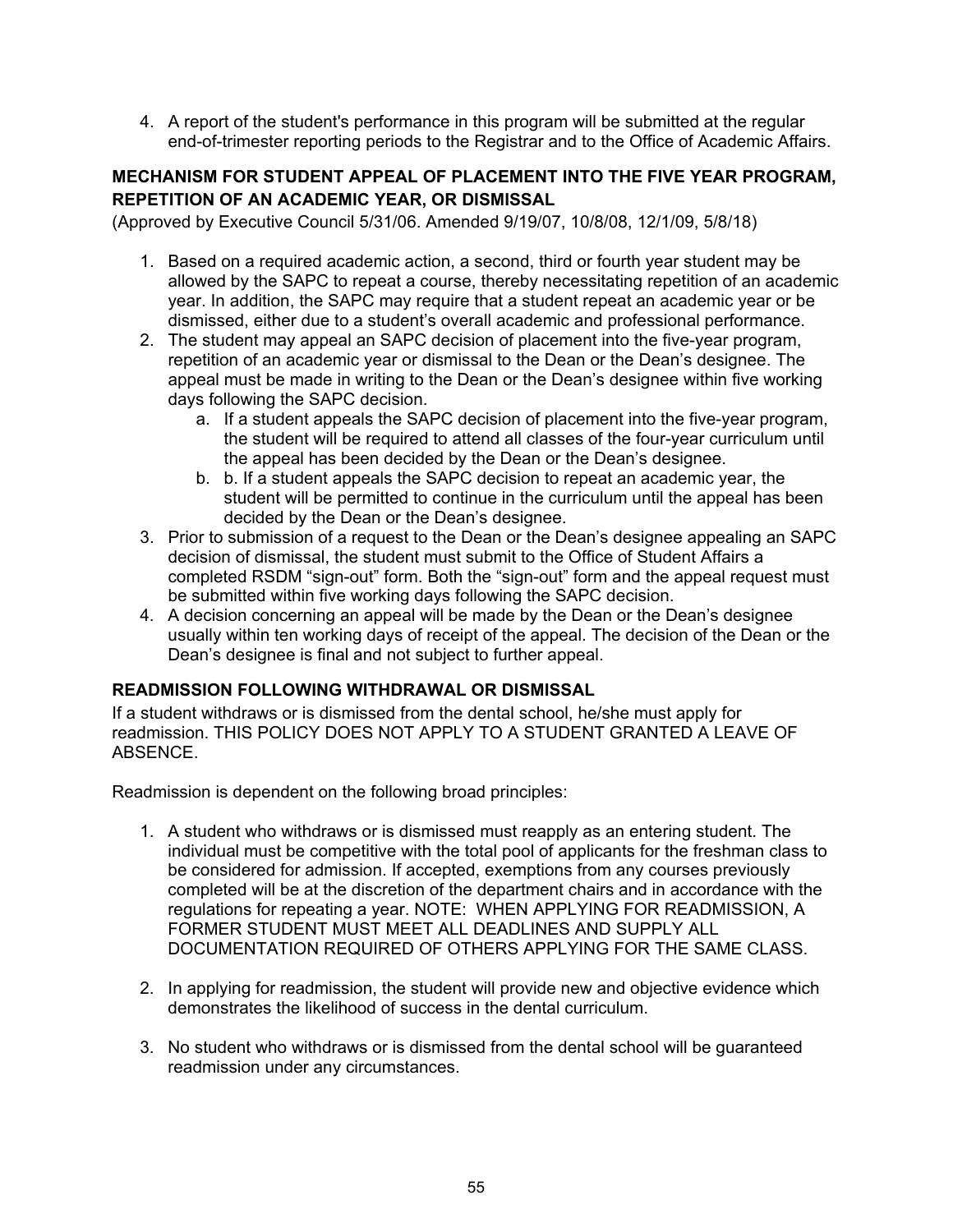4. The former student must discharge all outstanding debts to the school prior to applying for readmission.

The Admissions Committee is responsible for evaluating credentials of all applicants. Any former student who applies for readmission must request appropriate application materials from the Office of Student Affairs. If requested, a faculty counselor will assist the former student with the procedures for readmission. The former student must submit:

- 1. a new AADSAS application;
- 2. all required transcripts, test scores, etc., as specified in the instructions provided with the application;
- 3. a copy of the withdrawal letter or a copy of the letter terminating the student's enrollment;
- 4. a written statement describing the applicant's understanding of the reason(s) for withdrawal or dismissal;
- 5. a description of activities since leaving the dental school;
- 6. new objective evidence such as:
	- a. Academic: If inadequate academic performance was the reason for withdrawal or dismissal, transcripts of course work taken elsewhere will be considered objective evidence;
	- b. Personal: If personal reasons (e.g., health, finances, etc.) were involved in the withdrawal or dismissal, objective evidence might include a physician's statement, financial information, etc.;
- 7. any other documentation or statement the applicant and/or faculty counselor wishes to include (e.g., a statement or reasons for a renewed or continuing interest in dentistry). These materials should be designed to strengthen and clarify the request for readmission.

Note: Submission of false information or documents will result in immediate rejection of the application, or eligibility for dismissal from the DMD program if the falsification is discovered after admission. There is no appeal of these actions.

# **NATIONAL BOARD DENTAL EXAMINATIONS**

(Approved by Executive Council 5/31/06. Amended 4/6/16, 5/12/18, 6/5/19, 5/6/20)

The National Board Dental Examinations provide standardized methods by which states assess whether students are competent to begin the independent practice of dentistry. All students are required to take and successfully complete both Part I and Part II of the National Dental Board Examinations or the Integrated National Dental Board Examination (INDBE) administered by the Joint Commission on National Dental Examinations (JCNDE) of the ADA in order to successfully complete the RSDM curriculum. More information, including an application, is at <http://www.ada.org/110.aspx>

Eligibility for the National Boards is certified by the Office of Academic Affairs. Under the regulations of the JCNDE, a student must have received a passing grade in the courses that are covered on the Board examinations.

# **PART I POLICIES (Class of 2022 and earlier)**

Part I covers anatomic sciences, biochemistry/physiology, microbiology/pathology and dental anatomy/occlusion. A student must have successfully completed all portions of Part I before being eligible to take Part II. *NOTE: Administration of Part I will terminate on October 31, 2020.*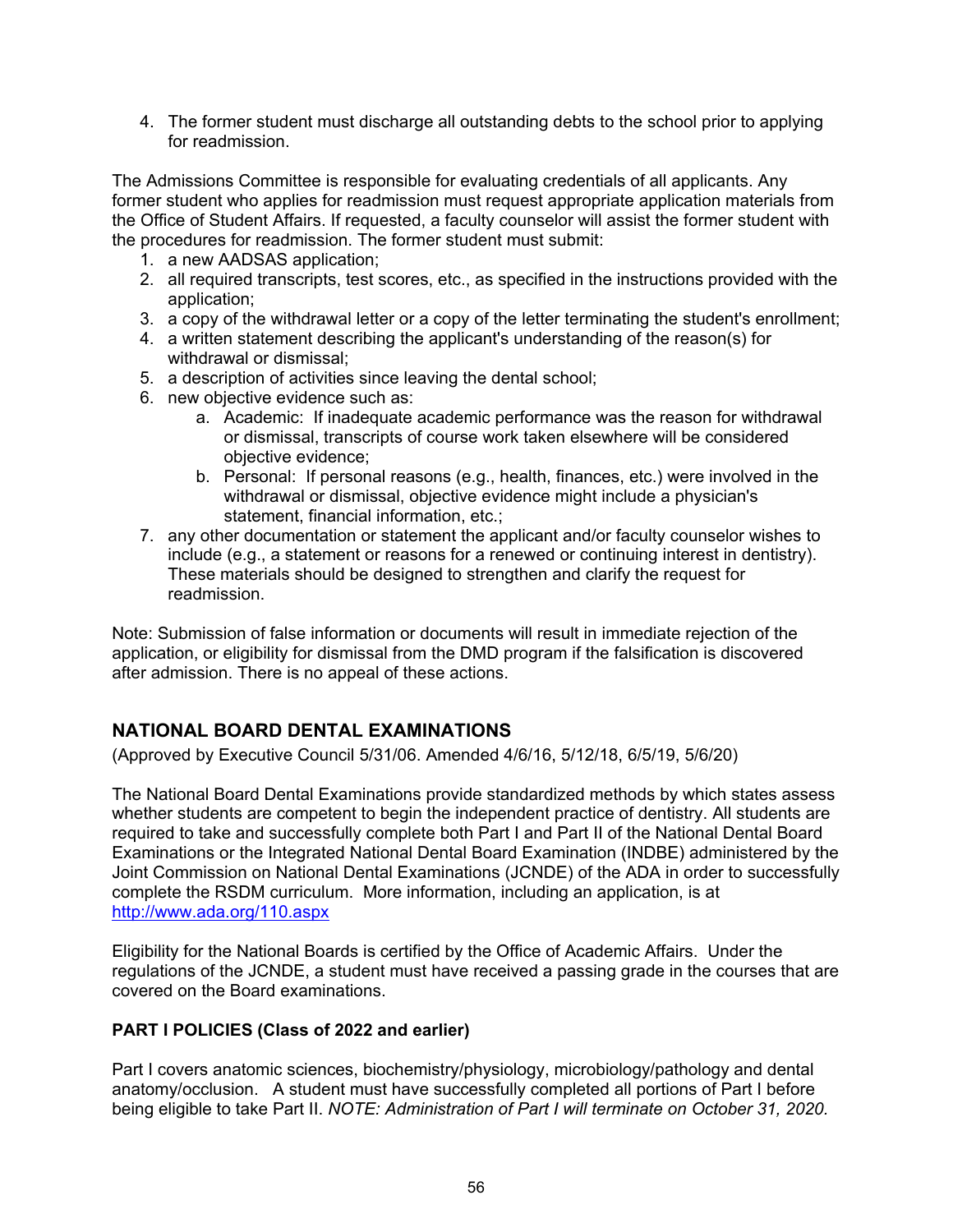*Any student in the Class of 2023 or later will refer to the Integrated National Dental Board Examination (INDBE) portion of this policy*.

- 1. Students who pass all Part I required courses are eligible to take the examination at the conclusion of the fall trimester of the second academic year. They are required to challenge the examination *by the end of January* following the fall trimester of the second academic year. Students are required to pass the Part I examination in order to enter the fall trimester of the third academic year. The examination is administered only as a computer version at Prometric Centers.
- 2. Students who fail to challenge the examination by the end of January will be written up for lack of professionalism, and put on academic probation, unless the Student Academic Performance Committee determines that a student's presentation of extenuating circumstances warrants approval to challenge the board examination after January. Additionally these students will be counseled that if Part I of the national boards is not passed by the end of the second year, the SAPC will review their academic record and board results for consideration of dismissal or repeat of the second year of dental school. Challenging the examination by the end of January allows a student two additional opportunities to retake and pass the examination prior to the start of the third year.
- 3. Due to the 2020 COVID19 Crisis, the timeline for passing NBDE Part I has been adjusted. Students who did not pass on their first attempt must complete their second attempt of NBDE Part I by June 30, 2020, preferably in early June. Students who do not pass the Part I examination prior to the end of the second academic year may be promoted to the third year, and may attend the clinic orientation and preclinical activities. Students may engage in manikin exercises, observational experiences, and serve as an assistant, but may not provide patient care as the operator.
- 4. In n the event a student does not pass NBDE Part I by October 31, 2020, the student will reviewed by SAPC. The SAPC may consider suspending the student and permitting the student to join the Class of 2023 in Summer 2021 or may consider dismissal.
- 5. Students who fail Systemic Pathology in the fall trimester of their second year must remediate the failure, if permitted by the SAPC, during the summer remediation period (July). If remediation is successful, these students must challenge the board examination by August 15 and pass the examination in order to continue in the fall trimester of the third year (results are available by September 15). Students who do not pass the examination by September of their third year will be suspended from school and be required to join the succeeding class one year later if they successfully pass the examination.

*FOR THE CLASS OF 2022 only*: Students who fail Systemic Pathology in the fall trimester of their second year must remediate the failure, if permitted by the SAPC, during the summer remediation period (July). If remediation is successful, these students must challenge Part I by July 31, 2020, and pass the examination, in order to continue in the fall trimester of the third year. Students who do not pass the examination will be suspended from school and be required to join the succeeding class one year later (Class of 2023).

## **PART II POLICIES (Class of 2022 and earlier)**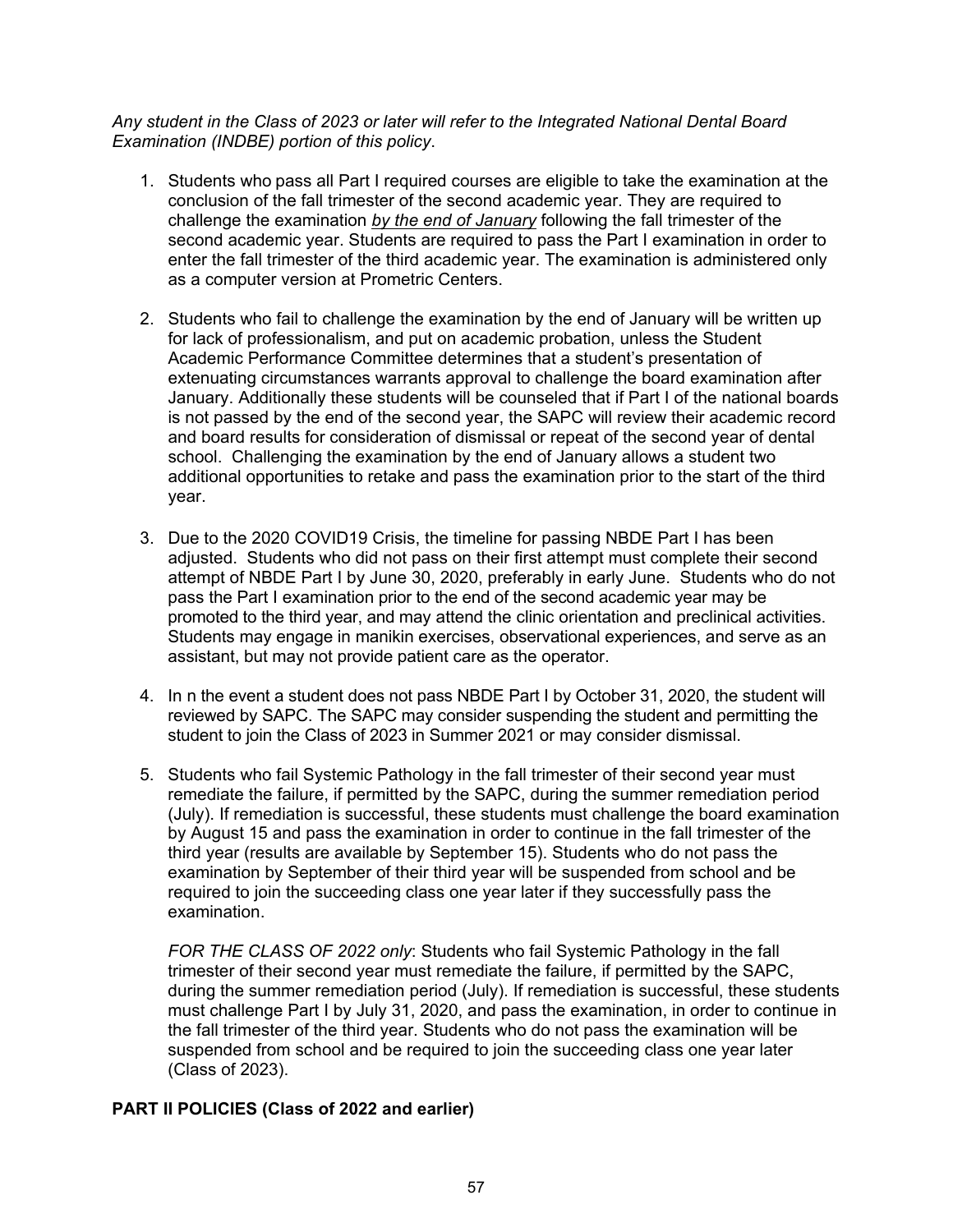Part II covers operative dentistry, pharmacology, prosthodontics, oral and maxillofacial surgery/pain control, orthodontics/pediatric dentistry, endodontics, periodontics, oral pathology/radiology, behavioral science and public health II covers operative dentistry, pharmacology, prosthodontics, oral and maxillofacial surgery/pain control, orthodontics/pediatric dentistry, endodontics, periodontics, oral pathology/radiology, behavioral science and public health.

- 1. Students are required to pass the Part II examination prior to graduation and receipt of the doctoral degree. All RSDM students are required to challenge Part II until administration is discontinued on July 31, 2022. The examination is administered only as a computer version at Prometric Centers.
- 2. Students are eligible to take the Part II examination after successfully passing all third year courses and promotion to the fourth year by SAPC. Students are encouraged to take the examination as soon as possible preferably during the time before the start of the fourth year or the following the fall trimester. All fourth year students are highly encouraged to challenge Part II by December 31 of the fourth year. Challenging the examination by the end of December allows a student two additional opportunities to retake and pass the examination prior to the end of the fourth academic year
- 3. As administration of Part II will terminate on July 31, 2022, any student in the Class of 2022, or prior classes if applicable, who has not successfully passed Part II by July 31, 2022 will challenge the INDBE examination prior to graduation and receipt of the doctoral degree.

# **INDBE POLICIES (Class of 2023 and later)**

INDBE covers all material historically covered on Part I and Part II, focusing on application to clinical practice in Oral Health Management, Diagnosis and Treatment Planning, and Practice and the Profession.

- 1. Students are required to pass the INDBE examination prior to graduation and receipt of the doctoral degree. RSDM will certify students to challenge INDBE only after administration of Part II terminates July 31, 2022. The examination is administered only as a computer version at Prometric Centers.
- 2. Students are eligible to take the INDBE examination after successfully passing all third year courses and promotion to the fourth year by SAPC. Students are encouraged to take the examination as soon as possible preferably during the time before the start of year 4 or following the fall trimester. Challenging the examination by the end of December allows a student two additional opportunities to retake and pass the examination prior to the end of the fourth academic year.

## **A STUDENT MUST SUCCESSFULLY COMPLETE PART II or INBDE AS A REQUIREMENT FOR GRADUATION.**

In the event a student does not pass Part II or INDBE prior to graduation, the student is eligible to participate in a voluntary study program after completion of the fourth year. The student may select from one of the following options (change to another option is not possible once the study program has begun):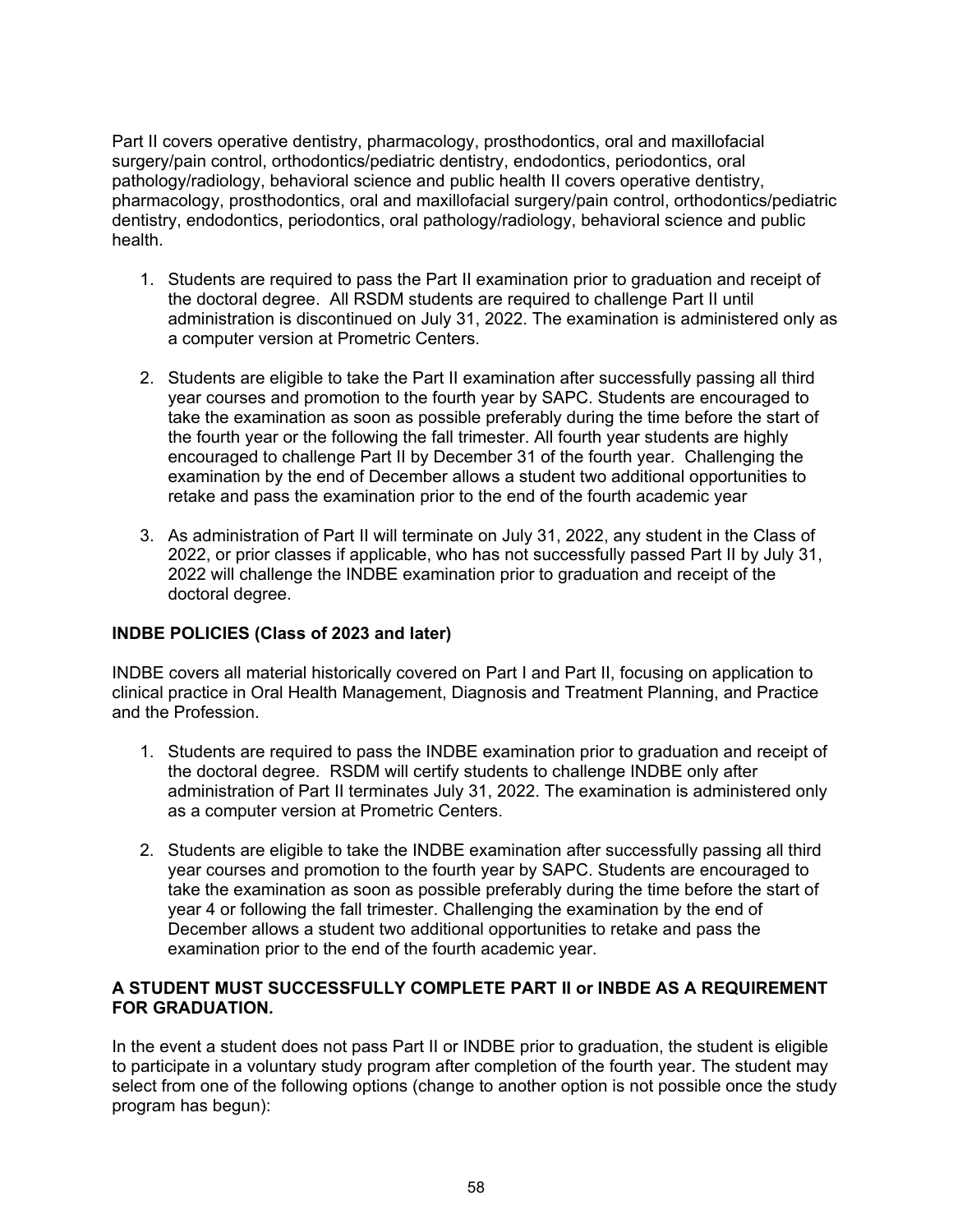OPTION 1. The student will maintain matriculation at RSDM, paying a \$50 "maintaining matriculation" fee and independently prepare for the next offering of the examination.

The student will be permitted to participate in the Commencement ceremony (without receiving a diploma). The diploma will be awarded upon successful completion of Part II or INDBE. The student will remain in this status until official notification of passing of the examination.

OPTION 2. A program application (available from the Office of Academic Affairs) must be completed and approved by the Dean within the Office for Academic Affairs.

The student will become a part-time student, pay a pro-rated tuition and be encouraged to audit any third and fourth year fall trimester didactic courses. The student is eligible for tutorial assistance and financial aid and must secure an academic advisor.

The study program will begin no earlier than the beginning of the summer session following graduation and will be indicated on the student's transcript as a "special study" course. Grading will be pass/fail based on compliance with the policies and procedures of the program and on the outcome of the next taking of Part II.

The program will end upon official notification from JCNDE that the student has successfully passed Part II or INDBE.

The student participating in the study program will be permitted to participate in the Commencement ceremony (without receiving a diploma). The diploma will be awarded upon successful completion of Part II or INDBE.

The student has a maximum of one year from the date of enrollment in the program to pass the examination. If the student fails to pass the examination within the one-year time limit, the student will be permitted to enter Option 1 listed above. Option 2 will not be available.

Further information on this program, including an application, is available from the Office of Academic Affairs.

## **POLICY ON GRADUATION**

- 1. Approximately one week after the end of the scheduled senior spring trimester, the SAPC will review all grades which have been submitted to the Registrar for the senior academic year. Based on these grades and the concomitant grade point averages, the SAPC will make one of the following decisions for each senior student:
	- a. certifies that the student may be graduated;
	- b. allows the student with any I (Incomplete)grades to continue and complete all requirements if the SAPC reasonably expects that these courses will be remediated during the six-week grace period. This student may attend the commencement ceremony but will not receive a diploma until completion of all graduation requirements.
	- c. allows the student to remediate D or F grade(s) if the SAPC reasonably expects that these courses will be remediated during the six-week grace period. The student may attend the commencement ceremony but not receive a diploma until completion of all graduation requirements;
	- d. mandates the student to repeat the academic year;
	- e. dismisses the student from the dental school.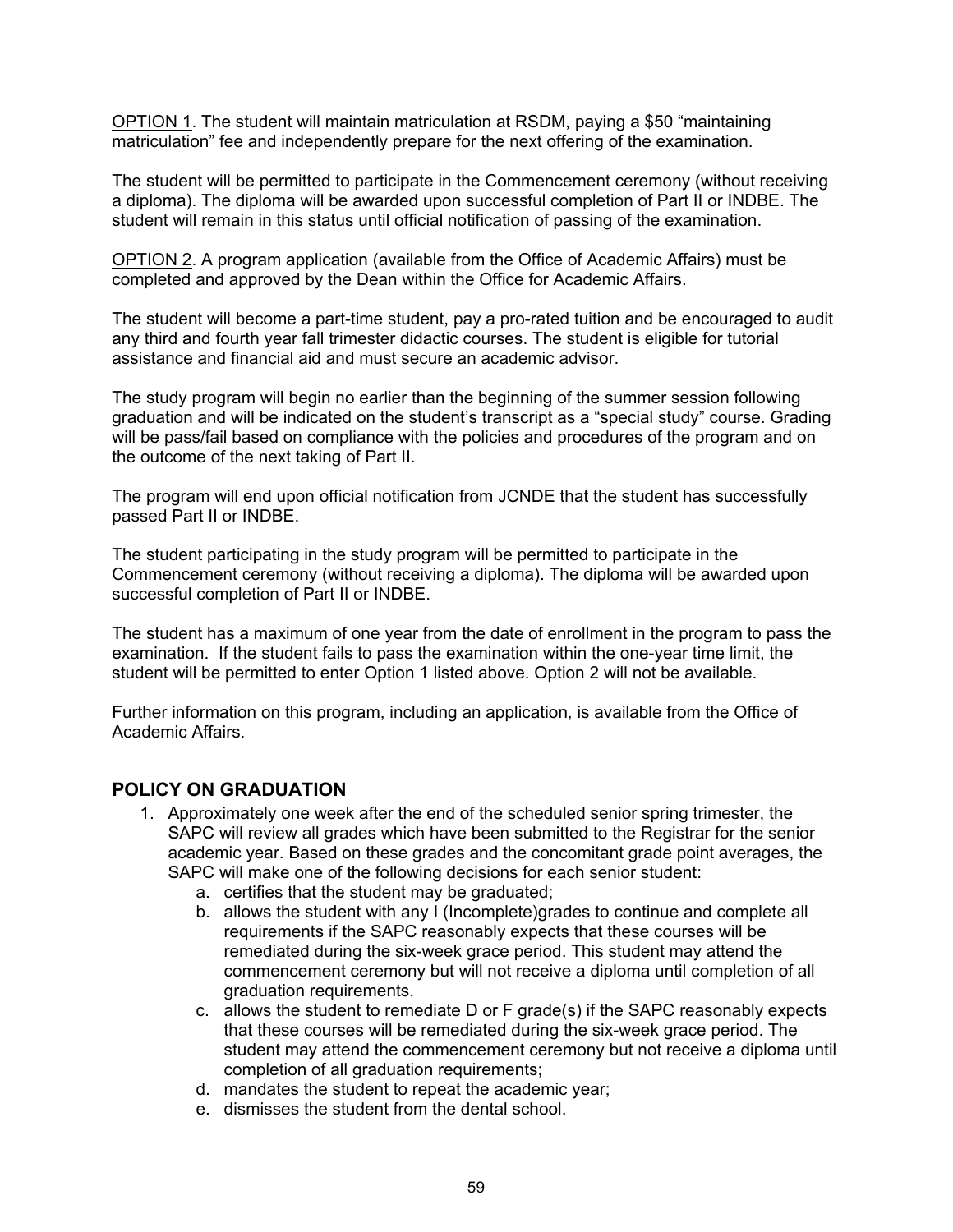- 2. Prior to the start of the subsequent fall trimester, the SAPC will convene to review remediation of D, F and/or I grades. Based on these grades, the concomitant grade point averages and the performance on Part II of the National Board Dental Examination, the SAPC will make one of the following decisions for these students:
	- a. certifies the student to be graduated;
	- b. mandates the student to continue for the entire succeeding trimester to remove all D or F grades:
		- i. The student will be responsible for attendance at all regularly scheduled clinic sessions;
		- ii. The student will be responsible for providing comprehensive care to their family of patients, will be assigned to a group and appropriate closed clinic as deemed necessary by the Associate Deans for Academic Affairs, Clinical Affairs and Student Affairs;
		- iii. The student will be responsible for reporting any absence to the Office of Academic Affairs and to the Office of Clinical Affairs;
		- iv. The student will be responsible for payment of all applicable tuition and fees for the trimester;
		- v. The student will be responsible for meeting with his/her Group Practice Administrator every two weeks;
		- vi. The student will be responsible for a monthly meeting with the chair(s) or his/her designee of any department in which the student has an D or F grade;
		- vii. At the end of the trimester, the student will be reevaluated by the SAPC for appropriate academic action which may include, but not be limited to, continuation into another trimester, repetition of the senior year or dismissal.
	- c. mandates the student to repeat the academic year; (See REGULATIONS FOR REPEATING AN ACADEMIC YEAR).
- 3. dismisses the student from the dental school.

Note: Any repetition of the academic year or continuation into the succeeding trimester due to academic reasons which will cause the student to matriculate for more than five years must be approved by the Executive Council. (Approved by Executive Council 5/1/13)

# **LEAVE OF ABSENCE**

Students who need to interrupt their studies temporarily must complete the appropriate form below to request a leave of absence and meet with the Associate Dean of Student Affairs or designee. Registration is not required during a leave of absence nor will the period of the leave of absence be included in established time limits for the degree.

A leave of absence can be no longer than one academic year. In extreme circumstances and upon the student's written request, the Associate Dean for Student Affairs may extend the leave of absence for an additional academic year. Any student request for an additional extension of the leave of absence must be presented to and granted by the Executive Council. No leave of absence will be extended beyond three consecutive academic years.

Prior to making a decision concerning the requested leave of absence, the Director of Student and Multicultural Affairs will consult with the Senior Associate Dean for Academic Affairs: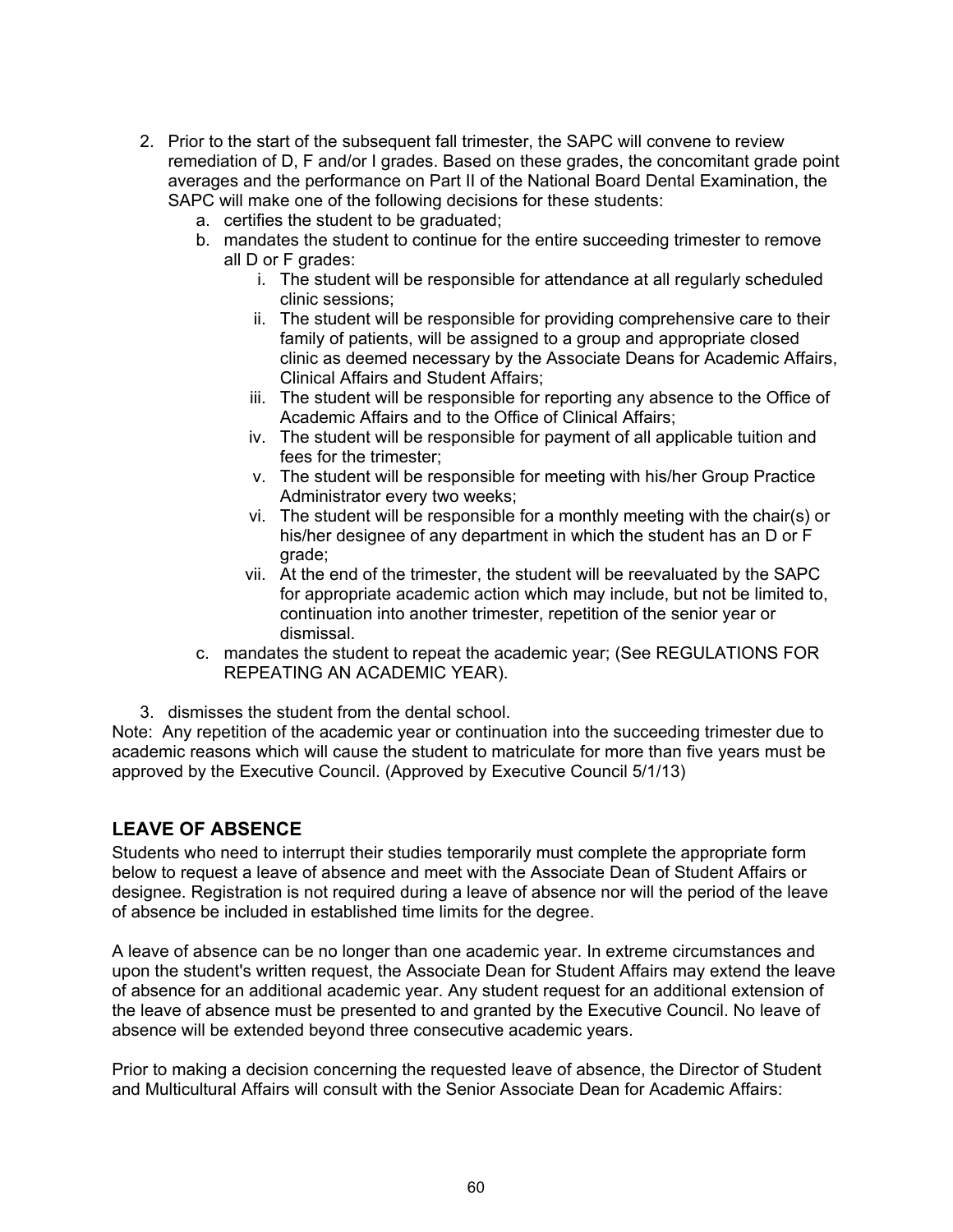- 1. Evaluate the impact of the leave of absence on the student's academic program.
- 2. Determine the student's academic status at the time the request is made. If the request is made while courses are in progress, the department chairs may be asked to provide evaluation of the student's progress to date. Regular grade reports will be used if the request is made at the end of a trimester or academic year.
- 3. Evaluate the leave's impact on patient care, and if applicable consult with the Senior Associate Dean for Clinical Affairs and Group Practice Administrator.

If the leave of absence is for reasons of physical or mental health, the student must provide a letter from a qualified health care professional supporting the request. The student must also obtain a statement from a health care professional at the end of the leave of absence certifying that the student is able to resume the academic program. The Associate Dean for Student Affairs may require that the student be examined by Rutgers Student Health and Wellness Center and/or an outside evaluator prior to readmission to the academic program.

The decision of the Associate Dean for Student Affairs will be transmitted to the student in writing. The written communication will also delineate what special conditions, if any, the student must fulfill prior to readmission. The Associate Dean for Student Affairs will notify the Executive Council as to the action taken on the student's request for a leave of absence. A student may appeal the decision of the Associate Dean for Student Affairs only to the Dean of the dental school. The decision of the dean is final.

When a student is ready to return from the leave of absence, the request for reinstatement must be in writing. The Associate Dean for Student Affairs will consider the student's request and make a decision concerning the student's reinstatement based on:

- 1. the student's academic record;
- 2. evidence that the circumstances that initiated the leave of absence have been resolved;
- 3. an assessment of the student's potential to successfully complete the curriculum;
- 4. availability of facilities to accommodate the student.

THERE IS NO GUARANTEE THAT THE STUDENT WILL BE REINSTATED.

NOTE: A STUDENT RETURNING FROM A LEAVE OF ABSENCE IS PLACED AT AN APPROPRIATE PLACE IN THE CURRICULUM. THE STUDENT IS REQUIRED TO MEET ALL GRADING AND CURRICULAR REQUIREMENTS OF THE CLASS IN WHICH THE STUDENT IS PLACED ON THEIR RETURN. NO ASSURANCE IS MADE OR IMPLIED THAT A STUDENT WILL FOLLOW THE SAME CURRICULUM AS THE CLASS IN WHICH S/HE BEGAN THE DENTAL PROGRAM.

## **Medical Leave of Absence Due to Maternity Request Form**

<http://sdm.rutgers.edu/about/pdf/Maternity-Leave-Requests.pdf>

# **Medical Leave of Absence Request Form**

<http://sdm.rutgers.edu/about/pdf/Regular-Medical-Leave-Requests.pdf>

## **Military Leave of Absence**

Students who must suspend their enrollment in response to a call to active military duty are subject to the University's policy on "Military Leave from Academic Programs" which is on the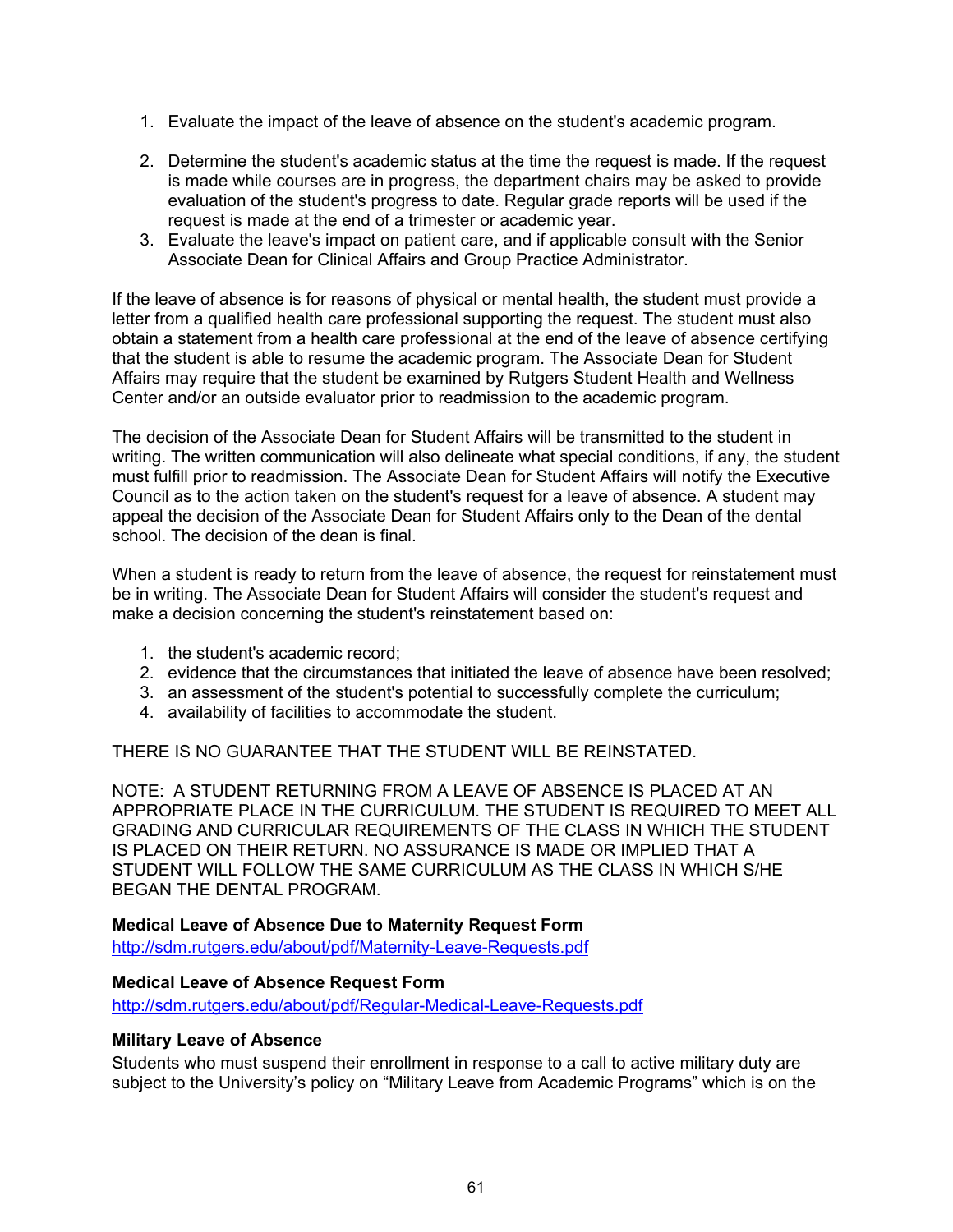## Internet at [http://rbhs.rutgers.edu/policylibrary/university\\_policies/student\\_affairs/PDF/00-01-25-](http://rbhs.rutgers.edu/policylibrary/university_policies/student_affairs/PDF/00-01-25-15_10.pdf) [15\\_10.pdf](http://rbhs.rutgers.edu/policylibrary/university_policies/student_affairs/PDF/00-01-25-15_10.pdf)

## **Signing Out Prior to the Leave of Absence**

A student applying for a leave of absence must execute a sign-out form, return all loan equipment and settle all indebtedness within five (5) working days of the date of application for the leave. In the event loan equipment and other debts are not resolved within five (5) working days of the date of application, the student will be given a five (5) day extension to settle all accounts. The leave of absence can then be granted with the effective date coinciding with the original request.

All emergency leaves of absence that result in outstanding loan equipment and/or other indebtedness must be resolved before the student is eligible to be readmitted to the dental school.

If a student requests a leave of absence, the student must complete steps 1-5 as noted below before the leave is granted. A student who fails to complete the listed steps will not be considered for reinstatement.

- 1. Return all loan equipment.
- 2. Place all leased equipment in an appropriate container and return the equipment to the Office of Clinical Affairs. A determination will be made to ascertain any lost items.
- 3. Provide a certified check for the replacement cost of all lost equipment.
- 4. Complete payments for all financial obligations on file in the Cashier's Office (Office of Administration and Finance).
- 5. When appropriate, provide a completed patient review approved by the Office of Clinical Affairs which includes payment for all completed treatment by student or patient as stated in the clinic manual.

A student who leaves the dental school in possession of loan or leased equipment, unpaid financial obligations and/or an incomplete patient record review, will be subject to legal action. The dental school's Office of Administration and Finance will initiate the appropriate legal action based on consultation with the University's Office of Legal Management.

The student's file will be closed to requests for release of information until all loan equipment is returned and/or financial obligations paid.

## **Student Involuntary Leave of Absence and Involuntary Withdrawal**

[http://rbhs.rutgers.edu/policylibrary/university\\_policies/student\\_affairs/PDF/00-01-25-36\\_00.pdf](http://rbhs.rutgers.edu/policylibrary/university_policies/student_affairs/PDF/00-01-25-36_00.pdf)

# **PROGRAM FOR MAINTAINING HEALTH, SAFETY AND PROFESSIONALISM**

#### Introduction

The purpose of this program is two-fold:

- 1. to protect students and patients from injury and/or contamination; and
- 2. to establish a professional atmosphere and enhance patient confidence in the competence of the student practitioner.

The regulations outlined below were established to promote the purpose of the program. Together, they help insure both protection and professionalism.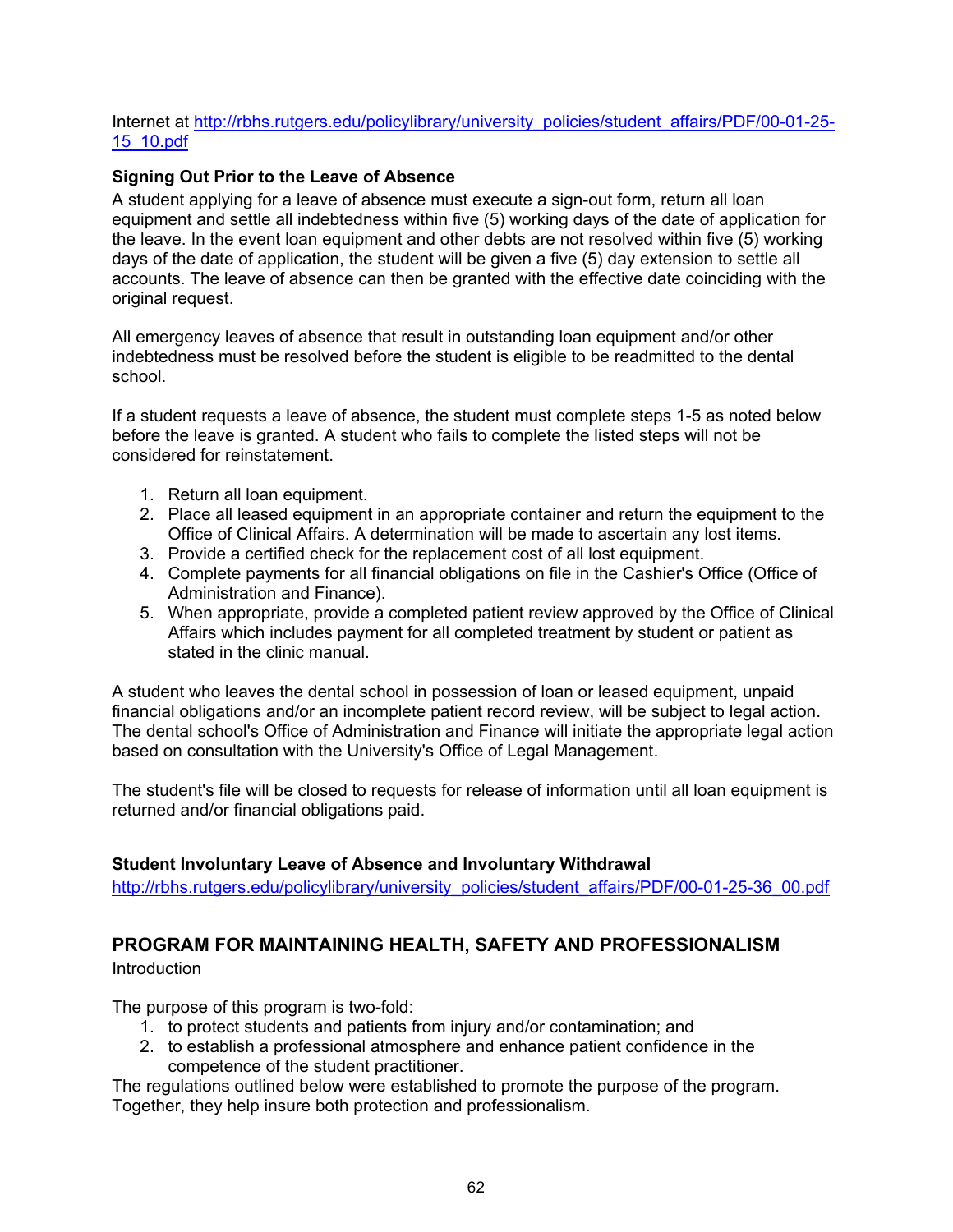#### Immunization Policy

All students must meet University requirements to be in compliance with the Rutgers Health and Immunization Policy

[http://rbhs.rutgers.edu/policylibrary/university\\_policies/student\\_affairs/PDF/00-01-25-40\\_00.pdf.](http://rbhs.rutgers.edu/policylibrary/university_policies/student_affairs/PDF/00-01-25-40_00.pdf) Students who do not receive the required immunizations/physical examination prior to first matriculation or continued registration will be suspended from the dental school. All health and immunization records are maintained by the Student Health and Wellness Center. Infection Control Policy

The Infection Control Program Manual is distributed to all students by the Office for Environmental Safety. All students are mandated to follow its directives at all times. Basic Life Support

All dental students are required to have current certification in Basic Life Support as defined above under "General Information for Students"

Professional Atmosphere (Amended by Executive Council 12/19/14)

The dental school provides both professional training and health care services. To patients, each student, faculty and staff member stands as a representative of their colleagues, present and potential. Therefore, each must show respect for the other. Errors of judgment, poor clinical performance or other shortcomings should not be discussed in front of patients, staff, other students or faculty. Common sense and common courtesy require that criticism be voiced privately and only to the individual concerned. Patient confidence in the skill of students or of the faculty supervising them will not be promoted by harsh verbal exchanges about clinical competence or signs of disrespect and hostility. Students, faculty and staff must strive to demonstrate empathy and altruism in all dental school relationships.

#### **Dress Code**

(Amended by Executive Council 3/22/11; 1/11/22)

The following rules and guidelines are intended to promote a courteous, professional atmosphere in the School of Dental Medicine and to ensure patient comfort and safety. The Infection Control Program Manual, prepared by the Office of Infection Control and Environmental Safety, also governs certain aspects of attire and should be consulted for additional guidance. Exceptions for individual needs may be made when specifically approved in advance by the Senior Associate Dean for Clinical Affairs or the Assistant Dean for Clinics, Office of Clinical Affairs, who have the authority for all students regarding acceptability and adherence to the dress code.

- 1. General Attire
	- a. All attire must be appropriate to the atmosphere of the dental professional team of faculty, staff and students. All members of the team are responsible for maintaining a professional appearance and demeanor with sensitivity to the reactions of other students and faculty, as well as the expectations of the patient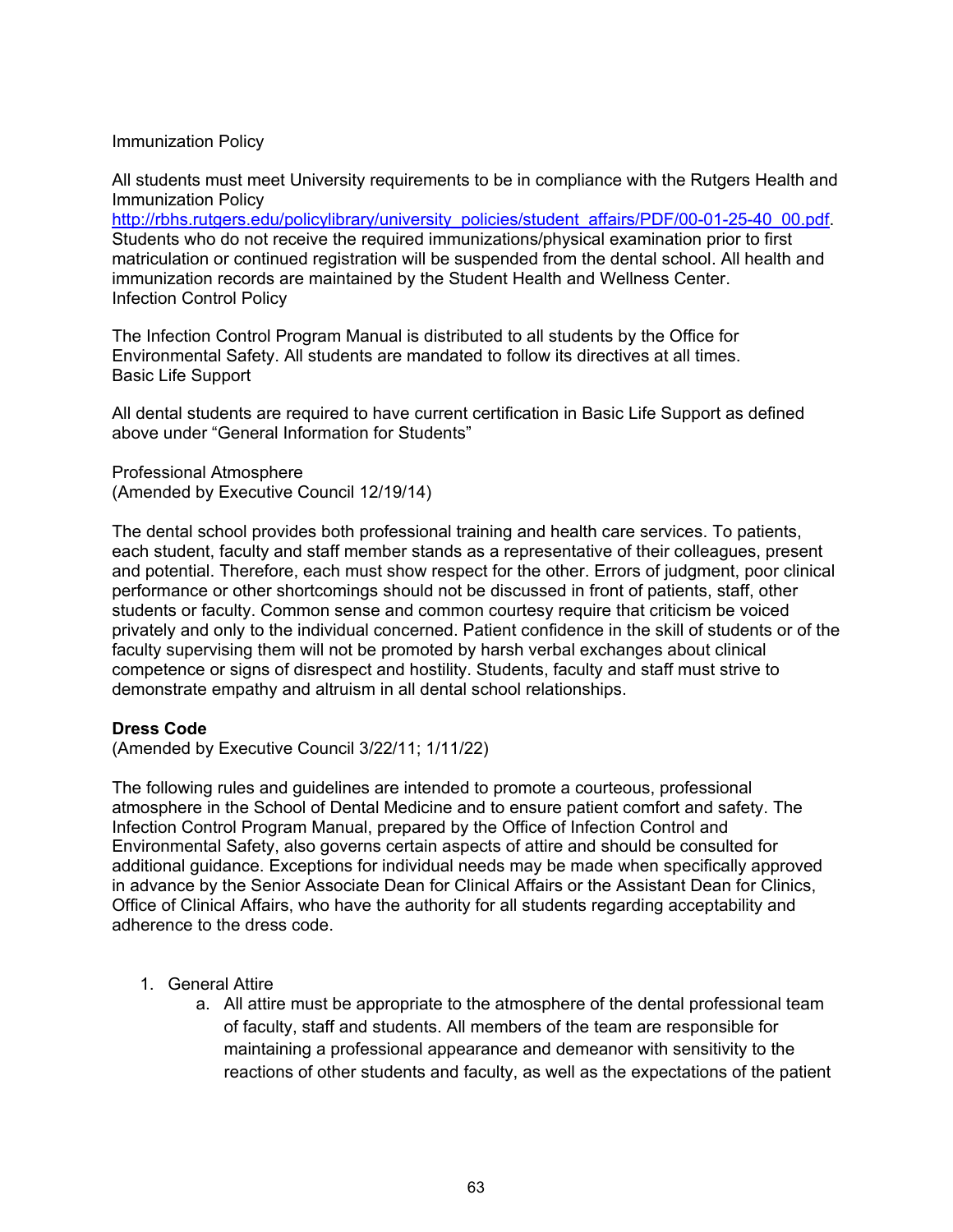population. Colognes, scented hair sprays, etc. are discouraged since many people are sensitive to such substances.

- b. A neat and clean appearance must be maintained with attention to generally accepted standards for professional dress. Clinic or business attire must be worn during all business hours and any RSDM-sponsored functions on campus (e.g. CDCA). All clothing must be neat, clean and generally presentable at all times.
- c. Each student will purchase from the mandated outside vendor a minimum of six (6) sets of surgical scrubs (ten sets are recommended) and are expected to wear the school-approved scrub style and color. Each class will have its own unique scrub color for identification purposes; these uniform scrubs are to be worn for clinical, preclinic, and didactic activities as detailed below. Students are expected to wear matching scrub sets, with the school-approved embroidered logo and student name.
- d. The university identification card must be worn at all times. If the original identification card is lost, a new one must be obtained, and a temporary identification card must be worn in the interim.
- 2. Clinic Attire
	- a. Attire in the clinic and in all patient-related areas must meet currently acceptable Infection Control standards. The following rules are mandatory for appropriate appearance at all times while in all clinic areas:
		- i. Surgical scrubs, sneakers, and tee-shirts, if applicable, must be clean and free of blood and/or any other infectious materials.
		- ii. Clothing worn under scrubs should be solid colored, and black or white ONLY.
		- iii. All attire must be laundered regularly, and presentable as professional dress in the healthcare professions.
		- iv. An impervious clinic gown (ICG) with identification tag must be worn at all times during provision of patient care.
			- 1. An ICG must not be worn outdoors as street wear or outside of patient care areas (e.g., not in hallways, the student lounge, lecture halls, laboratories, pre-clinic areas, administrative offices, etc.).
		- v. Sandals and open-toed shoes are not acceptable.
		- vi. Rings, watches, and other jewelry worn during patient treatment must not affect the integrity of the personal protective gear worn. Piercings are to be small and of simple design.
		- vii. Fingernails must be clean, short, and manicured as to not affect the integrity of the glove worn.
		- viii. Hair must be arranged neatly and away from the face.
		- ix. Beards and mustaches, if appropriately shaped and trimmed, are acceptable. Beards and mustaches must be shaped and trimmed as to not interfere with the seal of an N-95 respirator when required. Otherwise, persons with facial hair will be clean-shaven.
- 3. Preclinic Laboratory & Didactic Attire
	- a. Preclinic Laboratory attire will be the same as clinic attire except for the use of an impervious clinic gown (ICG).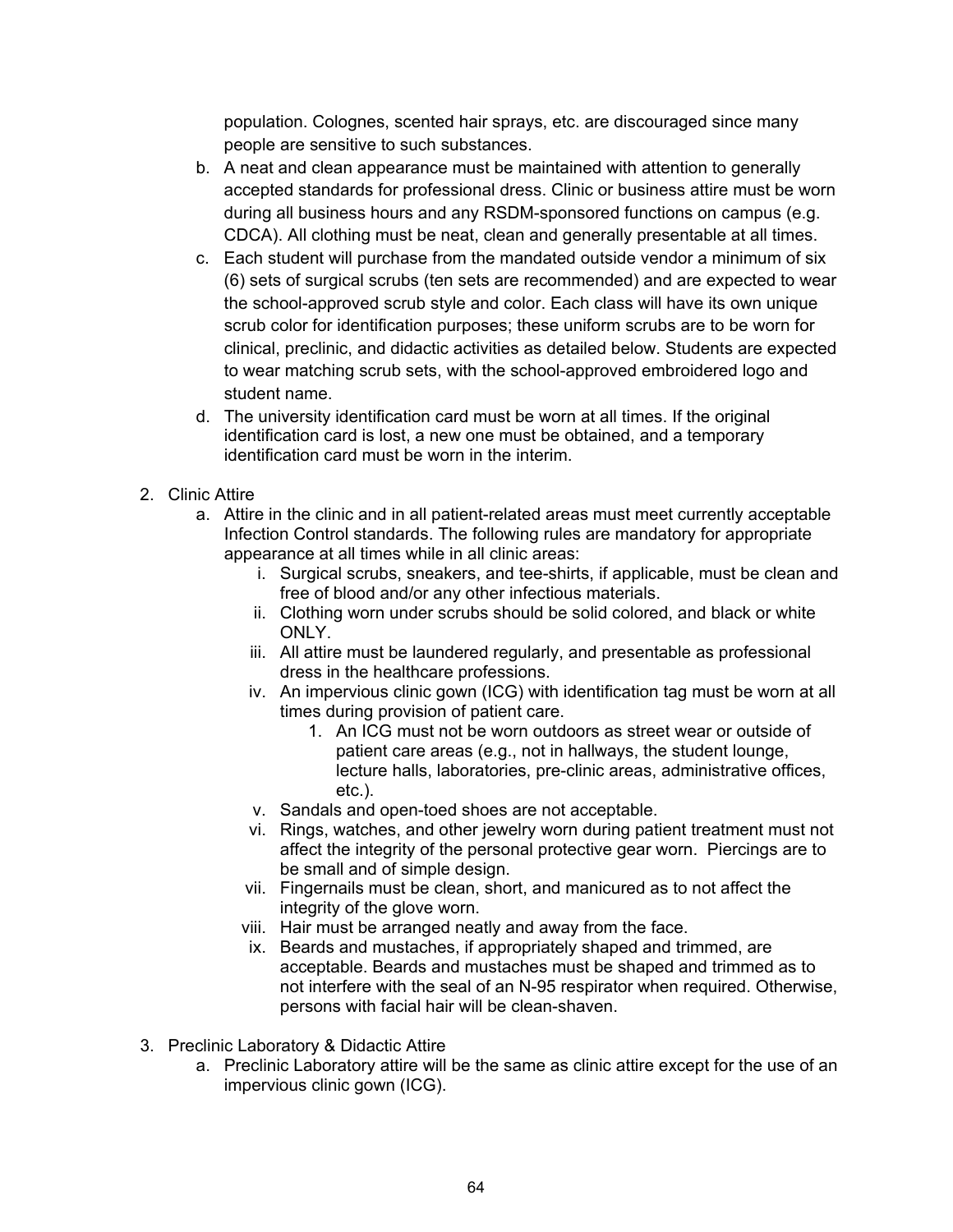- b. Didactic attire will be the same as clinic attire except for the use for an impervious clinic gown (ICG) and gloves.
- 4. Business Attire
	- a. Exceptions to the wearing of surgical scrubs include days on which the student must attend a residency interview, for the taking of class photographs or for school-sponsored social activities. These events must be documented with the Office of Student Affairs.
	- b. In lieu of the surgical scrubs, the student may wear business attire (e.g., suit jacket, pants/skirt, tie, and appropriate shoes). This business attire must be covered with an impervious clinic gown during patient care.
	- c. Skirts or dresses must allow the student to sit without thigh exposure. Shorts or other casual attire intended for athletics or leisure wear are not acceptable.
	- d. Jeans, tee-shirts, and shorts or other casual attire intended for athletics or leisure wear are not acceptable.
- 5. Compliance
	- a. All faculty members, staff and students are responsible for compliance with these regulations.
	- b. Any student out of compliance with mandatory rules of appearance will be denied admission to all lecture halls, laboratories, pre-clinic areas and/or clinics. The Office of Clinical Affairs has responsibility for compliance in open clinics; the department chair has responsibility for compliance in closed clinic rotations and pre-clinic areas; the course director and/or lecturer has responsibility for compliance in the lecture halls; the Office of Student Affairs has responsibility for compliance in all other areas.
- 6. Grievances
	- a. All grievances concerning attire, safety procedures or compliance with these regulations will be handled as stated in the "Personal Conflict Resolution Procedures" section of this Handbook.

# **RSDM PREDOCTORAL EXAMINATION SCHEDULING AND RESCHEDULING POLICY**

(Approved by RSDM Executive Council, 7/8/15)

## **Purpose**

To establish a policy and procedure for scheduling predoctoral examinations (exams) and for requesting that an exam be rescheduled after the exam schedule has been posted. This policy applies to class-wide exams. Rescheduling of exams for individual students is addressed in the attendance policy.

#### **RESPONSIBILITY**

The Office of Academic Affairs ensures compliance with this policy.

#### **POLICY**

The Rutgers School of Dental Medicine's Office of Academic Affairs (OAA) is responsible for developing exam schedules for all pre-doctoral exams, and for processing requests for changes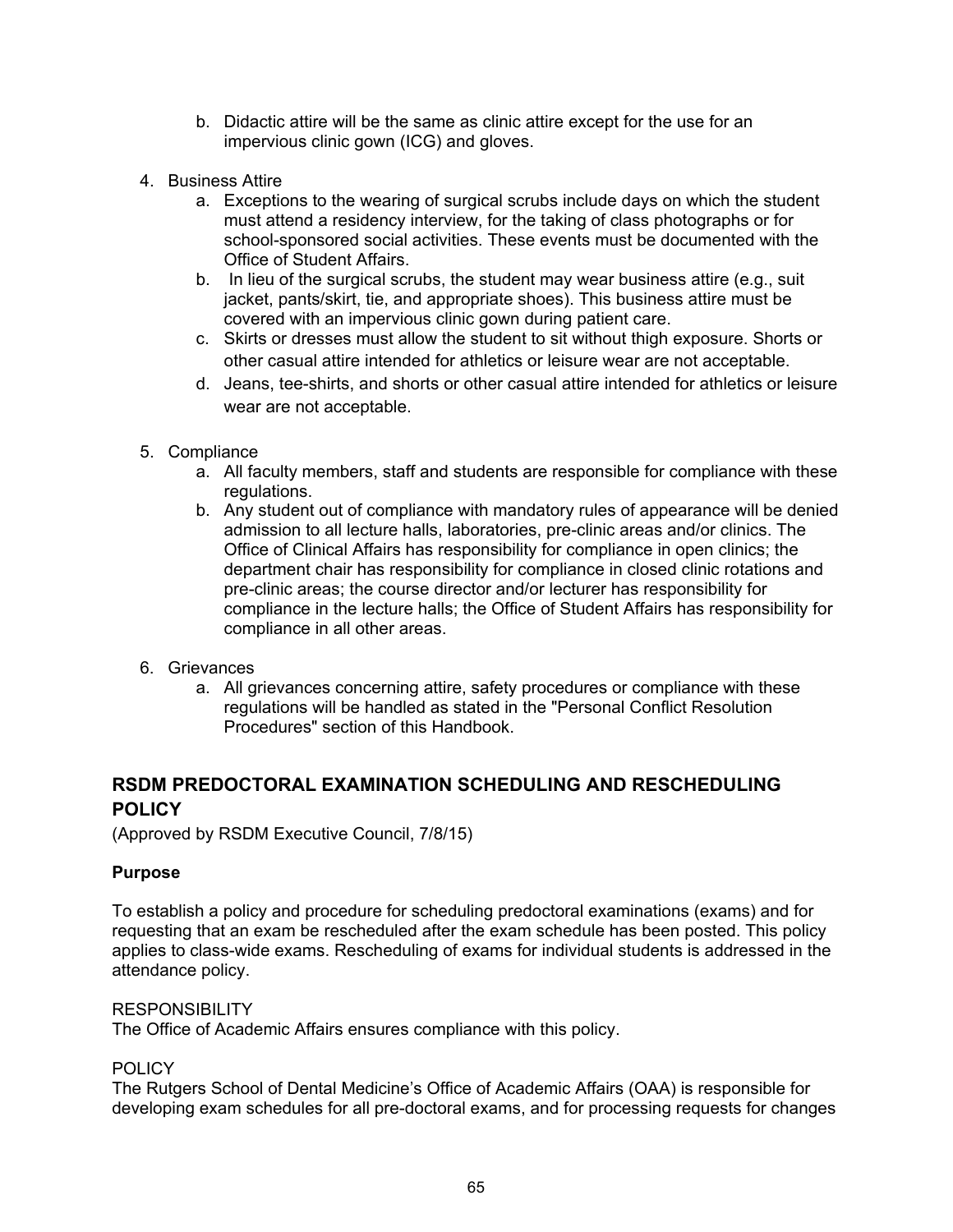to the exam schedule. This RSDM policy formalizes long-standing practices in both how the exam schedule is developed and how requests for changes in exam schedules are processed and approved. The purpose of such formalization is to promote adherence to these procedures. **Exam Scheduling Procedures**

- 1. Course directors indicate preferred dates for exams in their syllabi which are submitted to OAA in the spring proceeding the academic year that the course is given. Upon receipt of course syllabi, the OAA assembles an examination schedule for each class year as indicated in the syllabi.
- 2. There are designated time slots in the academic schedule designed to modulate the number of examinations per week, and to provide a schedule that optimizes student use of study and class time. Course directors are required to use those designated time slots, unless approved by the OAA.
- 3. While developing the schedule, OAA will contact course directors to attempt to resolve conflicts (i.e., religious holidays, same day exams in other courses, or requests that would result in adjacent day exams, or more than three exams per week). Adjacent day exams or multiple examinations in one week may not be possible to avoid, but OAA will attempt to minimize such situations, to the extent possible, before classes begin. Exams will not be scheduled on the same day as other exams (with the exception of exams within the same course) for the same students or on religious holidays noted on the exam calendar.
- 4. The resulting schedule will be distributed to course directors and class officers for their review and feedback. The OAA will make changes based on this feedback, endeavoring to meet faculty and student needs as much as possible. Once the examination schedule is finalized, it is posted on the school's website and distributed to students and course directors.
- 5. Requests for changes to the established (posted) examination schedule must follow the procedures below.

# **Exam Rescheduling Procedures**

If pre-doctoral students desire to reschedule an exam,

- 1. The class president or vice-president will notify the Assistant Dean or designee from OAA via email and indicate the reason for the request.
- 2. The Assistant Dean or designee from OAA will review the impact of the requested change and explore room availability or other logistical issues that may prevent an exam from being rescheduled. If the change is logistically feasible, the Assistant Dean or designee will contact the course director for approval. If the course director does not approve the change, the exam will not be moved.
- 3. The Assistant Dean or designee from the OAA will notify the class officer via email that either:
	- a. The exam cannot be changed, or
	- b. That the class officer should immediately survey the class, via a method such that the survey is available to the entire class for 48 hours.
		- i. At the conclusion of the survey period, the class officer will email the results to the Assistant Dean or designee from OAA.
- 4. If the exam is scheduled at least 45 days following the request, the exam may be changed to the requested date if a majority of the class (51 percent) has voted and a majority of those who voted affirmed the date change.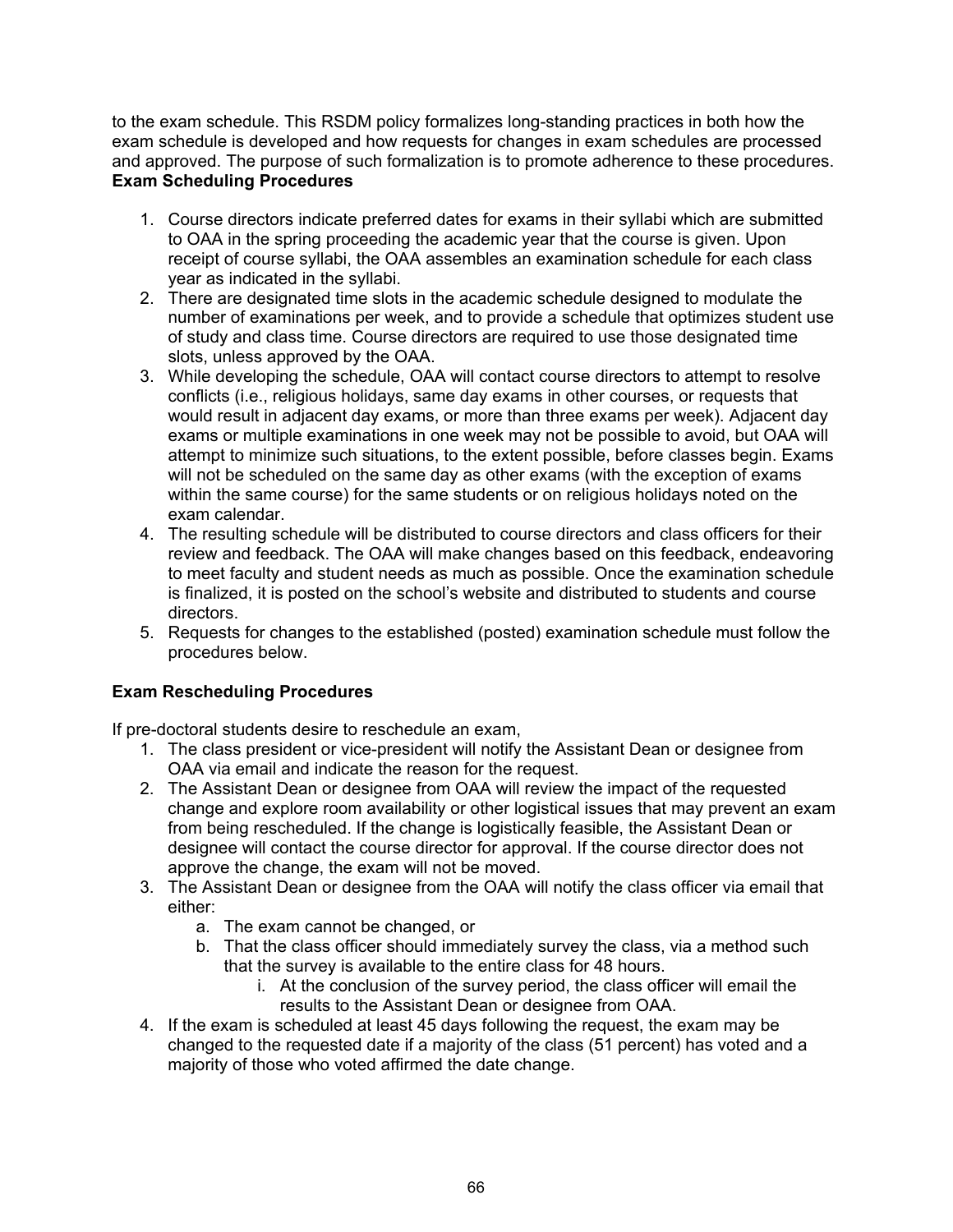- 5. If the exam is scheduled less than 45 days following the request, but at least 30 days following the request, the exam may be changed to the requested date if the majority of the class voted, and three-fourths (75 percent) of those who voted affirmed the change.
- 6. If the exam is scheduled less than 30 but at least 14 days following the request, the exam date will not be changed unless 100 percent of the class voted and 100 percent of those who voted affirmed the exam change. In such instances, the class survey need only be available to the entire class for 24 hours, in order to provide as much notice to the class as possible.
- 7. If the exam is scheduled less than 14 days following the date of the request, the only changes that will be considered under normal circumstances are changes in the time of day of the exam. Exam dates will not be changed within 14 days of the scheduled exam, except in extraordinary circumstances (situations unlikely to reoccur and not within student control), and then only with the approval of the Senior Associate Dean of Academic Affairs or designee.
- 8. Class Officers will notify the class at the end of the survey period when the vote did not meet the above criteria for approval of a schedule change.
- 9. When the recorded votes meet the above criteria, the Assistant Dean or designee from the Office of Academic Affairs will notify students and the course director of changes via email.
- 10. In the event of exam rescheduling due to school closure, the Assistant Dean of Academic Affairs or designee will consult with the course director and available class officers to establish a new exam date to occur as soon as possible upon reopening of school and to inform students and course directors via email of the results.
- 11. Course directors who want to reschedule an exam must obtain approval from the Assistant Dean of Academic Affairs or designee, who will consult the academic, and exam schedule, class officers, and room availability when making a determination. No exams will be rescheduled less than 14 days from the date of the scheduled exam, without prior approval of the Senior Associate Dean or designee.

# **PART V: STUDENT ACTIVITIES**

At School of Dental Medicine, students are involved in the many social, professional, and educational activities which exist outside of the normal dental academics. All students are automatically members of the American Student Dental Association (A.S.D.A.), a national organization of dental students which is associated with the American Dental Association (A.D.A). In addition, some students elect to join other organizations such as the Student National Dental Association (S.N.D.A.), a national organization of minority dental students, the International Association of Dental Research (I.A.D.R.), or the American Dental Education Association (A.D.E.A.). There are many social and athletic activities through the year, the most notable being the annual winter dance. Students are closely involved in much of the decision making at RSDM, with voting representatives on certain faculty and administrative committees.

## **Student Government Association (SGA)**

The SGA is the main governing body of the students. The charge of this organization is to uphold the general well-being of the student body, provide proper management of student affairs, and maintain the obligations and responsibilities of dental students. The structure of the S.G.A. is described in the Bylaws and Constitutions section.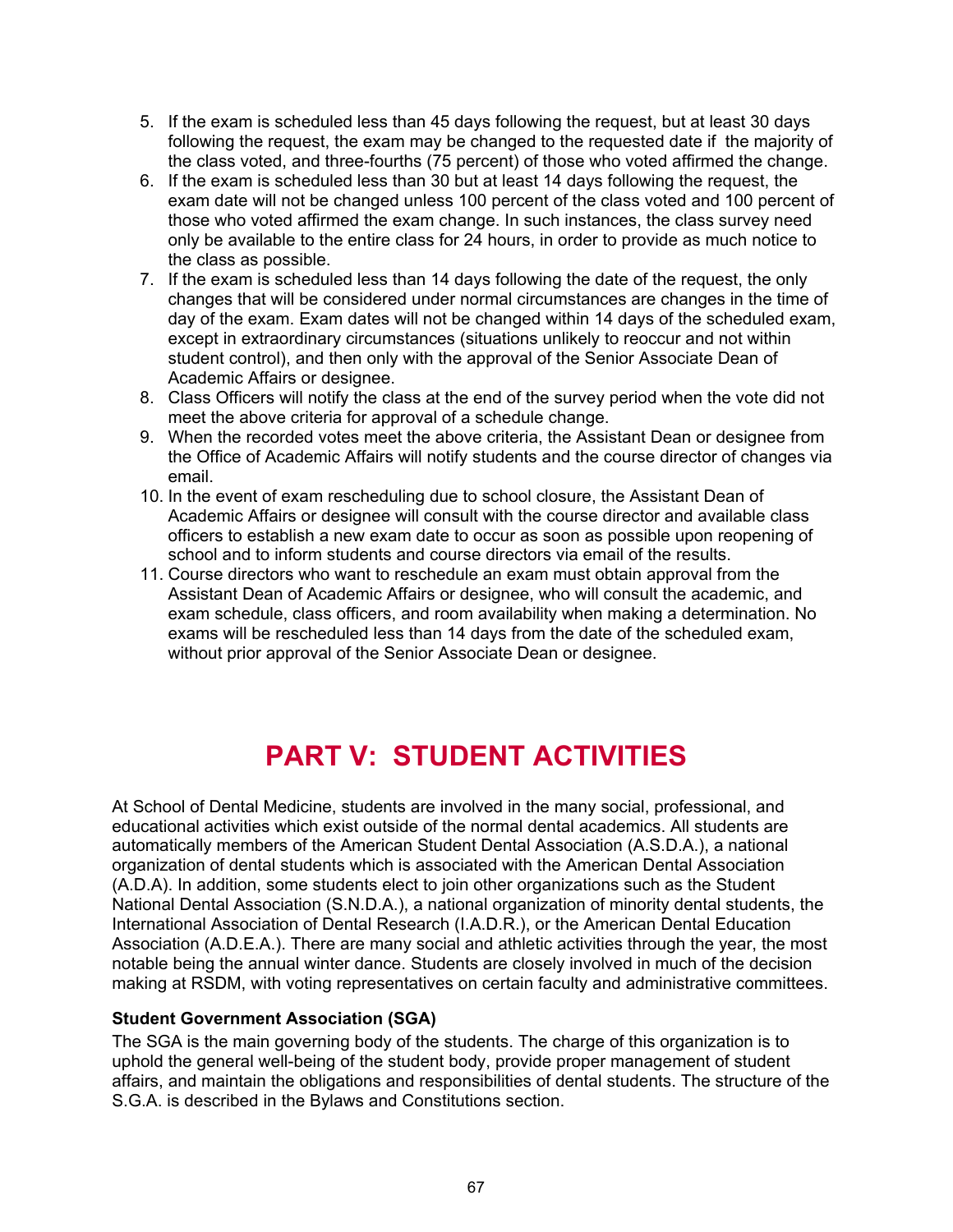## **American Association of Women Dentists (AAWD)**

AAWD dedicates itself to enhancing and promoting unique participation and leadership for women in organized dentistry. The student chapter at RSDM seeks to mentor and support women students professionally, academically and personally.

#### **American Academy of General Dentistry (AAGD)**

The purpose of the student chapter is to introduce junior and senior class students to organized dentistry, continuing dental education and instill the concept of life-long learning.

#### **American Student Dental Association (ASDA)**

The ASDA is an association which focuses on the needs and interests of its members and the public they will serve. In addition, the ASDA facilitates the process by which students become active participants in professional affairs and implementers of constructive and progressive change where necessary.

#### **Fraternities and Fauchard Dental Society of New Jersey**

Three dental fraternities, Alpha Omega, Gamma Pi Delta and Xi Psi Phi, and the Fauchard Dental Society of New Jersey have large and active chapters at the School of Dental Medicine. The fraternities and society offer social as well as tutorial, clinical, and other educational services to their members.

## **The Dental Association for Equality**

The organizational mission of The Dental Association for Equality is to work towards creating a welcoming and inclusive environment for all persons including Lesbian, Gay, Bisexual and Transgendered (LGBT) students, staff and faculty, to educate and communicate issues specific to this group, and to promote acceptance of ALL people including LGBT individuals in the school and in our student clinics.

## **The Hispanic Student Dental Association (HSDA)**

The HSDA meets regularly to conduct business and address issues relating to all students, but particularly Hispanic students, through a peer initiative program. The HSDA celebrates November as Hispanic Heritage Month by a mid-day event with ethnic food, music and other activities.

#### **The Indian Student Dental Association (ISDA)**

The ISDA is a student organization that seeks to promote health care in the underserved, minority and immigrant communities through health fairs, free screenings, and community service events. It provides a forum for members to interact socially and with other organizations, while promoting cultural diversity throughout the school.

## **The Student National Dental Association (SNDA)**

The SNDA, founded as an organization of minority dental students, speaks to current issues involving recruitment/retention of minorities and future issues which will confront minorities in organized dentistry. The local chapter of the SNDA at RSDM sponsors community oriented activities as well as social, tutorial, and other educational services to its members.

## **SPECIAL EVENTS POLICY**

(Approved by Executive Council 9/11/08)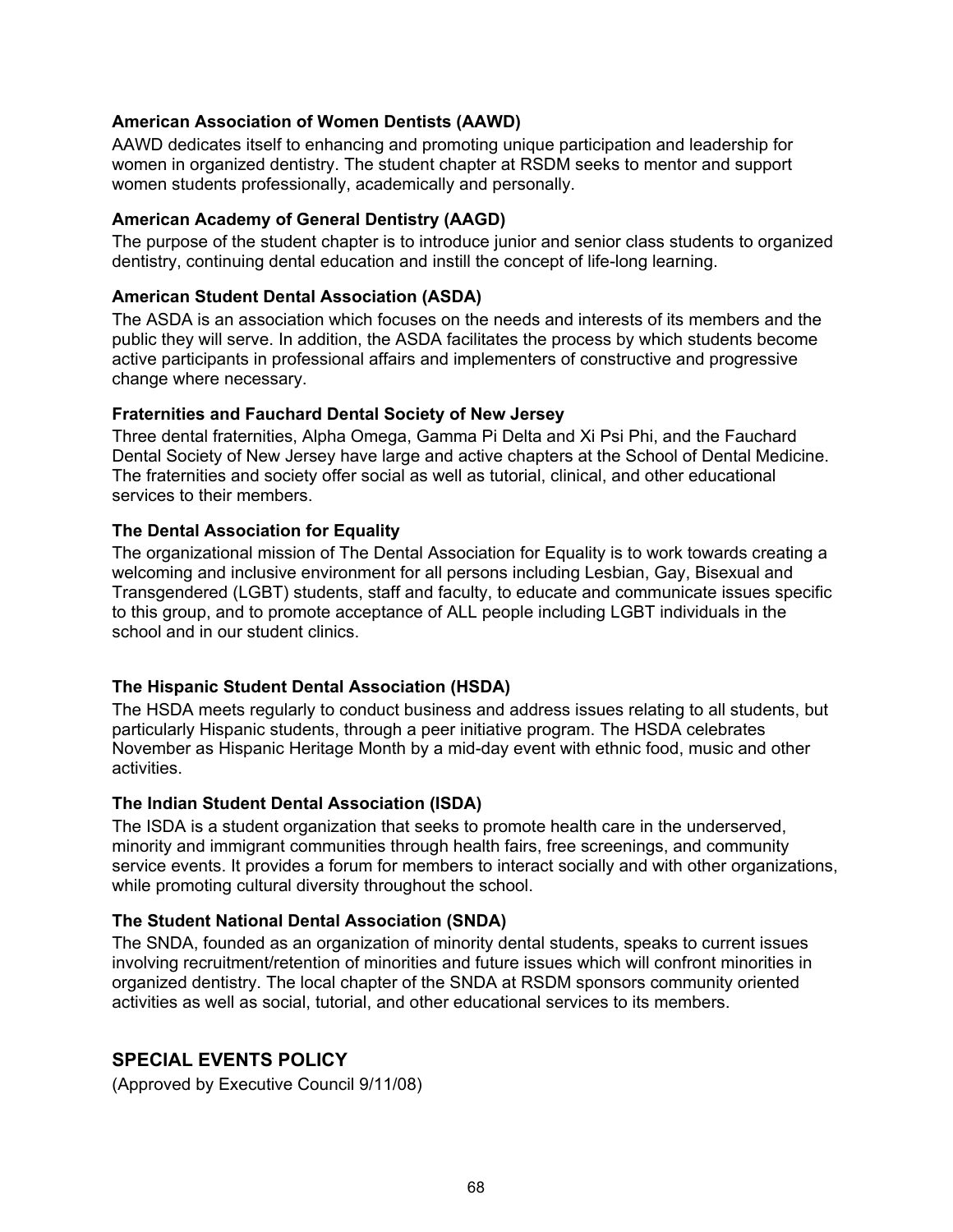**Purpose**: To ensure proper event planning, room availability, budget planning and adequate personnel is available for "Special Events".

**Responsibility**: The Director of Multicultural Affairs is to ensure compliance.

**Policy**: The School of Dental Medicine celebrates its diversity and is committed to fostering an environment that is inclusive and encourages and respects different religious, cultures, ethnic and racial backgrounds. To facilitate this goal, the School of Dental Medicine has created the Office of Multicultural Affairs (OMA).

- 1. The use of RSDM or University premises for "Special Events"—that is for any occasion other than normal classes or clinical operations-- is subject to review and approval by the administration of the RSDM. Special Events are defined as activities held on school and/or University property with the objective of honoring or adhering to the celebrations and/or rituals of different religions, cultures, races and/or ethnicities or bringing to light and celebrating the accomplishments of individuals of different religions, cultures, races and ethnicities (with particular emphasis in dentistry) and honoring community service activities of individuals of different religions, cultures, races and ethnicities. The Special Events Request form is available through the OMA and must be completed and submitted to the Director for Multicultural Affairs by the president of the organization requesting to hold any "Special Event" on school and/or University property for the upcoming Academic Year at least one month in advance of the proposed event. **Proposals for an event submitted less than one month from the event will be approved at the discretion of the OMA and the OMA Advisory Committee**.
- 2. The proposal is to be presented to the OMA Advisory Committee for preliminary approval and then forwarded to the Associate Dean for Student Affairs for final approval. When a proposed "Special Event" has real or potential financial, administrative ramifications, the Senior Associate Dean for Academic & Student Affairs may consult the Associate Dean for Administration & Finance or Dean of RSDM concerning such proposals.
- 3. "Special Events" shall be held during the lunch or evening hours so as to minimize the impact on classroom instruction and to avoid clinic disruption. As the major provider of oral health services to the Newark Community, it is inappropriate to close clinics for "Special Events" and classrooms will be made available only if they are not in use for normal classroom instruction.
- 4. The Multicultural Advisory Committee will consider the following in deciding whether to approve the event:
	- a. Are the goals of the "Special Event" congruent with the mission of the Office of Multicultural Affairs?
	- b. Will the "Special Event" foster understanding, collaboration and respect among the RSDM community?
	- c. Will the "Special Event" result in disruption to the school's primary activities of education and patient care?
	- d. Are all members of the dental school community informed and welcomed to attend the "Special Event". "Special Events" that restrict attendance by race, gender, ethnicity and/or religion will not be permitted on school and/or University property.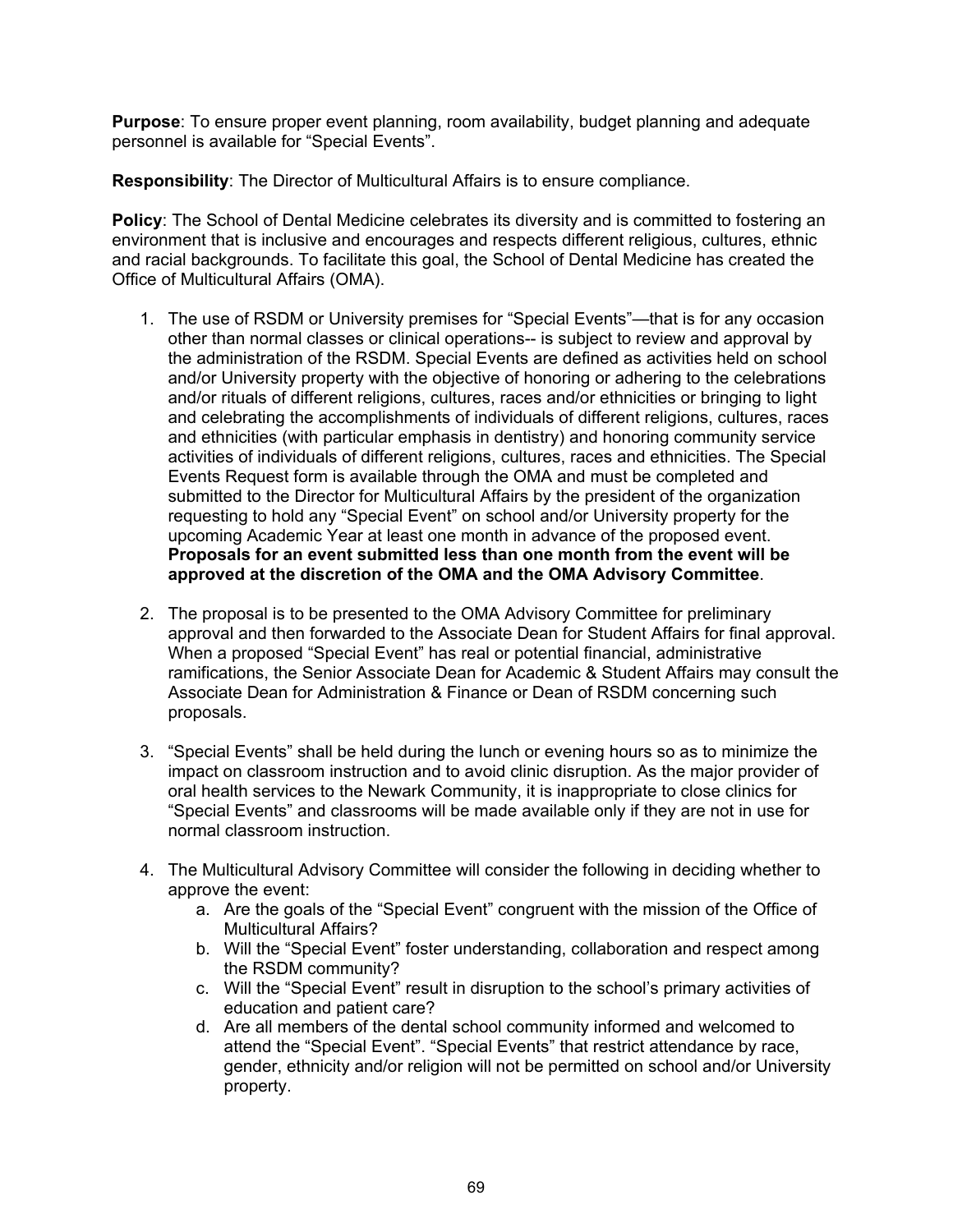- e. Is there any financial, religious and/or evangelical purpose to the "Special Event"? "Special Events" for the purpose of soliciting membership and/or funds or that provide financial gain to a speaker or speakers are not permitted, nor are "Special Events" for the purpose of recruiting to religious affiliations.
- f. Will holding the "Special Event "in University property impose a financial burden to the University and/or the RSDM?
- 5. Reservations for "Special Events" are tentative and subject to cancellation. If a need for space arises directly related to the school's academic and/or service mission, it takes priority and the "Special Event" reservation may be cancelled without notice.

# **PART VI: PROFESSIONAL CONDUCT AND ETHICS**

## **RSDM CODE OF PROFESSIONAL CONDUCT AND ETHICS**

(Approved by Executive Council 10/17/07, effective 1/1/08. Amended 5/13/08, 12/7/11, 9/5/12, 12/19/14, 11/14/18, 3/17/21)

#### **Preamble**

Rutgers School of Dental Medicine is an academic community dedicated to teaching and fostering the principles of moral conduct and humanism expected of future health professionals. The students, administration, faculty and staff firmly believe in the development of ethical values, altruism, compassion and empathy as an integral component of education, service and research.

Standards of professional integrity and humanism formed during dental education become the cornerstone for entrance into the profession and continued good standing as a practitioner of future honorable conduct. To this end, the School of Dental Medicine, in compliance with all applicable Rutgers School of Dental Medicine (Rutgers) policies, is committed to the adherence and enforcement of the American Dental Association Principles of Ethics and Code of Professional Conduct, the Rutgers Policy on Student Rights, Responsibilities and Disciplinary Procedures, and the School of Dental Medicine Honor Code.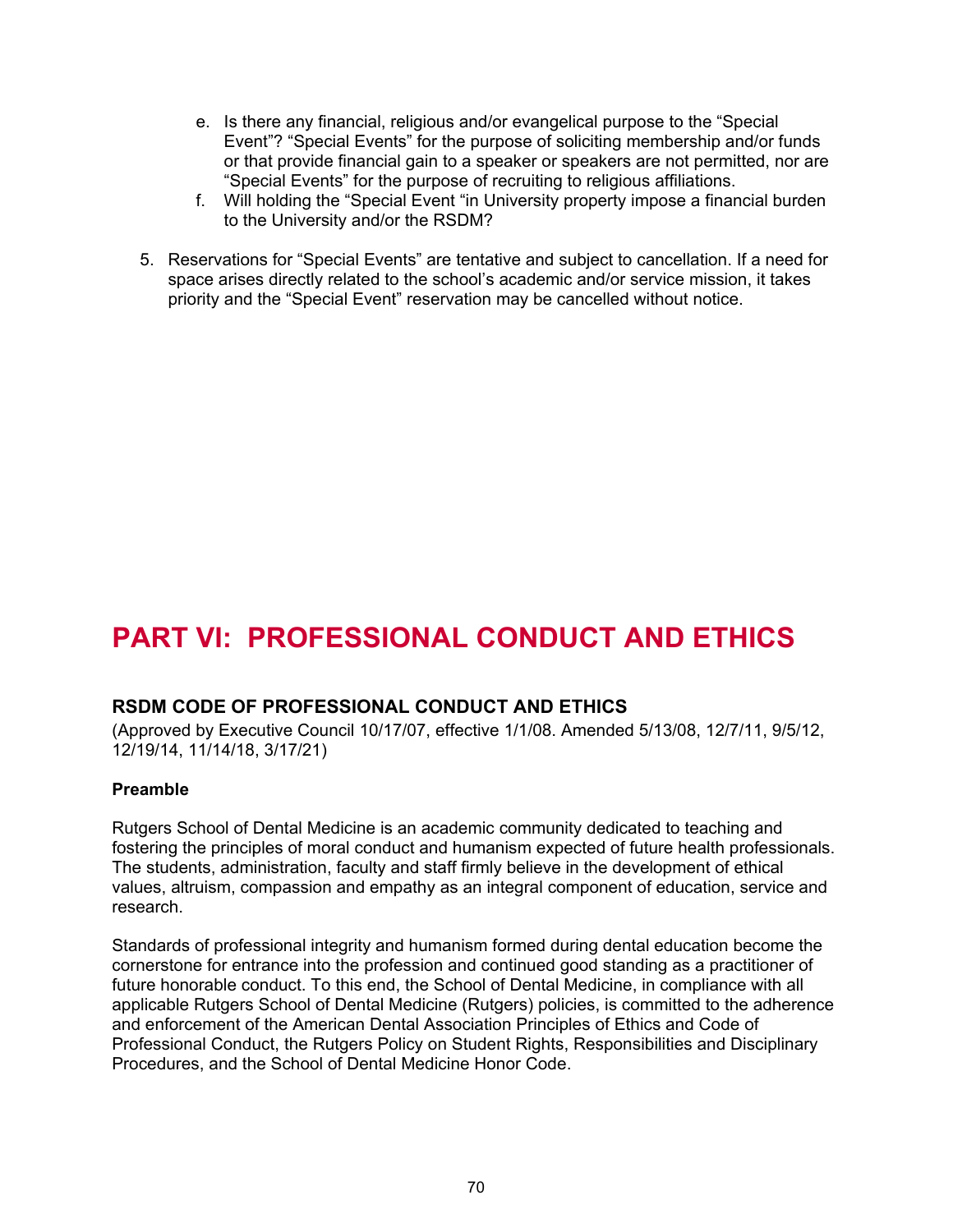This Honor Code is a "living document" and as such, it will incorporate by reference any new and/or amended policies adopted by Rutgers or the School of Dental Medicine as these policies apply to or touch upon the principles set forth in this document.

## **Articles I-VII**

**ARTICLE I - Principles of Professional Conduct** 

- 1. All members of the dental school community are expected to abide by the highest ethical standards.
- 2. All members of the dental school community will foster a professional atmosphere that dissuades unethical conduct.
- 3. All members of the dental school community should receive fair and equal treatment in University endeavors.
- 4. All members of the dental school community will demonstrate a commitment to collaboration, respect, cooperation and harmonious relationships in the working and learning environment.

## ARTICLE II – Hearing Body

(Article II Amended by Executive Council 5/5/09) The Hearing Body will be an Ad Hoc Committee of the dental school and comprised as follows:

- 1. Students (4 voting) Hearing Body for Accused Pre-doctoral Student:
	- a. Will be selected from a pool of twelve students (three students from each class).
	- b. The first-year class nominates interested year 1 candidates (not to exceed five) during the fall trimester. The Hearing Body members will interview the nominated candidates and select the three first year students who will serve on the Hearing Body.
	- c. First year members will be observers only and will not take part in Hearing Body proceedings but may be present to observe deliberations and voting.
	- d. Each student serves a four-year term after election in the first year. Should a student member, either voluntarily or involuntarily, become unable to complete a term, his/her class will vote a replacement.
	- e. Students from the same class as the accused will not be permitted to attend the orientation, hearing or deliberations of a classmate.
	- f. Silent observation of cases forwarded to the RSDM Hearing Body is allowed by second, third, fourth year Honor Council predoctoral students not from the same class of the accused, and not chosen to actively participate as part of the Hearing Body. Silent observers will not take part in any Hearing Body proceedings but may be present to observe deliberations and voting.
	- g. If the accused is a first-year student, the fourth-year class will have two voting members on the Hearing Body, and the third- and second-year classes will each have one voting member.
	- h. If the accused is a fourth, third- or second-year student, the two uninvolved classes will have two voting members each.
- 2. Students (4 voting) Hearing Body for Accused Postgraduate Student:
	- a. Will be selected from a pool of five PG students (one from each specialty program).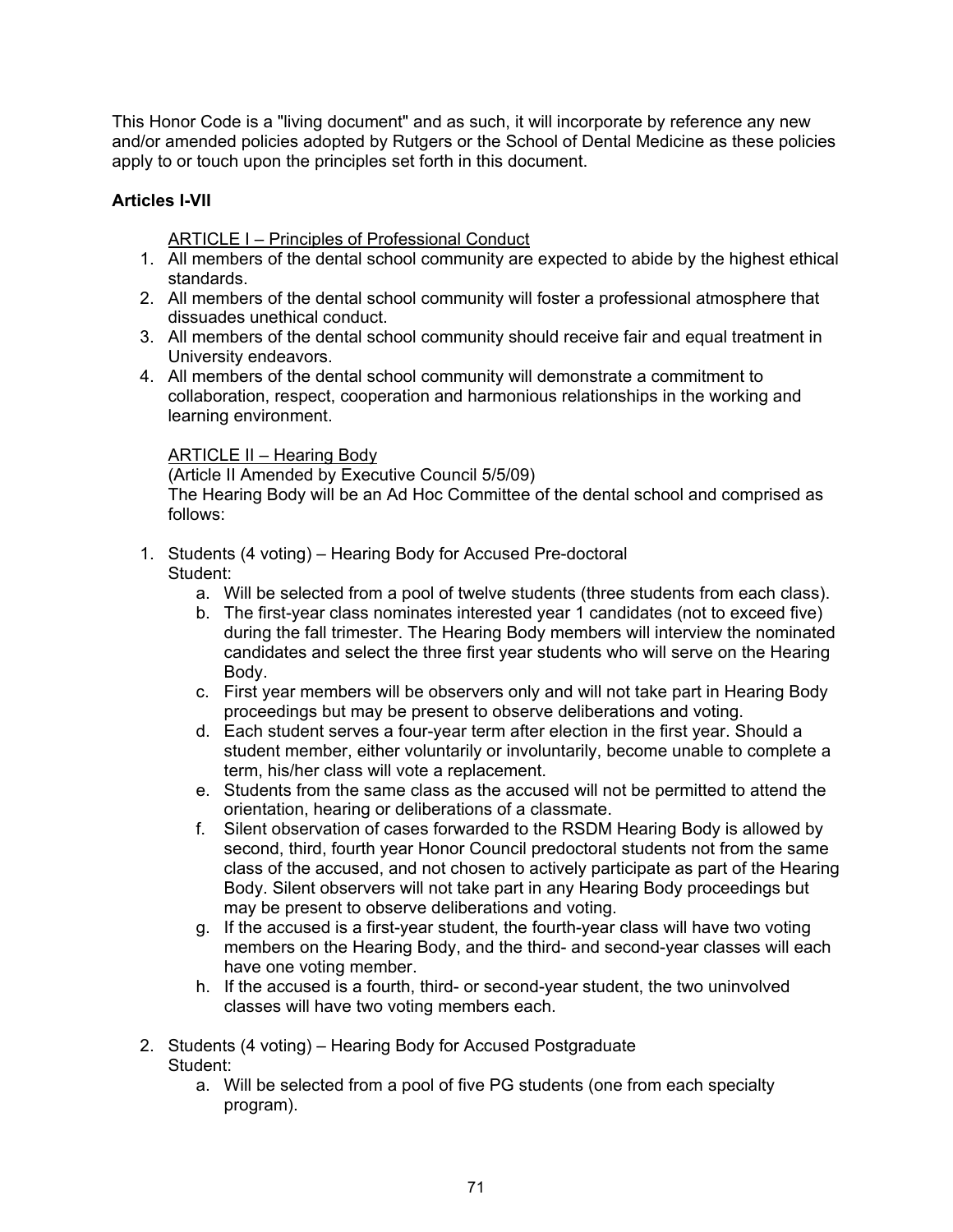- b. First-year Postgraduate students can volunteer or be nominated by other members of their program and must be recommended by the PG Program Director. If necessary, the Hearing Body members will interview multiple candidates from a specialty program to finalize the selection of one postgraduate representing each of the five specialty programs.
- c. Each PG student serves a 2-3 year term depending on the length of the specialty program. Should a PG member, either voluntarily or involuntarily unable to complete a term, they will be replaced following the procedure noted above.
- d. PG Students from the same specialty program as the accused PG Student will not be selected to attend the orientation, hearing or deliberations of a classmate.
- e. If the accused is a PG Student, the composition of the student members of the Hearing Body will be as follows: four PG students that are not representative of the accused PG Specialty Program. If the complaint includes accused PG students from multiple specialty programs, then selection will be of the remaining PG members not from that specialty along with predoctoral fourth year students to complete the majority of 4 students to hear the case.
- f. Silent observation of cases forwarded to a RSDM Hearing body is allowed by PG students not from the same program of the accused and not chosen to actively participate as part of the Hearing Body. Silent observers will not take part in any Hearing Body proceedings but may be present to observe deliberations and voting.

Three Faculty (3 voting) - all appointed by the Dean).

Voting Members for Accused Pre-doctoral and Postgraduate Students:

- a. Will be selected from a pool of faculty all appointed by Dean in the event of a conflict of interest. Each voting faculty member will serve a four-year term, with a limit of two consecutive terms
- b. A voting faculty member will be appointed by the Dean as the Hearing Body Chairperson for each hearing

Non-Voting Member

- a. The non-voting Student Affairs Dean or designee (ex-officio) will serve as a historian/ Advisor/Educator, with no limit on term.
- b. The non-voting Student Affairs Dean or designee (ex-officio) will be responsible for cataloguing sanctions from year to year for administrative purposes.
- c. The non-voting Student Affairs Dean or designee (ex-officio) will hold an annual Hearing Body Overview Session after the first year students have been elected, and the new PG students representatives have been appointed by their PG Directors. This will include all the faculty and student Hearing Body members and introduce incoming students to the RSDM Code of Professional Conduct and Ethics, RBHS associated polices, followed by a Q&A period and documenting any suggestions for edits to the aforementioned codes, policies, and procedures.
- d. Along with the Dean and student Hearing Body members, the non-voting Student Affairs Dean or designee (ex-officio) will be responsible to provide continuous Honor Code education for the entire academic community.
- e. The non-voting Student Affairs Dean or designee (ex-officio) is present during Hearing Body actions to facilitate the Hearing Body process and to clarify and interpret policy and procedures, but is ineligible to vote.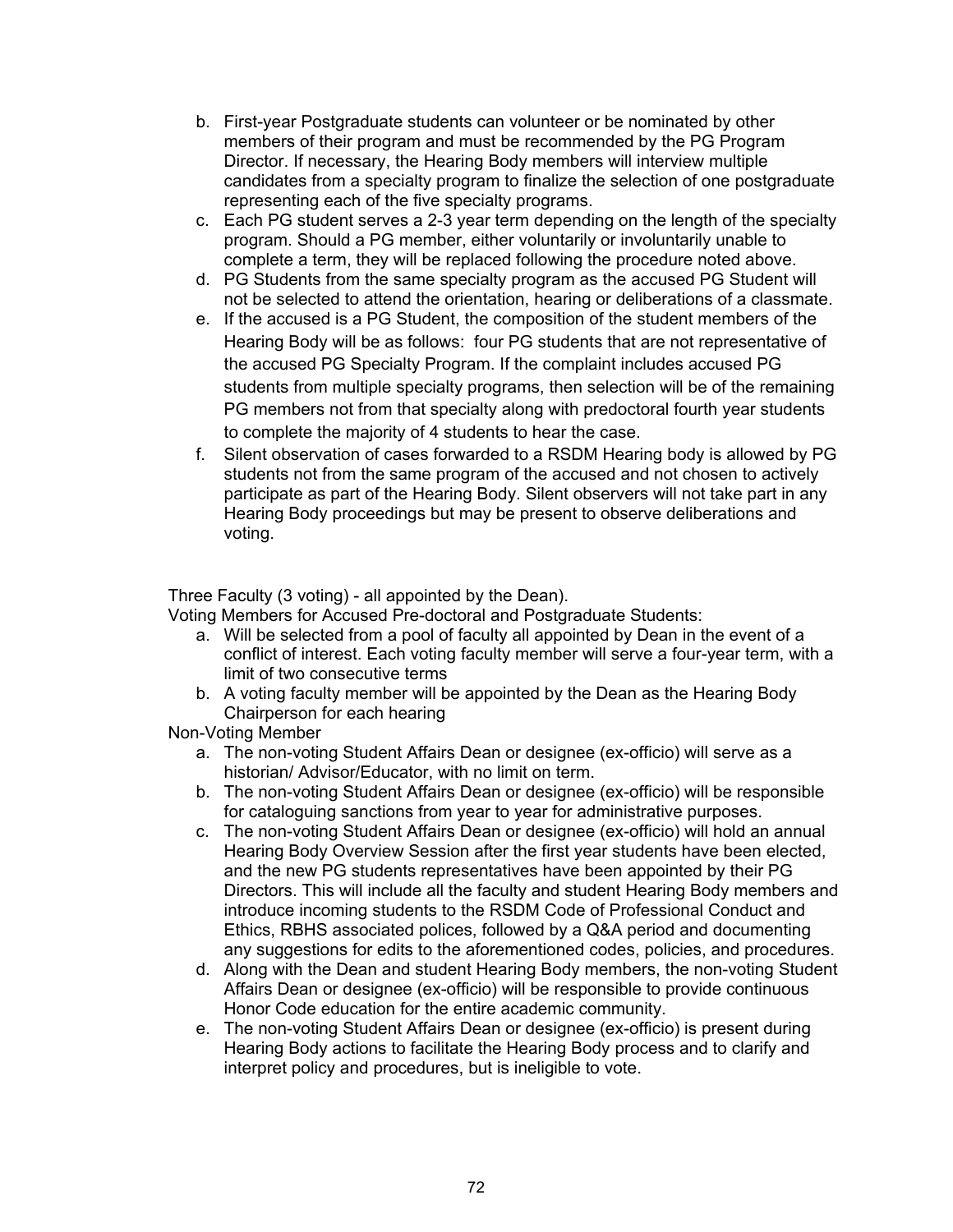3. The non-voting Student Affairs Dean or designee (ex-officio) is present during Hearing Body actions to facilitate the Hearing Body process and to clarify and interpret policy and procedures.

ARTICLE III – Guidelines for Violations and Suggested Sanction Levels The sanctions listed herein will serve as disciplinary guidelines for ethics violations as per category. The proposed sanctions will be imposed after the allegation(s) in the complaint has/have been proven by a preponderance of the evidence. The burden of proof is on the complainant. The Hearing Body, during its deliberations, is empowered to deviate from the guidelines on a case-by-case basis. All sanctions recommended by the Hearing Body must be accompanied by sufficient written justification to the Dean. In the event an ethics violation is not specifically listed, the Hearing Body will decide the appropriate sanction prior to its deliberations.

- 1. The following infractions are grounds for expulsion from the RSDM:
	- a. Obtaining, receiving, giving or using, or attempting to obtain, receive, give or use assistance during an examination, clinical exercise, assignment or academic evaluation from any source that is not authorized by the faculty. This shall include, but is not limited to copying from or allowing another student to copy from an examination, clinical exercise and/or other academic assignment, communicating with another student in order to exchange information that is unauthorized or unreleased, and/or using unauthorized or unreleased notes or other devices, such as, but not limited to, computers, I-pods, cell phones, etc.
	- b. Obtaining, receiving, giving or using, or attempting to obtain, give or use any unauthorized knowledge about examination questions, clinical exercise, assignments and/or other academic evaluations.
	- c. Falsifying or attempting to falsify any information or signatures on academic or clinical documents. This shall include, but is not limited to, changing answers on an examination after it has been returned.
	- d. Theft, willful damage, vandalism or abuse of any possession(s) of a member of the RSDM community or the property of the school or university. This shall include, but not be limited to, keeping patients' payments for clinical work done by students.
	- e. Plagiarism and/or the submission of papers, lab assignments or projects that are not exclusively the work of the student(s) being graded.
	- f. Violation of any federal or state law or regulation.
	- g. Harassment, intimidation or bullying as defined in Student Rights, Responsibilities and Disciplinary Procedures.
	- h. Active or intentional obstruction of a Hearing Body investigation.
		- Willfully withholding information concerning violations of the Honor Code.
- 2. The following infractions are grounds for suspension from the RSDM:
	- a. Unauthorized collaboration on an assignment.
	- b. Interfering, or attempting to interfere with the performance of another student on an examination, exercise or clinical procedure.
- 3. The following infractions are grounds for a written or oral reprimand:
	- a. Behavior that causes a material and substantial disruption to the educational mission of the school or an individual's work or study.
	- b. Disregard of rules and regulations relating to personal conflict resolution.
	- c. Behavior that violates principles of professional conduct in an academic or clinical environment.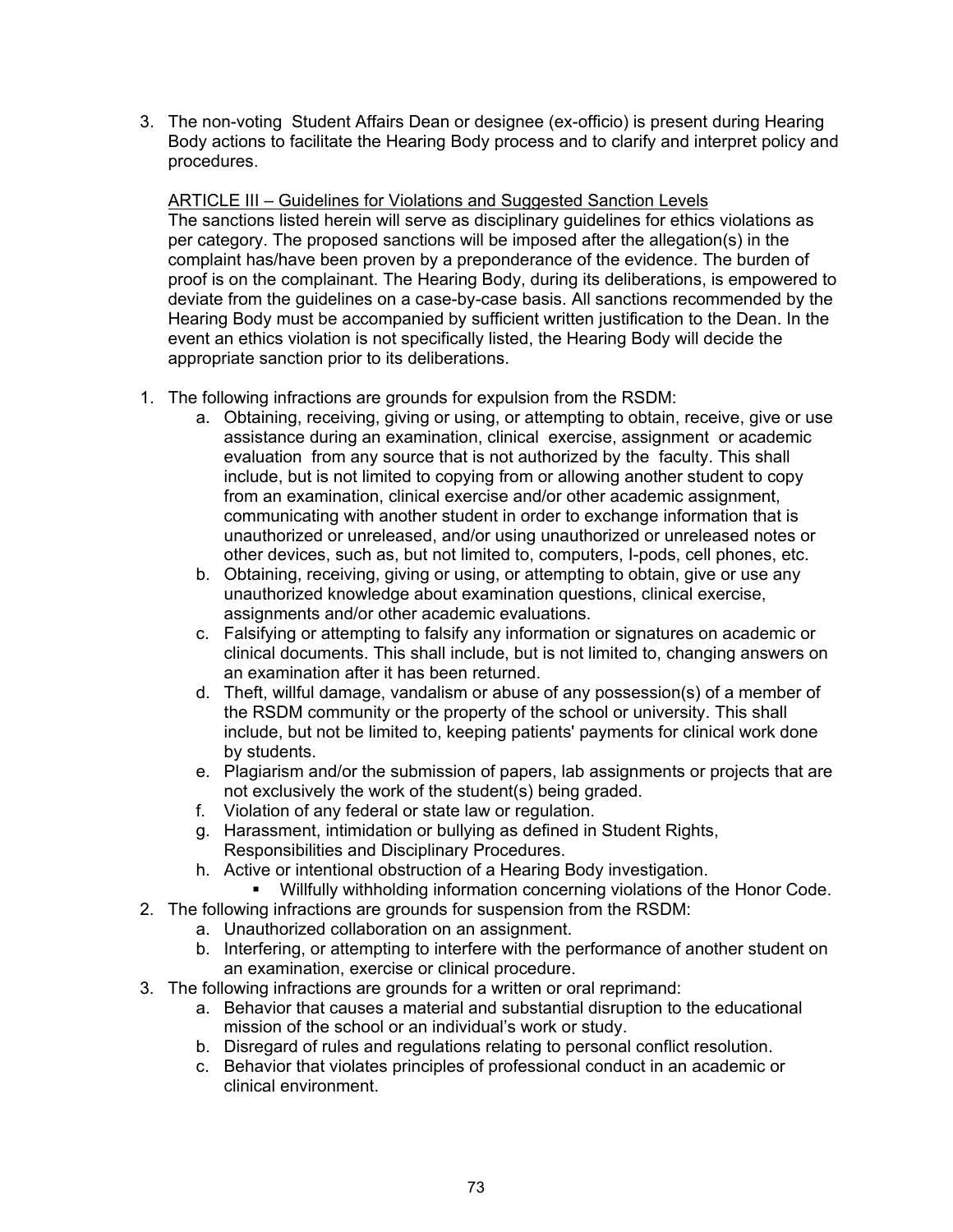- 4. The following is grounds for probation:
	- A student found guilty of an ethics violation by the Hearing Body who is not expelled will be placed on probation for a specified period of time. In the event a student is suspended the probationary period will commence upon his/her return from the suspension. The term of the probationary period will be determined by the Hearing Body upon imposition of the discipline. During the probationary period the student will be under heightened scrutiny and any further infractions committed during this period will be reviewed by the Hearing Body. If the Hearing Body concludes that the student has again violated this Honor Code, University Policy or canons of Professional Conduct, this student will be subject to further discipline, up to and including expulsion.

# 5. Penalties for repeat violations:

Students found guilty by a Hearing Body of at least two offenses warranting either a reprimand or suspension will be subject to an additional hearing by the Hearing Body to determine whether or not additional discipline is warranted. Additional discipline may include expulsion. This rule is effective whether or not the second violation occurs during a probationary period.

- 6. Withholding of Degree or Certificate: Temporary or Permanent A student will not receive a degree or certificate until a Hearing Body has adjudicated all ethical charges against the student. If a student is expelled from the Dental School his or her degree or certificate will be permanently withheld.
- 7. Degree or Certificate Revocation:

A student who has graduated from the Dental School but who is discovered to have violated any federal or state law or University or school regulation while attending the Dental School is subject to degree or certificate revocation.

#### ARTICLE IV – Procedure – Students

Refer to University Policy on Student Rights, Responsibilities and Disciplinary Procedures (00-01-25-50:00), V. F. and V.G.

# ARTICLE V – Procedure - Faculty

Alleged infractions of ethical standards or violations of state or federal law by a faculty member shall be referred by any member of the RSDM community to the appropriate Chairperson, and, if necessary, to the Dean for potential resolution. If a resolution cannot be reached informally, the name of the faculty member and the subject matter of the violation shall be referred to the Faculty Affairs Committee. In addition, the process will be governed by the guidelines listed in the following publications:

- 1. RSDM Handbook
- 2. Rutgers policy regarding Faculty Conduct
- 3. Rutgers policy on Scientific Misconduct and Fraud

# ARTICLE VI – Procedure - Staff

Alleged infractions of ethical standards shall be referred by any member of the RSDM community to the staff member's immediate supervisor who will investigate and, if necessary, take appropriate action as specified in the following:

- 1. General Rules and Regulations for staff employees
- 2. University Personnel Policy Manual
- 3. Ethical Standards for State Employees brochure and newsletter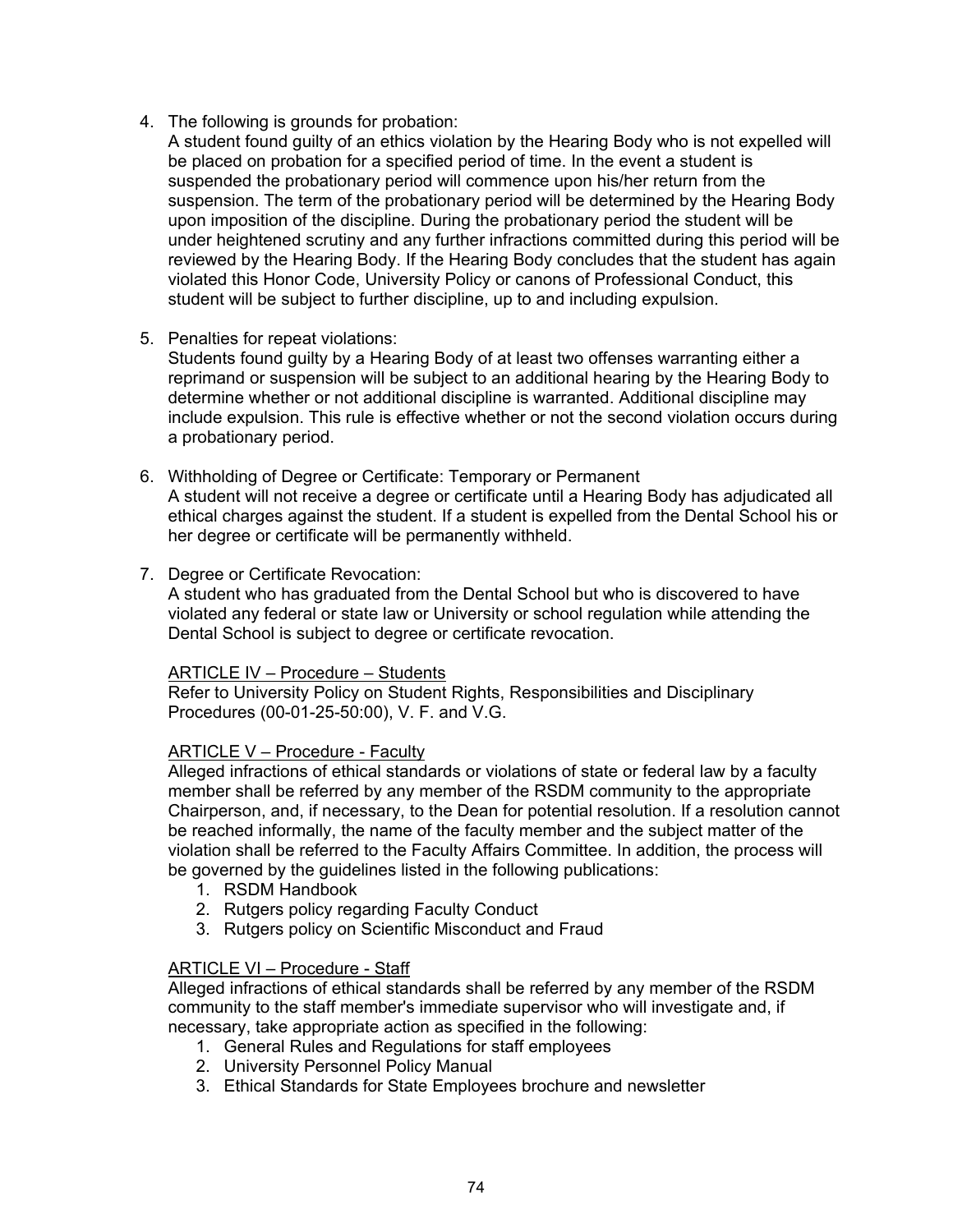# **ARTICLE VII - Distribution**

The Dean and Hearing Body will be responsible for educating all members of the RSDM academic community concerning the Rutgers Policy on Student Rights, Responsibilities and Disciplinary Procedures as well as the RSDM Honor Code. Copies of this Honor Code shall be distributed to the RSDM community on an annual basis, with additional publication as deemed necessary by the Dean or Hearing Body. This Honor Code will also be posted on-line on the RSDM website. Additionally, a report of the violations and sanctions adjudicated during the prior academic year will be generated, with confidentiality maintained as required by FERPA and other applicable laws.

#### ARTICLE VIII – Standardized Examination Pledges

1. FORM FOR WRITTEN EXAMINATIONS (IN-BUILDING OR TAKE HOME): (This is to be read aloud at the beginning of the examination by the examiner when applicable)

I affirm that I have neither given nor received unauthorized assistance on this examination and that I have complied with the Code of Professional Conduct and Ethics contained in the current Rutgers School of Dental Medicine Student Handbook.

Student Name (print)

Student Exam Number

**Student** Signature Date **Date** 

2. FORM FOR ELECTRONIC EXAMINATIONS:

I agree to not discuss the questions or answers with any other student prior to the close of the examination availability period. I also agree to comply with the Code of Professional Conduct and Ethics contained in the current Rutgers School of Dental Medicine Handbook. By pressing the FINISH/SUBMIT button I affirm that I have neither given nor received unauthorized assistance on the completion of this examination.

# **RSDM PROFESSIONALISM AND HUMANISM PROGRAM**

(Amended by Executive Council 12/19/14, 4/18/17)

Introduction

The goals of RSDM pre-doctoral education include not only development of an understanding of what it means to be a health care professional, but also cultivation of behaviors that demonstrate students have incorporated professionalism and humanism into their self-concept. Professionalism is demonstrated through a foundation of clinical competence, communication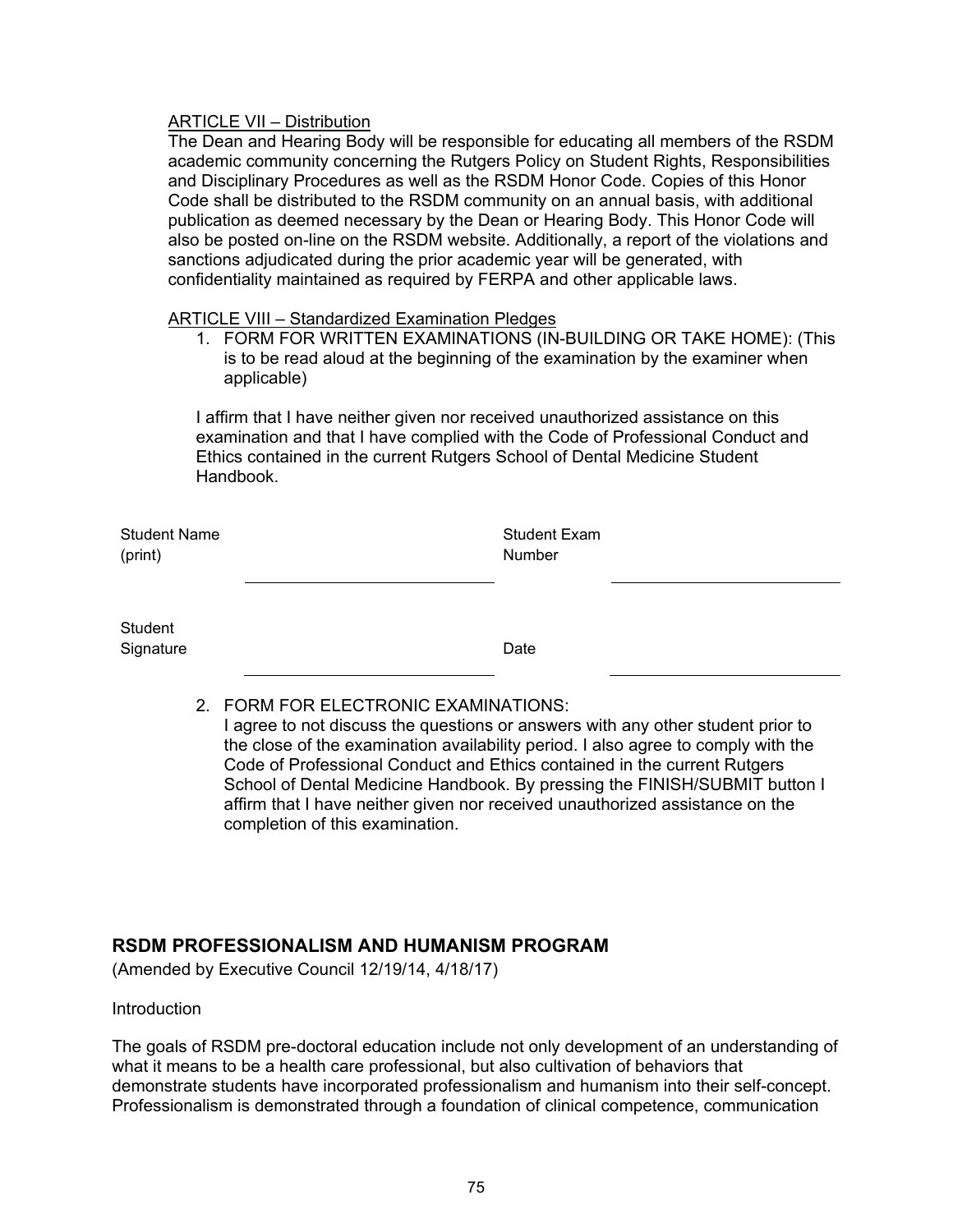skills, and ethical and legal understanding, upon which is built the aspiration to and wise application of the principles of professionalism: excellence, humanism, accountability, and altruism (Stern, 2006, p. 19). Humanism is a commitment to collaboration, respect, cooperation and harmonious relationships between and among administrators, faculty, students, staff and alumni. In the context of patient care, it means a commitment to putting the patient first and compassionately caring for every participant in the healthcare environment. (RSDM Policy on Humanism)

In this Code, the use of the term "professionalism" shall be interpreted to include "humanism." Additional use of the term "humanism" below is for emphasis, not to imply that "humanism" is not required when it does not appear.

These goals are part of pre-doctoral education in not only all academic and clinical settings but are expected to extend to comportment in everyday life. As future health care professionals, RSDM students prepare to enter the world as care givers entrusted with the well-being of patients and their families. The public will depend on these individuals to be skilled and trustworthy. A degree from RSDM certifies that the graduate has demonstrated as a student the conduct expected of a professional.

Each Rutgers school must educate its students in the standards of honor and professionalism expected of them. The Dean of Rutgers School of Dental Medicine has set an example by addressing the incoming class on the nature of professional responsibility at the annual "White Coat" ceremony witnessed by students' family and friends:

"As a health professional you…have very special responsibilities, responsibilities that go beyond what many traditionally think of dentistry. As leaders in your communities, people will look to you for information, guidance and action. It is important that not only you know what is right, but that your actions reflect what is right. The white coat, which you are receiving today, is more than just a piece of clothing which protects your street clothing. It is a symbol of knowledge, trust, respect and tradition. Many people look at a white coat with awe. It embodies all that is good in humanity. But with the white coat comes responsibility, responsibility to always act with integrity, responsibility to educate, responsibility to be a leader in your community and responsibility to give back and assist those who are less fortunate."

The Professionalism and Humanism Evaluation program and the attached materials can be used to promote students' professional growth. The key areas assessed are: reliability and responsibility; honesty and integrity; maturity; interactions with patients; and, relationships with students, faculty and staff. A structured process affords faculty with opportunities to provide students feedback to assist in their development.

Non-professional behavior occurring either inside or outside a classroom/laboratory or clinical setting can be addressed via this process. Actions or behaviors that fall within the realm of the honor code will continue to be addressed through regular disciplinary mechanisms.

#### **Goals and Objectives**

While the overall goal of the program is to promote professionalism and humanism, there are several sub-goals with objectives included:

Goal 1: To promote and ensure an atmosphere of professionalism, humanism civility, and respect;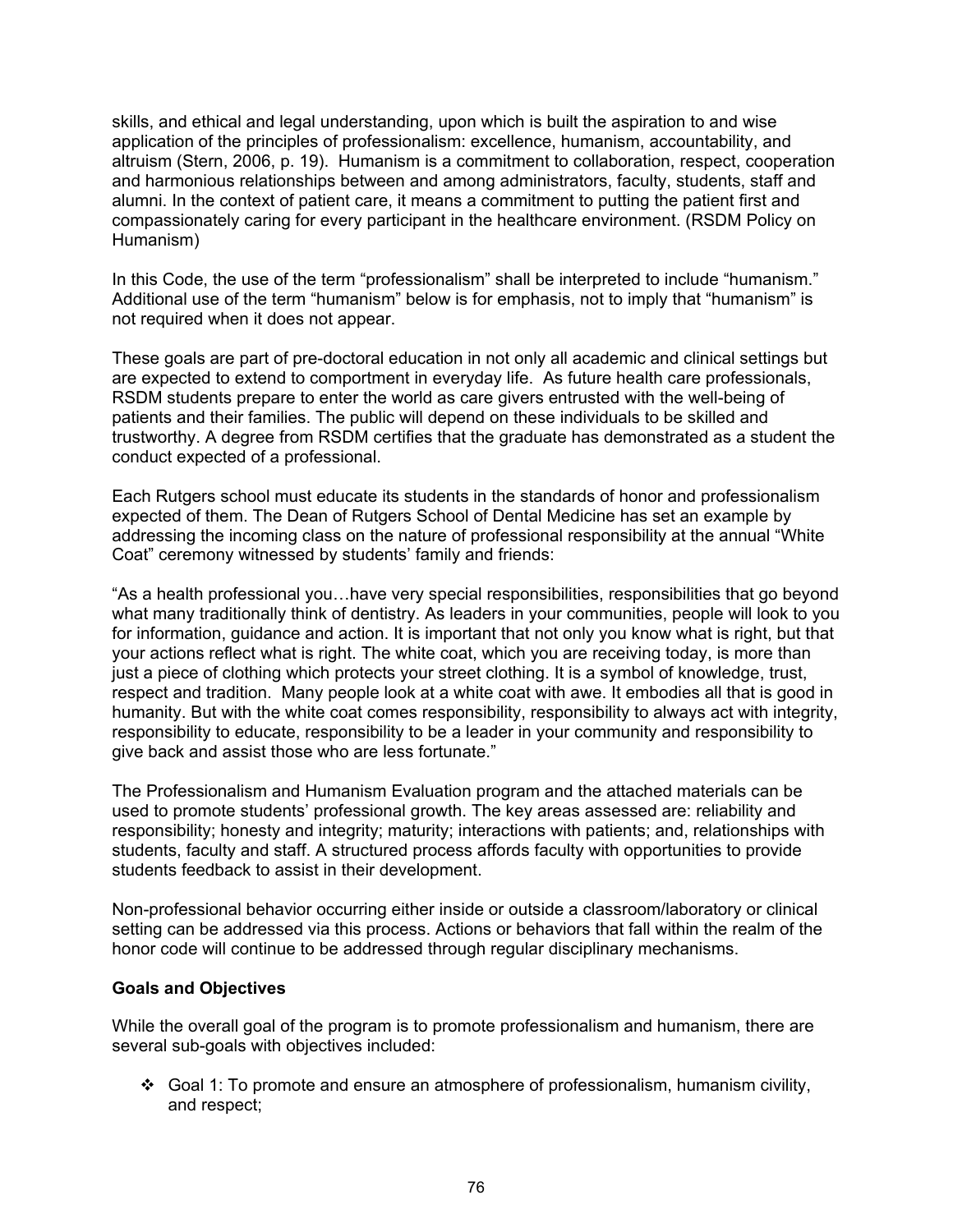- o Conduct faculty, and staff development seminars
- $\circ$  Integrate development and assessment of professionalism and humanism in the undergraduate curriculum and in all educational/clinical settings
- Goal 2: To promote professionalism and demonstrate humanism outwardly in all RSDM student, staff and faculty interactions with community
	- o Assess professionalism, civility and respect within every patient encounter within every department
	- o Provide clear expectations to faculty, staff and students
- Goal 3: To fulfill the school's academic mission of instilling professionalism in its graduates
	- $\circ$  Each course will require the maintenance of professional and humanistic behaviors. During introductory remarks concerning syllabus, policies, etc. expectations of professionalism and humanism will be noted
	- $\circ$  Where applicable, courses will integrate the teaching of professionalism and humanism with course content
	- $\circ$  Addition of professionalism and humanism content to every year of curriculum
- Goal 4: To enable the early identification and counseling of individuals with deficiencies in these areas
	- $\circ$  Establish mechanism for deficiencies to be identified
	- $\circ$  Establish mechanism for identified individuals to be counseled concerning expectations and acceptable behaviors
	- $\circ$  Establish progressive remediation activities and involvement of Student Academic Performance Committee for repeat/uncorrected deficiencies
- $\div$  Goal 5: To recognize exemplary professional and humanism conduct
	- $\circ$  Establish process to collect information concerning students demonstrating outstanding acts of humanism and professionalism
	- $\circ$  Establish an award for professionalism to be awarded at the senior awards ceremony along with annual awards as approved by the course directors and the dean.
	- o Through the Faculty Affairs committee establish a process and award for outstanding faculty professionalism and humanism

# **Assessment of Professionalism and Humanism**

The dental school provides both professional training and health care services. To patients, each student and faculty member stands as a representative of their colleagues, present and potential. Therefore, each must show respect for the other. Errors of judgment, poor clinical performance or other shortcomings should not be discussed in front of patients, staff, other students or faculty. Common sense and common courtesy require that criticism be voiced privately and only to the individual concerned. Patient confidence in the skill of students or of the faculty supervising them will not be promoted by harsh verbal exchanges about clinical competence or signs of disrespect and hostility.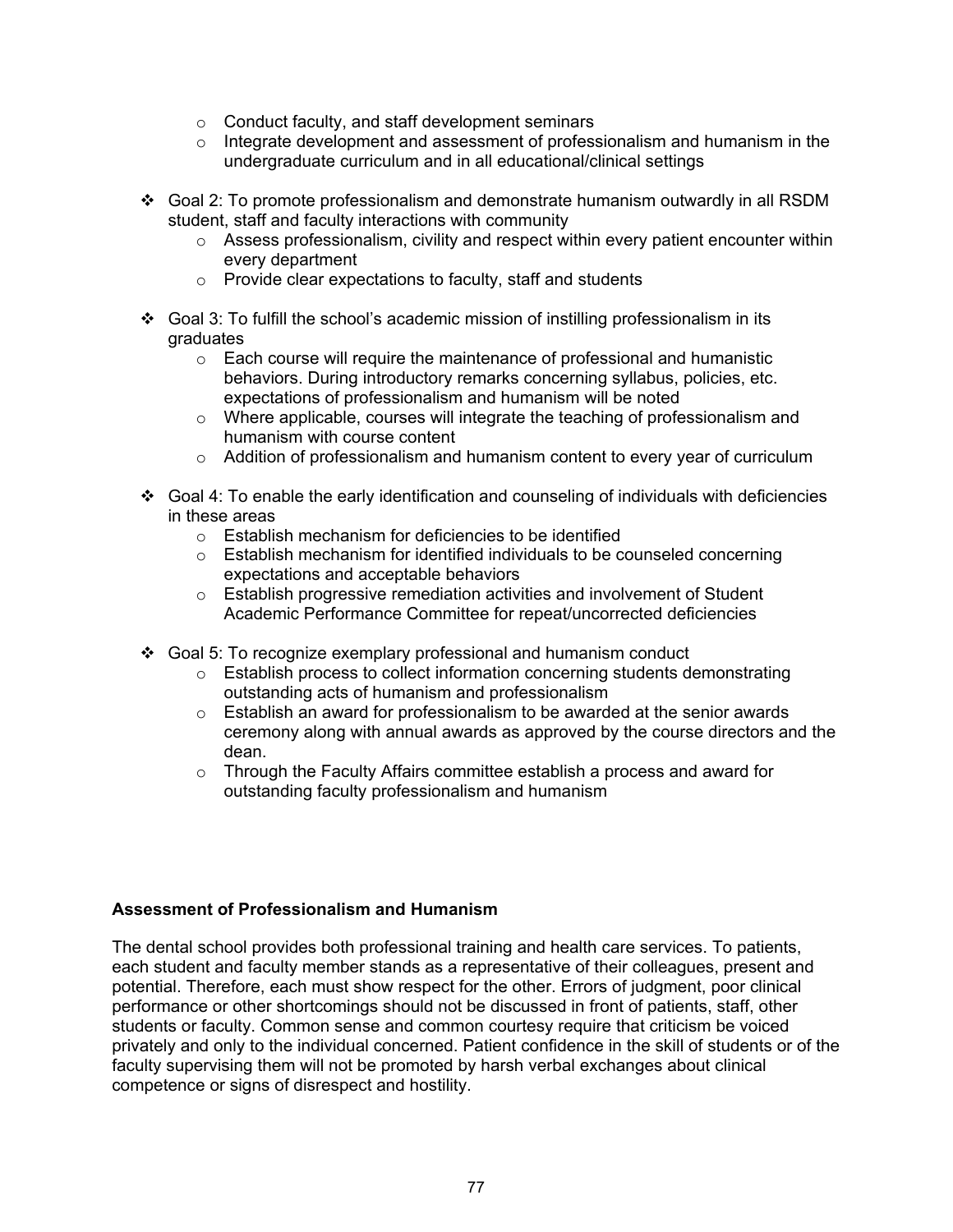In order to guide members of the dental school community in accepted elements of humanism, the dental school promotes the standards expressed by the Gold Foundation for Humanism in Medicine:

The humanistic healthcare professional demonstrates the following attributes "I.E., C.A.R.E.S." **I**ntegrity: the congruence between expressed values and behavior

**E**xcellence: clinical expertise

**C**ompassion: the awareness and acknowledgement of the suffering of another and the desire to relieve it

**A**ltruism: the capacity to put the needs and interests of another before your own

**R**espect: the regard for the autonomy and values of another person

**E**mpathy: the ability to put oneself in another's situation, e.g., physician as patient **S**ervice: the sharing of one's talent, time and resources with those in need; giving beyond what is required."

# Unsatisfactory Student Conduct

When a faculty or staff member witnesses or becomes aware of student conduct that is deficient in professionalism or humanism in connection with a course, he or she completes and signs the "RSDM Professionalism and Humanism Evaluation Form" and reviews it with the course director. The course director in consultation with the Office of Student Affairs will determine if the matter is more appropriately handled through a disciplinary process or through the professionalism evaluation process. If it is determined that the matter is more appropriate for the professionalism evaluation program, the course director and involved faculty will meet with the student. When the student has an acceptable explanation/response that refutes or negates the content of the form, the Course Director will not bring the form forward, and the matter ends. Otherwise, the student will sign the form and has an opportunity to provide written comments. Afterwards, the Course Director will bring the completed form to the next scheduled Ad Hoc Committee of Course Directors (Professionalism Review Committee) for review. The Professionalism Review Committee will consist of 5 selected Course Directors (voting) from both didactic and clinical courses from years 1-4 of the predoctoral curriculum, and will be chaired by the Vice Dean (non-voting).

If a faculty or staff member witness or become aware of student unprofessional conduct outside of a course, he or she completes and signs the "RSDM Professionalism and Humanism Evaluation Form" and reviews it with the Office of Student Affairs. If the matter is not more appropriate for disciplinary review, the Office of Student Affairs will meet with the complaining faculty/staff and student, hear his/her account of the event, and have him/her sign the form/add comments. If the student explanation is not acceptable or does not negate concerns, OSA will add the item to the agenda for discussion at the next Professionalism Review Committee meeting.

The Professionalism Review Committee will determine if the conduct warrants formal processing.

- $\circ$  For first affirmed form: a formal counseling meeting and a letter of concern (OSA file)
- $\circ$  For second affirmed form: a letter of unprofessional conduct in student file affecting Dean's recommendation letter
- $\circ$  For third affirmed form: referral to the Student Academic Performance committee (SAPC)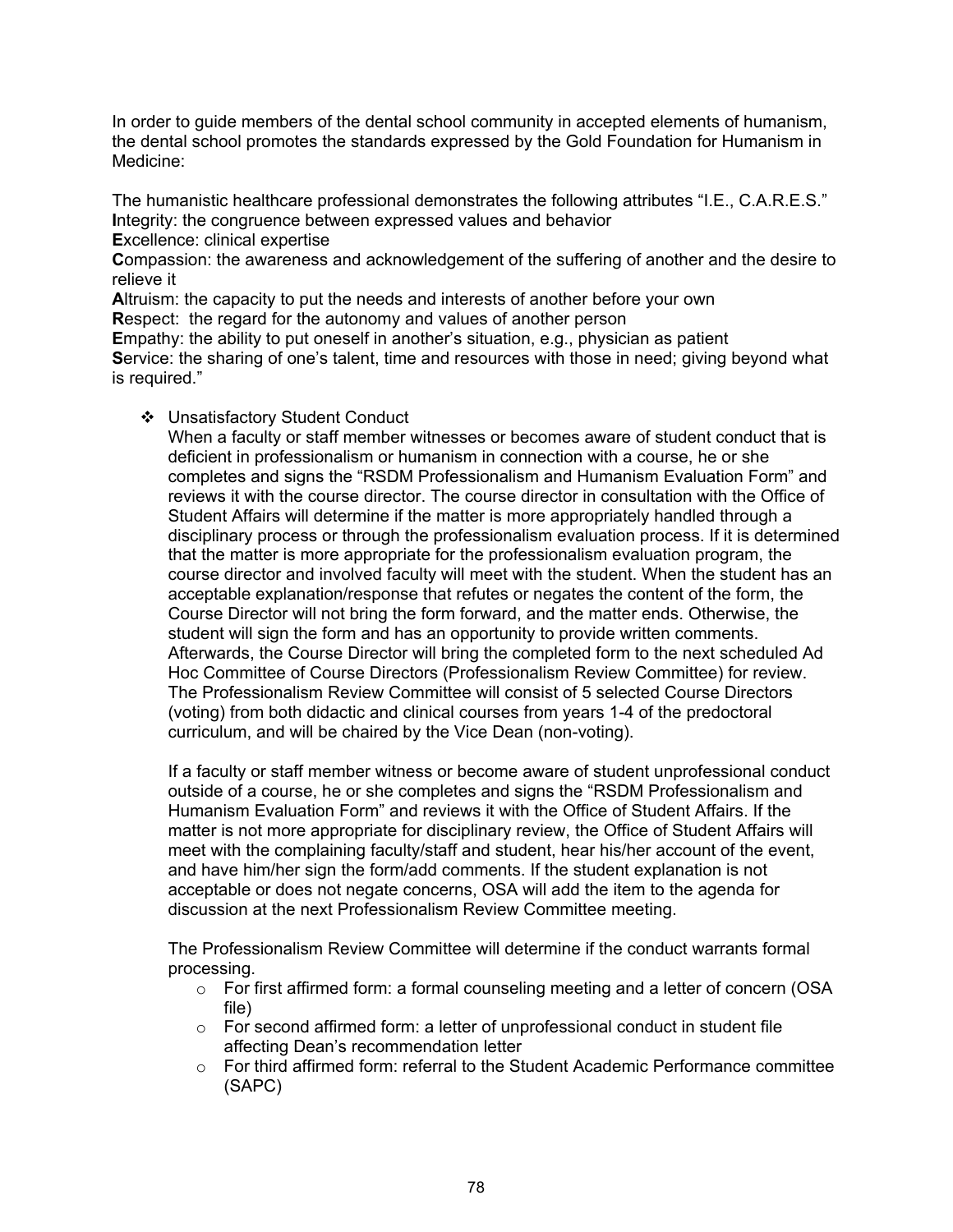- Exemplary Student Professionalism or Humanism
	- When a student displays exemplary professional or humanistic conduct in the presence of any faculty member, or if the faculty member becomes informed of such a demonstration, he or she may complete and sign the "RSDM Professionalism and Humanism Evaluation Form." Because nomination does not guarantee receipt of the award, students should not be asked to review and sign the form, or informed of the nomination. The faculty member will bring the form to the Office of Student Affairs, that will notify Professional Review Committee of the nomination to be voted upon by the Professional Review Committee and the final name or names will be forwarded to the Dean for review and approval. Any number of approved awards may be given (i.e., it does not need to be one student per class year, there could be three in one class and zero in another). Awards will be presented an annual white coat ceremony jointly by the Dean and the faculty who nominated the student. An award for professionalism for a member of the fourth-year class will be presented at the awards recognition ceremony.

Faculty Unprofessional Conduct

The entire RSDM community is held to standards of professionalism and humanism. When a faculty member witnesses or becomes aware of unprofessional conduct by a fellow faculty member, when appropriate, it is hoped that the matter can be discussed and resolved by a collegial conversation between the two individuals. However, in cases when resolution is not reached, the faculty may consult with the chair of the Faculty Affairs Committee concerning the possibility of that committee mediating or hearing the issue. When a student witnesses or becomes aware of faculty unprofessional conduct, he or she may contact the Office of Student Affairs, who can determine if the matter is more appropriately handled through a supervisory/disciplinary process or through the ombudsperson.

Exemplary Faculty Professionalism or Humanism.

To recognize exemplary professional and humanism conduct, the Faculty Affairs Committee established a process and award for outstanding faculty professionalism and humanism. Any faculty member could forward a recommendation in writing for the Faculty Affairs Committee's consideration of a Faculty Award in Professionalism and Humanism.

Staff Unprofessional Conduct

As previously noted, the entire RSDM community is held to standards of professionalism and humanism. When a faculty or staff member witnesses or becomes aware of unprofessional conduct by a staff member, when appropriate, it is hoped that the matter can be discussed and resolved by a collegial conversation between the two individuals. However, in cases when resolution is not reached, the issue may be discussed with the staff member's supervisor. When a student witnesses or becomes aware of staff unprofessional conduct, he or she may contact the ombudsperson directly or Office of Student Affairs

 Exemplary Staff Professionalism or Humanism. (To be developed by the Administrative Staff.)

# **Policy on Humanism at Rutgers School of Dental Medicine**

(Approved by Executive Council 12/19/14)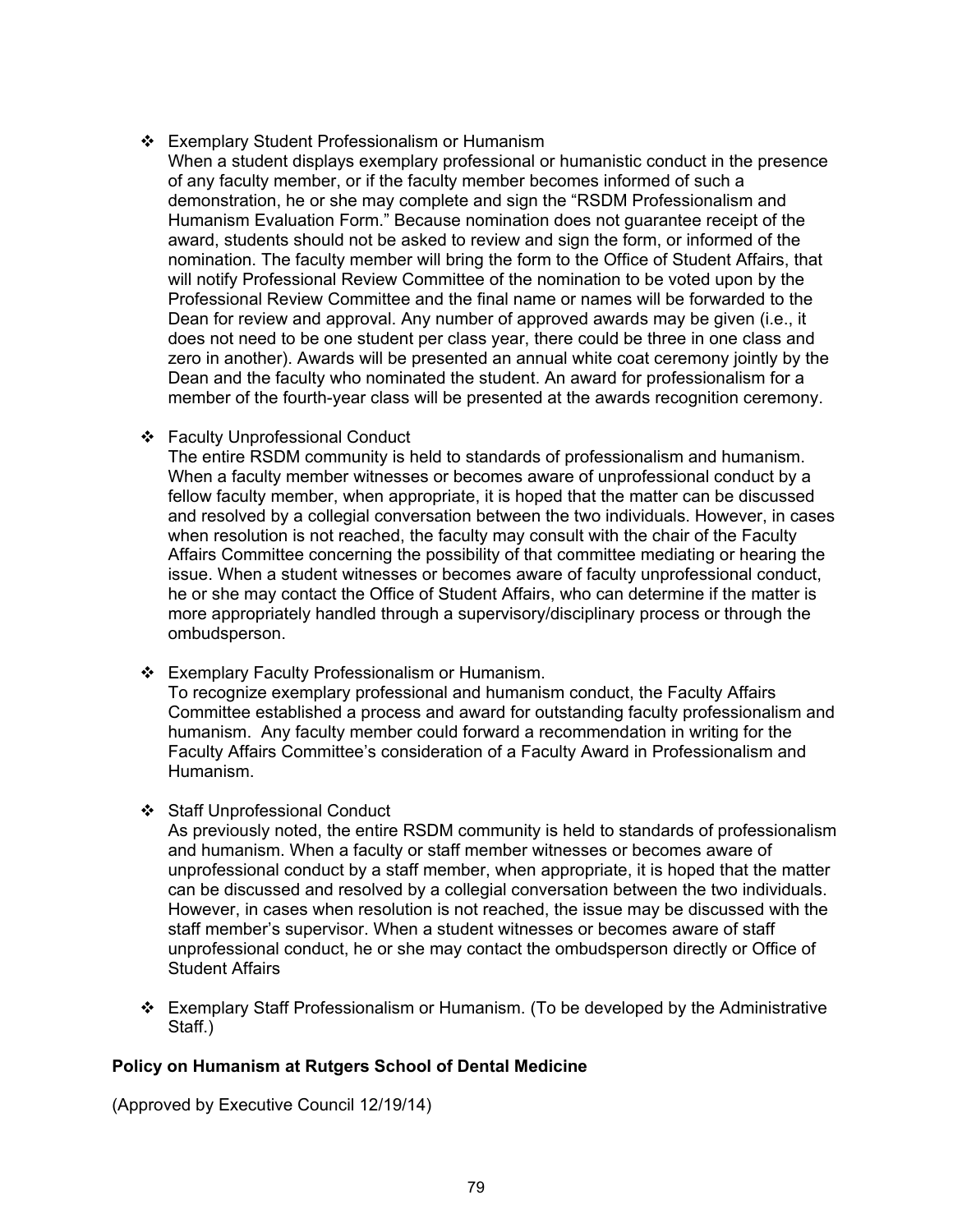# **Definitions**:

**Humanism** means a commitment to collaboration, respect, cooperation and harmonious relationships between and among administrators, faculty, students, staff and alumni.1 In the context of patient care, it means a commitment to putting the patient first and compassionately caring for every participant in the healthcare environment.<sup>2,3</sup>

**Professionalism** means adhering to the standards of the dental profession through the demonstration of excellence in clinical competence, communication skills, ethical and legal understanding and accountability. 4 Professionalism also implicates the exercise of humanistic ideals through conduct that results in putting patients' interests first and behaving respectfully and compassionately toward everyone in the clinical and learning environment.

**The Difference between Humanism and Professionalism** is the subject of some debate. Although the two concepts are closely related, it can be argued that a healthcare provider can be acting professionally without demonstrating humanism and vice versa. For example, a healthcare provider may uphold professional standards of care in diagnosis and treatment without fully addressing a patient's needs for adequate communication, acknowledgement of his feelings, or comfort. On the other hand, a provider may be caring, empathetic and communicative without providing professionally acceptable treatment.

The aim at RSDM is to foster the development of both principles into an integrated manner of thinking and behaving, with humanism as a foundational value in concert with professionalism. As one scholar suggests regarding healthcare education, "Let them learn to subordinate their medical, professional identity to their essential human character, for our goal is physicians who see their medicine as part of a commitment to humanism, not physicians who superficially incorporate values of humanism into their picture of medicine."5

# POLICY:

- 1. STANDARDS
	- a. RSDM adheres to the standards for dental education established by the Commission on Dental Education ("CODA"), which requires that students achieve competency in many areas, all culminating in "…the habitual and judicious use of communication, knowledge, critical appraisal, clinical reasoning, emotions, values and reflection in daily practice for the benefit of the individuals and communities served."1 "The dental education program must have a stated commitment to a humanistic culture and learning environment that is regularly evaluated."1
	- b. RSDM supports the model for practicing humanism established by the Gold Foundation for Humanism in Medicine:

"The humanistic healthcare professional demonstrates the following attributes I.E., C.A.R.E.S. **I**ntegrity: the congruence between expressed values and behavior **E**xcellence: clinical expertise **C**ompassion: the awareness and acknowledgement of the suffering of another and the desire to relieve it **A**ltruism: the capacity to put the needs and interests of another before your own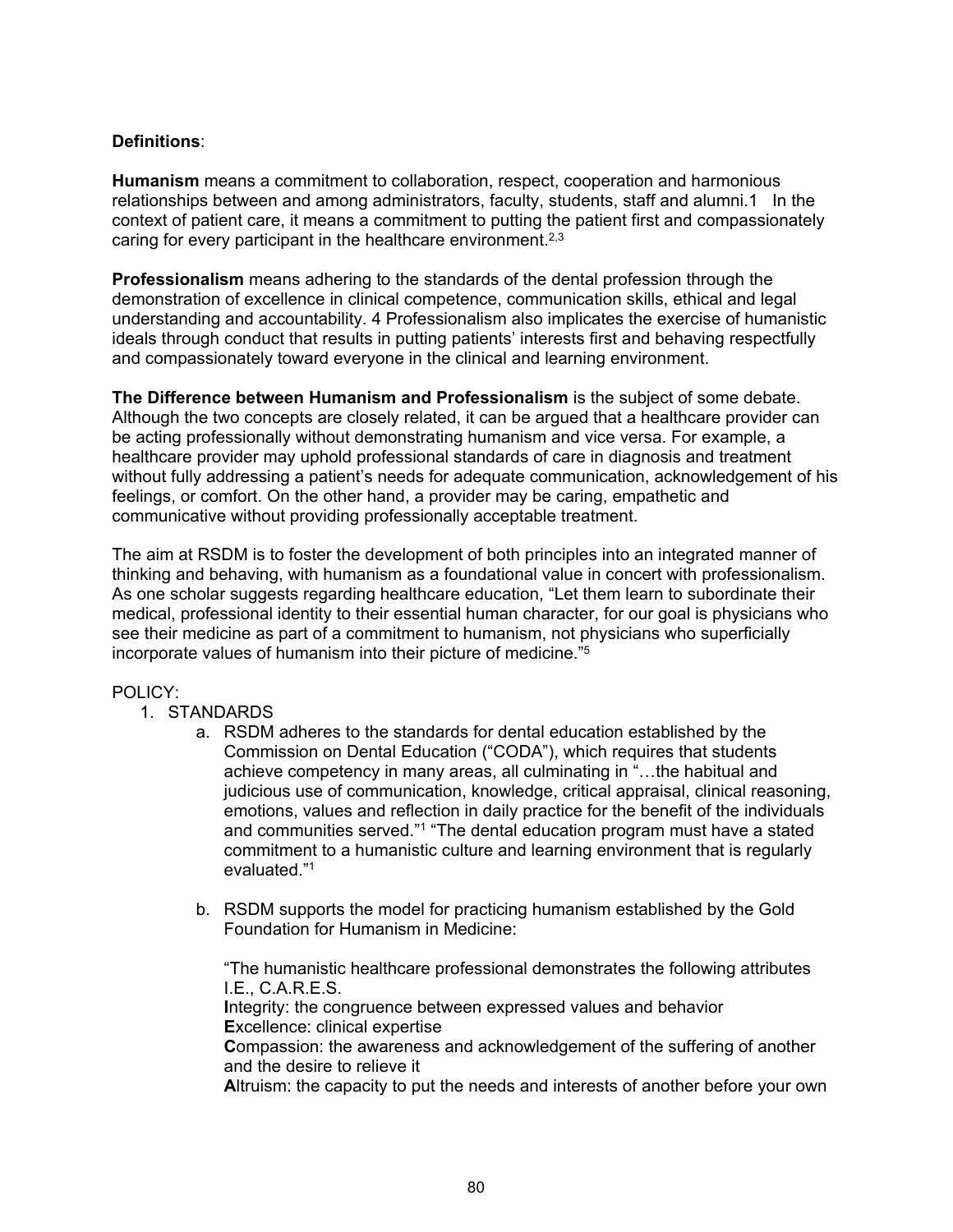**E**mpathy: the ability to put oneself in another's situation, e.g., physician as patient

**R**espect: the regard for the autonomy and values of another person **S**ervice: the sharing of one's talent, time and resources with those in need; giving beyond what is required."<sup>6</sup>

c. Essential to the achievement of the standards and goals enumerated above is for faculty and staff to serve as appropriate role models for students and to create an environment of humanism within the school. Accordingly, faculty and staff are expected to inculcate "…respect, tolerance, understanding, and concern for others," and every member of the RSDM community must be dedicated to supporting "a learning environment characterized by respectful professional relationships." 1

# 2. CURRICULUM

- a. The RSDM educational programs shall include, during each year of instruction, requirements that students master an understanding of the concepts of humanism and that they apply humanistic ideals as they progress through the program. The faculty shall ensure that instruction in humanistic behavior is included in both didactic and clinical training throughout the curriculum.
- b. Regular assessment of student achievement in this area shall be conducted, and lapses in desirable behavior must be reviewed with the student, with remediation and appropriate follow-up in accordance with RSDM academic and disciplinary policies, as applicable.
- c. Regular evaluation of curricular content in humanism shall be conducted in the same manner as curriculum review for other required competencies.

# 3. DIVERSITY AND CULTURAL COMPETENCE

a. Maintaining humanistic behavior among individuals of different races, ethnicities, religions, backgrounds and geographic regions can be both challenging and powerfully educational. RSDM is committed to providing health care to a community of patients from varied circumstances and seeks to enroll and employ a diverse student body, faculty and staff. As a result, many opportunities to develop skills in effective communication among individuals of differing backgrounds will naturally occur. RSDM values and promotes these experiences as part of a commitment to the community and to the preparation of students for the practice of compassionate health care in a variety of settings.

# 4. DEVELOPMENT OF HUMANISM7

- a. Faculty and staff are responsible for assuring that students and patients witness civil, benevolent behavior among the members of the RSDM community, so that students are acculturated to treat others supportively and so that patients are confident that they are valued and understood.
- b. Faculty committees responsible for appointments, promotions, admissions, faculty affairs, faculty development and search committees shall incorporate assessment of humanistic content or conduct in their consideration of the matters with which they are charged.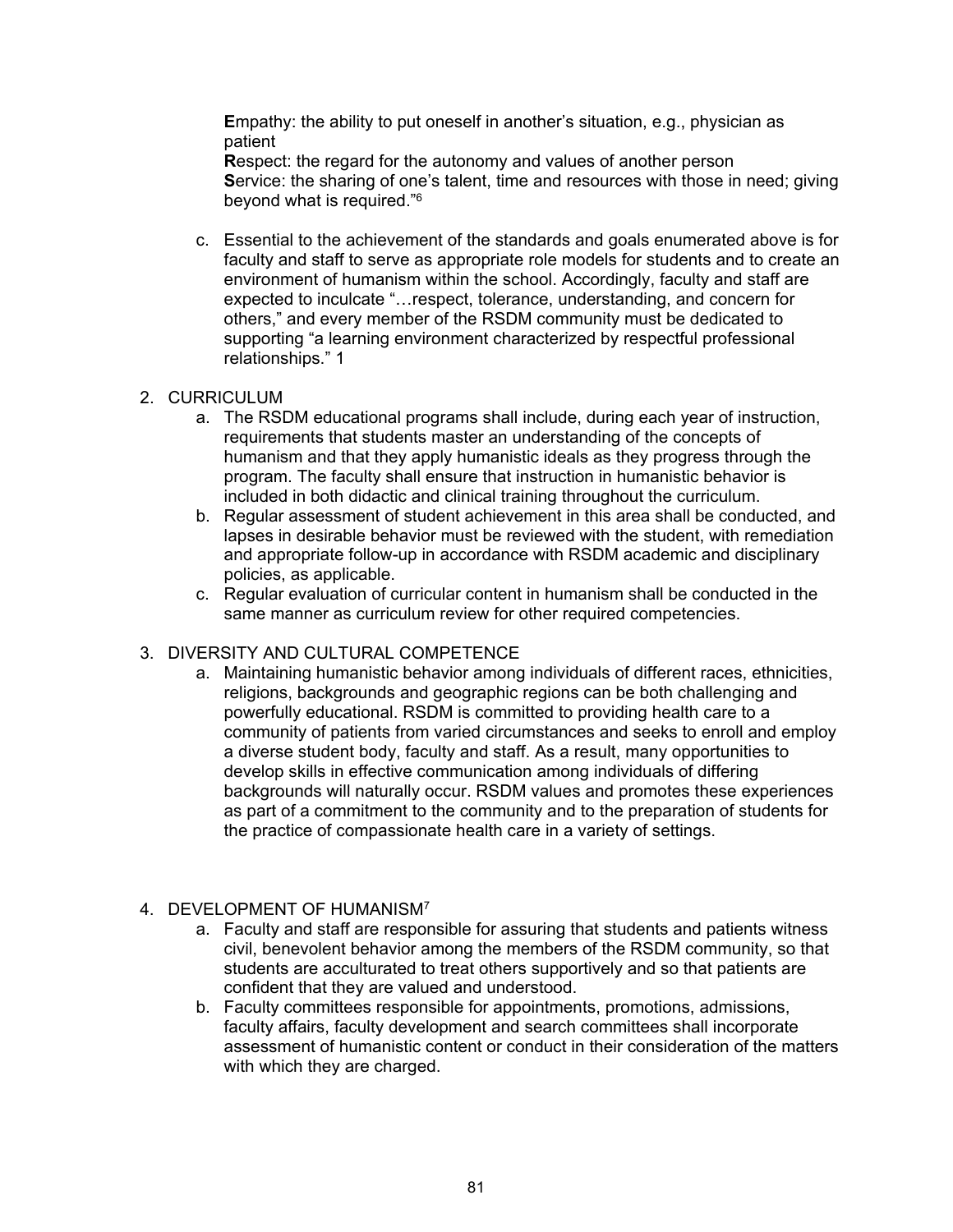- c. RSDM shall establish educational resources, such as materials and/or programs, to promote the application of humanistic conduct among the faculty, staff and students of the school.
- d. RSDM shall encourage faculty and student participation in inter-professional activities and promote collaboration with other health care professionals.
- e. RSDM shall periodically assess the cultural environment at the school by evaluating the understanding and application of humanism through surveys, focus groups or other appropriate means. Results of such assessments shall be analyzed to identify and implement steps to enhance the culture of humanism.
- 5. RECOGNITION OF HUMANISIM IN ACTION
	- a. Recognition of excellence in applying humanistic ideals shall be incorporated into criteria for choosing recipients of appropriate student, faculty and staff awards at RSDM. Awards and honors specifically addressing excellence in humanism may be established.
	- b. Exemplary role models and mentors shall be recognized during performance evaluations.
	- c. Supervisors of faculty, staff and students who demonstrate lapses in application of humanistic ideals shall attempt to remediate the situation, if appropriate, and address the lapse in accordance with applicable policies.
- 6. RELATED POLICIES
	- a. RSDM Professionalism Program
	- b. Essential Functions For Admission And Matriculation To School Of Dental Medicine
	- c. Rutgers Policy on Academic Freedom and Professionalism
	- d. University Code of Ethics
	- e. Personal Conflict Resolution Procedures
	- f. Policy Prohibiting Discrimination and Harassment
	- g. Student Complaint Policy
	- h. Student Rights, Responsibilities and Disciplinary Procedures
- 7. REFERENCES
- 1. Commission on Dental Accreditation. Accreditation Standards for Dental Education **Programs**
- 2. [http://www.ada.org/~/media/CODA/Files/predoc\\_2013.ashx](http://www.ada.org/%7E/media/CODA/Files/predoc_2013.ashx)
- 3. Watson, Robert T. Robert Watson Offers is Perspective on Humanism in Medicine. Univ. Fla .College of Medicine June 12, 2009
- 4. [http://news.medinfo.ufl.edu/articles/guest-column/robert-watson-offers-his-perspective](http://news.medinfo.ufl.edu/articles/guest-column/robert-watson-offers-his-perspective-on-humanism-in-medicine/)[on-humanism-in-medicine/](http://news.medinfo.ufl.edu/articles/guest-column/robert-watson-offers-his-perspective-on-humanism-in-medicine/)
- 5. Kaplan, Marc. The "Thing of It" Humanism and Professionalism in Medicine. Penn Med News Blog Feb. 17, 2012
- 6. [http://news.pennmedicine.org/blog/2012/02/the-thing-of-it-humanism-and](http://news.pennmedicine.org/blog/2012/02/the-thing-of-it-humanism-and-professionalism-in-medicine-.html)[professionalism-in-medicine-.html](http://news.pennmedicine.org/blog/2012/02/the-thing-of-it-humanism-and-professionalism-in-medicine-.html)
- 7. Stern, David Thomas. Measuring Medical Professionalism 2006; 19 [http://books.google.com/books?hl=en&lr=&id=GUA23tGPDaYC&oi=fnd&pg=PA15&dq=c](http://books.google.com/books?hl=en&lr=&id=GUA23tGPDaYC&oi=fnd&pg=PA15&dq=clinical+competence,+communication+skills,+ethical+and+legal+understanding&ots=eZJSIS3dSS&sig=y73C16BdqdPMHn1yJIpuOVP_w8o#v=onepage&q=clinical%20competence%2C%20communication%20skills%2C%20ethical%20and%20legal%20understanding&f=false) [linical+competence,+communication+skills,+ethical+and+legal+understanding&ots=eZJ](http://books.google.com/books?hl=en&lr=&id=GUA23tGPDaYC&oi=fnd&pg=PA15&dq=clinical+competence,+communication+skills,+ethical+and+legal+understanding&ots=eZJSIS3dSS&sig=y73C16BdqdPMHn1yJIpuOVP_w8o#v=onepage&q=clinical%20competence%2C%20communication%20skills%2C%20ethical%20and%20legal%20understanding&f=false) [SIS3dSS&sig=y73C16BdqdPMHn1yJIpuOVP\\_w8o#v=onepage&q=clinical%20compete](http://books.google.com/books?hl=en&lr=&id=GUA23tGPDaYC&oi=fnd&pg=PA15&dq=clinical+competence,+communication+skills,+ethical+and+legal+understanding&ots=eZJSIS3dSS&sig=y73C16BdqdPMHn1yJIpuOVP_w8o#v=onepage&q=clinical%20competence%2C%20communication%20skills%2C%20ethical%20and%20legal%20understanding&f=false) [nce%2C%20communication%20skills%2C%20ethical%20and%20legal%20understandi](http://books.google.com/books?hl=en&lr=&id=GUA23tGPDaYC&oi=fnd&pg=PA15&dq=clinical+competence,+communication+skills,+ethical+and+legal+understanding&ots=eZJSIS3dSS&sig=y73C16BdqdPMHn1yJIpuOVP_w8o#v=onepage&q=clinical%20competence%2C%20communication%20skills%2C%20ethical%20and%20legal%20understanding&f=false) [ng&f=false](http://books.google.com/books?hl=en&lr=&id=GUA23tGPDaYC&oi=fnd&pg=PA15&dq=clinical+competence,+communication+skills,+ethical+and+legal+understanding&ots=eZJSIS3dSS&sig=y73C16BdqdPMHn1yJIpuOVP_w8o#v=onepage&q=clinical%20competence%2C%20communication%20skills%2C%20ethical%20and%20legal%20understanding&f=false)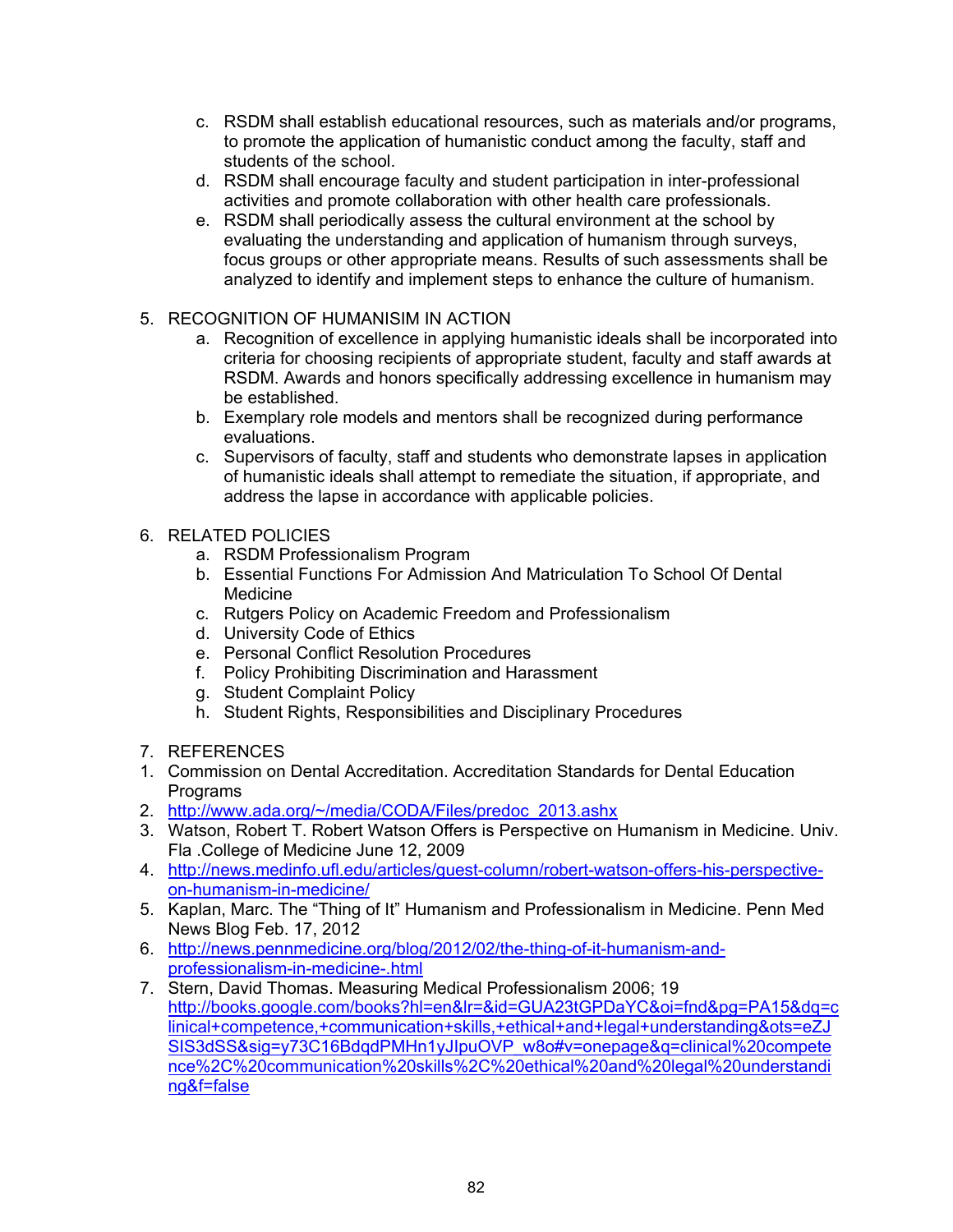- 8. Goldberg, Judah L. Humanism or Professionalism? The White Coat Ceremony and Medical Education. Acad Med. 2008; 83:715-722.
- 9. [http://medprof.bjmu.edu.cn/xsqy/29\\_Humanism%20or%20Professionalism.pdf](http://medprof.bjmu.edu.cn/xsqy/29_Humanism%20or%20Professionalism.pdf)
- 10. Gold Foundation for Humanism in Medicine
- 11. <http://humanism-in-medicine.org/about-us/faqs/>
- 12. Suchman, Anthony L. Advancing Humanism in Medical Education. J Gen Intern Med Nov 2007; 22(11)<http://www.ncbi.nlm.nih.gov/pmc/articles/PMC2216050/>

# EXHIBIT: FOOD FOR THOUGHT

# Advancing Humanism in Medical Education7

# [Anthony L. Suchman,](http://www.ncbi.nlm.nih.gov/pubmed/?term=Suchman%20AL%5Bauth%5D) MD, MA<sup>1,2</sup>

The most powerful influence on students' emerging professional identities and values is the informal curriculum—the way students see people treating each other and the way they themselves are treated.<sup>8</sup> The finest formal curriculum on humanism can be undermined if cynicism, disrespect, and depersonalization are part of the organizational cultures of the schools, hospitals, practices, and clinics in which they are learning.<sup>9</sup> So if a school is really serious about fostering a humanistic approach among its graduates, it will foster faculty development programs to disseminate methods for creating supportive and collaborative learning environments. It will choose its students based on their humanistic and relational capacities, not only on their academic performance. It will develop systems of leadership development, feedback, and accountability to assure that its leaders are creating positive working environments for the faculty, staff, and students. It will charge its search committees with assessing the emotional intelligence and relational capacity of candidates for leadership positions. It will provide its standing committees (especially those charged with minding the organizational culture, e.g., committees on professional standards, quality, and academic integrity) with ongoing opportunities to reflect on the values implicit in and propagated by their policies and procedures.

# Professional Evaluation Forms

Enrollment in RSDM as a whole as well as in each RSDM course requires the maintenance of professional and humanistic behaviors. Exemplary performance and deficiencies will be reported using the Professionalism evaluation forms, which can be included in syllabi and are reproduced in Part XVI.

# **RSDM SOCIAL MEDIA POLICY**

(Approved by Executive Council 7/8/15)

1. Purpose

To establish policy on rights and responsibilities of members of the RSDM community regarding use of social media and to govern social media outlets operated by and for RSDM and its faculty, staff, students and organizations.

2. Definitions

"Social Media" are the collection of internet tools that facilitate collaboration and information sharing. Online communities and hosted services include electronic learning platforms, social networking sites, video and photo sharing sites, wikis, blogs, virtual worlds and other emerging technologies. This policy applies to participation with all such tools, whether authorized by the University or not.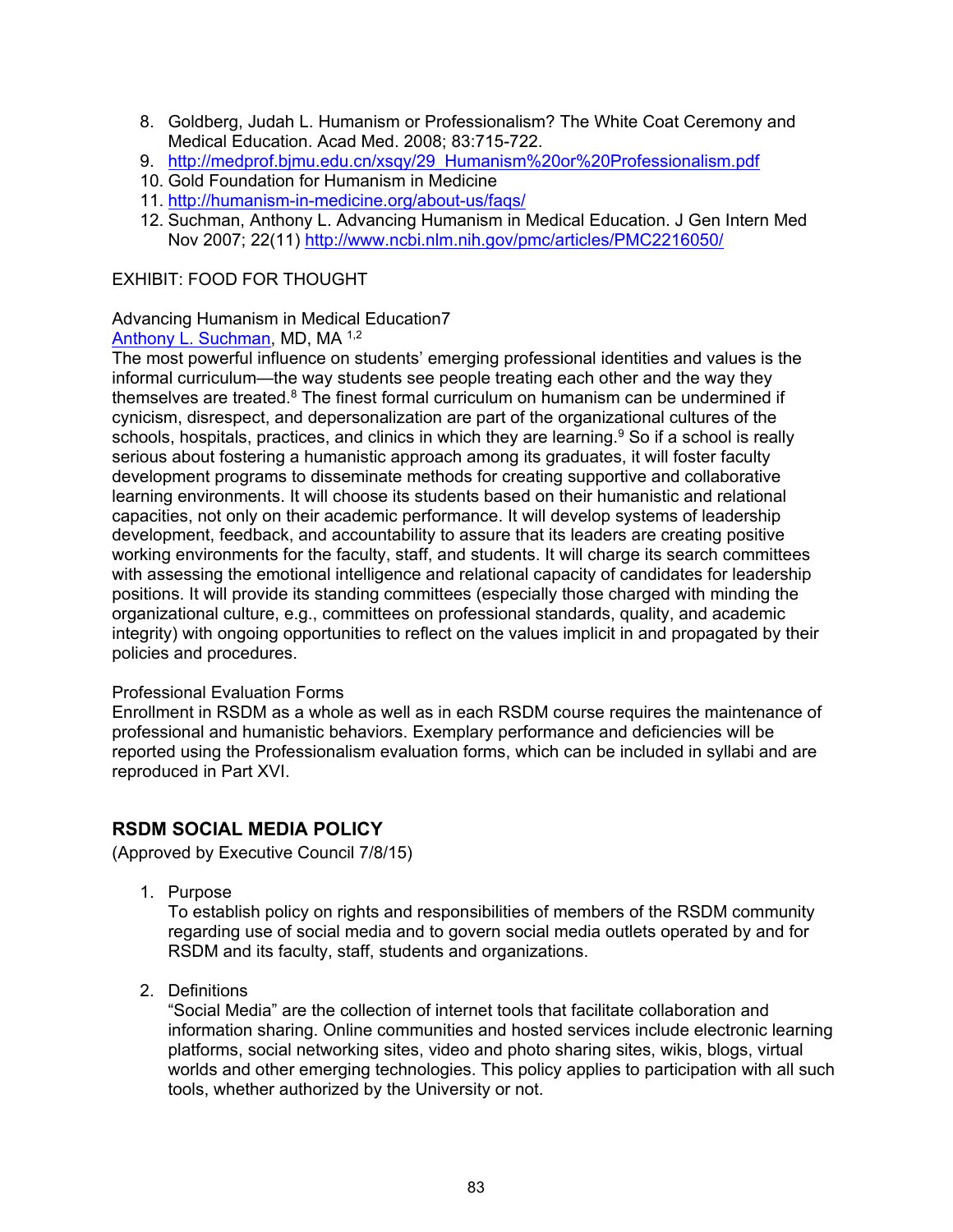"Users" are individuals within the RSDM community, such as faculty, staff and students, who participate in social media.

3. Guidance for Users of Social Media

RSDM respects the rights of its faculty, staff and students to engage in public communications and encourages the free flow of ideas. However, any online communication has potential exposure that is more widespread and lasting than many other types of expression. Because of this enhanced potential for harm, as well as benefit, social media must be used with a special concern for honesty, respectfulness and professionalism.

Many universities, corporations and organizations have published best practices for posting on social media. A small sample of these published guidelines appears below, with attribution to the publishing organization. Please use these guidelines and links to inform your use of social media and, for RSDM specific rules, refer to all of the provisions of this policy and to links to related policies provided in Section V.

# Ball State University:

#### [https://cms.bsu.edu/-](https://cms.bsu.edu/-/media/WWW/DepartmentalContent/Library/Copyright/PDFs/BallState_SocialMediaPolicy.pdf)

[/media/WWW/DepartmentalContent/Library/Copyright/PDFs/BallState\\_SocialMediaPolic](https://cms.bsu.edu/-/media/WWW/DepartmentalContent/Library/Copyright/PDFs/BallState_SocialMediaPolicy.pdf) [y.pdf](https://cms.bsu.edu/-/media/WWW/DepartmentalContent/Library/Copyright/PDFs/BallState_SocialMediaPolicy.pdf)

"Think twice before posting: Privacy does not exist in the world of social media. Consider what could happen if a post becomes widely known and how that may reflect both on the poster and the university. Search engines can turn up posts years after they are created, and comments can be forwarded or copied. If you wouldn't say it at a conference or to a member of the media, consider whether you should post it online."

# NPR:

# <http://ethics.npr.org/tag/social-media/>

"Remember that the terms of service of a social media site apply to what you post and gather on that site. The terms might allow for material that you post to be used in a different way than you intended. Additionally, law enforcement officials may be able to obtain by subpoena anything you post or gather on a site without your consent -- or perhaps even your knowledge."

"Be circumspect about your behavior, even when the exchange feels private or anonymous. Even an email to a trusted recipient can be made public, with or without the recipient's knowledge or consent."

University of Michigan:

<http://www.voices.umich.edu/docs/Social-Media-Guidelines.pdf>

"SAFETY & PRIVACY TIPS FOR SOCIAL MEDIA NETWORKING"

- a. The internet is open to a worldwide audience. When using social media channels, ask yourself:
- b. Did I set my privacy setting to help control who can look at my profile, personal information and photos? You can limit access somewhat but not completely, and you have no control over what someone else may share.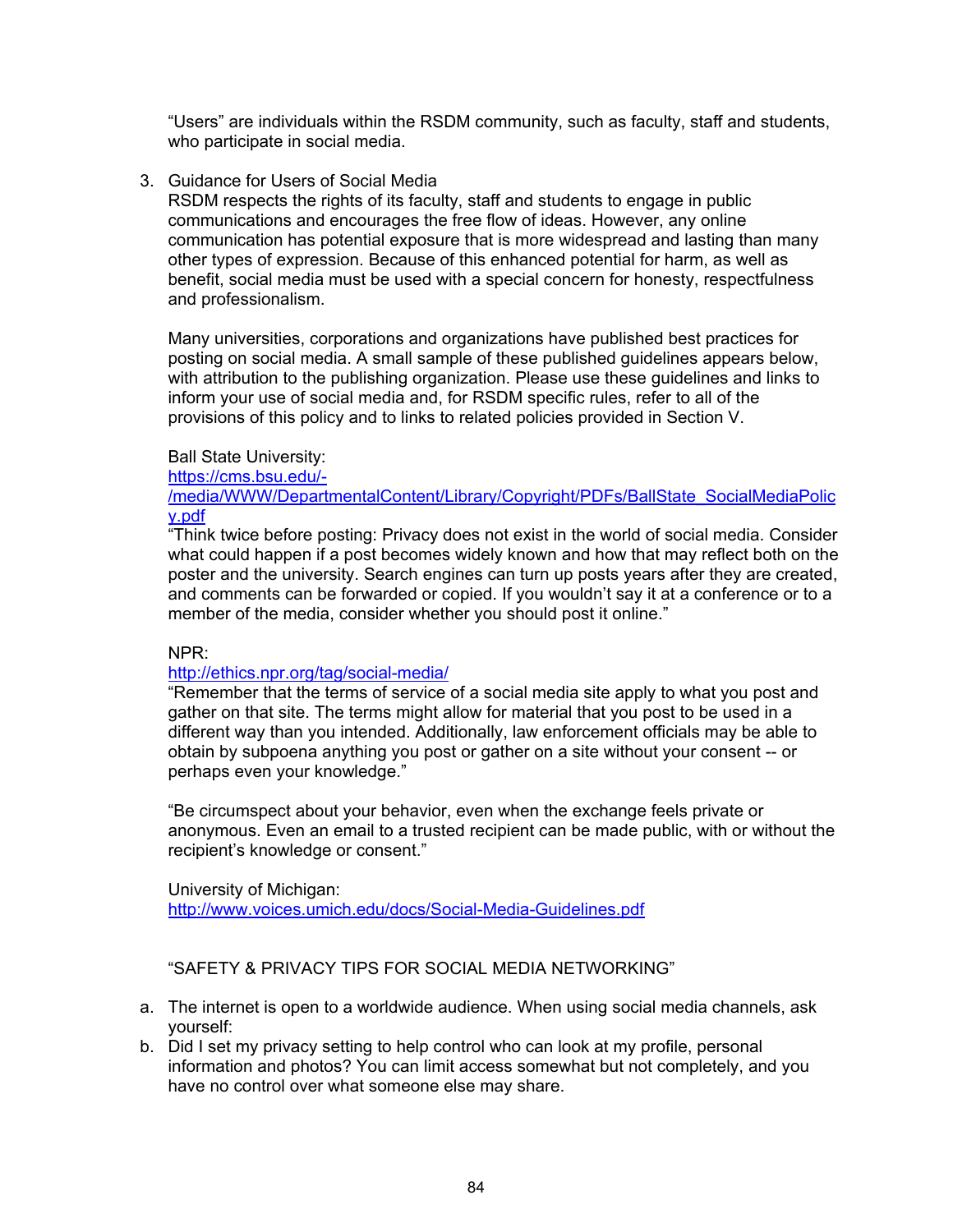- c. How much information do I want strangers to know about me? If I give them my cell phone number, address, email, class schedule, a list of possessions (such as my CD collection) how might they use it? With whom will they share it? Not everyone will respect your personal or physical space.
- d. Is the image I'm projecting by my materials and photos the one I want my current and future friends to know me by? What does my profile say to potential faculty members/advisors? Future graduate school/internship interviewers? Potential employers? Neighbors? Family? Parents? Which doors am I opening and which am I closing?
- e. What if I change my mind about what I post? For instance, what if I want to remove something I posted as a joke or to make a point? Have I read the social networking site's privacy and caching statements?
- f. Removing material from network caches can be difficult. Posted material can remain accessible on the internet until you've completed the prescribed process for removing information from the caching technology of one or multiple (potentially unknown) search engines.
- g. Have I asked permission to post someone else's image or information? Am I infringing on their privacy? Could I be hurting someone? Could I be subject to libel suits? Am I violating network use policy or HIPAA privacy rules?
- h. Does my equipment have spyware and virus protections installed? Some sites collect profile information to SPAM you. Others contain links that can infect your equipment with viruses that potentially can destroy data and infect others with whom you communicate. Remember to back up your work on an external source in case of destructive attacks."

#### Sutter Health and Affiliates

<http://www.sutterhealth.org/employees/sutter-health-social-media-tip-sheet.pdf>

# "Protect the patient."

Don't post personal health information – or anything, including photos – that may reveal a patient's identity. Sometimes, even general statements about a patient can contain enough information for a community member to recognize the patient – therefore, violating the Health Insurance Portability and Accountability Act (HIPAA), state law, and possibly related Sutter Health policies.

# Pause Before You Post.

Be aware that anything you share is available on the World Wide Web – despite strict privacy settings. So think before you post – if you wouldn't wear it on a T-shirt or display it on a billboard, then don't post it."

# 4. POLICY

- a. General Provisions
	- i. RSDM faculty, staff and students must follow the same standards of conduct online as required in other areas of life. The same laws, policies and professional expectations for interacting with faculty, students, patients, employees and the public apply to use of online media as to any other form of communication. All University, RBHS and RSDM policies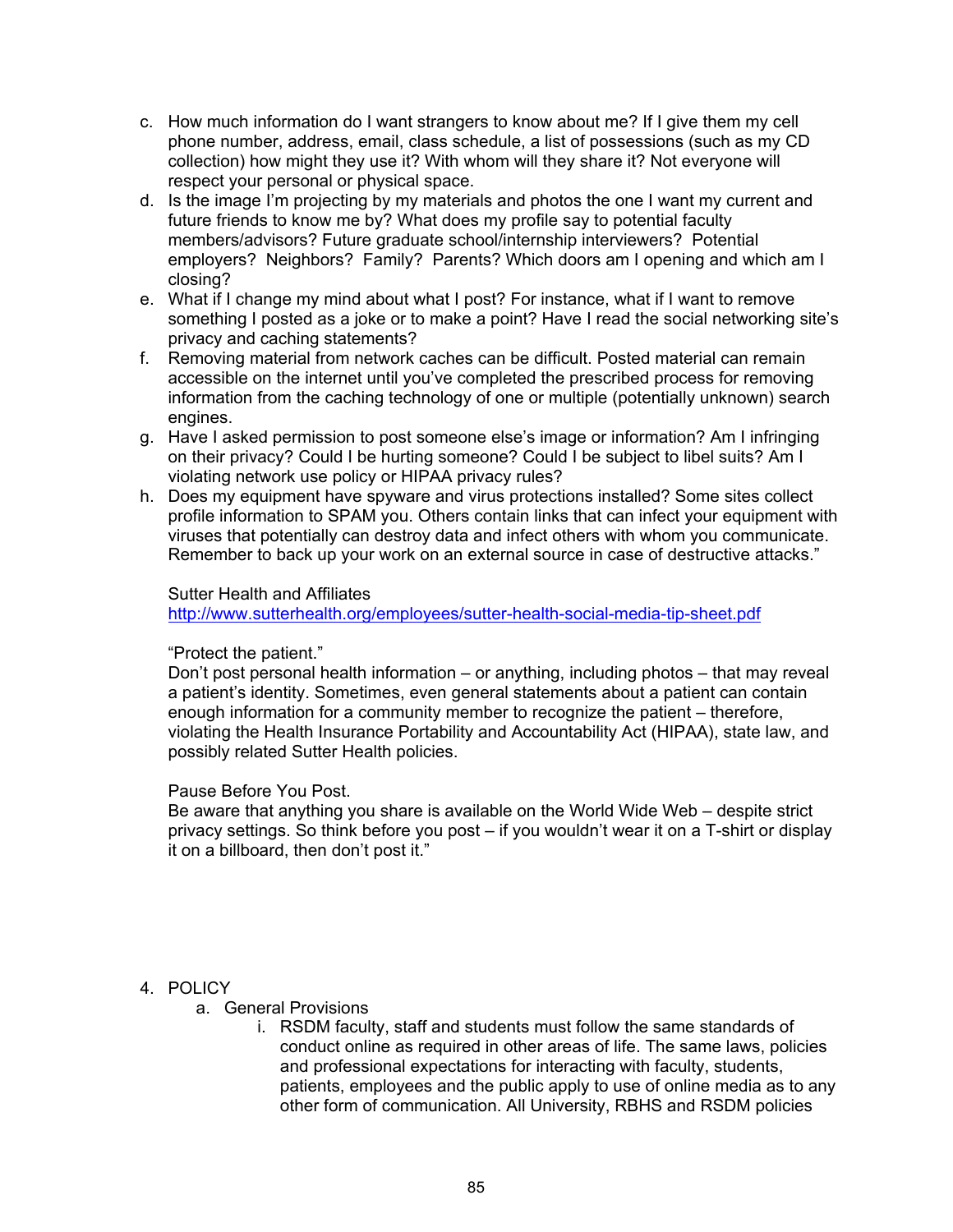and procedures apply to online conduct as to any other conduct. Individuals who violate this Social Media policy may face sanctions that include suspension and/or termination from employment or student status.

- ii. Since postings on social media have the potential for widespread dissemination, extra caution is necessary to avoid adverse consequences of improvident or hurtful communications. Any disciplinary action taken as a result of such dissemination may result in sanctions that are more severe than might be applied to conduct which does not impact a large number of people.
- iii. When utilizing University equipment or communication resources (including University email accounts and personal email accounts with passwords), users of social media cannot assume that they have a right to privacy on any communications, blogs, statements, posts, photographs etc., whether made during or after school or work hours. The University reserves the right to monitor all such communications made using University resources, and all such information may be stored and saved on University servers.
- iv. Faculty, staff and students may not post any material on social media outlets that includes intellectual property belonging to another party, without that party's express permission. For example, recordings or images from classroom, laboratory or clinical instruction may not be posted without the approval of the faculty and/or student(s) recorded or participating in the educational experience. Educational materials created by faculty or staff may not be posted online by students without the express permission, confirmed in an email, of the individual who created it.
- v. Disclosure of patient information of any kind is regulated by federal and state law, including HIPAA, and is also subject to University policies. Material in any way related to patients is particularly sensitive and may not be posted on social media outlets unless expressly permitted by University policies such as, Standards for Privacy of Individually Identifiable health Information, 100.1.9 and Uses and Disclosures of Health Information With and Without an Authorization 100.1.1. Any questions concerning disclosure of patient information and the applicability of related University policies should be directed to the RSDM Office of Academic Affairs or RSDM Office of Clinical Affairs.
- vi. Disclosure in social media of information related to a situation that might be considered a crisis (e.g., a crime, injury or disciplinary matter) can violate privacy rights and cause harm to others and may not be posted without permission by the RSDM Office of Student Affairs or Office of Academic Affairs.
- vii. University policy, Use of Personally-Owned Mobile Communication Devices/Recording Devices on University Premises, 60.9.6, is applicable to Rutgers employees. This Social Media policy extends the application of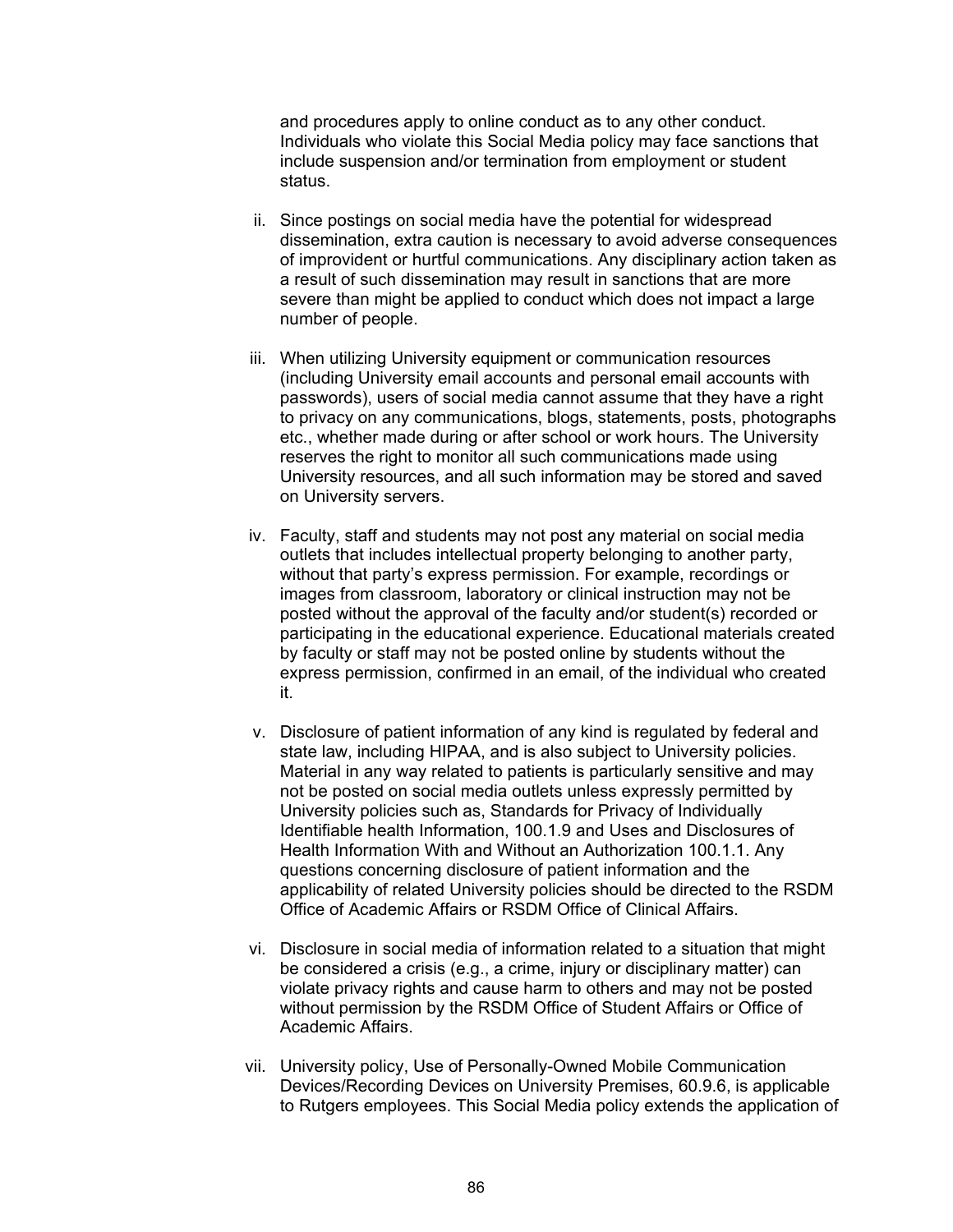policy 60.9.6 to all RSDM faculty and students. Material obtained in violation of the policy may not be disseminated on social media. An example of a prohibition that applies to faculty, staff and students is explained in this provision:

- 1. "It is expected that faculty and staff will respect the privacy of other individuals in the workplace and educational setting, and that secret recording of individuals without their knowledge is not compatible with the mission of universities to foster an open exchange of ideas. While realizing that recordings may serve many legitimate academic and workplace purposes, the University does not condone recording of individuals who are unaware that such recordings are being made In order to promote an environment of trust and collegial academic sharing, the University expects that any recording will be done only with the prior consent of the parties involved. Covert/secret recording of any conversation or meeting occurring at the workplace or educational setting, including any classroom or other educational experience, or conversations or meetings off site that deal with workplace or educational matters of official concern is prohibited."
- viii. Many social media outlets in which RSDM faculty, students and staff participate are not controlled by RSDM or the University. This policy nevertheless applies to use of any social media or electronic communication where the use contravenes rights and responsibilities of the user as a member of the RSDM community. Examples of postings that may implicate law, policy, codes of conduct or other rules include:
	- a. Materials whose dissemination would violate RSDM, RBHS or University policies, or violate regulations and/or laws that protect the confidentiality of patients, students, employees and other individuals (e.g. Standards for Privacy of Individually Identifiable Health Information, 100.1.9; Uses and Disclosures of Health Information With and Without an Authorization; 100.1.1; Educational Use of Copyrighted Works, 50.3.16; Family Educational Rights and Privacy Act).
	- b. Institutional information identified by RSDM or University policy to be confidential and/or private (e.g. Rutgers Information Protection and Security: [https://rusecure.rutgers.edu](https://rusecure.rutgers.edu/) ).
	- c. Information listed as "restricted" or "internal" in the Appendix (Information Classification Table) to the University policy, Information Classification, 70.1.2.
	- d. Use of University trademarks and logos without the express permission of the Rutgers Visual Identity Project Manager: [http://identity.rutgers.edu/contact-us/contact-us.](http://identity.rutgers.edu/contact-us/contact-us) See Rutgers Visual Identity Manual, [http://identity.rutgers.edu/guidelines](http://identity.rutgers.edu/guidelines-use/rutgers-visual-identity-manual)[use/rutgers-visual-identity-manual.](http://identity.rutgers.edu/guidelines-use/rutgers-visual-identity-manual)
	- e. Materials which contain incitement to imminent lawless action, threats of violence, bullying, harassment or unprofessional conduct that would constitute a violation of any applicable policy or code of conduct (e.g. Policy Prohibiting Discrimination and Harassment, 60.1.12; Workplace Violence Policy, 60.1.13).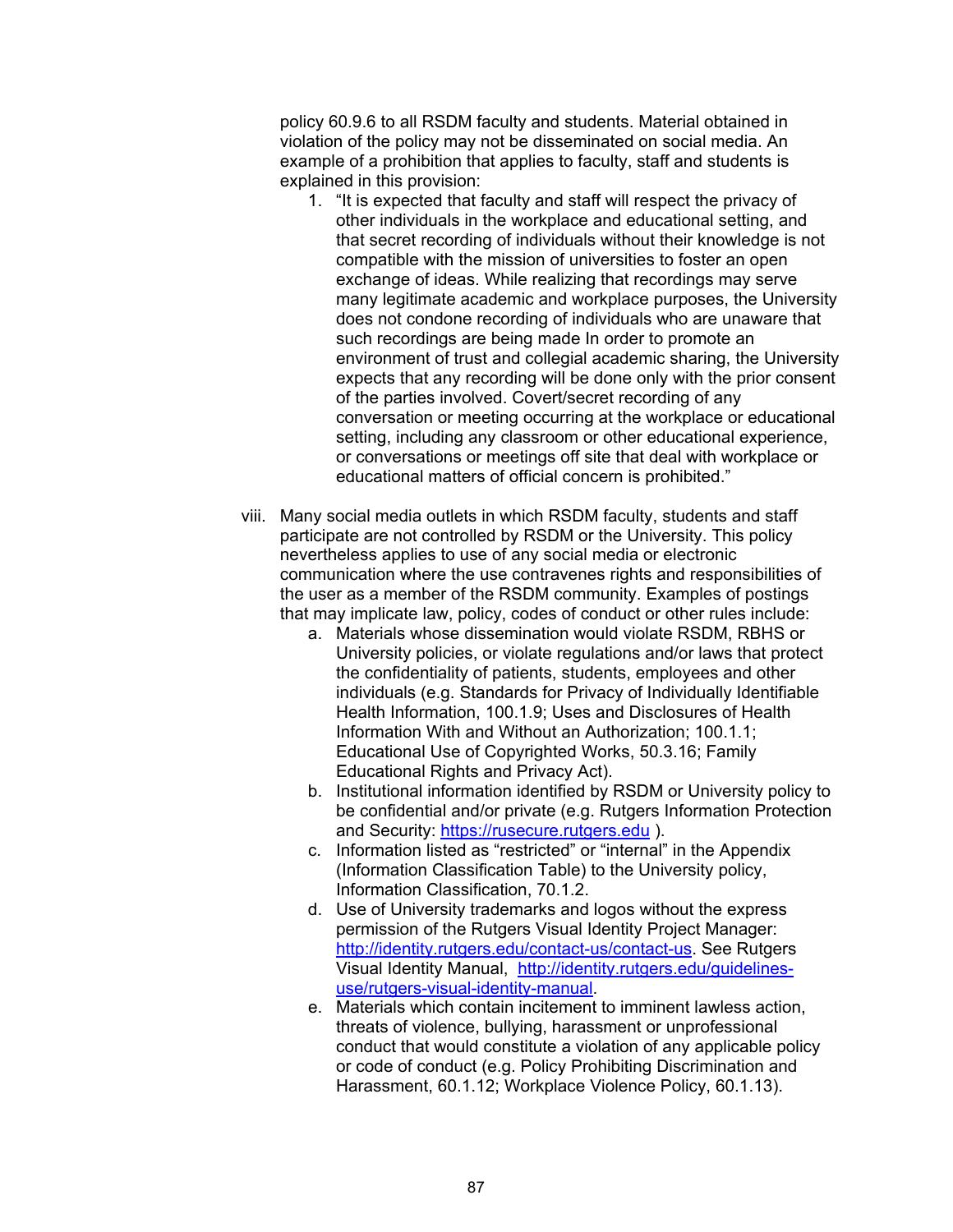- f. If users identify themselves in any social media outlet as affiliated with RBHS, RSDM or the University, even through use of a University email address, the user must ensure that any views expressed by him/her are not easily misunderstood to be the views of RBHS, RSDM or the University, and clearly indicate that the views are representative of the individual's personal views and opinions and not necessarily the views and opinions of RBHS, RSDM or the University.
- ix. Use of University resources to post material to social media is governed by the same policies that govern other uses of University computing facilities (e.g. Rights & Responsibilities for the Use of University-Accessed Electronic Information Systems, 70.2.23; Acceptable Use Policy for Information Technology Resources, 70.1.1).
- x. Users who post material on social media are reminded that they are ultimately responsible for what they post, and such postings are governed by the criminal and civil laws of the United States, the State of New Jersey and other jurisdictions.
- b. Social Media Outlets Authorized by RSDM
	- i. RSDM may establish or authorize social media outlets for the following purposes:
		- a. To promote and market activities of RSDM and the University.
		- b. To disseminate useful information about University or RSDM news and activities to internal constituencies and the public at large, and to promote dialogue among users of these outlets.
		- c. To engage faculty, staff, students, patients and the community at large in conversation that improves lives by personalizing health care and that enhances the profile of RSDM.
		- d. To disseminate emergency information, in addition to other forms of emergency communications by RSDM.
	- ii. The Dean, Associate Deans, Assistant Deans and other administrators designated by the Dean of RSDM are authorized to exercise oversight of the content and process of any posting on RSDM authorized outlets to determine whether the posting violates this or other applicable policies.
		- a. If the designated administrator sees material that is in violation of policy, the administrator is permitted to remove the material, following consultation with the Dean and/or the Office of General **Counsel**
		- b. In situations where the administrator deems such material to provoke a level of potential harm that warrants the material's immediate removal (such as violations of personal privacy or disclosure of privileged/confidential information as described in University policies), the administrator may remove the material pending the consultation with the Dean and/or the Office of General Counsel, which consultation should take place as soon after the removal as is practicable.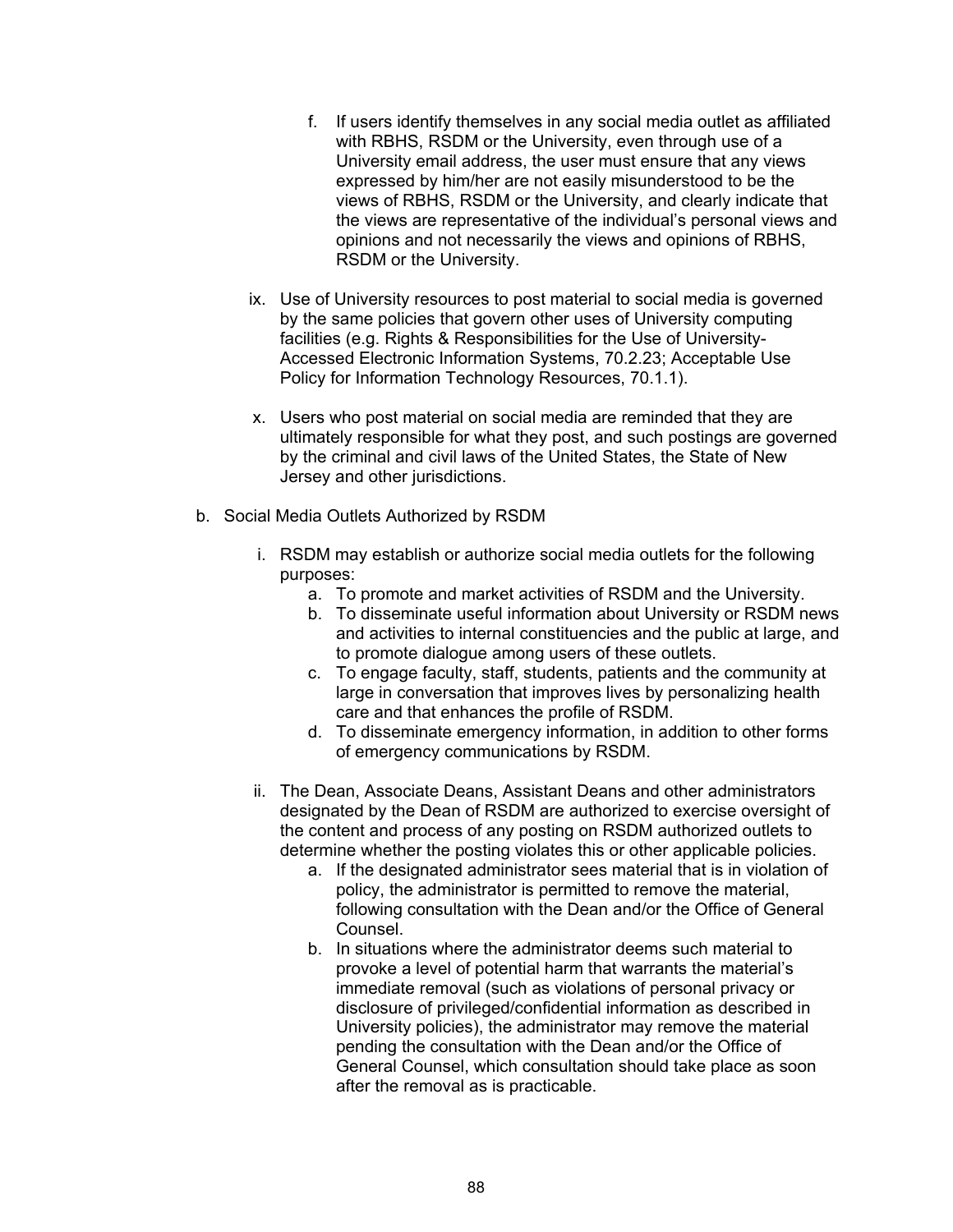- iii. All social media outlets authorized by RSDM will be clearly named to reflect that official status, contain an approved University logo, and conform to the University's visual branding program as described in Rutgers policy, University Visual Identity, 80.1.5.
- iv. All social media outlets authorized by RSDM will adhere to RBHS, RSDM and University policies that promote or define codes of conduct and standards of professional ethics. Examples of materials that may not be disseminated include:
	- a. material that is obscene, defamatory, libelous, threatening, bullying, harassing, or abusive (e.g. material prohibited by Policy Prohibiting Discrimination and Harassment, 60.1.12; Workplace Violence Policy, 60.1.13).
	- b. advertisements or solicitations for businesses or private concerns
	- c. material whose use would violate copyright as defined in the University policy, Educational Use of Copyrighted Works, 50.3.16.
	- d. Material whose disclosure would violate policy in other "offline" settings is similarly prohibited from being posted on social media outlets authorized by the University or RSDM. These include materials that may not be posted on a bulletin board, seen by unintended viewers, or appear in a University publication.

|                |                                                                           | Policy        |
|----------------|---------------------------------------------------------------------------|---------------|
|                | <b>Policy Name</b>                                                        | <b>Number</b> |
| a.             | <b>Educational Use of Copyrighted Works</b>                               | 50.3.16       |
| $b_{-}$        | <b>RBHS Code of Conduct</b>                                               |               |
|                | http://rbhs.rutgers.edu/compweb/code/conduct.pdf                          |               |
| C <sub>1</sub> | <b>University Visual Identity</b>                                         | 80.1.5        |
| $d_{-}$        | Standards for Privacy of Individually Identifiable Health Information     | 100.1.9       |
|                | Uses and Disclosures of Health Information With and Without an            | 100.1.1       |
| e.             | Authorization                                                             |               |
| f.             | Information Security: Mobile Computing and Removable Media                | 70.2.3        |
| g.             | <b>Family Educational Rights and Privacy Act</b>                          |               |
|                | http://compliance.rutgers.edu/ferpa/                                      |               |
|                | Student Rights, Responsibilities and Disciplinary Procedures RSDM Student |               |
| h.             | Handbook                                                                  |               |
|                | Use of Personally-Owned Mobile Communication Devices/Recording            | 60.9.6        |
| i.             | Devices on University Premises                                            |               |
| j.             | <b>Policy Prohibiting Discrimination and Harassment</b>                   | 60.1.12       |
| k.             | Acceptable Use Policy for Information Technology Resources                | 70.1.1        |
|                | Rights & Responsibilities for the Use of University-Accessed Electronic   | 70.2.23       |
| L.             | <b>Information Systems</b>                                                |               |
| m              | <b>Information Classification</b>                                         | 70.1.2        |
|                |                                                                           |               |
| n.             | <b>Workplace Violence Policy</b>                                          | 60.1.13       |
| O <sub>1</sub> | Guidelines for Rutgers Social Media Accounts                              |               |
|                | http://ucm.rutgers.edu/web-ecommunications/guidelines-rutgers-social-     |               |
|                | media-accounts                                                            |               |

5. References and Related Policies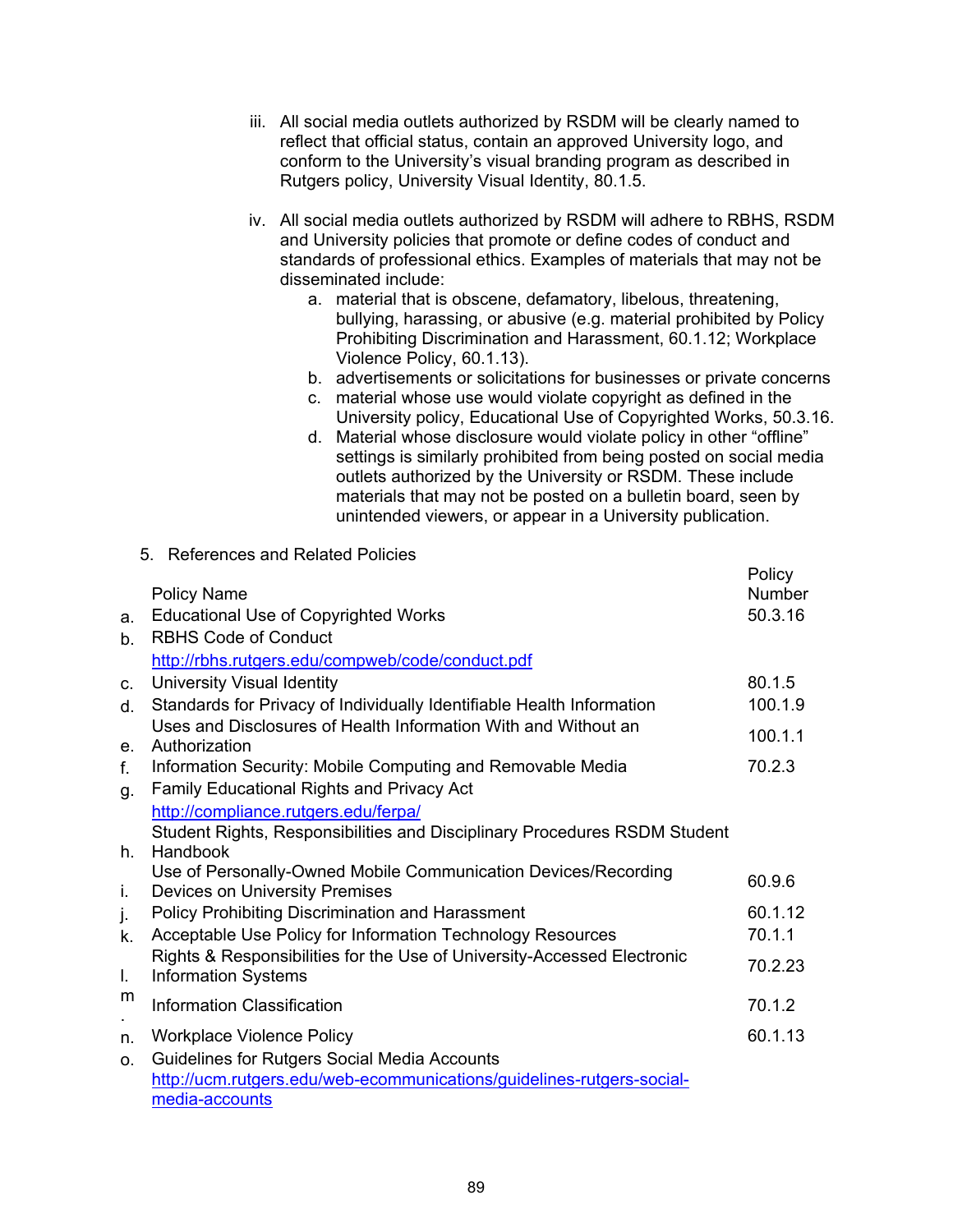- p. Rutgers Visual Identity Manual <http://identity.rutgers.edu/guidelines-use/rutgers-visual-identity-manual>
- q. Rutgers Information Protection and Security <https://rusecure.rutgers.edu/>

# RSDM DIVERSITY POLICY

(Approved by Executive Council 10/7/15)

I. PURPOSE

To establish policy for promoting diversity among members of the RSDM community, and to exhibit the RSDM efforts to maintain this core value.

II. RUTGERS UNIVERSITY AND DIVERSITY

"For Rutgers, the premier public research university in New Jersey, diversity is an everyday ingredient of university life and one of our greatest strengths. Rutgers' diversity—and there are all kinds, from age to sexual orientation to ethnic background to whether you grew up on a farm or city block—reflects the rich array of people who choose New Jersey as the place to build a better future. At Rutgers, we know we all benefit when we live, learn, work, and just spend time with lots of different people. We also know the value of removing ourselves from the familiar, leaving our borders, and immersing ourselves in the new. Diversity at Rutgers embraces the notion that we must be global educators, researchers, students, citizens, and partners transcending boundaries to meet the challenges of a complex and interdependent world." <http://oidi.rutgers.edu/about-us/diversity-rutgers-university>

It is university policy to provide equal employment opportunity to all employees and applicants for employment regardless of their race, religion, color, national origin, ancestry, age, sex, sexual orientation, gender identity and expression, disability, genetic information, atypical hereditary cellular or blood trait, marital status, civil union status, domestic partnership status, military service, veteran status, and any other category protected by law. The university is an equal opportunity and affirmative action employer. The Office of Employment Equity is responsible for implementation of the university's Affirmative Action Plan for Equal Employment Opportunity ("Plan") and monitors the university's progress with regard to the Plan. The Plan, which covers females, minorities, individuals with disabilities, disabled veterans, recently separated veterans or other protected veterans, is available for inspection by employees and applicants for employment on each campus.

http://policies.rutgers.edu/sites/policies/files/60.1.8%20-%20current.pdf

# III. DIVERSITY AND THE RSDM MISSION, VISION AND VALUES [http://sdm.rutgers.edu/about/about\\_mission.html](http://sdm.rutgers.edu/about/about_mission.html)

The RSDM Statement of Mission, Vision and Values articulates the RSDM commitment to attracting and retaining a high quality, diverse faculty and student body.

In addition, the RSDM Strategic Plan 2015-2020 specifically establishes the following goal and core value in support of the school's missions: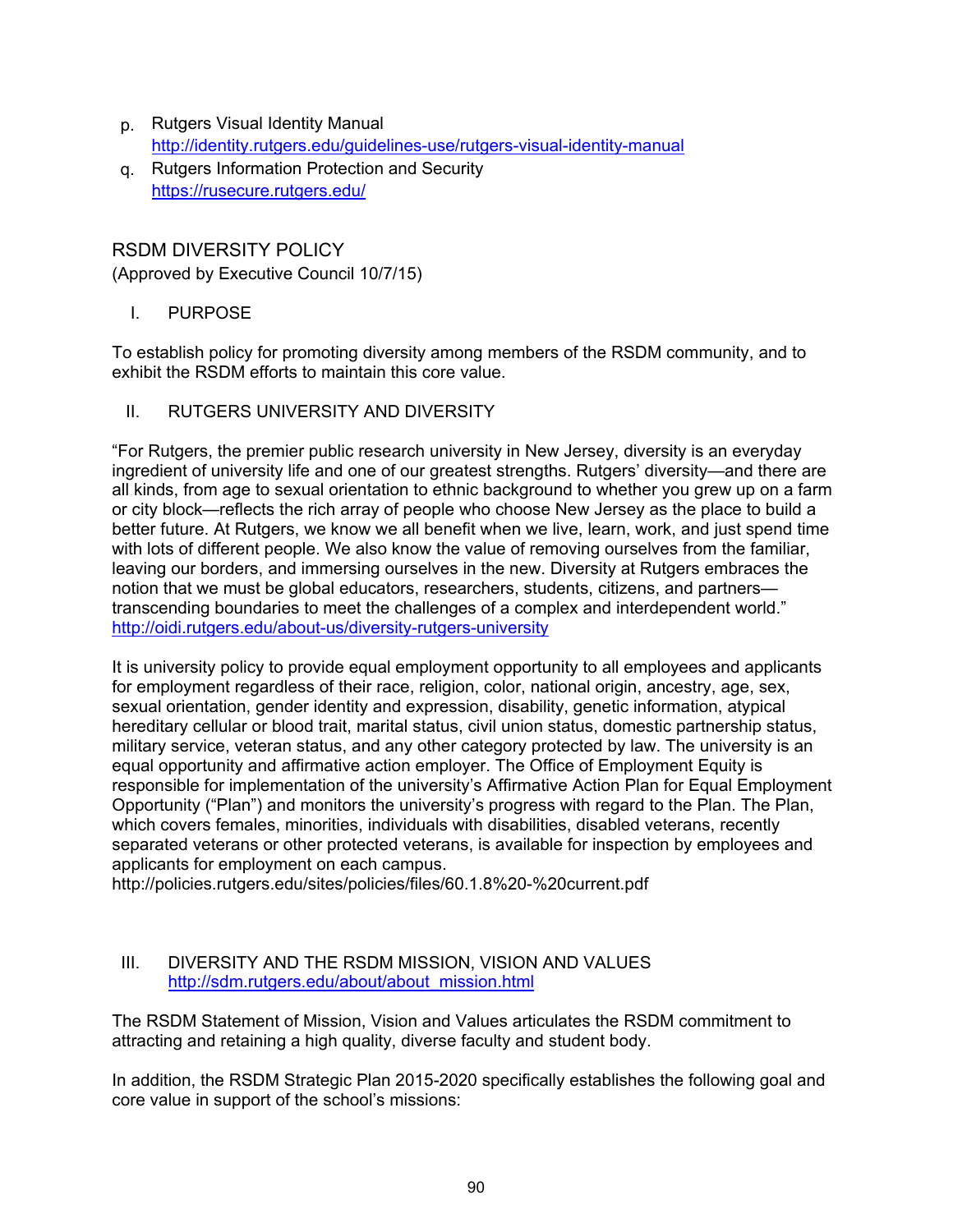## Goal 7: Academic Environment-

"For RSDM's environment to flourish, a diverse and high quality student body must be recruited and retained. Admissions applications are reviewed holistically, with consideration given to both prior academic performance and non-cognitive factors

#### Core Value 3. Respect:

"We treat all students, faculty, staff and patients with respect, dignity and compassion. We expect all of our students, faculty and staff to act in a professional and humanistic manner, recognizing the importance of diversity and an individual's personal beliefs. We strive for an environment of caring, inclusiveness, individuality and individual responsibility, while adhering to the principles of equality and fairness."

#### IV. POLICY

# A. General

RSDM strives for inclusion, equal access, fair treatment and respect for all students, faculty and staff, without regard to gender, age, race, ethnicity, national origin, religion, disability, sexual identity or any other characteristic unrelated to performance at the dental school. RSDM seeks to assemble a community of individuals with varied talents, backgrounds and experiences in order to enrich the dental educational experience, to provide a comfortable and challenging atmosphere, and to prepare students to care for patients from multiple cultural environments.

#### B. Recruitment

RSDM maintains pipeline programs designed to introduce students of all ages to dentistry as a profession and dental school as an educational goal. These programs aim to reach a wide variety of students from many socio-economic backgrounds to introduce them to career options in dentistry and to RSDM as a community that welcomes accomplished students of all kinds.

College [Gateway To Dentistry](http://sdm.rutgers.edu/pipline/gateway/gateway.htm) [SMDEP \(Summer Medical and Dental Education Program\)](http://www.shpep.org/site/rutgers-the-state-university-of-new-jersey/)

High School [Decision For Dentistry](http://sdm.rutgers.edu/pipline/decision/index.htm)

Middle School [Dental Exploration](http://sdm.rutgers.edu/pipline/gateway/dental_exploration.htm)

Elementary School [Dental Express](http://sdm.rutgers.edu/pipline/gateway/dental_express.htm)

# C. Admissions

#### <http://sdm.rutgers.edu/admissions/index.html>

Overview: The RSDM admissions process is established to select a highly qualified class, in both traditional measures of academic achievement and in non-traditional measures, such as demonstration of commitment to dentistry as a profession, commitment to enhancing the health of the community, contributions to research and contribution to diversity in race, religion, language, culture, talents, and interests. Admission to RSDM is highly selective and competitive. Applicants are selected for an interview after a holistic file review, based on a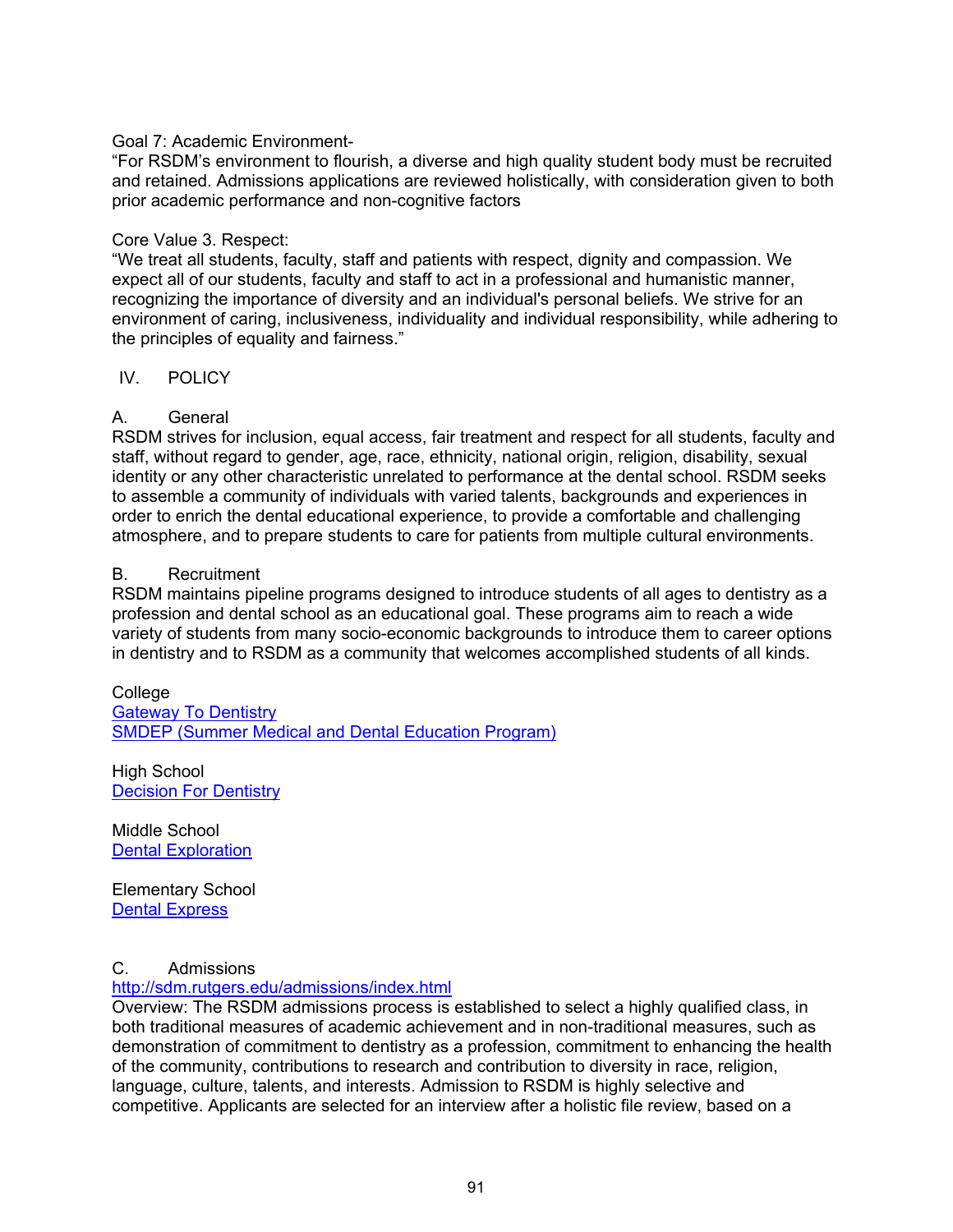number of criteria, including academic performance, DAT scores, leadership qualities, demonstrated compassion for others, and broad extracurricular activities. The Admissions Committee also considers the candidate's motivation and perseverance.

Admissions Policy: "RSDM Students are selected for admission to Rutgers School of Dental Medicine on the basis of scholastic achievement, fitness and aptitude for the study of dentistry, and other personal qualifications. Since success in the dental program depends on a number of related factors in a student's development, of which scholastic accomplishments are only a part, the Admissions Committee also gives consideration to the use of language, special aptitudes, manual dexterity, and motivation. The Board of Trustees of the University has committed itself, the University, and its component units to a policy of equal opportunity without regard to race, color, creed or religion, sex, national origin, age, physical or mental handicaps or disabilities, military status, sexual orientation, marital status, or other factors, prohibited by law. This is the governing principle in student admissions, student services and employment. Rutgers School of Dental Medicine recognizes the value of diversity."

RSDM is committed to complying with the requirements of the Americans with Disabilities Act. Students may receive reasonable accommodations for disabilities at any time during the application process and during enrollment.

# D. Foresight Program

The goal of the Foresight program is to offer guidance to entering year 1 students prior, during, and after their Orientation week at Rutgers School of Dental Medicine. The Foresight Leaders are chosen from the prior year 1 class. They are selected by the Office of Student Affairs to be positive role models for incoming students. They are a diverse group representing different ethnicities, ages, and genders. In addition to smoothing the way for all new dental students, the program aims to facilitate the forming of community among diverse entrants into the predoctoral program. The Foresight Leaders are the first line of defense for new students by providing mentoring and emotional support to help all students develop healthy coping strategies.

Each Foresight Leader is given the name, phone number, and email of a group of incoming students to contact. The goal is to give the incoming students information and answer questions to help them get familiar with their new environment. The Foresight Leaders participate in specifically designated orientation week functions. They also plan evening social activities and run the interim-elections for the new class. After orientation, the mentors are asked to meet informally with their group for lunch once a month for several months and continue as their schedules allow. In addition, they stay available to offer information and support throughout their matriculation in dental school.

# E. Houses

The "Houses" is an innovative idea in dental education that originates from the learning community concept. The "Houses" is a student-driven effort that fosters a humanistic and interprofessional atmosphere while promoting a positive educational experience. House activities commence immediately upon the start of orientation with a sorting of the class into each House. Initial House activities include social events to promote a sense of community within the class, and clinic rotations by House in order to establish a connection between the year 3 and 4 students and the clinical program. "Big brother/sister" and "little brother/sister" matches are established between classes to enhance the students' connections and facilitate sharing of knowledge from the didactic through the clinical and core curriculum. The students remain in the same House through graduation, providing continuity and helping to establish networks throughout the classes.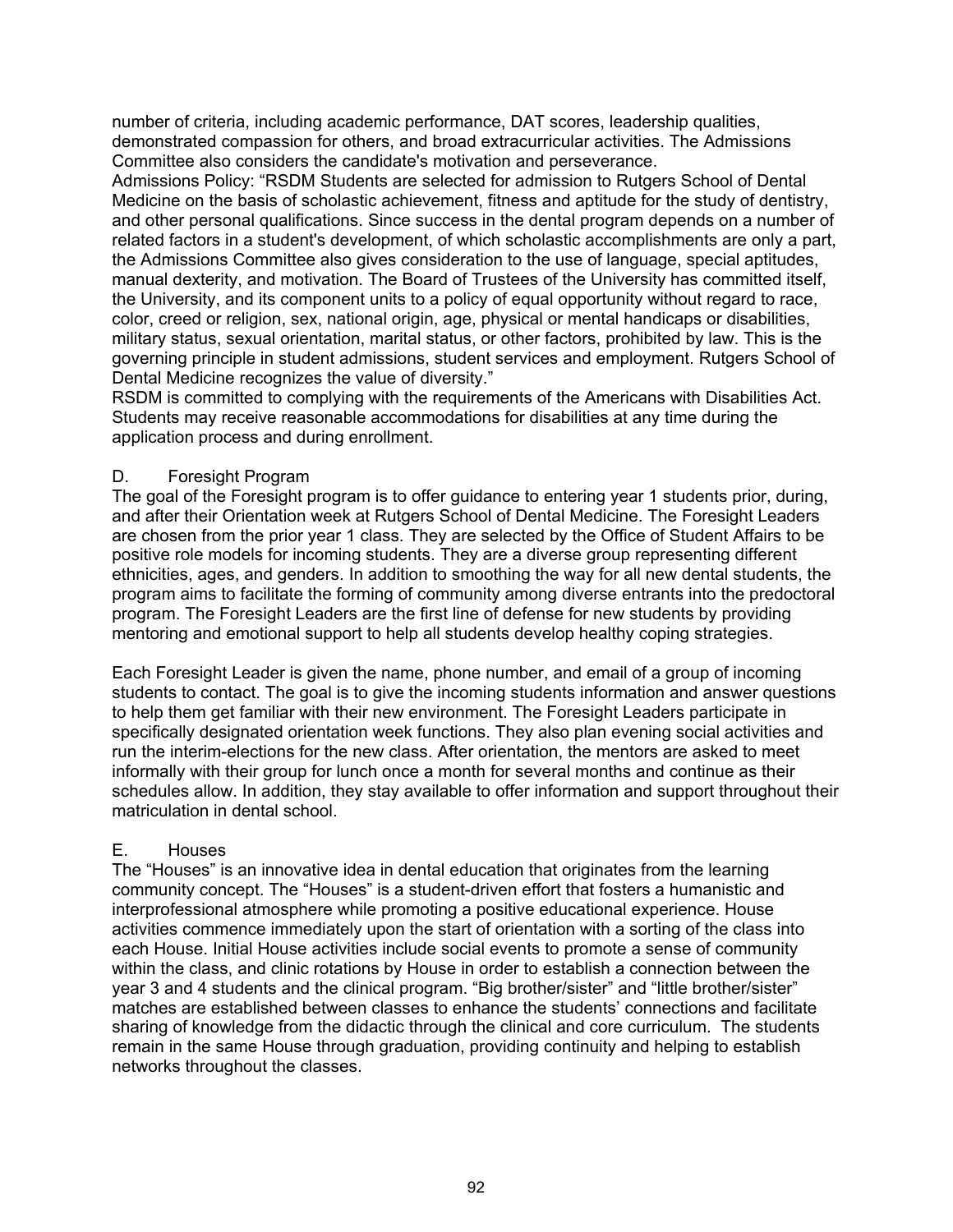# F. Student Academic Advisor Program

# <http://sdm.rutgers.edu/students/current/predoctoral/advisor.html>

Students who are identified or self-identify as needing academic or personal support are assigned a faculty mentor/advisor to provide assistance. In addition, the Director of Student and Multicultural Affairs consults with students to evaluate their needs regarding study skill development, [tutorial services](http://sdm.rutgers.edu/students/current/predoctoral/tutorial/index.html) and outside resources. In addition, the Senior Associate Dean, Assistant Dean and Director for Academic Affairs, along with the Director of Student and Multicultural Affairs, meets with each year 1 & 2 student during the year to discuss their transition to dental school. These discussions address the social interactions within the class, the students' acclimation to the curriculum demands, including discussion of the development of their preclinical hand skills, time management and study methods. These one-on-one meetings are also for the students to get to know the administrators in Academic and Student Affairs and likewise for these administrators to develop a deeper relationship with the students.

#### G. Curriculum/Competencies

1. The RSDM curriculum incorporates multicultural competency requirements throughout the pre-doctoral years. In fact, a foundational skill in the RSDM Master Competency List (2.2, noted below) is directed toward this end: "Demonstrate communication and interpersonal skills to function in a multicultural work environment."

2. As the only dental school in New Jersey, RSDM treats patients from extremely diverse communities. Located in Newark, the dental school clinics provide care for a large proportion of underserved minorities and economically disadvantaged citizens. Students learn to treat, communicate with and understand patients from multiple cultural backgrounds, many of whom are non-English speakers with varying levels of education. Students are also educated in the diagnosis and treatment of patients with special needs, many of whom seek care in the RSDM Special Care Treatment Center.

# 3. The CODE (Community Oriented Dental Education) Program

# <http://sdm.rutgers.edu/spotlight/code.htm>

The Community Oriented Dental Education program is the RSDM expansion of its curriculum beyond dental school walls, thus creating an opportunity for year 4 dental students to treat patients outside of the school and within the community, under faculty supervision. Participating students are also involved in community service projects. The installation of video conferencing equipment connects all of the sites to the dental school. The students and faculty are able to communicate, consult, and receive lectures and seminars without leaving their assigned CODE site. The patient population is a very diverse one that includes patients with HIV, and migrant workers and their families.

# 4. The CODE II (Community Oriented Dental Education) Program

The CODE II Program was developed as a result of a RWJ Foundation Grant awarded in 2008 that has now allowed year 4 dental students to rotate for two weeks to the CODE sites noted above. In most instances, the year 4 students have such a positive experience at these community sites that they routinely request another week or more, if possible, to treat patients and complete specific treatment and cases.

# 5. Special Care Treatment Center

Year 3 and 4 dental students rotate through the Special Care Treatment Center as a part of their Closed Clinic Rotation schedule and are afforded opportunities to review cases and treat patients of all ages within the special needs population, under faculty supervision.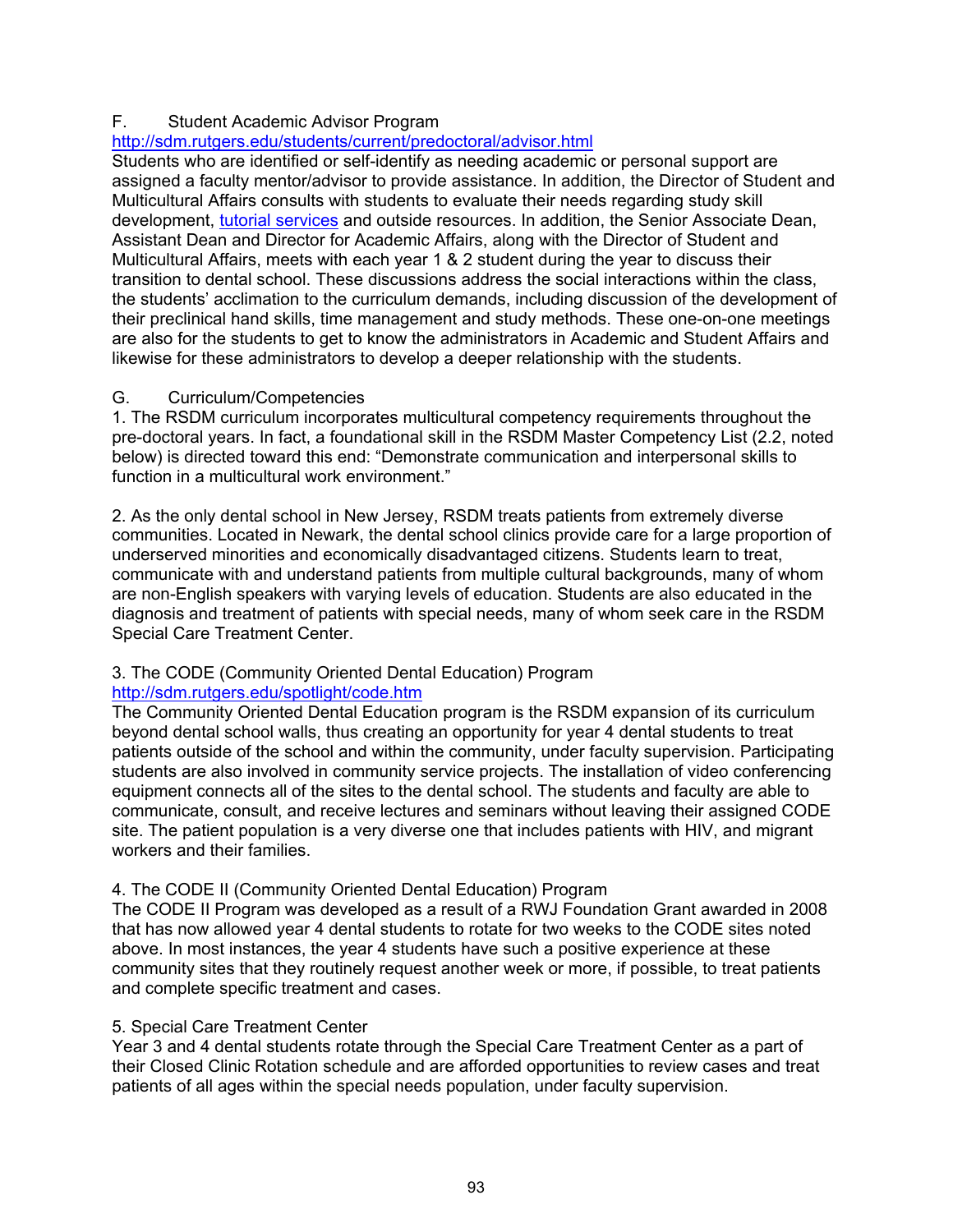6. The Special Populations Interprofessional Care Experiences ("SPICE") program has been created to enhance students' community involvement and to facilitate interprofessional experiences between faculty and students of Rutgers schools of dentistry, medicine, pharmacy, dental hygiene, social work and nutrition. Participating faculty and students will together care for vulnerable and underserved populations in New Jersey, especially patients with special needs. This grant-funded program will coordinate oral health with other health care modalities for the benefit of patients and for the education of various health professions students together.

## H. Community Service Requirements

# <http://sdm.rutgers.edu/community/requirements.htm>

Each pre-doctoral student is required to complete a minimum of 4 hours of supervised volunteer community service each year, either as a healthcare provider in our communities to promote oral health or to provide education in oral health care or oral health screening. The U.S. Census Bureau reports that within Newark City School district, there are 55,985 children who are from families with incomes that are below the poverty level. Children from low income and minority families have poorer oral health outcomes, fewer dental visits, and fewer protective sealants. Participation in treatment of patients in this diverse community is an integral component of the RSDM educational experience.

#### I. Humanism Policy

# <http://sdm.rutgers.edu/handbook/DMD%20Handbook.pdf>

RSDM makes every faculty, staff and student responsible for humanistic behavior in all aspects of participation in dental school curricula and activities. This responsibility extends to all people, of whatever status or background. The Professionalism and Humanism Program enables RSDM to hold students accountable for maintaining behavior consistent with the Humanism Policy. The RSDM Humanism Policy includes:

# DIVERSITY AND CULTURAL COMPETENCE

A. Maintaining humanistic behavior among individuals of different races, ethnicities, religions, backgrounds and geographic regions can be both challenging and powerfully educational. RSDM is committed to providing healthcare to a community of patients from varied circumstances and seeks to enroll and employ a diverse student body, faculty and staff. As a result, many opportunities to develop skills in effective communication among individuals of differing backgrounds will naturally occur. RSDM values and promotes these experiences as part of a commitment to the community and to the preparation of students for the practice of compassionate health care in a variety of settings."

# J. Internationally Trained DMD Program

The Internationally Trained DMD Program is designed to enable qualified dentists educated outside the United States or Canada to earn a Doctor of Dental Medicine (D.M.D.) degree following a special 27 months didactic and clinical program. This program enhances the diversity of the RSDM student body, providing perspectives and skills from different countries, while giving international dentists the opportunity to learn from an accredited U.S. dental school. K. Internationally Trained DMD Faculty Program

Over the last decade, recruitment of exceptionally qualified faculty has become a significant challenge. In the United States, over 400 full time faculty positions are vacant. The RSDM Internationally Trained DMD Faculty Program is intended for truly exceptional individuals who have a foreign DMD (or its equivalent) and have been identified by a RSDM Search Committee as the most qualified individual for a faculty position at the Rutgers School of Dental Medicine. Graduates of the RSDM Internationally Trained DMD Faculty Program will be prepared as general practitioners who are able to manage the oral health care of the public and be able to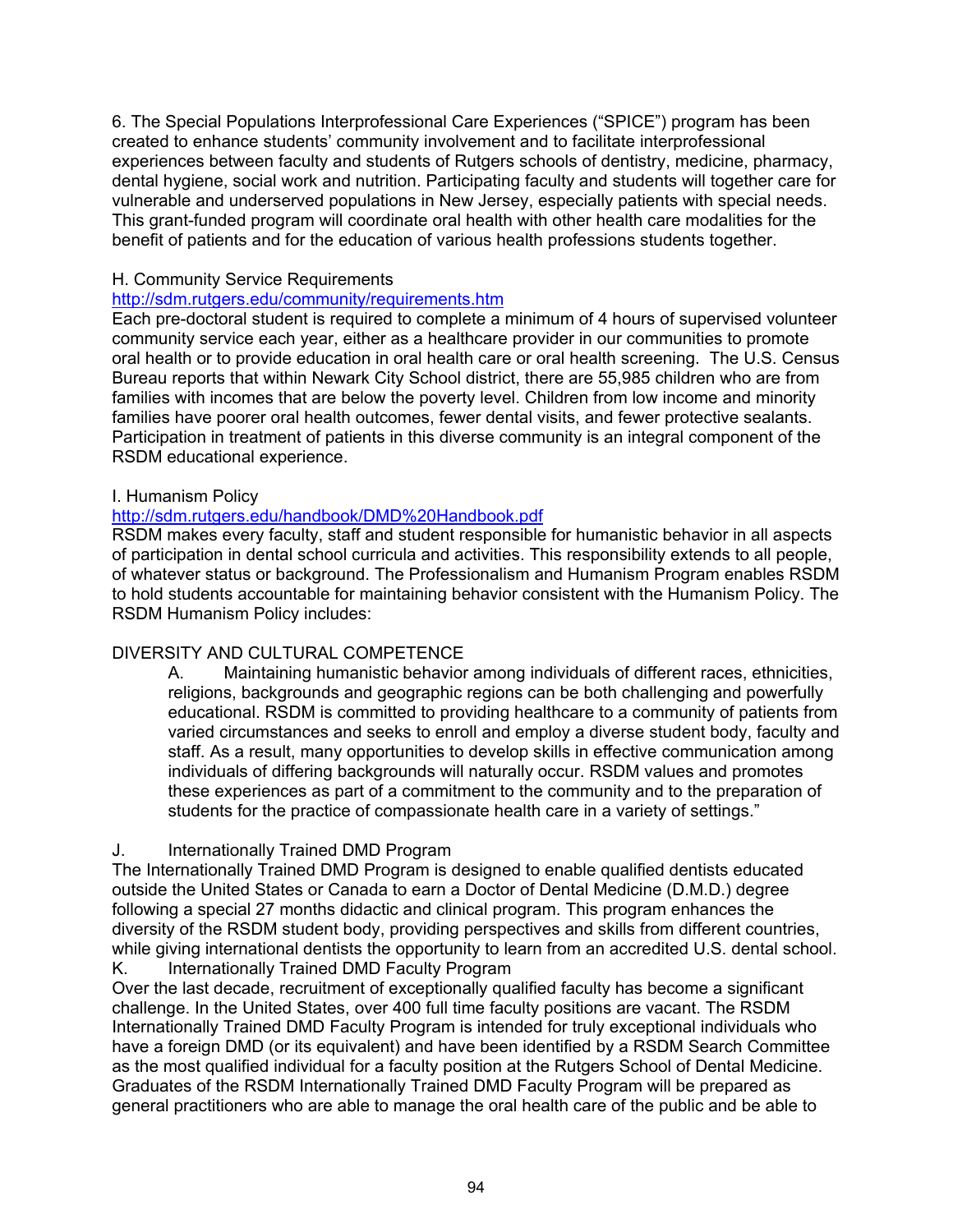serve as clinical faculty at the Rutgers School of Dental Medicine. Their participation and future employment at RSDM will enhance the diversity of the faculty and bring a global perspective to the educational environment.

# L. Student Organizations

<http://sdm.rutgers.edu/students/current/predoctoral/organizations.html>

Among the many student organizations active at RSDM are groups devoted to the welfare and advancement of minority and students with special interests. These student chapters and clubs celebrate the differences amongst our students, but open their doors to any student regardless of their race, cultural or religious background with the common goal to help make the "community" a better place both within our school as well as within the surrounding Newark area. Among these organizations are:

American Association of Women Dentists Hispanic Dental Association Indian Student Dental Association Student National Dental Association Alpha Omega International Dental Fraternity Asian American Dental Club Dental Association for Equality Italian Dental Society Muslim Student Club

# M. Office of Multicultural Affairs

[http://sdm.rutgers.edu/about/admin\\_multicultural.htm](http://sdm.rutgers.edu/about/admin_multicultural.htm)

The mission of the Office of Multicultural Affairs is to enhance the professional dental school experience for all students through their interaction with a diverse faculty, staff and community in a culturally sensitive environment. Goals

Students: To provide support and retention of all students through the promotion of: (1) a positive educational environment that promotes culturally sensitive interactions, (2) sponsoring programs that address the needs of students on a personal, academic, social and cultural level, and (3) provide oral health experiences in culturally diverse settings in the surrounding community.

Faculty: To support underrepresented faculty/staff, provide training to assist in their roles as mentors and teachers and in particular students of an underrepresented background, and improve diversity relationships amongst the faculty.

Community: To initiate and execute community projects that allow members of the RSDM family to work with the surrounding community to alleviate unmet oral health needs as well as promote cultural sensitivity awareness.

# N. From Practice to Preceptor Program (F2P2)

The RSDM FP2P program recruits and trains practicing general and pediatric dentists to prepare them for faculty positions. The aim of F2P2 is to enhance recruitment and retention of a diverse group of faculty who can bring community-based experience to expand the horizons of dental students. The program aims to prepare participating community dentists to:

- Teach in a "competency-based" clinical setting
- Teach in community-based settings located in underserved communities
- Treat vulnerable populations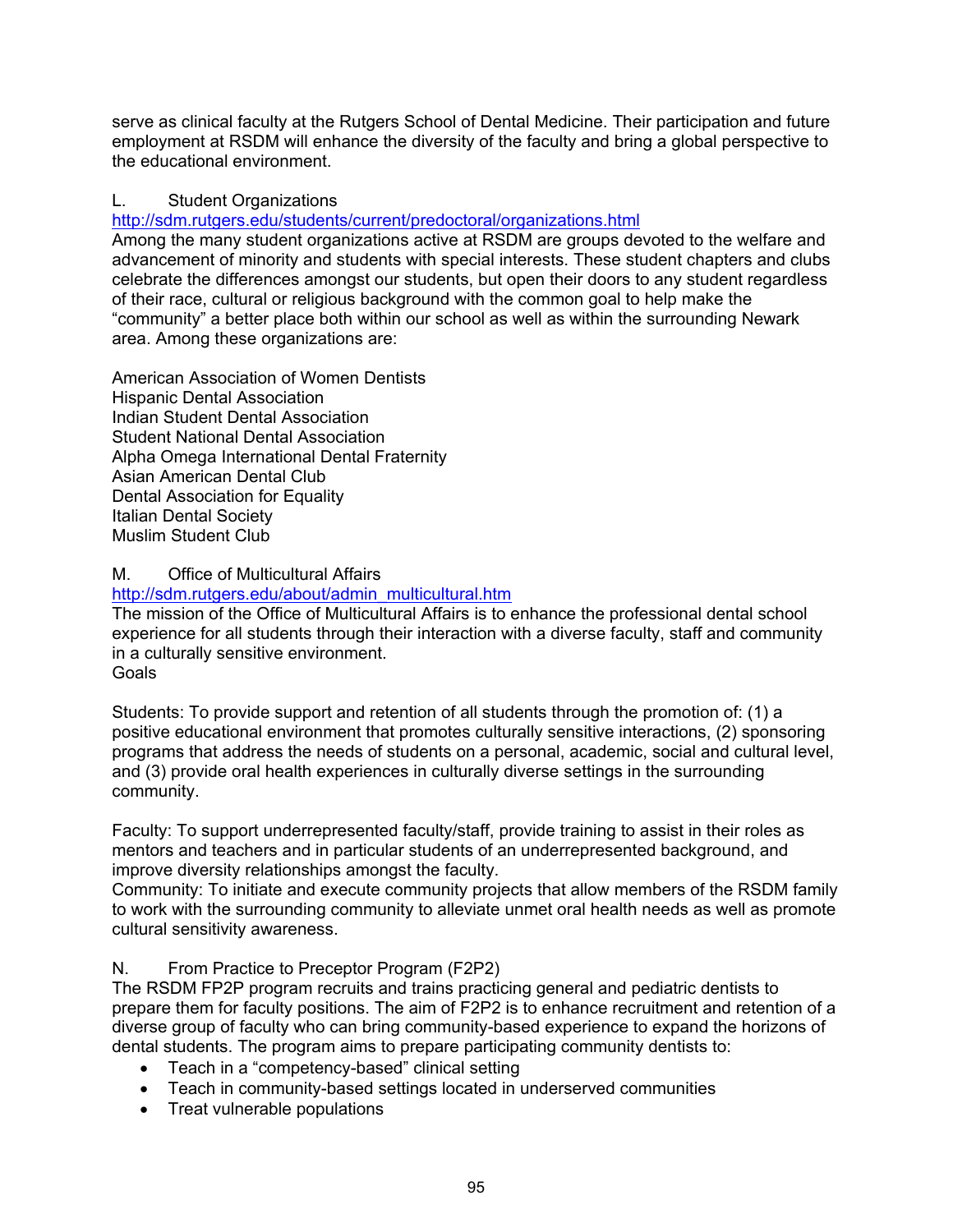- Develop cultural and linguistic competencies
- Mentor students and other aspiring faculty
- V. REFERENCES AND RELATED POLICIES

# A. Disabilities and Students/Applicants of RBHS

[http://academicaffairs.rutgers.edu/sites/academicaffairs/files/RBHS%20Chancellor%20Policy\\_Di](http://academicaffairs.rutgers.edu/sites/academicaffairs/files/RBHS%20Chancellor%20Policy_Disabilities%20and%20RBHS%20Students_6.18.13_v2.pdf) [sabilities%20and%20RBHS%20Students\\_6.18.13\\_v2.pdf](http://academicaffairs.rutgers.edu/sites/academicaffairs/files/RBHS%20Chancellor%20Policy_Disabilities%20and%20RBHS%20Students_6.18.13_v2.pdf)

B. RBHS Code of Conduct

<http://rbhs.rutgers.edu/compweb/code/conduct.pdf>

C. Equal Access in Public Service

[http://academicaffairs.rutgers.edu/sites/academicaffairs/files/RBHS%20Chancellor%20Policy\\_E](http://academicaffairs.rutgers.edu/sites/academicaffairs/files/RBHS%20Chancellor%20Policy_Equal%20Access%20in%20Public%20Service_06-25-2013.pdf) [qual%20Access%20in%20Public%20Service\\_06-25-2013.pdf](http://academicaffairs.rutgers.edu/sites/academicaffairs/files/RBHS%20Chancellor%20Policy_Equal%20Access%20in%20Public%20Service_06-25-2013.pdf)

D. Equal Education Opportunity

[http://academicaffairs.rutgers.edu/sites/academicaffairs/files/RBHS%20Chancellor%20Policy\\_E](http://academicaffairs.rutgers.edu/sites/academicaffairs/files/RBHS%20Chancellor%20Policy_Equal%20Education%20Opportunity_6.18.13.pdf) [qual%20Education%20Opportunity\\_6.18.13.pdf](http://academicaffairs.rutgers.edu/sites/academicaffairs/files/RBHS%20Chancellor%20Policy_Equal%20Education%20Opportunity_6.18.13.pdf)

E. Limited English Proficient and Hearing/Speech Impaired Communications [http://academicaffairs.rutgers.edu/sites/academicaffairs/files/RBHS%20Chancellor%20Policy\\_Li](http://academicaffairs.rutgers.edu/sites/academicaffairs/files/RBHS%20Chancellor%20Policy_Limited%20English%20Proficiency%20and%20Hearing%2C%20Speech%20Impaired%20Communications_06.25.13.pdf) [mited%20English%20Proficiency%20and%20Hearing%2C%20Speech%20Impaired%20Comm](http://academicaffairs.rutgers.edu/sites/academicaffairs/files/RBHS%20Chancellor%20Policy_Limited%20English%20Proficiency%20and%20Hearing%2C%20Speech%20Impaired%20Communications_06.25.13.pdf) [unications\\_06.25.13.pdf](http://academicaffairs.rutgers.edu/sites/academicaffairs/files/RBHS%20Chancellor%20Policy_Limited%20English%20Proficiency%20and%20Hearing%2C%20Speech%20Impaired%20Communications_06.25.13.pdf)

F. Equal Employment Opportunity and Affirmative Action <http://policies.rutgers.edu/sites/policies/files/60.1.8%20-%20current.pdf>

G. Policy Prohibiting Discrimination and Harassment <http://policies.rutgers.edu/sites/policies/files/60.1.12%20-%20current.pdf>

# **PART VII: STUDENT FINANCIAL RESPONSIBILITY**

**UNIVERSITY POLICY**  [http://policies.rutgers.edu](http://policies.rutgers.edu/)

**DENTAL SCHOOL POLICY Tuition and Fees**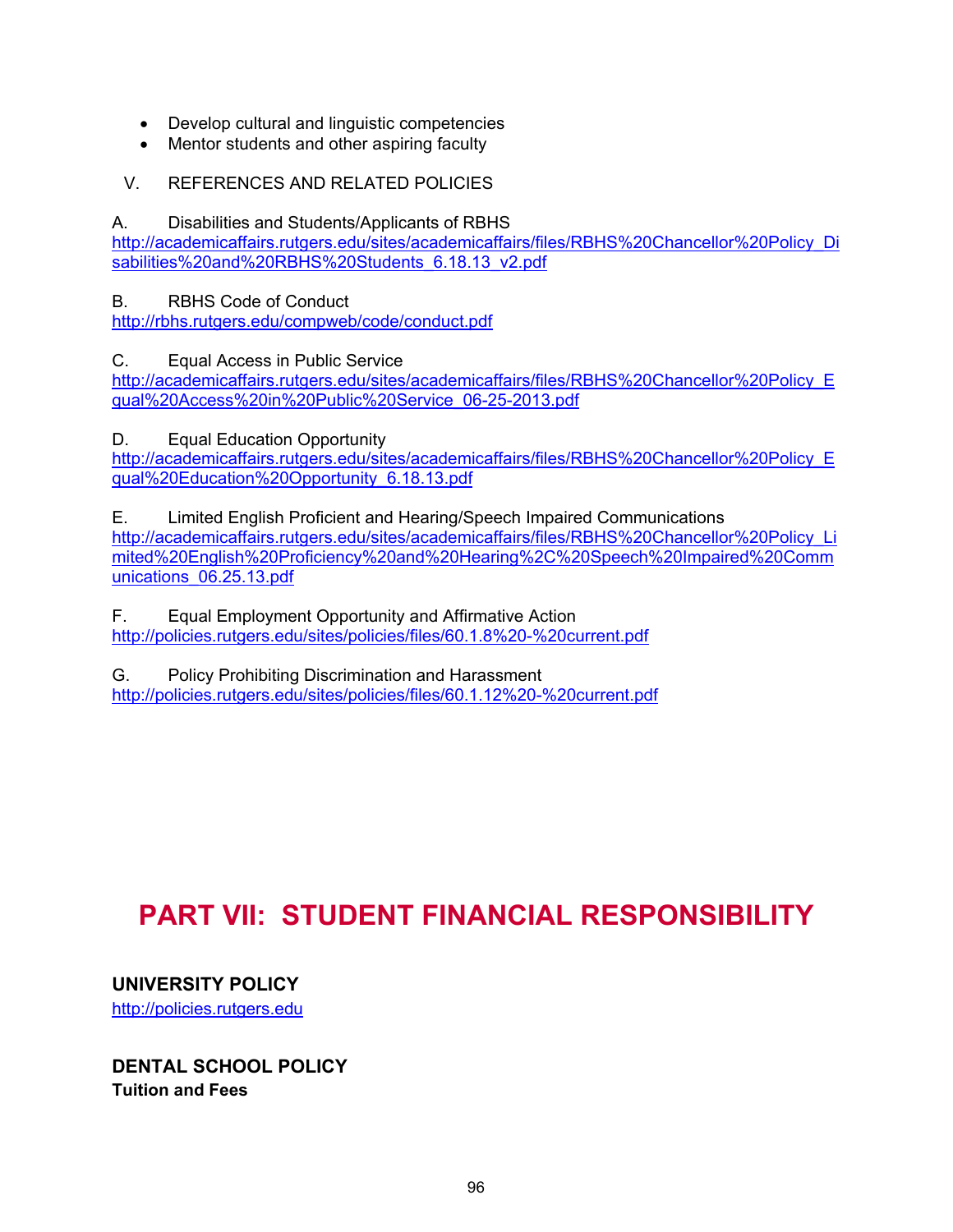All tuition and fees must be paid prior to the start of each semester. Tuition and fees are deducted from any financial aid award, and the balance, if any, is refunded to the student. Refund checks are generated in approximately seven working days. Since completion of all requirements within five academic years after first enrollment in the program is a requirement for graduation, a student will be charged a maximum of five years of tuition.

Students repeating an academic year must pay full tuition. Students enrolled in the Five Year Program must pay full tuition for each of the five years. Students carrying a reduced course load (e.g., repeating a year with course waivers) must pay full tuition if enrolled in more than half the courses in a semester or if the student's schedule contains periods of individual study or other electives. Students enrolled for up to one-half the courses in a semester may be charged half tuition. Determinations of less than full tuition for any reason are made on a case-by-case basis by the Associate Dean for Academic Affairs or designee.

# **Deferred Payment Plan**

The Rutgers Office of Student Accounting, Billing, and Cashiering, offers a Rutgers University Tuition Payment Plan (RUTPP). The Rutgers University Tuition Payment Plan (RUTPP) allows you to pay your term bill charges in convenient monthly payments. By planning early you can include your college payments in your monthly household budget, which allows you to avoid the large, lump sum payment due at the beginning of each semester. If you budget with Rutgers you may be able to reduce the amount of loans you will need, and in turn reduce your indebtedness.

- \* Choose the number of months to spread your installment payments. The installment period is interest free.
- $\div$  There is a \$60 enrollment fee to join the annual plan and a \$50 enrollment fee for the semester plan. This fee is nonrefundable and due at the time of enrollment.
- $\cdot \cdot$  This is an interest free plan. Unlike a loan, you can join this plan and pay monthly without accruing interest or having a large debt at the time of graduation.
- $\div$  The plan is administered by Rutgers and a third-party billing servicer, University Accounting Service (UAS).
- Tuition Protection Insurance on the plan member is provided at no additional cost. If the plan member, the person financially responsible for paying the bill, dies during the contract period, the balance of the contract, up to the total tuition and fees owed at the time of death, will be paid by Rutgers University, provided that your monthly contract payments are current.

Any student who initiates the deferred payment plan and cannot meet the stated financial obligations must contact the Financial Aid Office and the Office of Student Accounting, Billing, and Cashiering immediately to discuss alternate sources of financial assistance.

Failure to meet the requirements of the RUTPP plan will result in assessment of the \$25 per month late fee. Contracts will be canceled after three (3) months of nonpayment. RSDM Manager, Student Receivables and Cash Collections – Samar Sayah, (973) 972-3794 or [sayahsg@sdm.rutgers.edu](mailto:sayahsg@sdm.rutgers.edu)

University Accounting Service at 800-833-9783 or email them at [uasloanservice@tsico.com](mailto:uasloanservice@tsico.com) RBHS Manager, Billing & Collections – Hal Alexander, (732)-235-9174 or [alexanhb@ca.rutgers.edu](mailto:alexanhb@ca.rutgers.edu)

# **Non-Payment (for students not using the RUTPP payment plan)**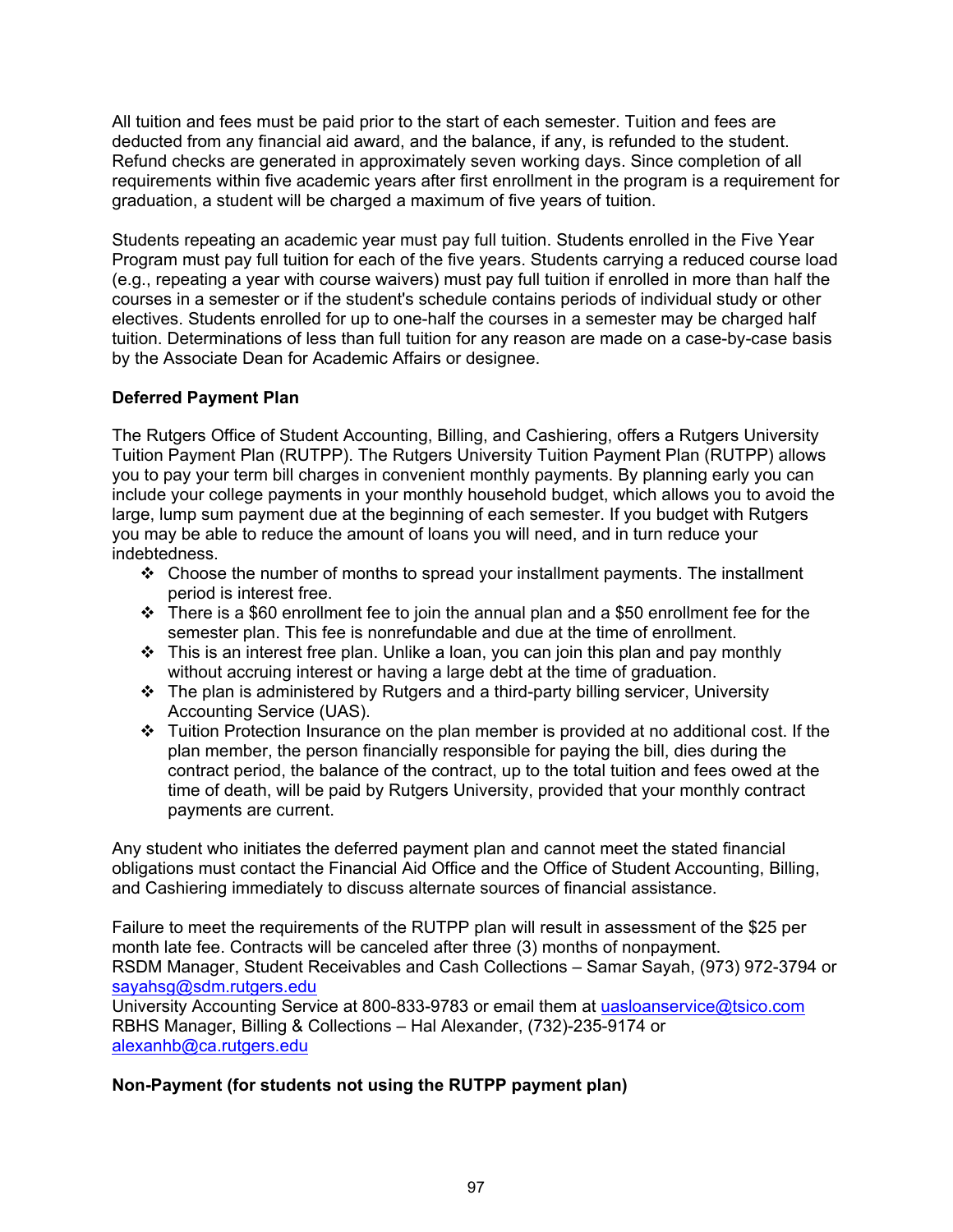| <b>ACTION TAKEN</b>                                                          | <b>ACTION TAKEN BY</b>            |  |
|------------------------------------------------------------------------------|-----------------------------------|--|
| Late Fee Assessed:                                                           | <b>Administration and Finance</b> |  |
| \$50 per month                                                               |                                   |  |
| Suspension from all academic activities                                      | <b>Academic Affairs</b>           |  |
| <b>Delayed Graduation</b>                                                    | <b>Academic Affairs</b>           |  |
| <b>Disqualification from National</b><br><b>Boards/Licensing Examination</b> | <b>Student Affairs</b>            |  |
| Withholding of Transcript                                                    | Registrar                         |  |
| Withholding of Dean's Letter of<br>Recommendation                            | <b>Student Affairs</b>            |  |

Failure to pay tuition and fees when due will result in the following:

# **Graduation**

Before a diploma or certificate is awarded to a graduating student, the final check-out form must be completed and signed by all listed individuals.

**A fourth year DMD student** who has not completed all academic requirements by September 1 will be reviewed by the SAPC to determine the student's status. If the student is required to continue into the subsequent semester, he/she will be subject to payment of full tuition and fees.

**A graduating Post-graduate student** who has not completed all academic requirements by September 1 will continue as a full-time student into the subsequent semester(s) and will pay the total amount of current tuition and fees.

#### **Withdrawals/Dismissal/Repetition/Leave of Absence**

A student, who withdraws, is dismissed, is on a leave of absence or is required to repeat an academic year which results in any period of non-attendance, must complete the required check-out form.

# **Equipment, Instruments and Expendable Supplies**

All students must lease and/or purchase the prescribed instruments and expendable supplies as authorized by the dental school. NO SUBSTITUTIONS WILL BE PERMITTED. An appropriate annual fee is assessed for each student for use of the assigned items. It is the student's responsibility to pay the replacement cost of any lost or broken loan instrument(s).

# **Gold Policy**

Beginning in the second year, each dental student is required to purchase approximately twenty (20) pennyweights of gold at the current market value. The gold will be used for all NON-PATIENT CARE laboratory projects in the SECOND, THIRD AND FOURTH ACADEMIC YEARS. LABORATORY GOLD MAY NOT BE USED FOR PATIENT CARE.

If a student uses their own gold for patient care, the gold **WILL NOT** be replaced with clinic gold under any circumstances. Students are responsible for the security of their own gold. At graduation, students will have the option of selling their gold back to the issuing gold company (NEY).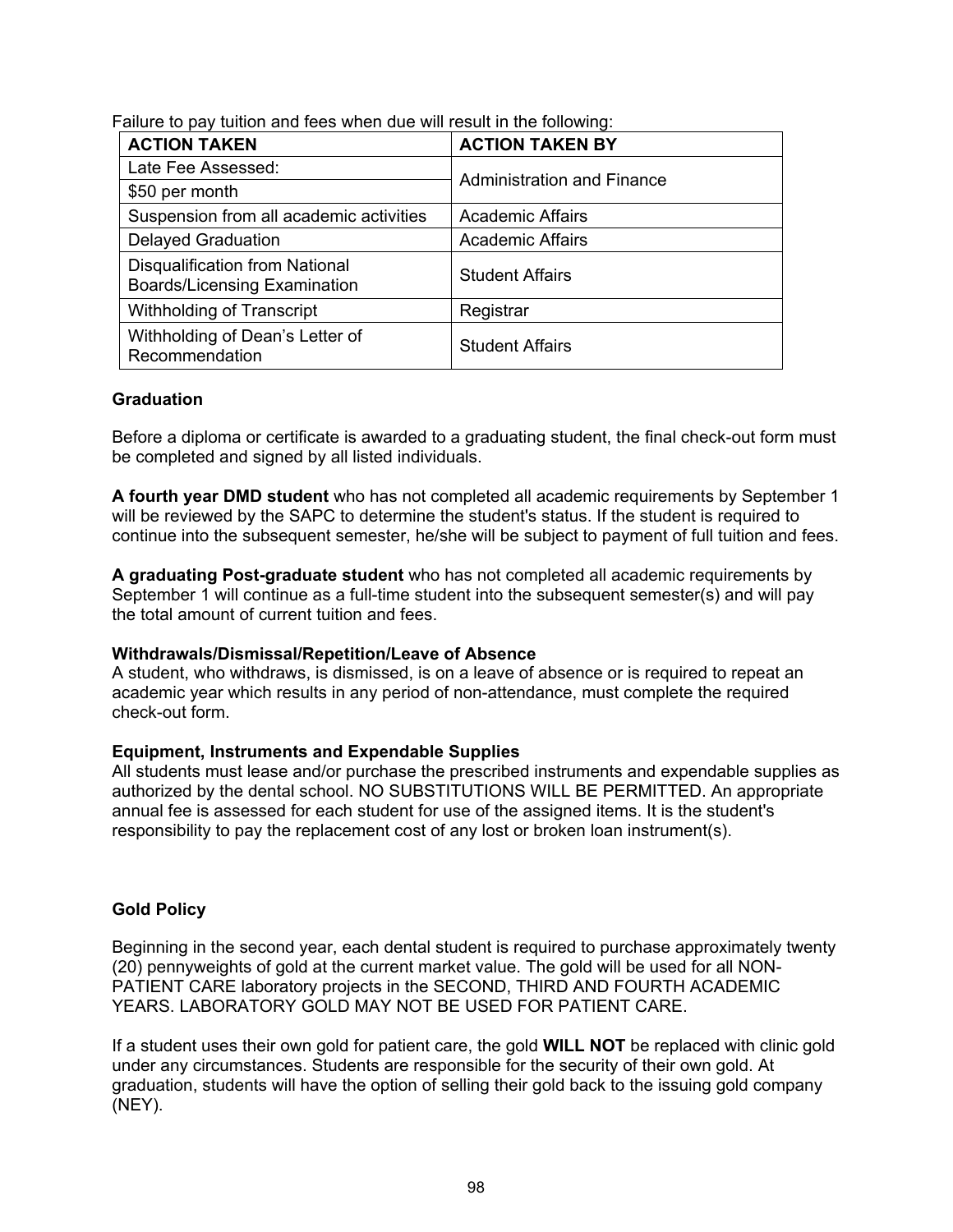# Refund Policy

| <b>STATUS</b>       | <b>Tuition</b>                                        | <b>Equipment</b><br>Kit                            | <b>Expendable</b><br><b>Supplies</b>               | Laptop/DVD | <b>Rutgers</b><br>sponsored<br><b>Health</b><br><b>Insurance</b> | All<br><b>Other</b><br><b>Fees</b> |
|---------------------|-------------------------------------------------------|----------------------------------------------------|----------------------------------------------------|------------|------------------------------------------------------------------|------------------------------------|
| <b>Dismissal</b>    | 80%<br>refund<br>within first<br>third of<br>semester | 80% refund<br>within first<br>third of<br>semester | 50% refund<br>within first<br>third of<br>semester | no refund  | contact<br>carrier                                               | no<br>refund                       |
| Leave of<br>Absence | 80%<br>refund<br>within first<br>third of<br>semester | 80% refund<br>within first<br>third of<br>semester | 50% refund<br>within first<br>third of<br>semester | no refund  | contact<br>carrier                                               | no<br>refund                       |
| Withdrawal          | 80%<br>refund<br>within first<br>third of<br>semester | 80% refund<br>within first<br>third of<br>semester | 50% refund<br>within first<br>third of<br>semester | no refund  | contact<br>carrier                                               | no<br>refund                       |

Note:

- 1. Refunds are not automatic and must be requested by the student.
- 2. All refunds for tuition will be determined by the Office of Student Affairs.
- 3. All refunds for equipment kit and/or expendable supplies will be determined by the Office of Student Affairs in consultation with the Manager of the Dental Store.
- 4. No refund will be granted prior to completion of the required check-out form.

**STANDARDS OF SATISFACTORY ACADEMIC PROGRESS FOR TITLE IV AND NEW JERSEY FINANCIAL AID PROGRAM ELIGIBILITY – DMD PROGRAM**

(Amended by Executive Council 10/14/10, 12/7/11)

# **1. Purpose**

This policy defines Satisfactory Academic Progress for all RSDM matriculating students.

# **2. Accountability**

The Associate Dean for Academic Affairs or designee is responsible for implementing this policy via the Student Academic Performance Committee (SAPC) and maintains the statistics on Satisfactory Academic Progress. The SAPC is charged to annually review policies and procedures concerning student status towards completion of their degree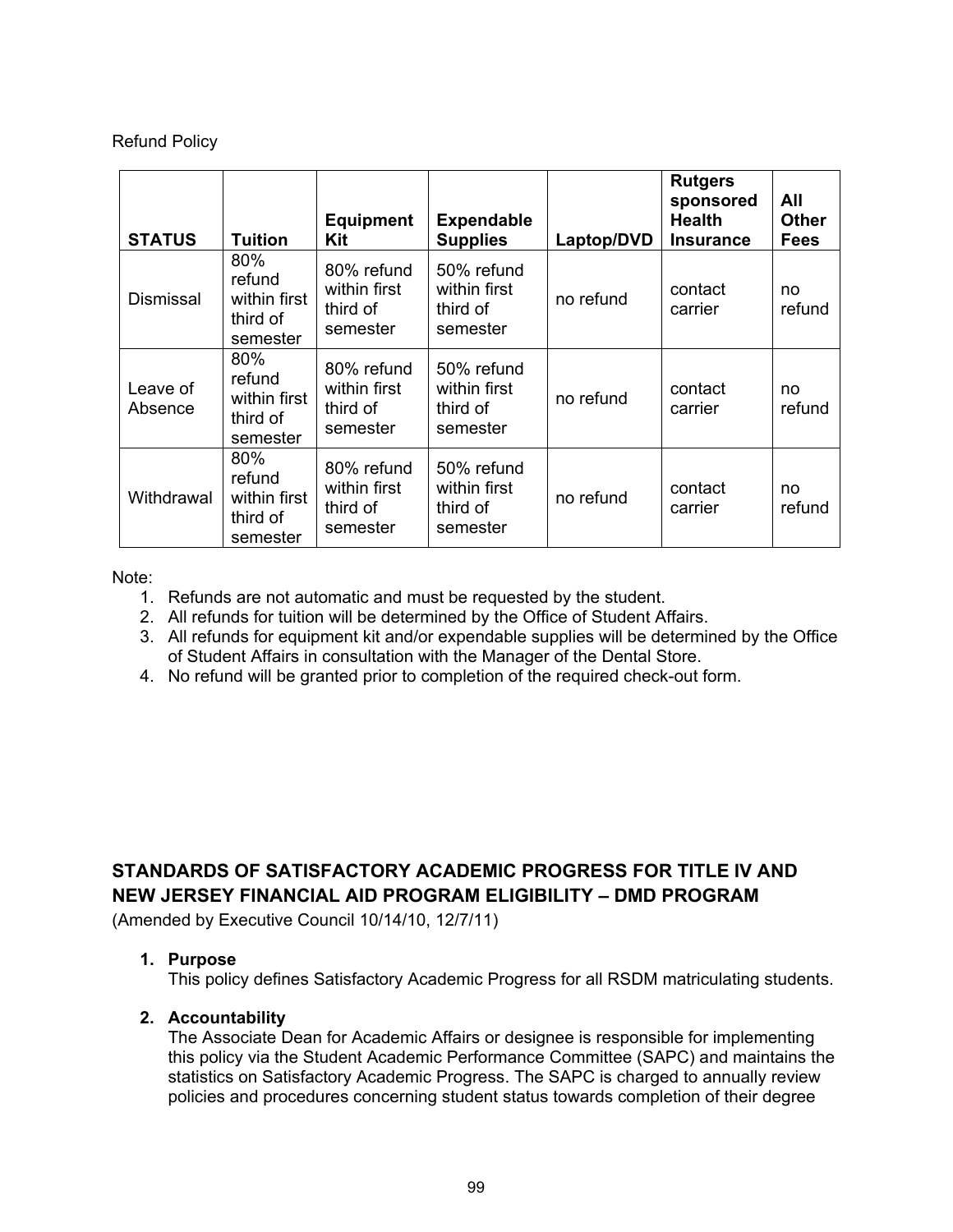and documents this in their official minutes, and it reviews each student's progress. The SAPC reviews each student's Satisfactory Academic Progress prior to the start of the subsequent academic year and will report any student not making Satisfactory Academic Progress to the Associate Dean for Academic Affairs or designee for appropriate action and notification to the student and the Office of Financial Aid.

# **3. Policy**

Sound academic principles require that students be required to maintain standards of Satisfactory Academic Progress. In addition, federal regulations require the School to establish Satisfactory Academic Progress standards for students who are awarded federal financial aid funds. The following standards apply to all matriculating full-time or less than full-time students, whether they are financial aid recipients or not. Students, who fail to maintain Satisfactory Academic Progress annually may be placed on financial aid probation, may be placed on an academic plan, may be placed on the Five Year Program, may be required to repeat an academic year, may be dismissed, or may voluntarily withdraw, in accordance with the policies of the School. The standards of Satisfactory Academic Progress measure a student's performance in three areas: completion rate, cumulative grade point average (GPA) and maximum time frame.

- a. Completion Rate
	- i. A student must complete all requirements for the Doctor of Dental Medicine (DMD) degree within five academic years after first enrollment in the program, not including any time for approved Leave of Absence, student scholar status, academic amnesty/renewal or dual degree enrollment. A student enrolled in an alternate plan of completion and who earns satisfactory qualitative assessment in all courses will be deemed to be making Satisfactory Academic Progress regardless of full or less than full time enrollment. Students granted academic amnesty or renewal due to repetition of an academic year are deemed to be making Satisfactory Academic Progress.
	- ii. All coursework is co-requisite and prerequisite to all subsequent coursework. All students must complete a total of 329 credits to earn the DMD degree. A student must complete the following cumulative credits of total course work at the end of each academic year when they are following the regular four-year schedule:
		- Year 1 91 Year 2 - 184 Year 3 - 237 Year 4 - 329

Therefore, a student must complete the following cumulative credits of total course work at the end of each academic year when they are not following the regular four-year schedule:

Year 1 - 83 Year 2 - 151 Year 3 - 184 Year 4 - 237 Year 5 - 329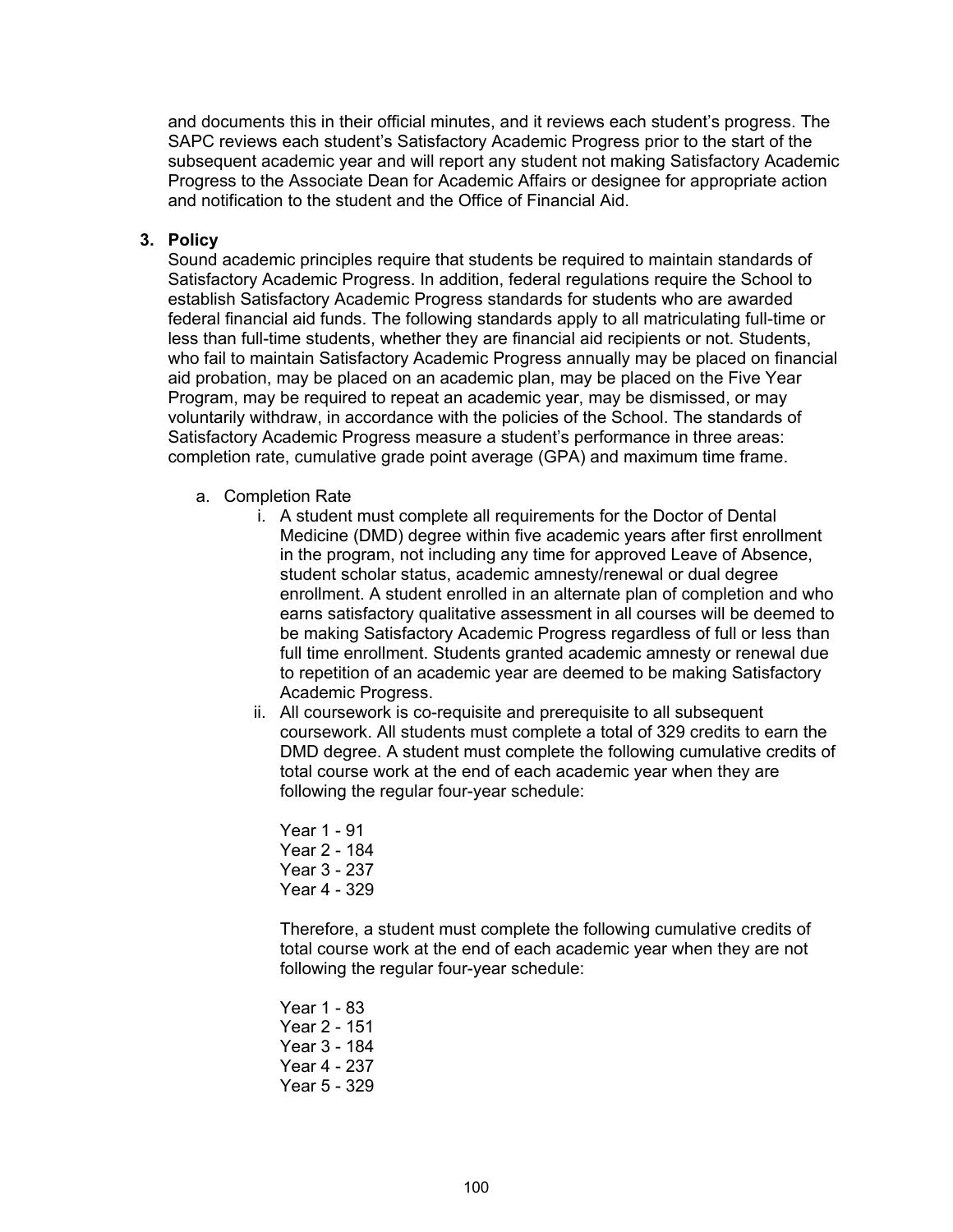For students in the Internationally Educated Dentist Program (IED) and the Advanced Standing Program, their foreign dental degree is considered to be their first two years in the RSDM dental program. These students must complete all requirements for the Doctor of Dental Medicine degree within three academic years after first enrollment in the program, not including any time for approved Leave of Absence or disciplinary suspension. In addition to successfully completing the IED summer program prior to the start of the academic year, an IED student must complete the following cumulative credits of total course work at the end of the third and fourth year of the DMD curriculum (the student's first and second year of RSDM enrollment):

Year 3 – 53 Year 4 – 145

Students who are required to repeat an academic year and/or are disenrolled for the trimester(s) most previous to the repeated year will have their credit total prorated on a case-by-case basis.

- iii. No transfer credit is accepted for any course.
- iv. All coursework applies to the DMD degree.
- b. Grade Point Average ("GPA")
	- i. A cumulative grade point average of 2.000 must be maintained at all times.
	- ii. P (Pass) grades received for pass/fail courses are considered attempted and earned credits, but are not calculated in the grade point average. However, they are included in calculation of Satisfactory Academic Progress.
	- iii. For the purpose of determining eligibility for promotion and Satisfactory Academic Progress, grades earned on remediation or repetition of a course of a course will be used to calculate the grade point average. Quality points from an earlier course grade in a repeated course do not count in the calculation of the GPA.

| <b>Letter Grade</b> | <b>Description</b>   | <b>Grade Points</b> |
|---------------------|----------------------|---------------------|
| А                   | <b>Excellent</b>     | 4                   |
| B+                  |                      | 3.5                 |
| в                   | Average              | 3                   |
| $C+$                |                      | 2.5                 |
| C                   | Fair                 | 2                   |
| D <sup>*</sup>      | Unacceptable         |                     |
| $F^*$               | Failure              |                     |
| $FR***$             | Failure/repeat       |                     |
| $D/C, F/C***$       | Grade on remediation |                     |

iv. Valid letter grades and their values are: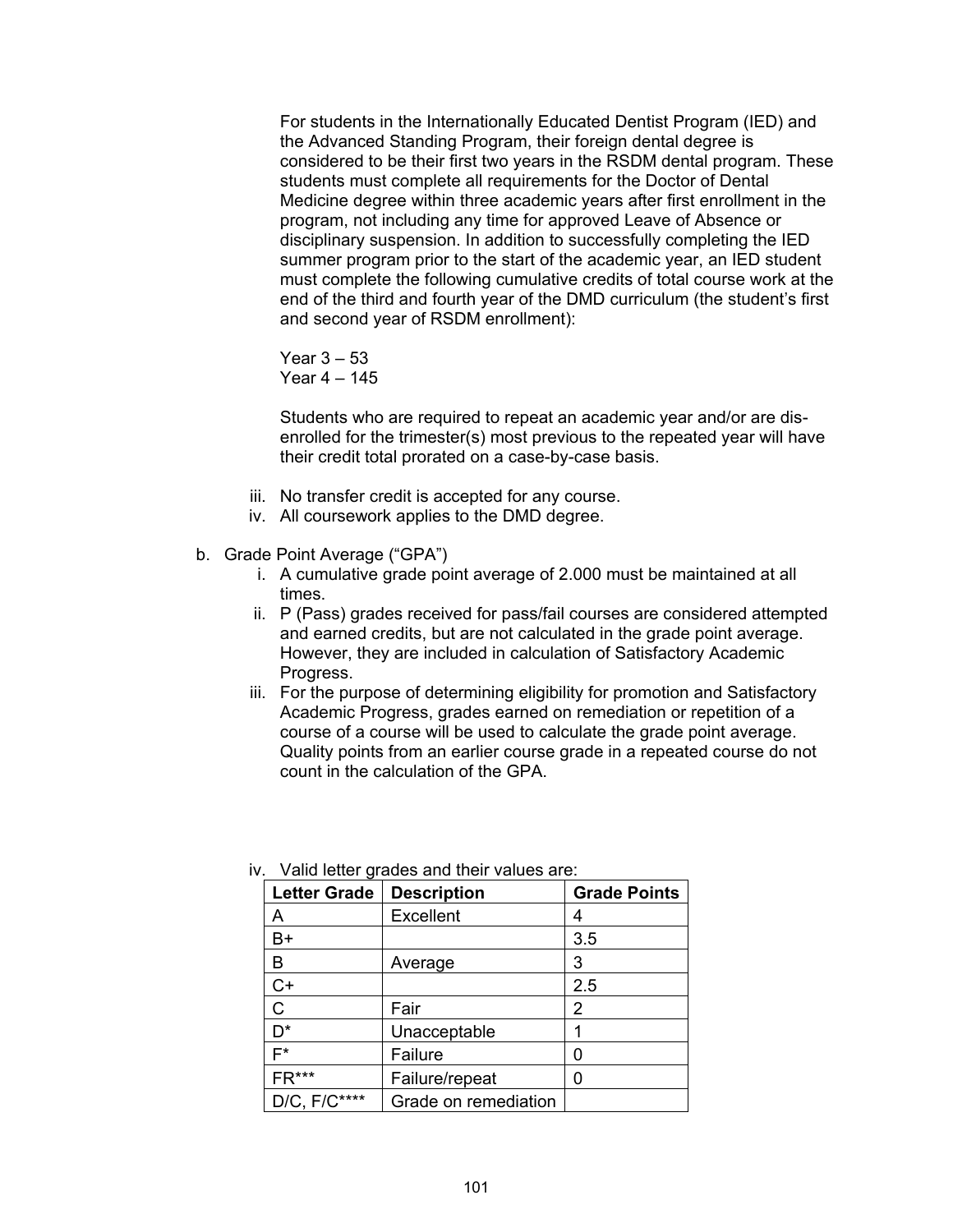Grades which are not included in the computation of the grade point averages are:

| AU         | Audit                                |
|------------|--------------------------------------|
| <b>EXT</b> | Exempt                               |
|            | Incomplete                           |
| P          | Pass                                 |
| S          | Satisfactory                         |
| U          | Unsatisfactory                       |
| <b>WP</b>  | Withdrawn-Passing                    |
| WF         | Withdrawn-Failing                    |
| X          | <b>Suspension for Administrative</b> |
|            | Reasons                              |

\*A student who does not satisfactorily complete all course requirements may be permitted to remediate based on the recommendation of the SAPC. This remediation includes F(Failure), D(Unacceptable) and I(Incomplete) grades.

The D grade and the F grade must be remediated or repeated. The D/C or F/C is awarded after re-examination in a didactic or preclinical laboratory course or after remediation or completion of deficient requirements in a clinical course. The new grade is recorded on the transcript in addition to the previous grade.

When an F or D grade is remediated, the highest grade attainable is C. Students receiving a grade of "F" in a course (a numerical grade value of 60-64) will remediate if allowed by the SAPC after considering the student's overall academic performance. Students receiving a grade of "FR" in a course (a numerical value of 59 and below) will repeat the course if allowed by the SAPC after considering the student's overall academic performance.

c. Maximum Time Frame

A student must complete all requirements for the Doctor of Dental Medicine degree within five academic years after first enrollment in the program, not including any time for approved Leave of Absence, student scholar status, academic amnesty/renewal, dual degree enrollment or disciplinary suspension regardless of full or less than full time enrollment.

A student in the Internationally Educated Dentist Program must complete all requirements for the Doctor of Dental Medicine degree within three academic years after first enrollment in the program, not including any time for approved Leave of Absence, student scholar status, academic amnesty/renewal, dual degree enrollment or disciplinary suspension regardless of full or less than full time enrollment.

d. Notification of Lack of Satisfactory Academic Progress and Reinstatement Following the evaluations by the SAPC, the Associate Dean for Academic Affairs or designee shall transmit written notification to all students who have not met the standards for Satisfactory Academic Progress. The notification shall indicate the nature of the deficiency, any methods that may be available for correcting the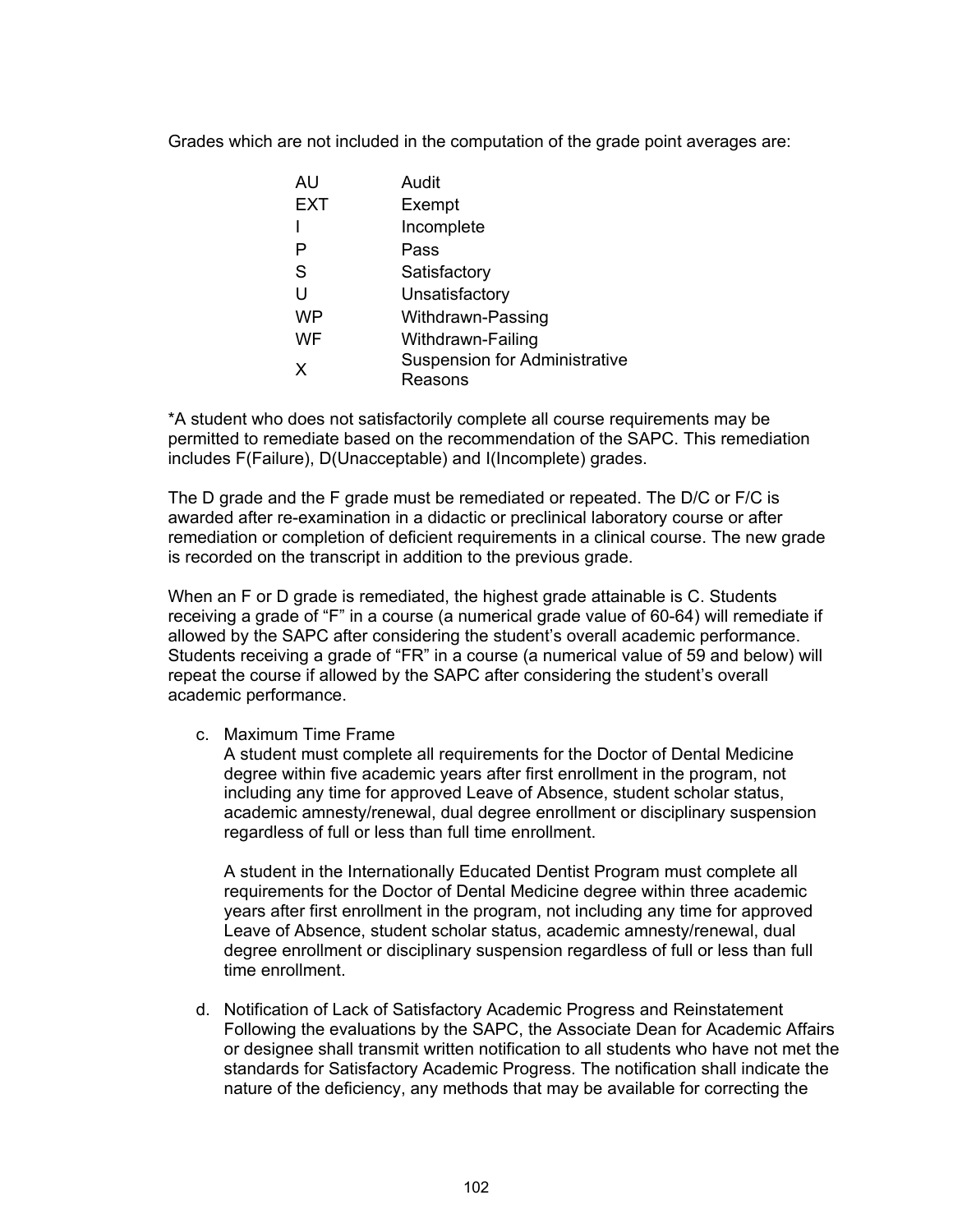deficiency and any consequences that have resulted or may result, such as financial aid probation, academic plan or dismissal.

A student who has lost eligibility for financial aid does not automatically regain eligibility simply by paying for his or her own classes and passing his or her classes or by sitting out a semester.

e. Appeal for Reinstatement of Financial Aid Eligibility

Students who wish to appeal for reinstatement of financial aid eligibility may do so in writing to the Dean or designee. Exceptional circumstances warranting an appeal and possible exception include death of a relative and injury or illness of the student.

- i. A signed appeal letter request that must include a detailed statement of the facts and circumstances supporting the appeal and why the student believes the determination should be changed.
- ii. All information supporting the appeal.

The student will be notified in writing by the Dean or designee of the final decision regarding the appeal.

f. Financial Aid Probation

Financial aid Probation is awarded to a student if the Appeal has been approved. While on Financial aid probation the student is eligible to receive financial aid funding for one term.

g. Academic Plan

An Academic Plan is created for a student who will not be able to complete the necessary bench marks to regain SAP status within the period of time on financial aid probation of one term. The Academic Plan includes bench marks that must be completed successfully for each successive term in order to continue on the plan and continue to be eligible for financial aid.

h. Dismissal or Withdrawal

Students who are dismissed or withdrawn from the School are not making Satisfactory Academic Progress and are not eligible to receive financial aid.

i. Non-Attendance

Excessive absence from any course may result in a failure grade and will be dealt with according to SAPC policy and procedure.

j. Other Institutions

Students enrolled in University-recognized dual degree programs are subject to the standards of academic progress of this policy.

k. Documentation

Documentation of decisions concerning probation, placement in the Five Year Program, dismissal, appeal, unsatisfactory progress or re-establishment of Satisfactory Academic Progress shall be transmitted to the affected student and maintained in the student academic file in accordance with RUTGERS record retention requirements. Through the SAPC, the Associate Dean for Academic Affairs or designee will maintain a statistical review and analysis of Satisfactory Academic Progress data.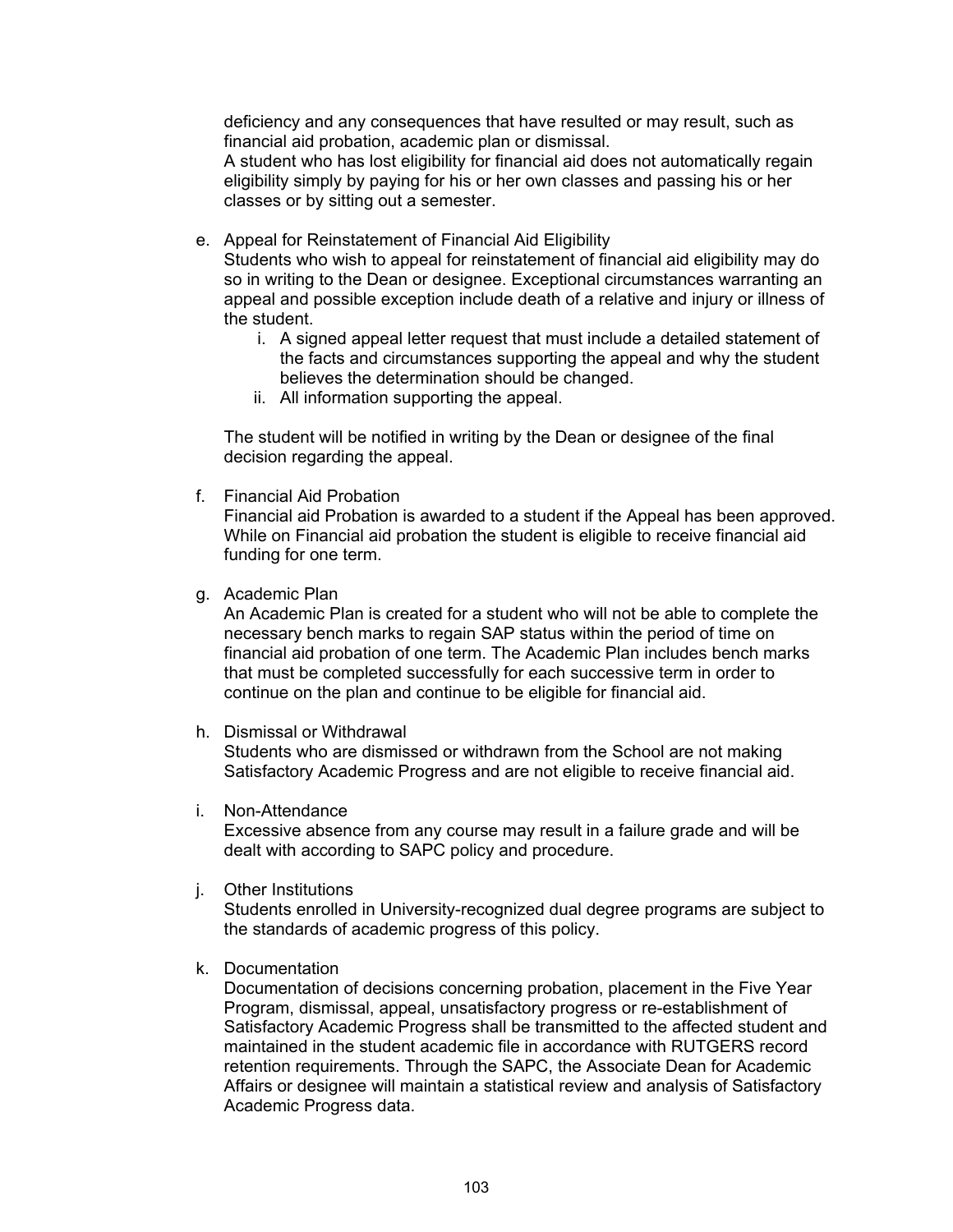#### l. Dissemination

This policy shall be published in the same manner as other academic policies of the School, including online publication and inclusion in the Student Handbook and Catalog following adoption of the most recent policy amendment. All students and faculty will receive an annual notification of the policy via the University's e-mail system. The policy will be reviewed and updated annually with the input and approval of the Director of Financial Aid.

m. Standards for Satisfactory Academic Progress Established upon Matriculation Standards for SAP which are distributed to students upon matriculation are applicable for the duration of a student's continuous matriculation in the same program unless any changes in standards are made.

# **PART VIII: STUDENTS WITH DISABILITIES OR IMPAIRMENTS**

**UNIVERSITY POLICIES Students with Disabilities**

<http://policies.rutgers.edu/>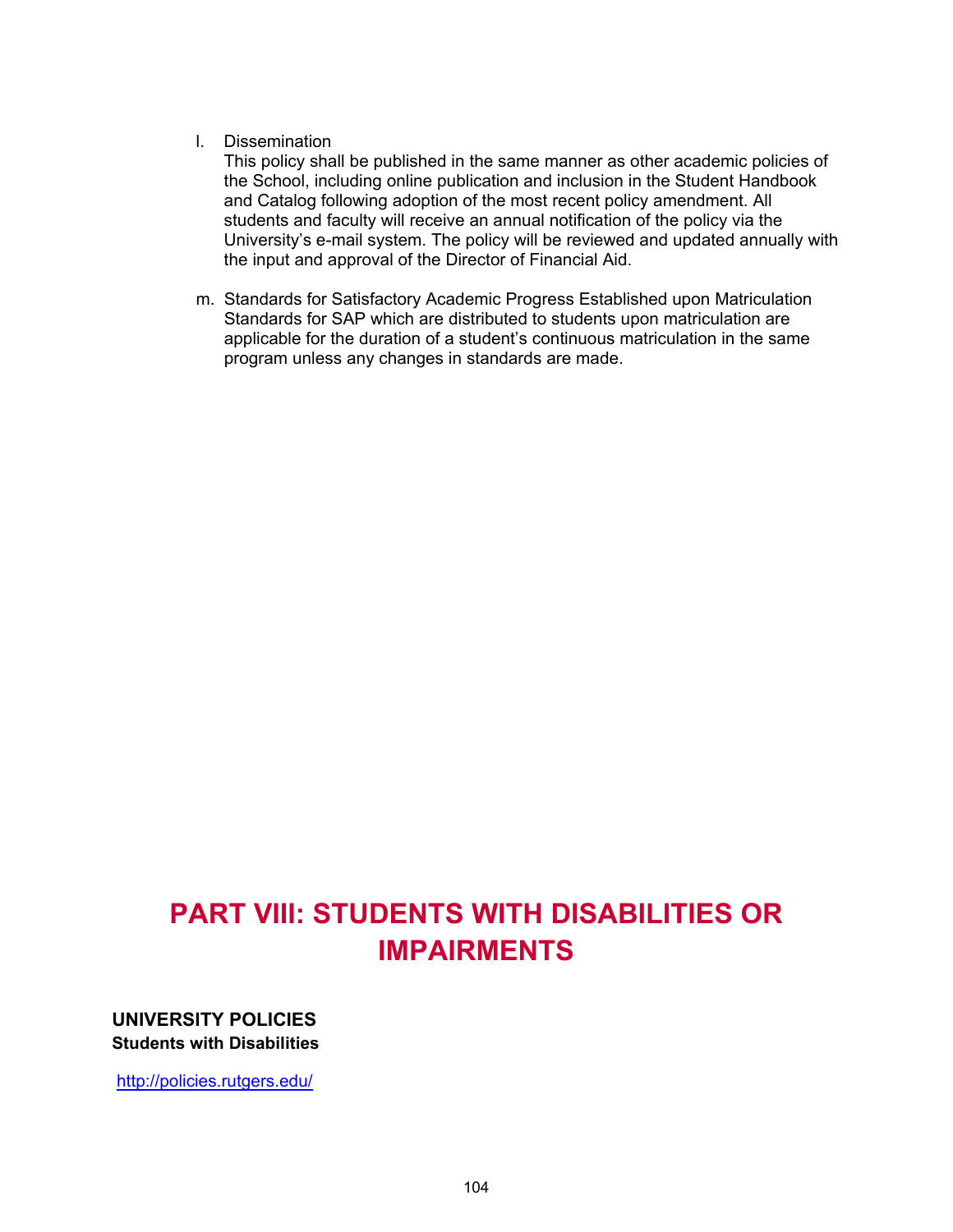#### **Students with Impairments**

[http://rbhs.rutgers.edu/policylibrary/university\\_policies/student\\_affairs/PDF/00-01-25-35\\_00.pdf](http://rbhs.rutgers.edu/policylibrary/university_policies/student_affairs/PDF/00-01-25-35_00.pdf)

# **ESSENTIAL FUNCTIONS FOR ADMISSION AND MATRICULATION TO SCHOOL OF DENTAL MEDICINE**

(Approved by Executive Council 7/19/06. Amended 12/19/14, 4/18/17, 9/17/18)

The granting of the DMD degree signifies that the holder of such a degree is a dentist prepared for entry into the practice of dentistry or postgraduate training programs of diverse types. The DMD degree is, and must remain a broad based degree attesting to the mastery of general knowledge in all fields requisite for the practice of dentistry. It follows from this that graduates must possess the knowledge, skills and behaviors necessary to function in a broad variety of clinical situations, and to render a wide spectrum of patient care. Rutgers School of Dental Medicine (RSDM) complies with section 504 of the Rehabilitation Act of 1973, the Americans with Disabilities Act of 1990, and the Americans with Disabilities Act Amendments Act of 2008, and ascertains that candidates for the DMD degree must perform certain essential functions.

It is the obligation of RSDM to seek candidates who will be best able to serve the needs of society and to graduate effective and competent dentists. A candidate for the DMD degree must possess abilities and skills which include those that are observational, communicational, motor, intellectual conceptual (integrative and quantitative), and behavioral and social. The use of a trained intermediary is not acceptable in many pre-clinical and clinical situations in that it means that a candidate's judgment must be mediated by someone else's power of selection and observation. The attainment of knowledge mandates that the candidate attend classes, laboratories and clinics on a regular basis as defined in the dental school's attendance policies. The following are Essential Functions which are implemented to achieve this goal:

1. Observation

The candidate must be able to acquire a defined level of required information as presented through demonstrations and experiences in the basic and dental sciences, including but not limited to information conveyed through physiologic and pharmacological demonstrations in animals, micro biological cultures and microscopic images of microorganisms and tissues in normal and pathologic states. Furthermore, a candidate must be able:

- a. to observe a patient accurately, at a distance, and close at hand, to acquire information from written documents, and to visualize information as presented in images from paper, films, slides or video with or without accommodations.
- b. to interpret x ray and other graphic images, with or without accommodations.

Such observations and information acquisition necessitates the functional use of visual, auditory and somatic sensation.

2. Communication

A candidate must be able to communicate effectively, efficiently, compassionately and sensitively with faculty, other health care providers, students and patients. This also includes acceptable cultural communication as the faculty, staff, students and patients are from varied cultural backgrounds. Communication includes speech and writing.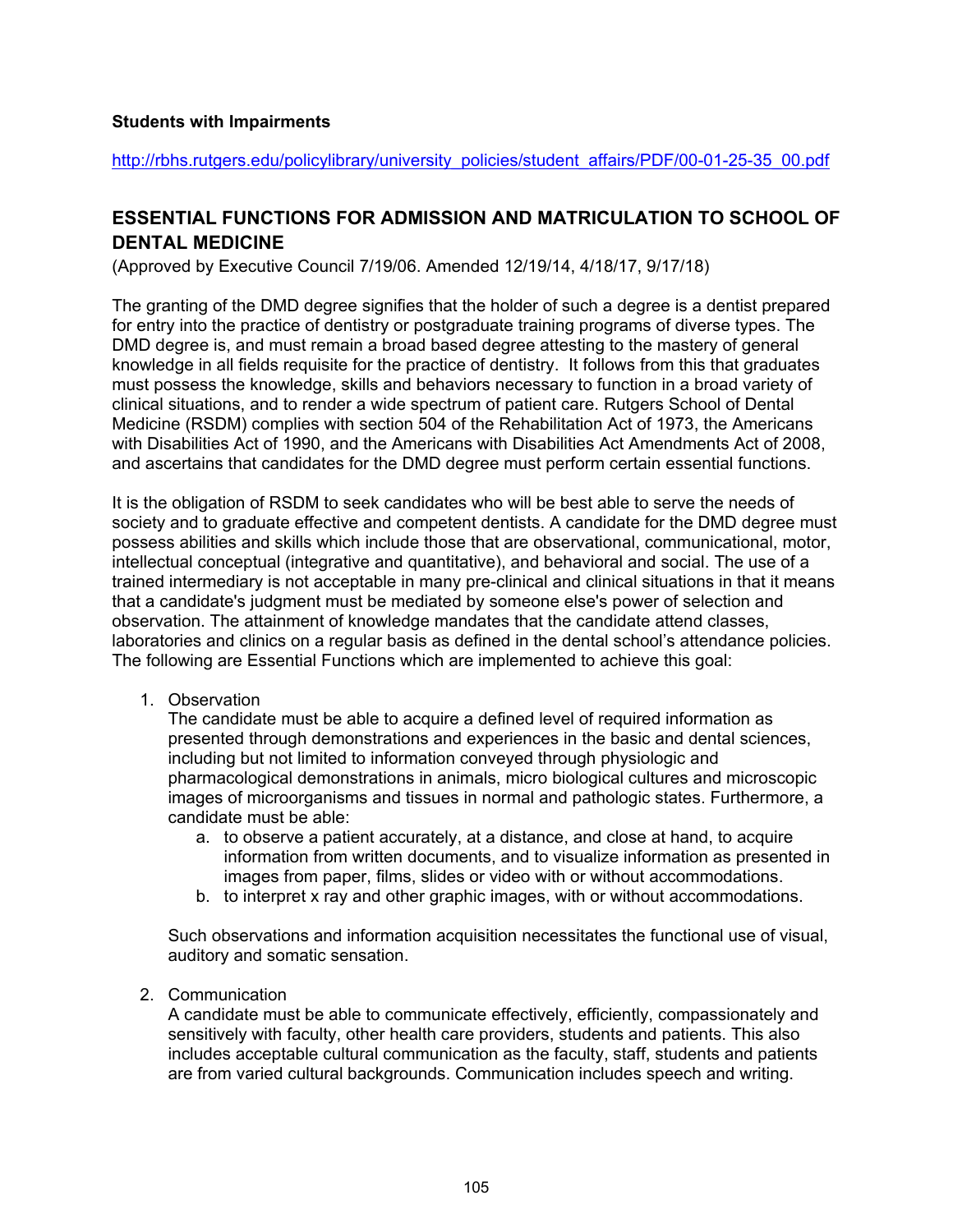3. Motor

It is required that a candidate possess the motor skills necessary to directly perform palpation, percussion, auscultation and other diagnostic maneuvers, basic laboratory tests and diagnostic procedures. Such actions require coordination of both gross and fine muscular movements, visual acuity for safe patient care, equilibrium, and functional use of the senses of touch and vision.

Candidates and students must have sufficient motor function such that they are able to execute movements reasonably required to provide general care and treatment to patients.

4. Intellectual-Conceptual Integrative and Quantitative Abilities

The candidate must be able to measure, calculate, reason, analyze, integrate and synthesize. In addition, the candidate must be able to comprehend three dimensional relationships and to understand the spatial relationships of structures. Problem solving, the critical skill demanded of dentists, requires all of these intellectual abilities. The candidate must be able to perform these problem solving skills in a timely fashion.

5. Behavioral and Social Attributes

The candidate must possess the emotional health required for full utilization of his/her intellectual abilities, the exercise of good judgment consistent with the profession, the prompt completion of all responsibilities attendant to the diagnosis and care of patients, and the development of mature, sensitive, empathetic and effective relationships with patients. The candidate must be able to tolerate physically taxing workloads and to function effectively under stress. He/she must be able to adapt to changing environments, to interact appropriately with individuals of diverse races, ethnicities, backgrounds and personal circumstances, to display flexibility, and to learn to function in the face of uncertainties inherent in the clinical problems of patients. The candidate must be able to safeguard the health and safety of self and others, including, but not limited to, faculty, staff, patients and students. The candidate must consistently conduct themselves in a manner that is non-disruptive to the dental school environment and particularly, to the learning experience of other students. Compassion, integrity, concern for others, appropriate appearance and hygiene, interpersonal skills, interest and motivation are all personal qualities that will be assessed during the admissions process and during matriculation. All matriculating students must conduct themselves professionally, and include the tenants of humanism as noted in the RSDM Student Handbook – Professionalism and Humanism Program, available on the RSDM website.

The Admissions Committee of the Rutgers School of Dental Medicine will consider for admission to Dental School any applicant who demonstrates the ability to acquire the knowledge necessary for the practice of dentistry, as well as the ability to perform or to learn to perform the skills as described in this document. Students will be judged not only on their scholastic accomplishments but also on their physical and emotional capacities to meet the full requirements of the school's curriculum and to graduate as skilled and effective practitioners of dentistry. Enrollment of accepted students to School of Dental Medicine is conditional based on the results of a physical examination including, but not limited to, vision tests, in order to determine their eligibility to perform all essential functions with or without reasonable accommodations.

If while matriculated to the School, a student becomes unable to meet the essential functions, an evaluation will be conducted to determine the student's fitness to continue in the program. A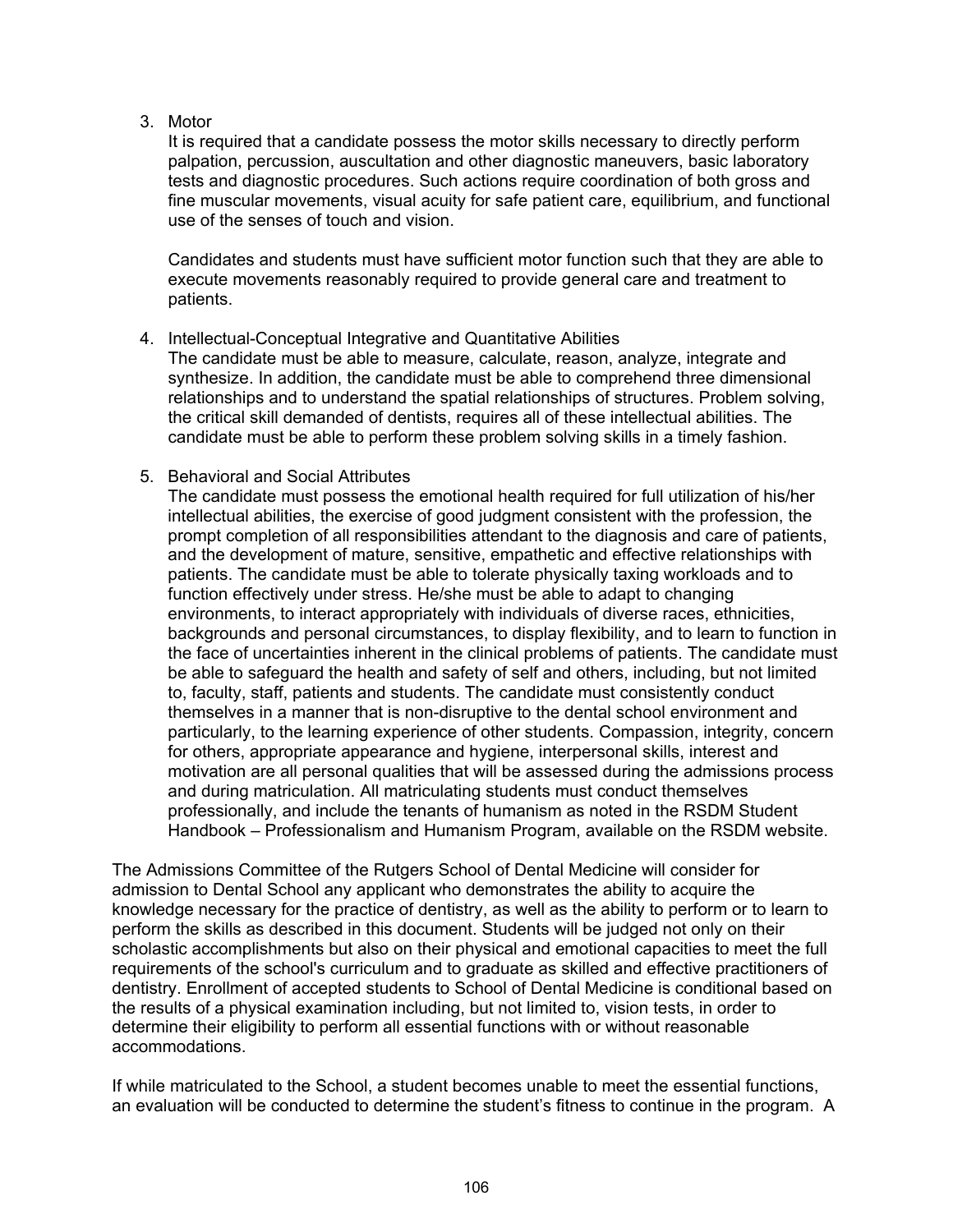student whose behavior or performance raises questions concerning his or her ability to fulfill the essential functions may be required to obtain an independent evaluation and/or testing by a health care provider designated by the School and to provide the results to the Rutgers Student Health and Wellness Center for the purpose of determining whether the student is fit to pursue the educational program. If the student is deemed fit to pursue the program, the School reserves the right to require actions recommended by the independent evaluator, including further testing, counseling, monitoring, leave of absence, etc.

According to University policy, School of Dental Medicine, will, if requested, provide reasonable accommodations to otherwise qualified enrolled students and applicants with disabilities unless: (a) such accommodations impose an undue hardship to the institution, or (b) direct threats of substantial harm to the health and safety of others due to the disability cannot be eliminated by any reasonable accommodations available that would allow the student to perform the essential functions or, (c) such accommodations fundamentally alter the educational program or academic standards.

The RSDM will establish a Committee, in collaboration as appropriate with the Office of Disability Services that will be charged with the responsibility of:

- a. reviewing the alternative means to allow the candidate/student to perform all essential functions
- b. recommending the necessary reasonable accommodations to enable the candidate/student to perform essential functions leading to the successful completion of the RSDM educational program
- c. evaluating whether any proposed accommodations impose undue hardship to the institution, direct threat of substantial harm to the health and safety of others or fundamentally alter the educational program or academic standards.

Each request will be assessed on an individual basis and the appropriate recommendations will be made to the Office of Academic Affairs.

ADDENDUM (to be completed by all incoming DMD and Graduate Dental Education students):

# **RSDM ESSENTIAL FUNCTIONS**

I have read and understand the foregoing essential functions. If I require any accommodation in order to satisfy the functions, I agree to request accommodation promptly and understand that the RBHS Director, Disability Services in consultation with the Rutgers School of Dental Medicine will evaluate the reasonableness of the accommodation before acting on the request. Please refer to the RSDM Accommodations Policy, within this handbook.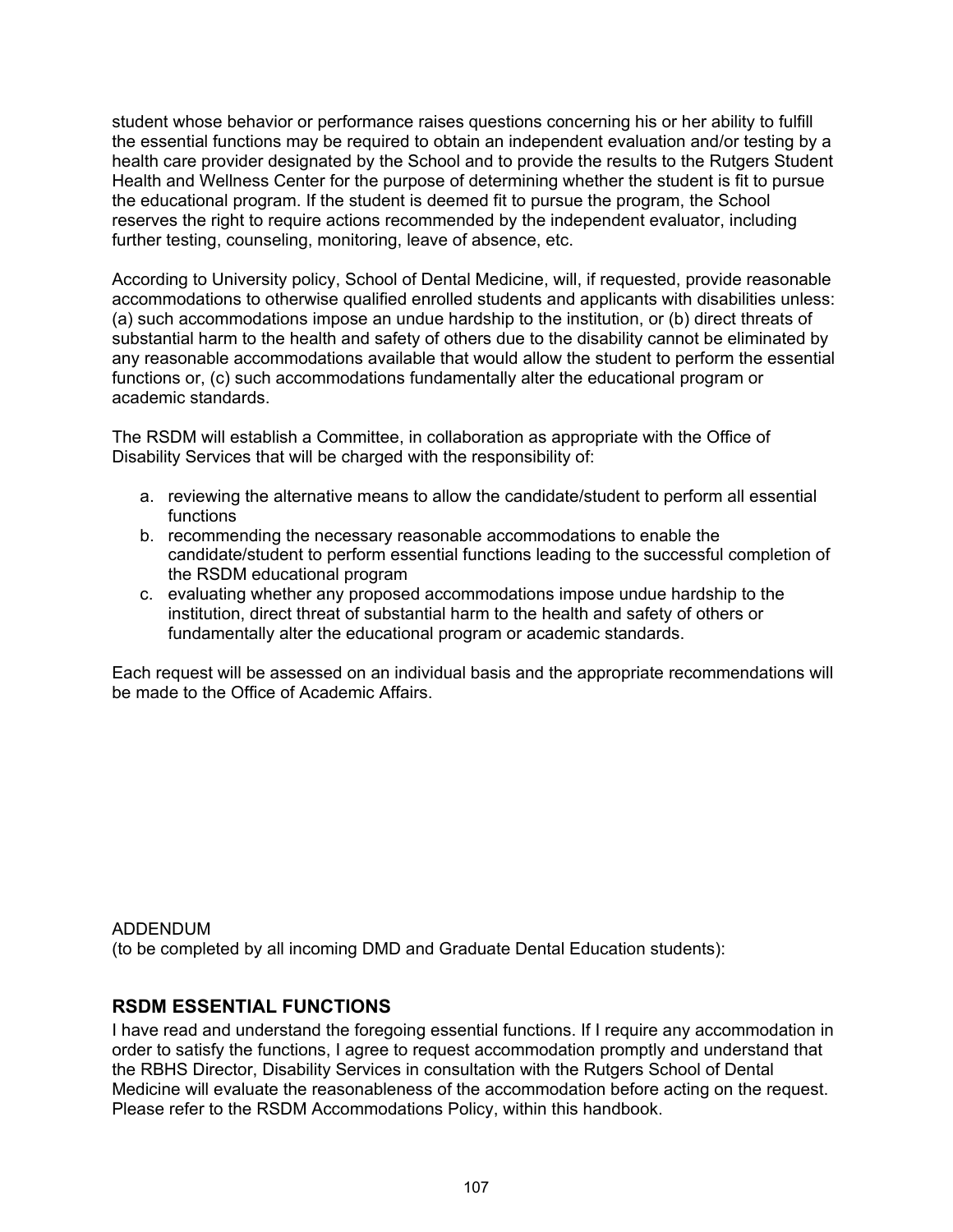Name of Candidate (printed) Signature of Candidate Date

Candidates and students should consult with the Office for Academic Affairs for further information and/or specific advice, specifically:

Associate Dean for Academic Affairs - Dr. Emily Sabato Rutgers University - School of Dental Medicine 110 Bergen Street – Room B-812 Newark, NJ 07103 Phone: 973-972-4440 Fax: 973-972-4758

# **POLICY ON VERIFICATION OF DISCIPLINARY RECORDS**

(Approved by Executive Council 4/17/08. Amended 10/8/08, 4/18/17, 3/08/22)

# **1. Purpose**

To establish policy and procedure for verification of disciplinary records for applicants conditionally accepted to Rutgers Biomedical Health Sciences (RBHS) – Rutgers School of Dental Medicine (RSDM).

# **2. Accountability**

Under the direction of the Dean, the Vice Dean overseeing the Office of Academic and Student Affairs shall ensure compliance with this policy. The Associate Dean for Admissions, through the Office of Admissions, shall implement this policy

# **3. Applicability**

This policy shall apply to all applicants accepted for admission to RBHS-Rutgers School of Dental Medicine.

# **4. Policy**

- A. Individuals to whom this policy applies will be required to have forwarded from every college/university attended, a "Disciplinary Action Disclosure Form", serving as verification of their disciplinary record with results deemed favorable by the RSDM as a condition of their admission, initial enrollment and/or continued enrollment. An offer of admission will not be final and enrollment not permitted until the receipt and review of completed Disciplinary Action Disclosure Forms with results deemed favorable by RSDM. Admission may be denied or rescinded, or enrollment terminated, based upon the results of the verification of disciplinary record.
- B. Individuals to whom this policy applies must sign a form authorizing the Dean of Students or other administrative officer in charge of student records at every college/university attended to forward to the RSDM Associate Dean for Admissions a "Disciplinary Action Disclosure Form" (EXHIBIT I)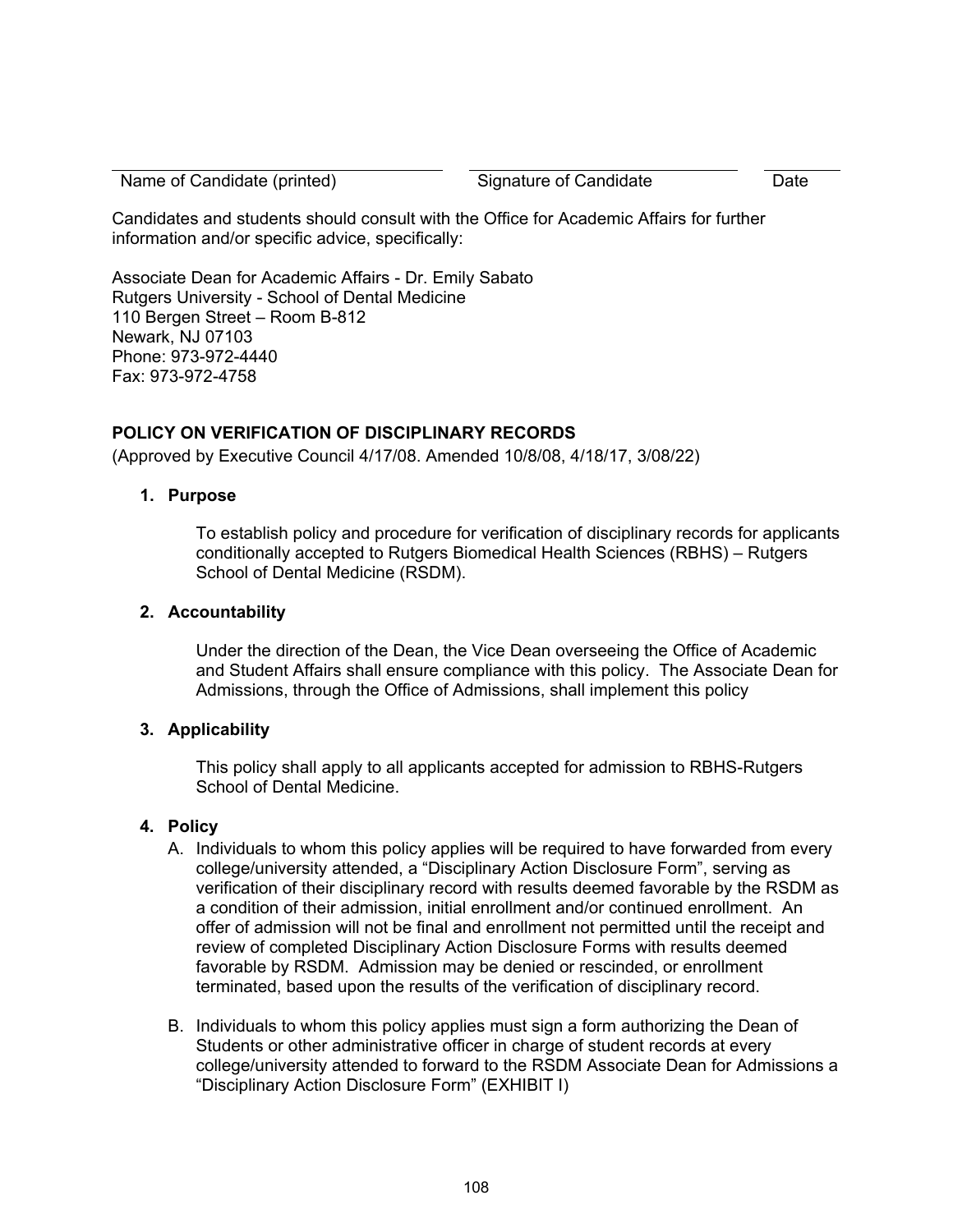- C. The disciplinary action disclosed shall include reports of any accusations of academic dishonesty, all types of mediation, hearing body processes not yet resolved, and all types of disciplinary offenses and sanctions, covering the entire time of enrollment at the school completing the form.
- D. Omission of required information, or false or misleading information provided by the individual in the AADSAS or CAAPID Application or in any other communication with Rutgers School of Dental Medicine shall result in denial or rescission of admission, disciplinary action, probation for all four years, or dismissal.
- E. Rutgers School of Dental Medicine will inform potential applicants, enrolled students and visiting students that verification of disciplinary records may be performed by means of an announcement in the catalog, student handbook, bulletin or any other pertinent informational materials, stating that:

"As a condition of admission and continued enrollment, students may be required to authorize RBHS-Rutgers School of Dental Medicine to verify their disciplinary records. Students will be required to have completed by every college or university ever attended a "Disciplinary Action Disclosure Form". Offers of admission will not be considered final and enrollment will not be permitted until completion of the disciplinary record verification with results deemed favorably by RSDM. If the results of the disciplinary record verification are not deemed favorably by RSDM, or if information received indicates that the student has provided false or misleading statements, has omitted required information, or in any way is unable to meet the requirements for completion of the program, the admission may be denied or rescinded, or the student may be disciplined, put on probation, or dismissed. Students must also agree to notify the School of any charges of academic misconduct which occur subsequent to the applicant's/student's submission of the AADSAS Application.

In addition, the Associate Dean for Admissions will provide a comprehensive overview of this policy and process as part of the presentation on the day of interview for potential candidates for admission to RSDM, as well as an attestation for all to read and sign acknowledging that they are fully aware of this process and any falsification of the AADSAS application can potentially lead to rescinding an acceptance, if necessary (EXHIBIT 2).

- F. If the Disciplinary Action Disclosure Form reveals information of concern which the Dental School may deem unfavorable, the School will inform the student and require the student to provide a detailed written description and explanation of the information contained in the form along with appropriate documentation, such as copies of written reprimands or written notification of results from hearing bodies. (EXHIBIT 3 is a sample letter for this purpose.) This information must be returned to the School within five working days of the date of the date the communication is sent to the individual. The Dental School may also independently seek to obtain additional information, such as a copy of the original disciplinary charges, in order to corroborate the individual's explanation.
- G. The Dental School, as represented by the Office of Admissions, Student Affairs, Academic Affairs, two faculty members-at-large appointed by Student Affairs, will review the form, the accepted applicant's/enrolled student's explanation and any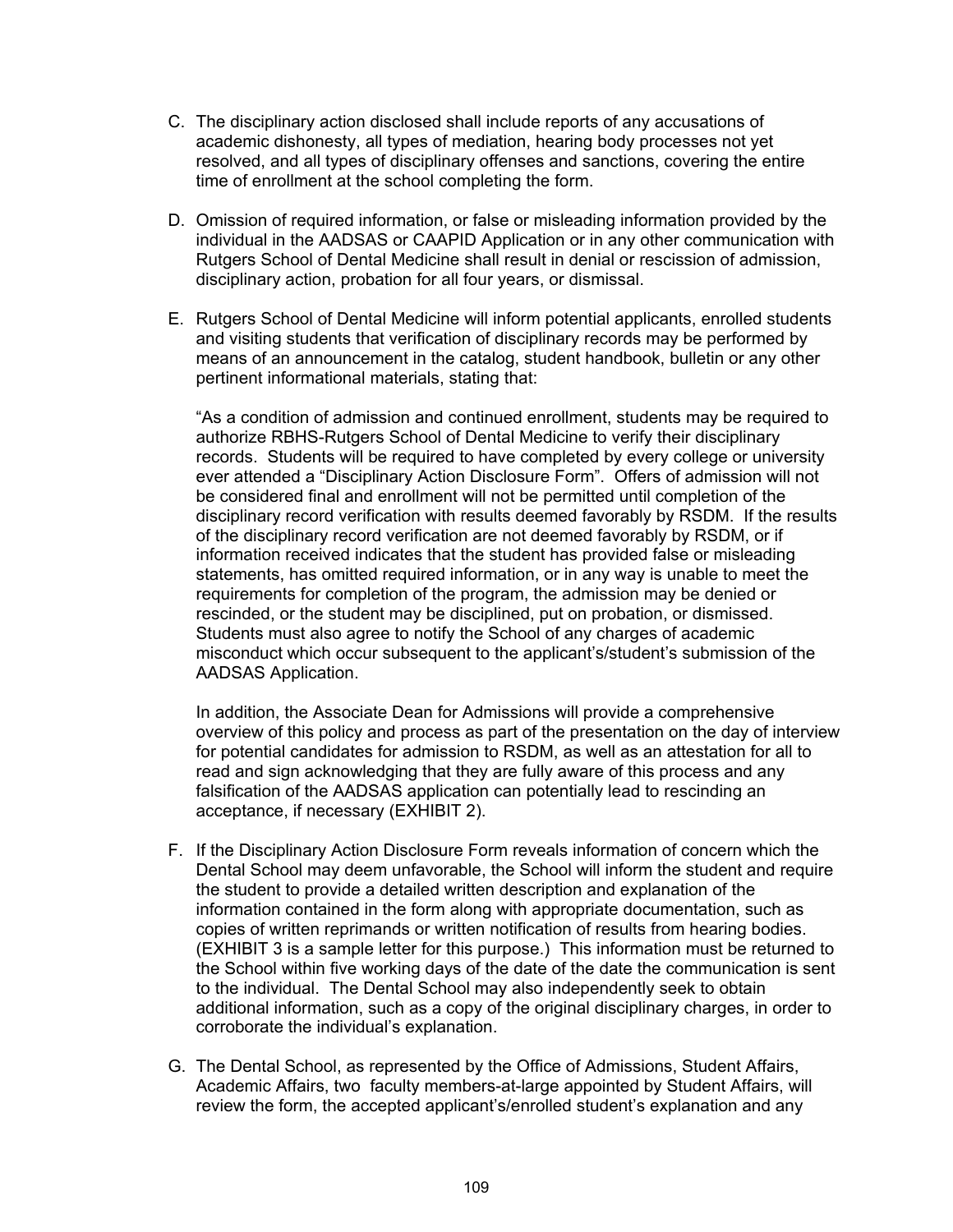supplementary information, and will consider factors such as: the nature and seriousness of the offense, the circumstances under which the offense occurred, relationship between the duties to be performed as part of the educational program and the offense committed, the age of the person when the offense was committed, whether the offense was an isolated or repeated incident, the length of time that has passed since the offense, past history of academic or disciplinary misconduct, or criminal activity, and the accuracy of the information provided by the accepted applicant in the application materials(AADSAS Application ) compared to the Disciplinary Action Disclosure Form and each College/University the student may have attended or other materials. If the Dental School deems the information contained in the disciplinary record verification is unfavorable, or if the information received indicates that the accepted applicant/enrolled student is in any way unable to meet the requirements for completion of the program, or if the individuals fails to provide additional documentation as required, an offer of admission may be denied or rescinded, or an enrolled study may be disciplined, placed on probation or dismissed. (See Section H below.) Unresolved charges of academic misconduct reported in the disciplinary action verification or delay by the individual in providing additional documentation as required may necessitate postponement of the Dental School's final decision pending the outcome of the matter.

- H. If an accepted applicant's admission is denied or rescinded, or an enrollment student is subject to an adverse action, or a visiting student refused based on information obtained from a criminal background report, the accepted applicant or enrolled student will be advised of the college or university that furnished the disciplinary action disclosure form. See EXHIBIT 4 for sample letter withdrawing an offer of admission, EXHIBIT 5 for a sample letter withdrawing an offer of admission when applicant has not provided required documentation about information of concern.
- I. If the Dental School decides, based on the individual's written description, explanation and documentation about information contained in disciplinary action verification, that the results of the checks are deemed favorable, the individual shall be informed in writing of the positive decision without conditions. (See EXHIBIT 6, sample letter advising accepted applicant or enrolled student of positive decision after review of items of concern.) If the findings show a discrepancy, but there are particular unusual circumstances in which the Committee votes for acceptance, the individual will be informed in writing of a positive acceptance with conditions. (See EXHIBIT 7, sample letter advising accepted applicant or enrolled student of positive decision with conditions after review of items of concern)
- J. Disciplinary Action Disclosure Forms will be maintained securely, confidentially and separately from an admission file or a student's academic file. Disciplinary Action Disclosure forms must be maintained for a period of at least five years after graduation or separation from the RBHS-Rutgers School of Dental Medicine for enrolled students, and for at least five years after last activity involving applicants.

#### K. EXHIBITS

- 1. Disciplinary Action Disclosure Form
- 2. Attestation Form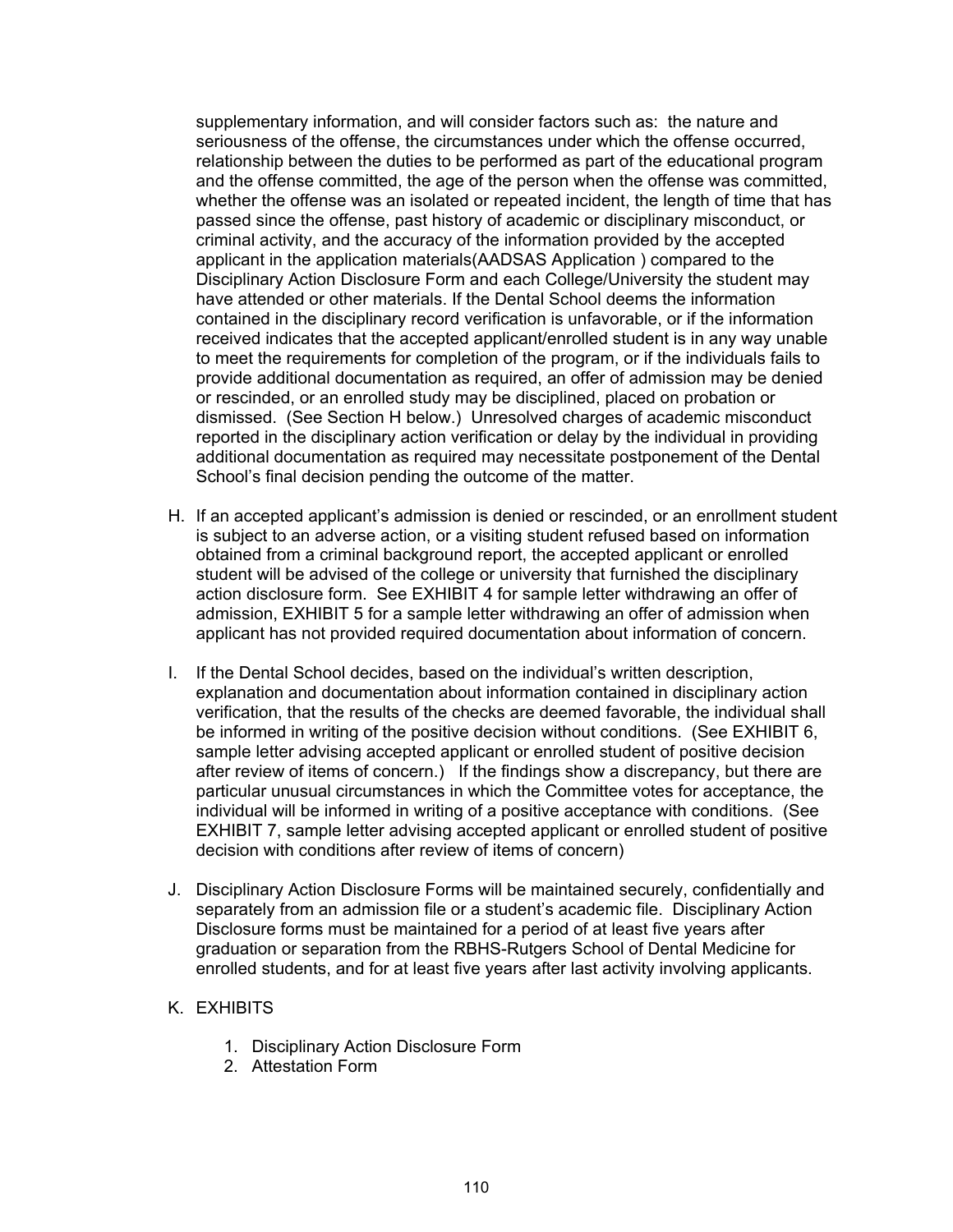- 3. Sample letter from RSDM to a conditionally accepted applicant for admission after receiving information of concern in a disciplinary action verification form and requesting additional information.
- 4. Sample letter from RSDM to an accepted applicant for admission withdrawing an initial offer of admission.
- 5. Sample letter from RSDM to an applicant conditionally accepted for admission withdrawing an offer of admission when applicant has not provided required documents about information of concern from a disciplinary record verification.
- 6. Sample letter advising accepted applicant or enrolled student of positive decision after review of items of concern from a disciplinary record verification.
- 7. Sample letter advising accepted applicant or enrolled student of positive decision with conditions after review of items of concern from a Disciplinary Action Disclosure form.

By Direction of the Dean:

\_\_\_\_\_\_\_\_\_\_\_\_\_\_\_\_\_\_\_\_\_\_\_\_\_\_\_\_\_\_\_\_\_\_\_\_\_\_ Dean, RBHS-Rutgers School of Dental Medicine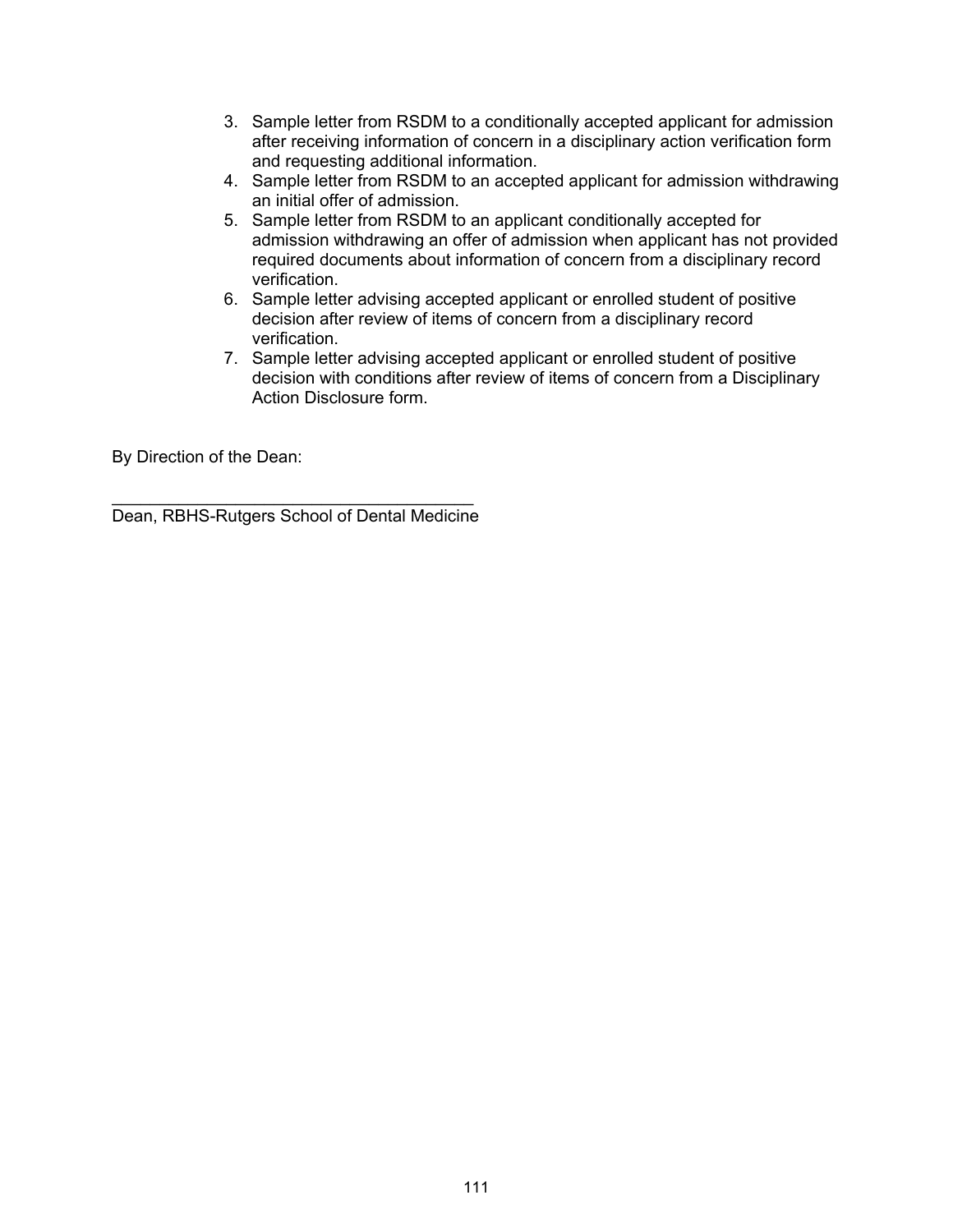Disciplinary Action Disclosure Form



EXHIBIT I

#### Disciplinary Action Disclosure Form Please print clearly.

Complete Part I, sign and date the walver. Give the form to the Dean of Students or other administrative officer in charge of student records at every college/university you attended. The Rutgers School of Dental Medicine will maintain strict confidentiality of this document.

| Part I<br>Name<br>First<br>Current Address<br>Number and Street                                                                                                                                                                                   | Middle                                                                                                                                 | Last                         |                                                            | Student Number and the student was a         |  |  |
|---------------------------------------------------------------------------------------------------------------------------------------------------------------------------------------------------------------------------------------------------|----------------------------------------------------------------------------------------------------------------------------------------|------------------------------|------------------------------------------------------------|----------------------------------------------|--|--|
| City<br>Number and Street                                                                                                                                                                                                                         | Permanent Address                                                                                                                      | State                        | Zip                                                        | Current Telephone                            |  |  |
| City                                                                                                                                                                                                                                              |                                                                                                                                        | State                        | Zip                                                        | Permanent Telephone                          |  |  |
| <b>WAIVER OF ACCESS</b>                                                                                                                                                                                                                           |                                                                                                                                        |                              |                                                            |                                              |  |  |
|                                                                                                                                                                                                                                                   | I have requested that this certification form be completed for use in the admissions process to the Rutgers School of Dental Medicine. |                              |                                                            |                                              |  |  |
| о                                                                                                                                                                                                                                                 | I walve access to this form. The form must be sent directly by the school completing the form.                                         |                              |                                                            |                                              |  |  |
| I do not walve access to this form. The results of this form may be available to a student who<br>о<br>has not walved access upon written request to the Assistant Dean of Admissions. Only enrolled<br>students may request a copy of this form. |                                                                                                                                        |                              |                                                            |                                              |  |  |
|                                                                                                                                                                                                                                                   |                                                                                                                                        | Applicant Signature Reguired |                                                            | Date                                         |  |  |
| (Printed Names or Electronic Signatures are not accepted)                                                                                                                                                                                         |                                                                                                                                        |                              |                                                            |                                              |  |  |
|                                                                                                                                                                                                                                                   |                                                                                                                                        |                              |                                                            |                                              |  |  |
|                                                                                                                                                                                                                                                   |                                                                                                                                        | Part II:                     | To The Administrative Officer Responding To This Document: |                                              |  |  |
| School Name                                                                                                                                                                                                                                       |                                                                                                                                        |                              |                                                            |                                              |  |  |
|                                                                                                                                                                                                                                                   | is this individual currently enrolled? _____<br>If not, date of last attendance                                                        |                              |                                                            | if yes, is this individual in good standing? |  |  |
| Has this individual been the subject of any disciplinary action or proceedings?<br>If yes, please attach a written explanation on school letterhead.                                                                                              |                                                                                                                                        |                              |                                                            |                                              |  |  |
| Has this individual been the subject of any academic censure?<br>If yes, please attach a written explanation on school letterhead.                                                                                                                |                                                                                                                                        |                              |                                                            |                                              |  |  |
| Has this individual been the subject of any academic suspension or probation?<br>If yes, please attach a written explanation on school letterhead.                                                                                                |                                                                                                                                        |                              |                                                            |                                              |  |  |
| If this individual becomes the subject of any disciplinary-type action during future enrollment, you are requested to inform Rutgers School of<br>Dental Medicine as immediately as possible.                                                     |                                                                                                                                        |                              |                                                            |                                              |  |  |
|                                                                                                                                                                                                                                                   |                                                                                                                                        |                              |                                                            |                                              |  |  |
|                                                                                                                                                                                                                                                   |                                                                                                                                        |                              |                                                            |                                              |  |  |
|                                                                                                                                                                                                                                                   |                                                                                                                                        |                              |                                                            |                                              |  |  |
| Return this form to: Dr. Rosa Chaviano-Moran, Associate Dean for of Admissions, Rutgers School of Dental Medicine.<br>110 Bergen Street, Room B-823, Newark, NJ 07103                                                                             |                                                                                                                                        |                              |                                                            |                                              |  |  |

This document MUST have a school seal or stamp affixed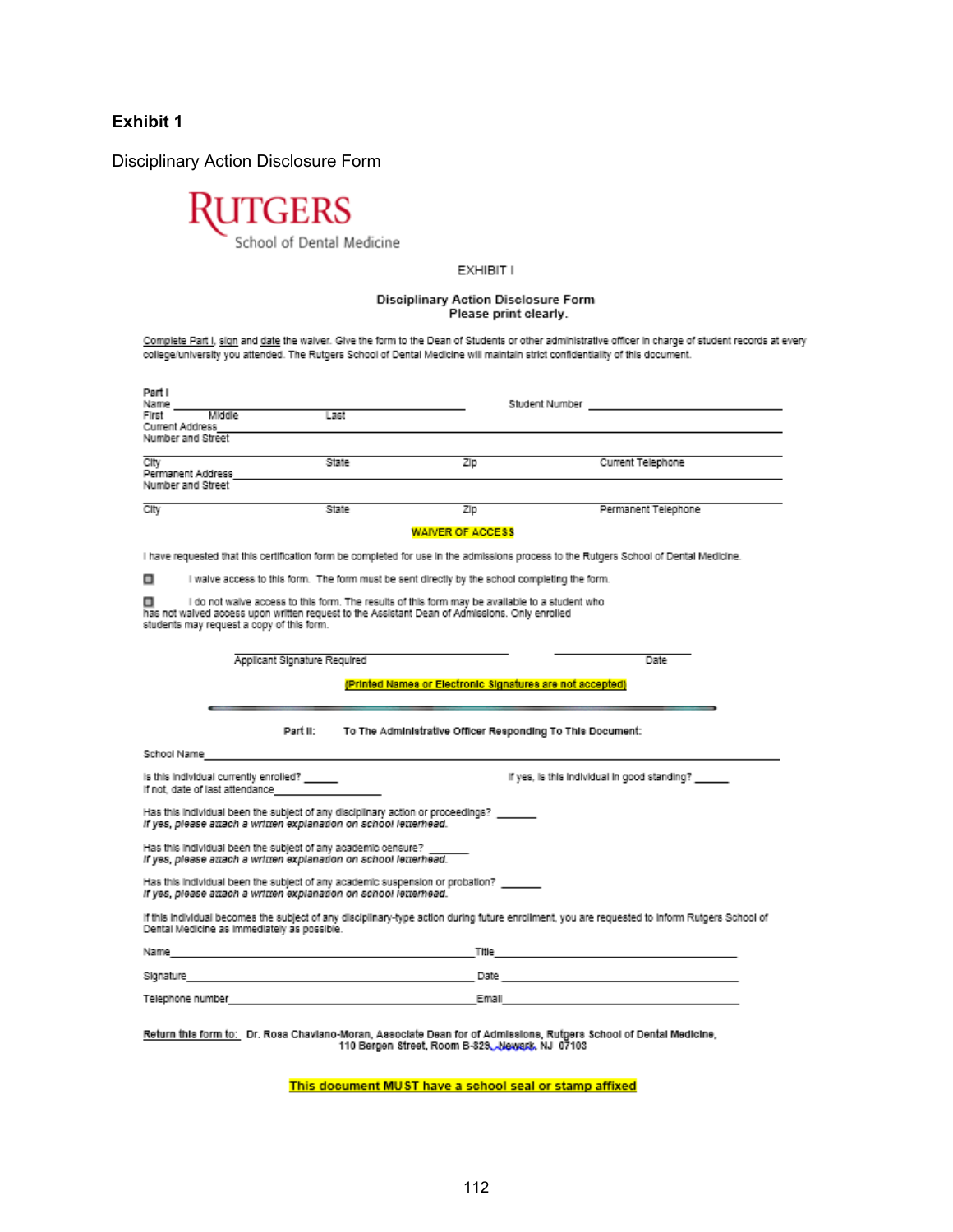

Dear Candidate,

The Rutgers School of Dental Medicine fully expects that all candidates for admission to its programs will act at all times professionally and with maturity and integrity.

The RSDM will assume, therefore, that all candidates will have submitted fully accurate and truthful information in the ADEA/AADSAS or ADEA/CAAPID application and will also conduct themselves professionally throughout the application process.

To that end, as part of the RSDM "Interview Day" admissions presentation you were advised that a **"violation of the ADEA Applicant Code of Conduct may result in a rescinded "offer of admission" to our dental program and/or other actions".**

If for any reason you have failed to disclose any information on the AADSAS or CAAPID application that may have an adverse impact on the RSDM admissions committee's decision, you now have the opportunity to contact the Associate Dean for Admissions personally or electronically within 48 hrs. of your interview.

By signing this form you are acknowledging that you have been given the opportunity to address any discrepancies in your AADSAS or CAAPID application and have, where and if necessary, corrected them.

Print Name **Signature Date Date Date Date** 

\_\_\_\_\_\_\_\_\_\_\_\_\_\_\_\_\_\_\_\_\_\_\_\_ \_\_\_\_\_\_\_\_\_\_\_\_\_\_\_\_\_\_\_\_\_\_\_\_\_\_\_\_\_\_\_\_ \_\_\_\_/\_\_\_\_/\_\_\_\_\_\_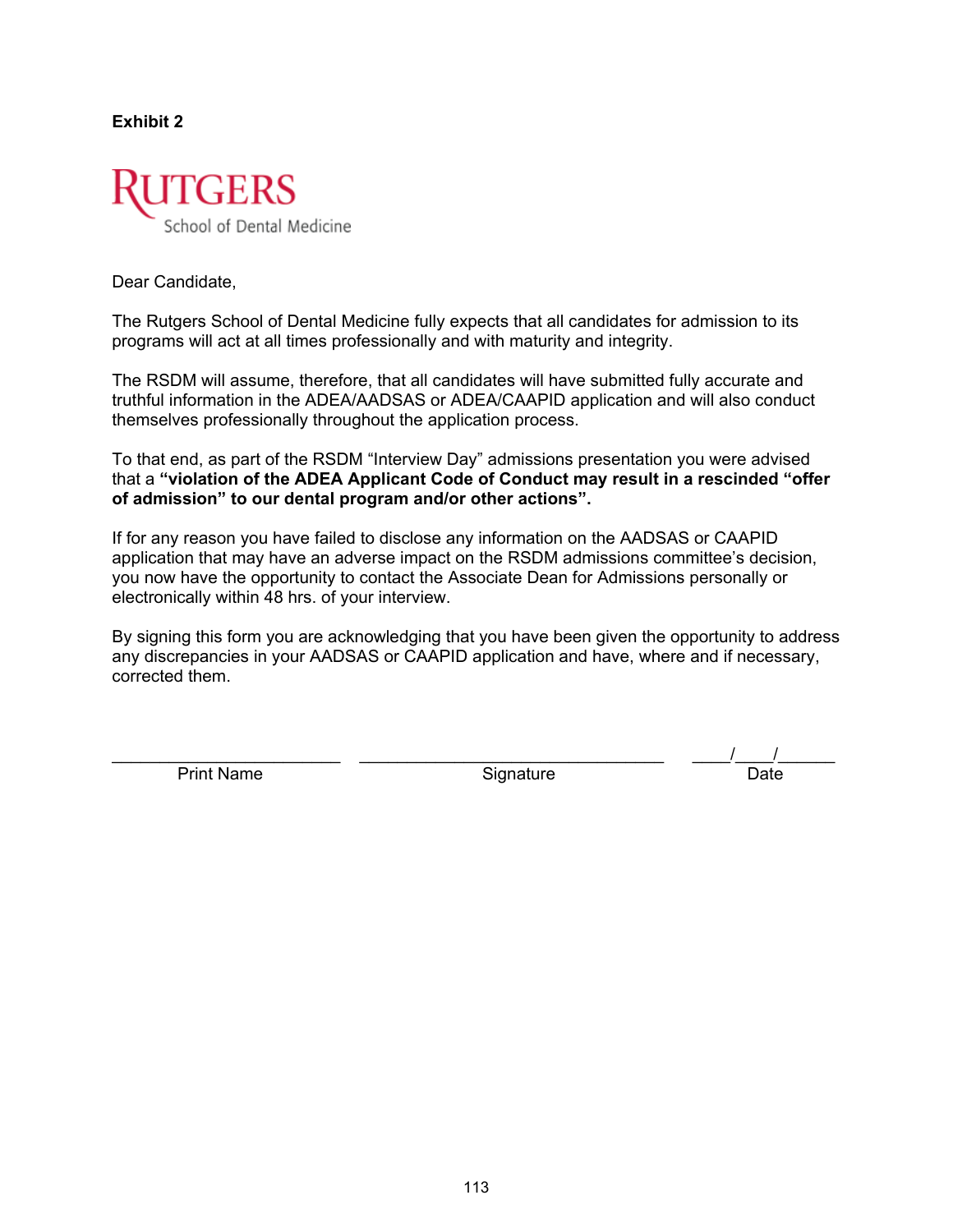#### **SAMPLE LETTER FROM RSDM TO AN ACCEPTED APPLICANT FOR ADMISSION ACCOMPANYING A DISCIPLINARY ACTION DISCLOSURE FORM CONTAINING INFORMATION OF CONCERN AND REQUESTING ADDITIONAL INFORMATION**

It is Rutgers School of Dental Medicine's (RSDM) Office of Student Affairs' responsibility to investigate the information received in its prospective students' criminal background checks, as well as the explanatory letters it receives from the administration of your college or university regarding any disciplinary actions involving you that have occurred while you matriculated there or at other schools.

I received a response to the disciplinary disclosure form which (College/University) completed and the response was that you received a:

#### Violation

You will recall that on the day of your interview at Rutgers School of Dental Medicine on (INTERVIEW DATE), as part of the Office of Admission's presentation it was made clear to you that RSDM thoroughly reviews disciplinary disclosure issues in numerous ways: a committee not only reviews the level of seriousness of the infraction and subsequent discipline imposed, but also it reviews if this information was **fully disclosed** on the AADSAS application. Additionally, on the day of your interview, you were given, and signed, an Attestation giving you one more opportunity to address any discrepancies in your AADSAS application by contacting the Associate Dean for Admissions and Student Recruitment within 24 hours of your interview and, once again, you neglected to disclose the above-noted violation from (College/University). By signing this attestation and being present for the Associate Dean of Admissions and Student Recruitment's presentation, it was made clear to you that RSDM expects all candidates to submit truthful and accurate information on this AADSAS application. Having met to discuss your candidacy in light of (College/University's) response, this committee communicated its concern to my office that it appears you were **not** candid in your AADSAS application.

Regarding your AADASA (YEAR) APPLICATION, I refer your attention to Page Six \*see attached). There, the application clearly asks if "you have ever been found to have violated a school rule, policy or procedure, or an honor code; or have you otherwise been disqualified, put on probation, suspended, dismissed, expelled, or otherwise been subject to disciplinary action at any college/university in connection to misconduct? Please include any and all instances of misconduct, regardless of whether the school maintains a record of such conduct or formal action, or whether it appears on your transcript". You answered "No". In addition, you certified that the information contained in this application was truthful and accurate. Given the inconsistency between your response and the information received from your school, the committee reviewing your file requires additional clarification in writing from you.

To that end, please provide me with a detailed, written description and explanation regarding the incident in (DATE); how this infraction of your school's policies were rectified by you; what your understanding of your school policy was and is; **and most importantly, why you neglected to disclose this violation in your AADSAS application**.

Please return your response to (NAME), Rutgers School of Dental Medicine, 110 Bergen Street, Room B-825, Newark, NJ 07101 within *five working days* of the date of this letter. You are advised that an offer of admission is not final, and enrollment will not be permitted, unless your detailed explanation is deemed favorable and credible by Rutgers Biomedical and Health Sciences-Rutgers School of Dental Medicine.

Thank you for your prompt attention to this request.

Sincerely yours,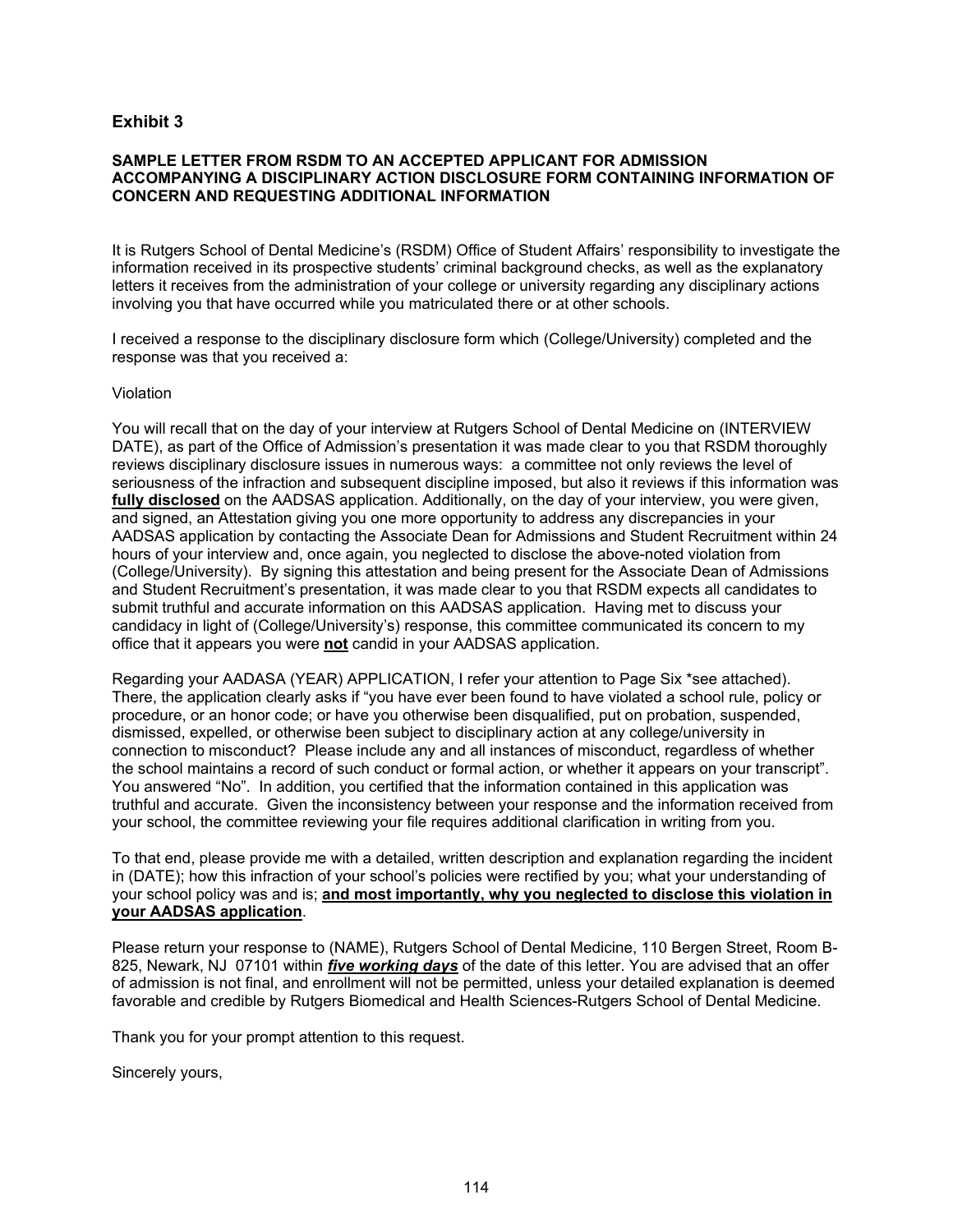#### **SAMPLE LETTER FROM RSDM TO AN ACCEPTED APPLICANT FOR ADMISSION WITHDRAWING AN OFFER OF ADMISSION**

 $\mathsf{Dear}$   $\qquad \qquad \vdots$ 

This is to inform you that the review of the results of our disciplinary record verification and the explanation you provided has been completed. I regret to inform you that the results are not deemed favorably by RBHS-Rutgers School of Dental Medicine. Your offer of admission for the Fall (20XX) semester, which was conditioned on results deemed favorable by RBHS-Rutgers School of Dental Medicine, is therefore withdrawn.

This decision is based, in whole or in part, on information provided in a form completed by by the same of school) and your failure to accurately report these issues on your application. Please be advised that **the example of the set of the set of the set of the set of** school) did not make the decision to take this action and will be unable to provide you with the specific reasons why you were not offered final admission. You have waived access to this form, and we are unable to provide you with a copy. OR You have a right to a copy of the form prepared by \_\_\_\_\_\_\_\_\_\_\_\_\_\_\_\_\_\_\_\_\_\_\_\_\_\_\_\_(Name of School) on you by writing to \_\_\_\_\_\_\_\_\_\_\_\_\_\_\_\_\_\_\_\_\_\_\_\_\_ (Name of School).

Yours truly,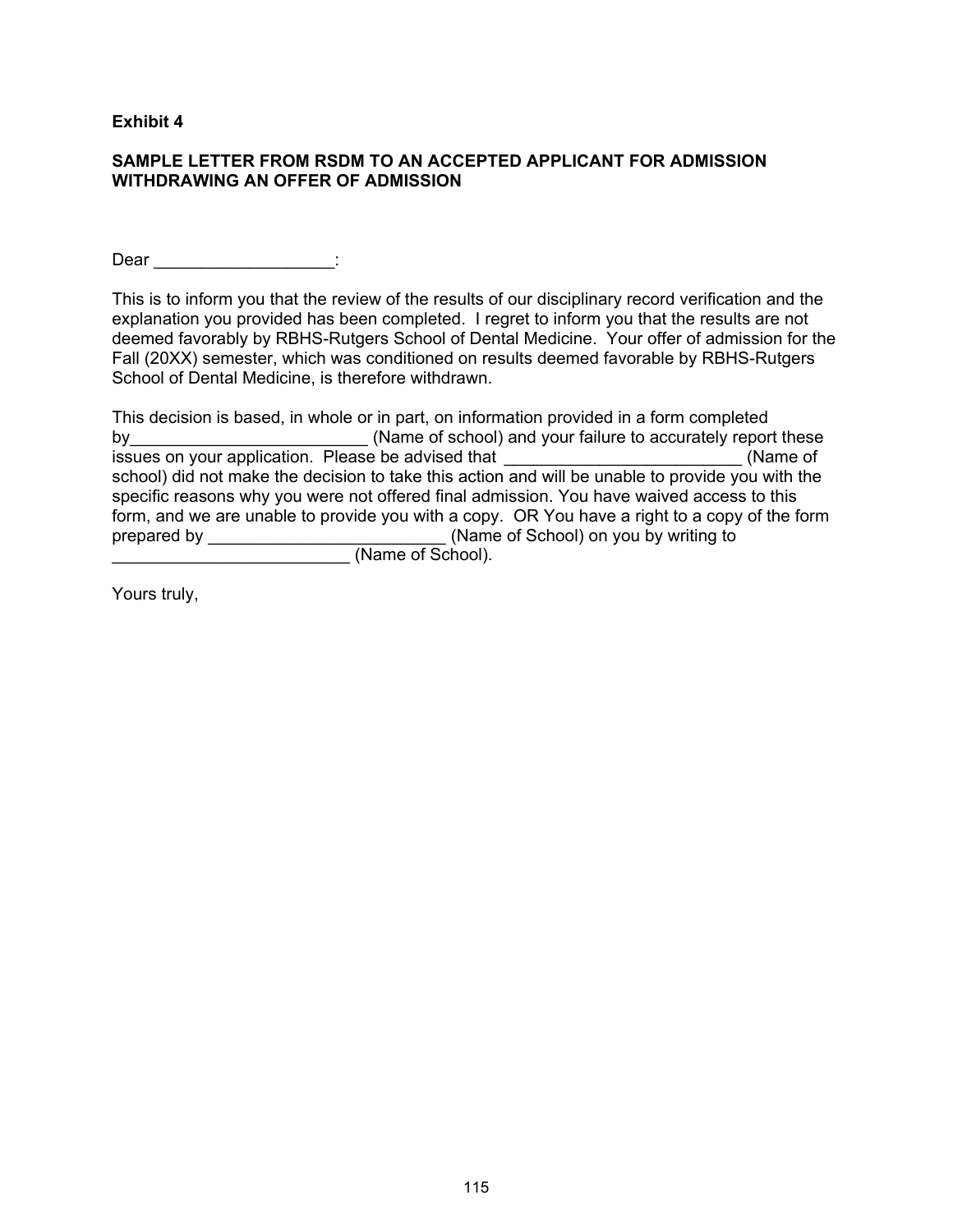#### **SAMPLE LETTER FROM RBHS TO AN APPLICANT ACCEPTED FOR ADMISSION WITHDRAWING AN OFFER OF ADMISSION WHEN APPLICANT HAS NOT PROVIDED REQUIRED INFORMATION OR DOCUMENTS ABOUT INFORMATION OF CONCERN FROM A DISCIPLINARY ACTION DISCLOSURE FORM**

Dear \_\_\_\_\_\_\_\_\_\_\_\_\_\_\_\_\_\_\_\_\_\_\_\_\_\_\_\_:

This is to inform you that the review of the results of your disciplinary action disclosure form has been completed. Because you failed to provide the explanation and/or other documents requested, your results were reviewed without them. I regret to inform you that the results are not deemed favorable by RBHS-Rutgers School of Dental Medicine. Your offer of admission for the (Fall 20XX) semester, which was conditioned on results deemed favorable by RBHS-Rutgers School of Dental Medicine, is therefore withdrawn.

This decision is based, in whole or in part, on information provided by (Name of School) completing the disciplinary action disclosure form and your failure to truthfully report this information on your application.

Please be advised that the \_\_\_\_\_\_\_\_\_\_\_\_\_\_\_\_\_\_\_\_\_\_\_\_\_\_\_\_\_\_\_\_\_(Name of School) did not make the decision to take this action and will be unable to provide you with the specific reasons why you were not offered final admission.

Yours truly,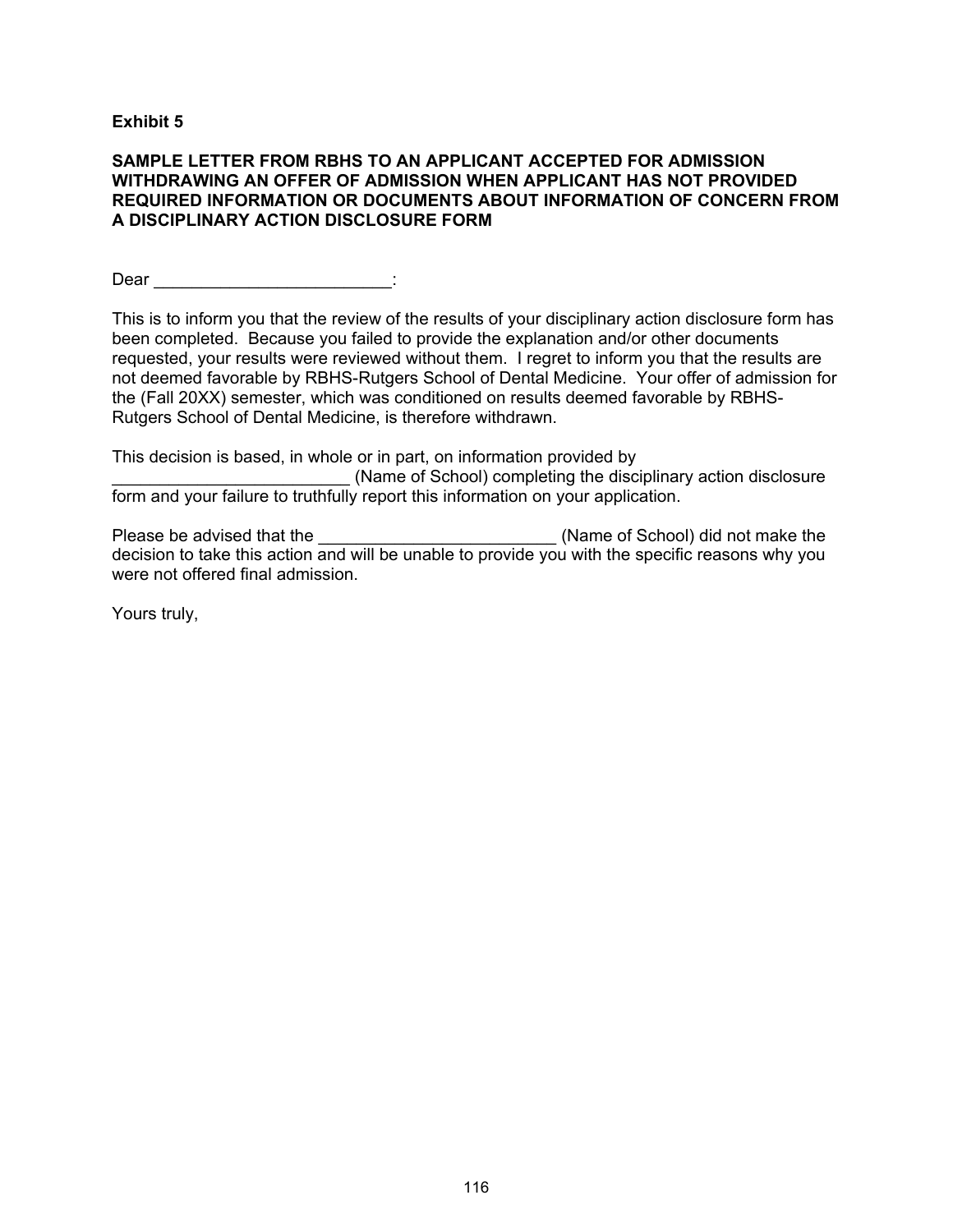#### **SAMPLE LETTER FROM RBHS TO AN APPLICANT ACCEPTED FOR ADMISSION OR ENROLLED ADVISING A POSTIVE DECISION AFTER REVIEW OF ITEMS OF CONCERN FROM DISCIPLINARY ACTION DISCLOSURE FORM**

Dear :

I am pleased to inform you that RBHS – Rutgers School of Dental Medicine has completed the review of your Disciplinary Action Disclosure Form and supplementary materials and has deemed the results to be favorable.

Please be advised that this decision does not guarantee that you will be permitted to continue enrollment if Rutgers School of Dental Medicine becomes aware of new disciplinary charges or additional disciplinary actions from forms submitted by other schools, if applicable.

Along with acceptance to Rutgers School of Dental Medicine, we expect you to conduct yourself as a professional and anticipate there will be no further incidents that subject you to any form of discipline during your matriculation at Rutgers School of Dental Medicine.

A meeting with be scheduled with you during the week of orientation, to afford an opportunity to review the process and for questions.

Yours truly.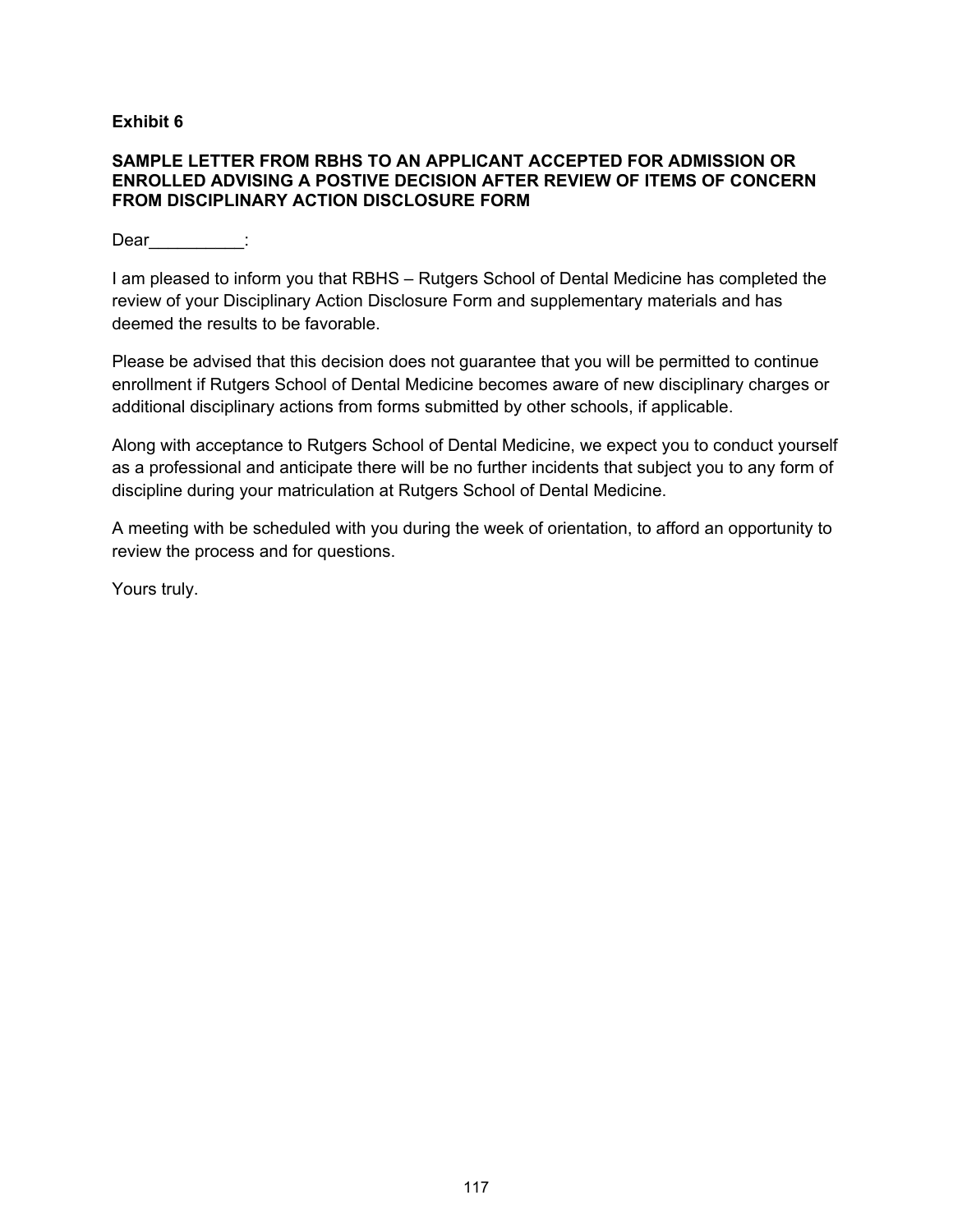#### **SAMPLE LETTER FROM RBHS TO AN APPLICANT ACCEPTED FOR ADMISSION OR ENROLLED ADVISING A POSTIVE DECISION WITH CONDITIONS AFTER REVIEW OF ITEMS OF CONCERN FROM DISCIPLINARY ACTION DISCLOSURE FORM**

Dear :

The Rutgers School of Dental Medicine received your correspondence dated [DATE}, and its contents were shared with the RSDM's Disciplinary Disclosure Review Committee. Your correspondence was in response to my [DATE], memorandum requesting additional clarification in writing regarding inconsistency between the disciplinary disclosure information we received from your school, [NAME OF SCHOOL] and your response on the AADSAS application and/or the RSDM Interview Day Form.

[Insert of pertinent information of this case with discrepancy)

However, after considering the case in its entirety, the committee will allow you to matriculate next fall, [YEAR] as part of the RSDM class of [YEAR], but with the following conditions:

- This letter will remain in your academic file and *you will be placed on probation during the four years or the remainder of your matriculation at RSDM, and this will be reflected on your transcript for each trimester.*
- If there are no further reported incidents or disciplinary issues, this letter will not be considered when writing a recommendation or Institutional Evaluation Form (IEF) for applications for residencies or specialty postgraduate programs. Further, upon graduation in [YEAR], this letter will be expunged from your file.
- Should you commit any further infractions of RSDM or other University policies during your matriculation, this letter will be included in your Institutional Evaluation Form (IEF) and will not be expunged from your file upon graduation in [YEAR], and you will be subject to additional discipline, up to and including dismissal from the RSDM.

Along with acceptance to Rutgers School of Dental Medicine, we expect you to conduct yourself as a professional and anticipate there will be no further incidents that subject you to any form of discipline during your matriculation at Rutgers School of Dental Medicine.

A meeting with be scheduled with you during the week of orientation, to afford an opportunity to review the process and for questions.

Yours truly,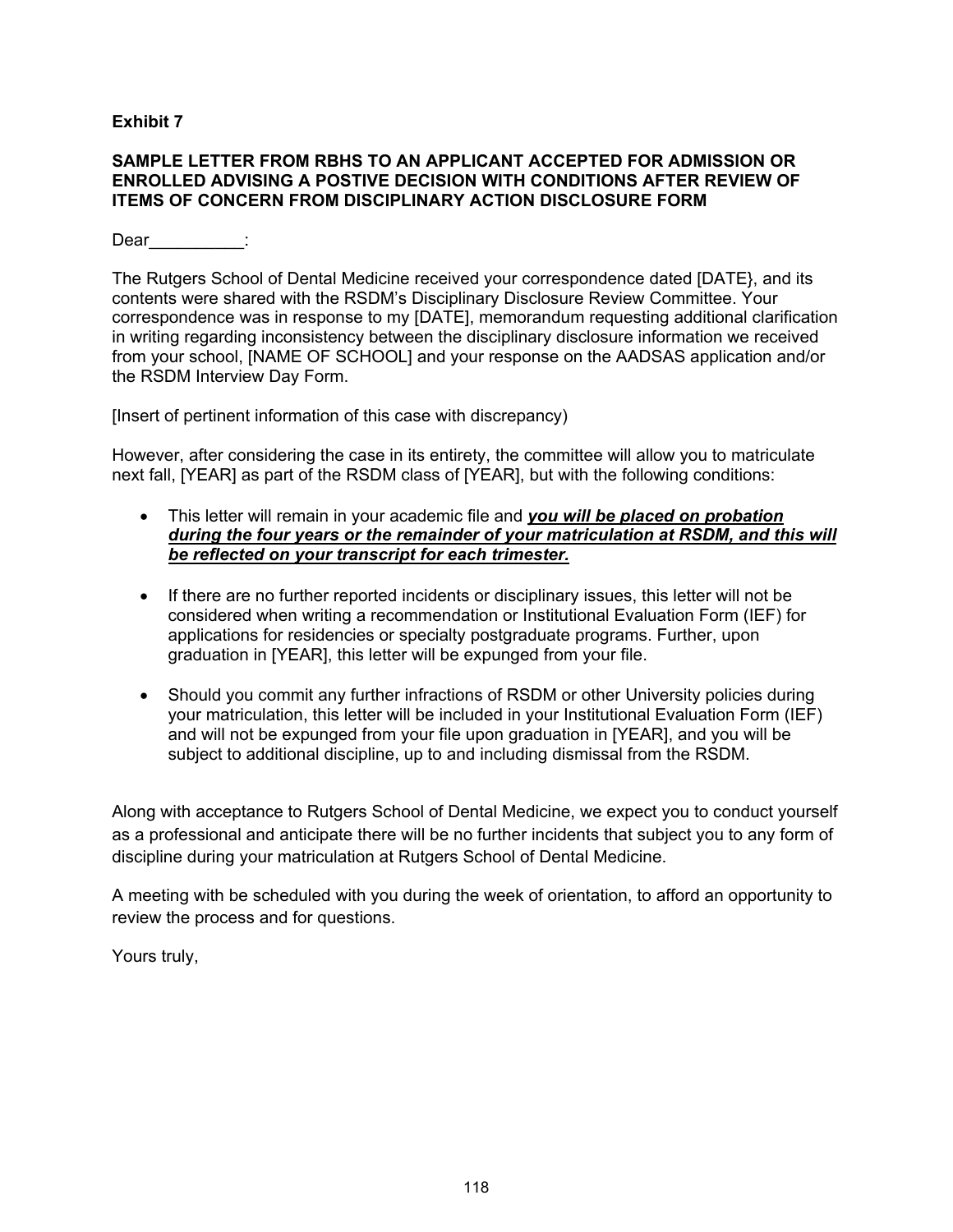# **ACCOMMODATIONS POLICY**

(Approved by Executive Council 5/19/04. Amended 4/18/17)

- 1. Students who seek accommodations from Rutgers School of Dental Medicine (RSDM) on the basis of a disability are required to contact the Office for Academic Affairs at RSDM for notification for a need for accommodation(s) as soon as they are accepted and have committed to matriculate to the dental school. Students may request accommodations at any time during enrollment should the need for accommodations develop, but must provide sufficient time for the evaluation of such requests as outlined in this policy. Such requests should be submitted by July at the latest, prior to an academic year or at such time as a disability develops. Requests will be forwarded and reviewed by the Rutgers Biomedical Health Sciences (RBHS) Director, Disability Services on a case-by-case basis and eligibility will be determined based on the intake interview and documentation provided, along with consultation with the RSDM Office for Academic Affairs.
- 2. The RBHS Director, Disability Services, along with the RSDM Office for Academic Affairs, shall determine whether accommodations are reasonable and develop a plan for implementing these accommodations. A review will encompass:
	- a. Whether the condition is sufficiently documented by an applicant or enrolled student.
	- b. Whether and what accommodations are available that would allow the otherwise qualified applicant or enrolled student with a disability to fulfill the essential functions of the program, without a threat to the health or safety of others, without fundamentally altering the dental educational program or the essential functions, and without creating undue hardship on the dental school.
- 3. The accommodations process is interactive and requires the cooperation of students and the dental school. Students who fail to cooperate during the interactive process jeopardize the ability of the school to provide the accommodations requested.
- 4. Students who are granted accommodations must meet with the RBHS Director, Disability Services as well as the RSDM Vice Dean or Assistant Dean for Academic Affairs prior to the start of the next academic year to review the program for the year and determine if accommodations are to be continued or altered; this meeting is required for each academic year in which accommodations are desired.

#### **General Documentation Requirements**

1. These general guidelines are provided to assure that documentation is complete and appropriate to conduct a review. The RBHS Director, Disability Services has the discretion to determine what types of documentation are necessary, with regards to establishing eligibility for services, that the appropriate educational testing has been completed and within the last five years, and overall, this may vary depending on the nature and extent of the disability and the accommodation requested. Upon written permission by the student, the RBHS Director, Disability Services and/or Assistant Dean for Academic Affairs is available to consult with diagnosticians regarding any of these guidelines, or if there are any further questions concerning the RDSM curriculum.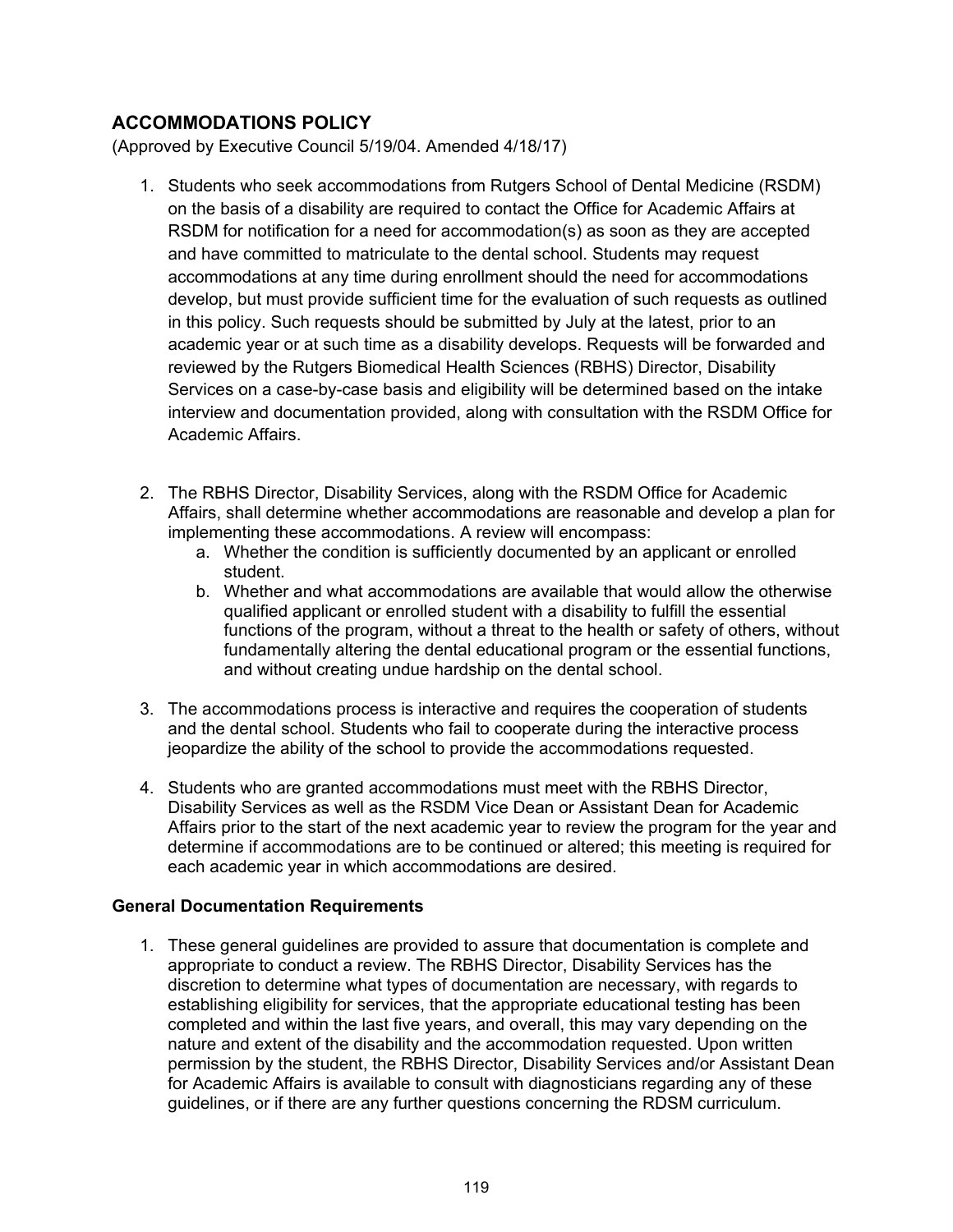Documentation guidelines are available at https://ods.rutgers.edu/students/documentation-guidelines

Director, Disability Services Assistant Dean for Academic Affairs Dr. Cindy Poore-Pariseau Dr. Emily Sabato Rutgers Biomedical Health Sciences Rutgers School of Dental Medicine Rutgers University<br>65 Bergen Street, Suite 1441 Newark NJ 07107 Newark, NJ 07103 Phone: 973-972-5396 Phone: 973-972-44<br>Fax: 973-972-5320 Fax: 973-972-5040 Fax: 973-972-5320

110 Bergen Street, Room B-812

- 2. Required documentation includes an evaluation by an appropriate health care professional that relates the current impact of the condition to the request. PLEASE NOTE: It is not acceptable for documentation to include a diagnosis or testing performed by a member of the student's family. Documentation from the health care professional should be typed, on letterhead, which includes the name, title and professional credentials of the evaluator, including information about license or certification, and is signed and dated. Documentation must include:
- a. A diagnostic statement including the date of the most recent evaluation and a detailed description of the diagnostic findings for one or multiple conditions/disabilities.
- b. The current impact of limitations imposed by the condition(s).
- c. Treatments, medications, devices or services currently prescribed or used to minimize the impact of the condition(s).
- d. The expected duration, stability or progression of the condition(s).

In addition to the basic documentation listed above, recommendations from the treating professional are welcome and will be given consideration when a request is evaluated. Recommendations should:

- a. Provide a clear description of the recommended accommodations, and how these accommodations will impact the condition.
- b. Provide possible alternatives to the recommended accommodations.
- c. Include a statement of the level of need or consequences of not receiving the recommended accommodations.
- d. Provide a description of any accommodation and/or auxiliary aid that has been used at the secondary or postsecondary school level, including information about the specific conditions under which the accommodation was used and whether or not it benefited the student.
- 3. If the student has not previously had accommodations, or the original documentation is incomplete, not sufficiently recent, or inadequate to determine the extent of the disability or reasonable accommodation, the RBHS Director, Disability Services has the discretion to require additional documentation. If the documentation is complete but a second professional opinion is deemed necessary, the school will bear the additional cost not paid by a third-party payer. Rutgers students are eligible for free or reduced cost evaluations for learning disabilities and other conditions which may result in a need for accommodations through The Graduate School for Applied and Professional Psychology (GSAPP). GSAPP information, including contact and scheduling details, is available at their website:<https://ods.rutgers.edu/students/gsapp-screening-eval-main>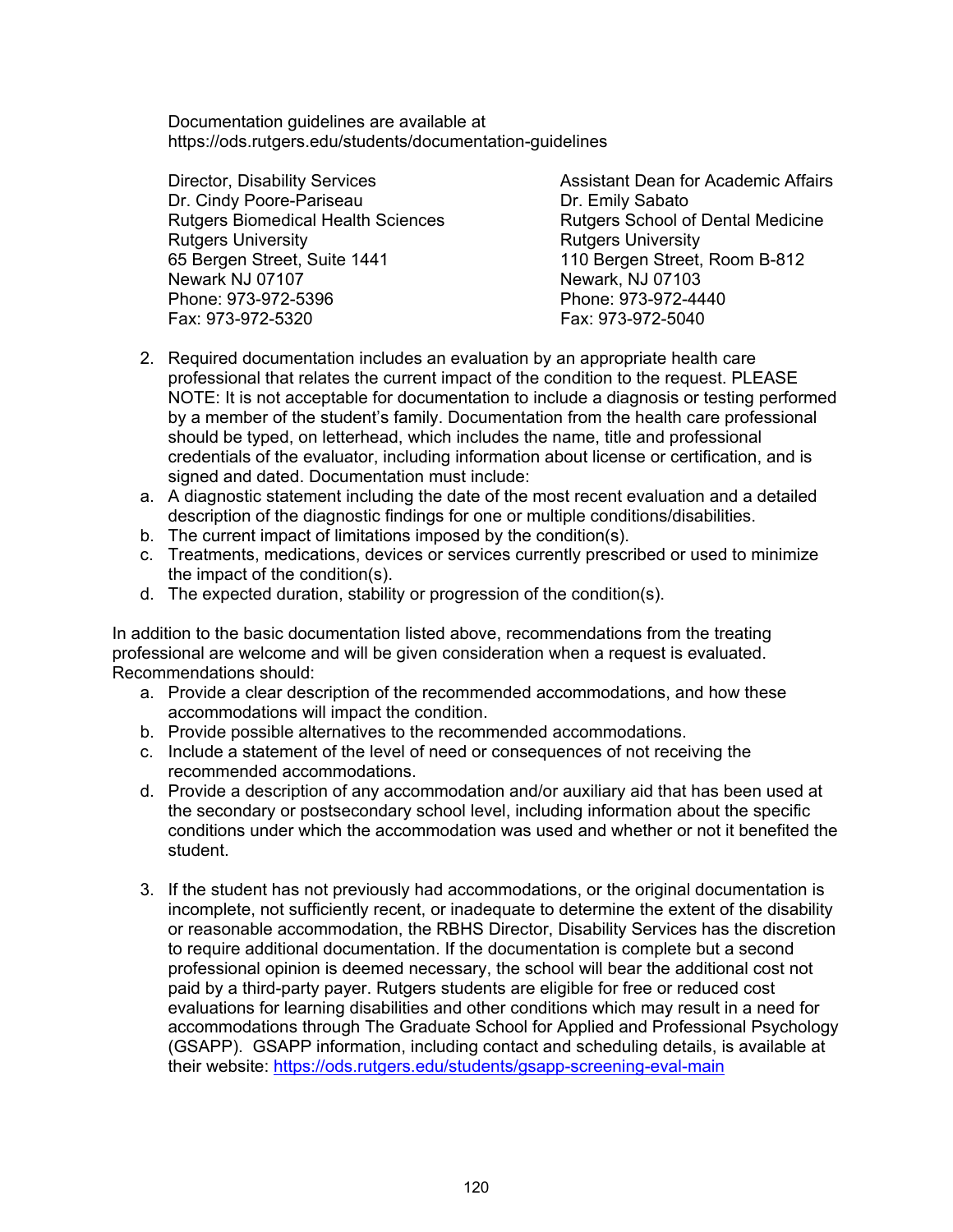All documentation is considered confidential and will be maintained in a separate file aside from the admissions and academic files. Documentation should be submitted to the Director, Disabilities Services at the above noted address.

Following a decision concerning requested accommodations, the student may submit additional information for further review and consideration. Students are encouraged to communicate with the Assistant Dean for Academic Affairs at any time with any concerns as well as to contact the RBHS Director, Disability Services to evaluate the need for accommodations and any changes that might be indicated.

# **PART IX: CONSTITUTIONS AND BYLAWS**

#### **Bylaws of the Student Government Association**

- I. Membership of the SGA All dental students currently enrolled at the School of Dental Medicine will be considered members of the Student Government Associations.
- II. Composition of the SGA Council

The SGA Council shall be comprised of the following:

- 1. SGA Executive board of four members: President, Vice President, Secretary, **Treasurer**
- 2. Officers from each of the four classes: President, Vice President, Secretary, **Treasurer**
- 3. Representatives from all active student organizations: President or Current Member
- 4. Any additional appointed student representatives as deemed necessary by the SGA Council.
- III. Meeting Structure, Quorum, Voting
	- a. Meeting Schedule

The SGA will hold one regular business meeting per month at which time all current concerns from the student body will be presented and discussed.

b. Meeting Standards

All SGA Council meetings will be chaired by the SGA President and will follow Roberts Rules of Order.

#### c. Meeting Format

The SGA Council meetings will follow the format described below:

- ❖ Review of minutes from previous meeting
- Changes and adoption of minutes
- SGA Officer Reports
- Class Reports
- Student Organization Reports
- Old Business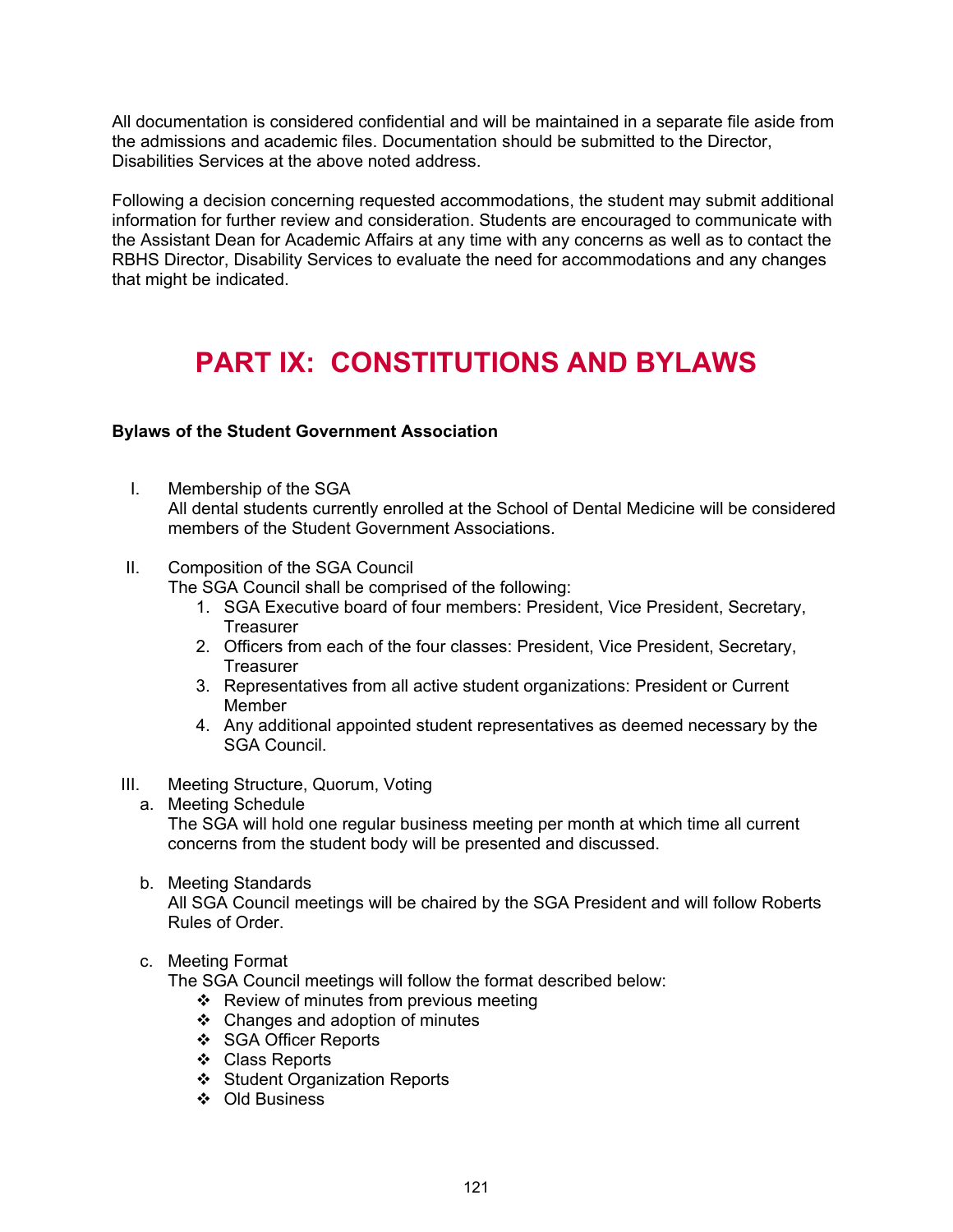- ❖ New Business
- ❖ Announcements
- ❖ Adjourn
- d. Quorum

Two of the four executive committee members of the SGA Executive Board and at least 50% +1 of the additional active voting members of the SGA must be present in order to meet quorum. In the event that quorum is not established no business can be voted on.

- e. Voting
	- The voting members of the SGA Council will consist of the following: SGA Executive Board (Vice President, Secretary, Treasurer), Class Officers (President, Vice President, Secretary, Treasurer), Student Organizations (President, or current member in the absence of the President)
	- $\div$  The total voting members will be 19 plus the total number of active student organizations.
	- $\cdot \cdot$  In the event of a tie, the SGA President will be given a vote.
- IV. SGA Council Officer Duties
	- A. SGA Executive Committee
		- i. The President shall:
			- 1. represent the Council and the Student Government Association in all official transactions with administration, faculty, staff, and any outside organizations or individuals;
			- 2. preside over all Executive Board and SGA meetings;
			- 3. be a member of the Executive Council and attend all Deans/Students meetings;
			- 4. present for Council approval the nominees as listed in section C-1 of the Constitution;
		- ii. The Vice President shall:
			- 1. assume the duties of the President in the latter's absence;
			- 2. preside over all Student Government Association elections;
			- 3. report, plan, act upon and review all grievances reported to Council whether from student, faculty, administration or staff;
			- 4. attend all Deans/Students meetings;
			- 5. perform other duties as directed by the President.
		- iii. The Treasurer shall:
			- 1. manage and review all financial affairs of the Council at the discretion of the Council;
			- 2. mediate budgetary transactions with staff and administration on behalf of the Council;
			- 3. initiate and administer fund-raising activities;
			- 4. perform other duties as directed by the President.
		- iv. The Secretary shall:
			- 1. coordinate all Council meetings;
			- 2. serve as communication facilitator between the members of the Council;
			- 3. keep minutes of all Council meetings and all permanent council records; d. perform other duties as directed by the President.
	- B. Class Officers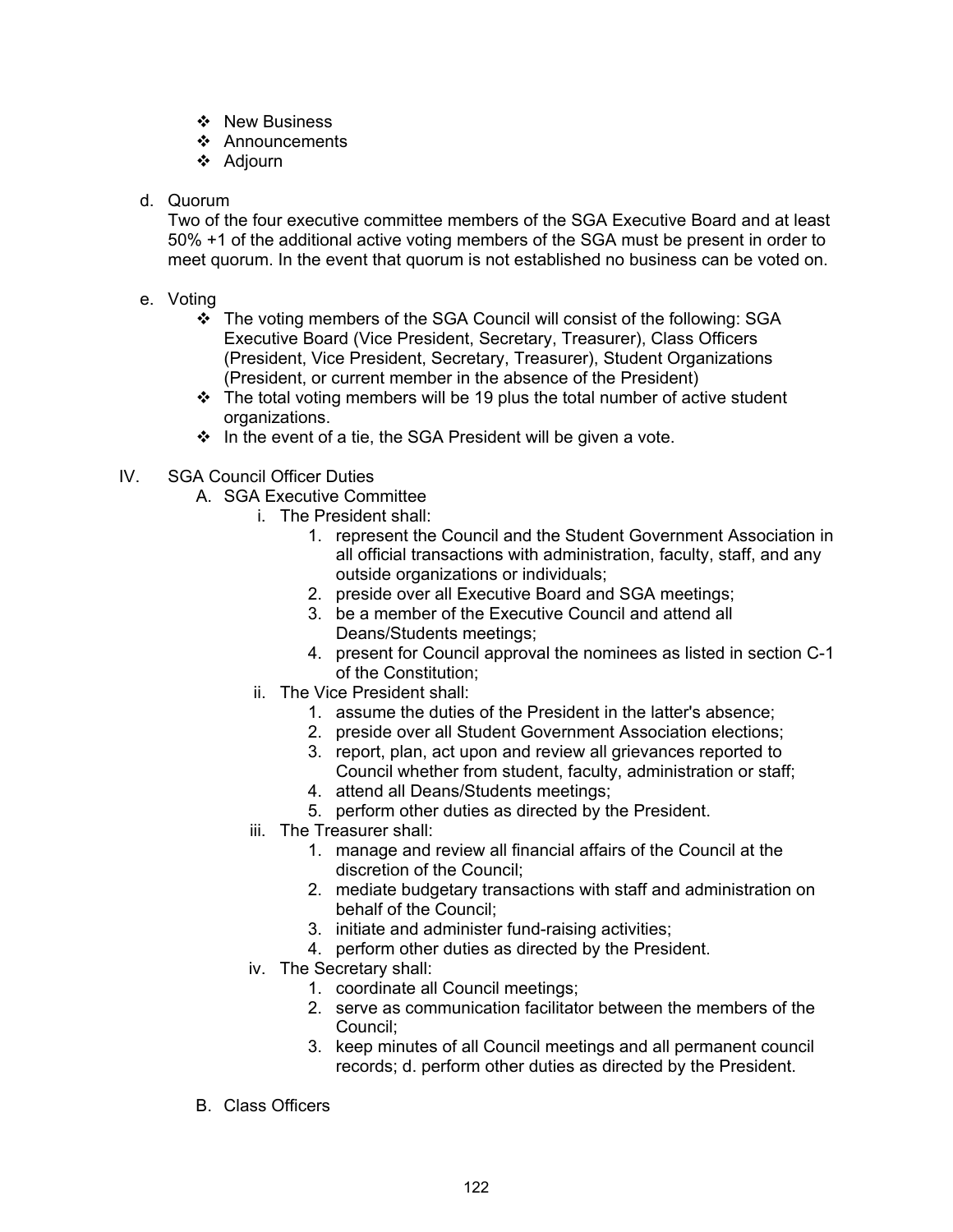- i. The Class Presidents, Vice Presidents, Secretaries, and Treasurers will be voting members of Council, represent the interests of their constituents at all Council meetings and participate in committees of the Council at the discretion of the SGA Executive Board.
- ii. The Class Presidents shall:
	- a. communicate all pertinent information from Council back to their respective classes;
	- b. coordinate, select candidates for recipient of faculty teaching awards;
	- c. initiate and help coordinate class functions and fund-raisers as desired by the class.
	- d. attend all Deans/Students meetings.
- iii. The Class Vice Presidents shall:
	- a. be responsible to administrate the class scribe service; (shall be responsible for the update and immediate distribution of scribe contract when changes occur to contract )
	- b. represent the class in the absence of the President;
	- c. attend all Deans/Students meetings.
- iv. The Class Secretary shall:
	- a. keep minutes of all class meetings transactions;
	- b. handle all inter and intra class communications;
	- c. assist with the administration of the class scribe service.
- v. The Class Treasurer shall:
	- a. keep records of all class transactions;
	- b. collect, deposit, and disperse all monies needed for class functions and assume responsibility for monies;
	- c. assist with fund raisers at the discretion of the Class President.
- C. Appointed SGA Officers
	- i. The Social Chairperson(s) shall
		- a. coordinate, plan, produce all traditional school wide social functions and additional functions at personal discretion or as directed by Council.
	- ii. The Yearbook Editor(s) shall:
		- a. recruit a staff to assist in yearbook production;
		- b. report on both needs and progress to the Council at the request of Council;
- D. Student Organizations
	- i. AMERICAN STUDENT DENTAL ASSOCIATION SCHOOL OF
	- DENTAL MEDICINE STUDENT CHAPTER
	- ii. NJSDS Representative shall:
		- a. serve a three-year term, being nominated by current Representatives of NJDA and approved by Council at the January meeting of Council, assuming the position in March the first year and maintaining said position until March of the fourth year when the Representative may opt either to relinquish all responsibilities and privileges associated with the position or maintain the position until graduation of his/her class.
		- b. consist of four members, one representing each of the four dental classes;
		- c. make a short presentation about NJDA to the entering freshmen class during orientation;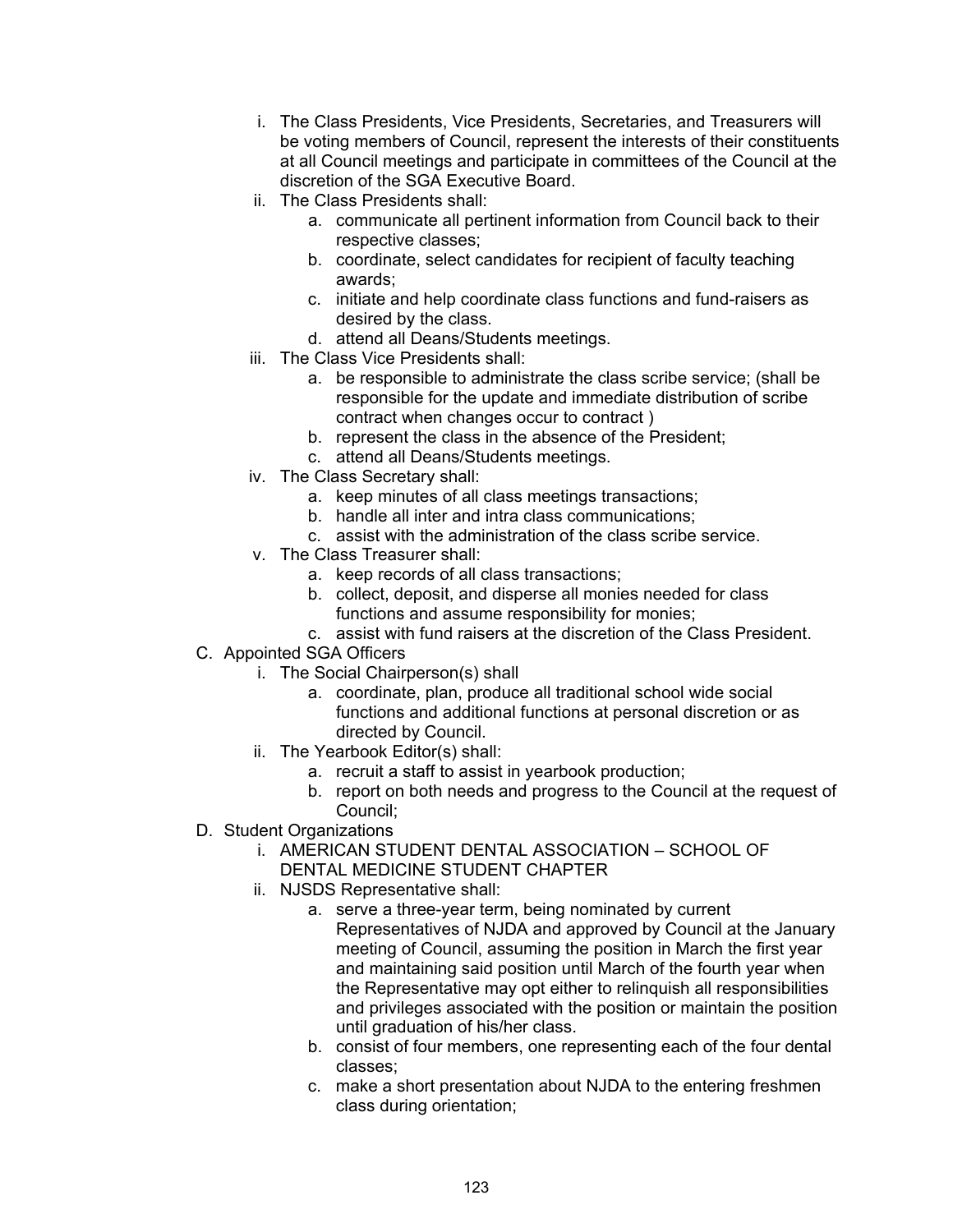- d. communicate to Council all aspects of NJDA;
- e. serve as liaison to the Essex County Dental Society and the Council of Young Dentists of the NJDA;
- f. make nominations to Council from the entering First year class by the January meeting;
- g. Third and fourth year Representatives shall represent Council at the semiannual meetings of the NJDA House of Delegates and shall report to Council what transpired at said meeting
- E. AMERICAN ASSOCIATION OF WOMEN DENTISTS SCHOOL OF DENTAL MEDICINE CHAPTER

#### V. Elections

A. Qualifications

All persons shall qualify as a candidate or appointee to the council if they are in good academic and ethical standing as defined in the Student Handbook and have paid their student activity fee.

#### B. Format

All SGA Executive Board and Class Officer Elections will be conducted in secret ballot format.

#### C. Administration of Elections

The outgoing SGA Executive Board will conduct and administer the elections for prospective SGA Executive Board nominees and the elections for the officers of the four classes. The student organizations will be considered independent and will adhere to all local and national organization guidelines in order to elect their representatives.

#### D. Limitations

- i. Only a student in January of his/her third year in the School of Dental Medicine (RSDM) who has been an elected member of the SGA Council, a Class President, or a Class Vice President previously may run for the office of Student Government Association (SGA) President. Third year students who are participating in the CODE program (and who will not be present on the Newark campus for the majority of the fourth year) are not eligible for any SGA positions.
	- a. In the event that there is not a third year student who meets the prerequisites to qualify for the SGA president position, a student in January of his/her second year who meets the other prerequisites above will be permitted to run for the SGA president position.
	- b. In the event that the SGA President should choose to resign from the position and the Vice President of Internal Affairs, the usual successor, is not in his/her third year at the RSDM, a special election will be called by the current Vice President of Internal Affairs to select a third year student to fill the president's position.
- ii. Only members of the various classes may vote for their respective representatives.
- iii. Members of the graduating classes of the election year shall not vote.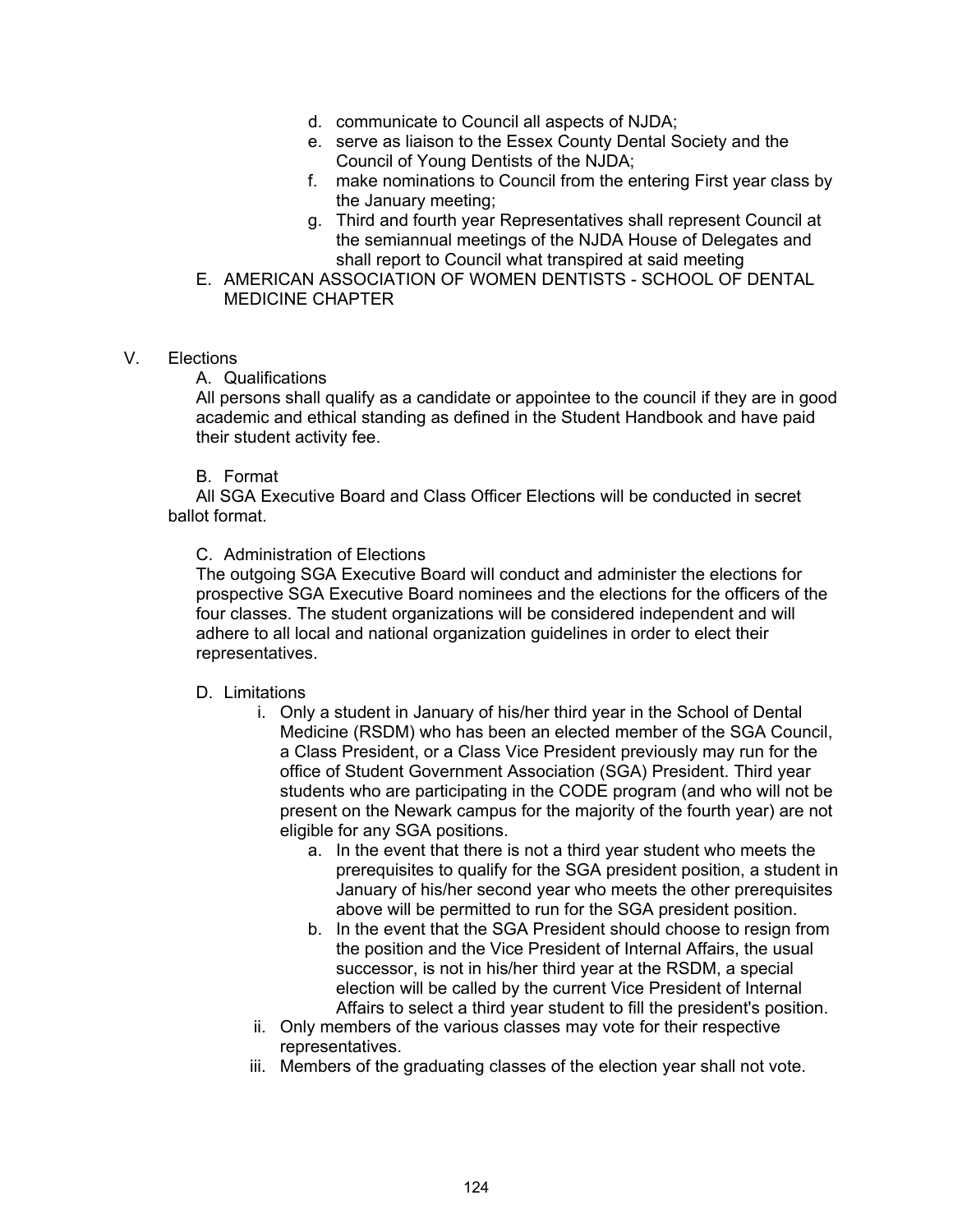#### **Constitution of the Student Government Association**

- I. The name of this organization shall be the Student Government Association of the School of Dental Medicine.
- II. The purpose of this organization shall be to promote educational advancement and integrity, to facilitate communication and cooperation among students, faculty, staff and administration and to serve the interests of the student body.
- III. The membership of this organization shall include all students enrolled in the School of Dental Medicine who's tuition payment is up to date and have paid the student activity fee.
- IV. The government shall be organized as follows:
	- a. Student Council of the Student Government Association (SGA)
		- i. The legislative power of the members of the SGA shall be vested in its Student Council, of the SGA hereafter referred to as the Council. The powers and duties of both the Council and its officers shall be prescribed by Article V of this Constitution.
	- b. Elected Officers of Council
		- i. The elected officers of the Council shall be the SGA President, a Vice President, a Treasurer, and Secretary and the elected officers of the fourth year, third year, second year and first year Pre doctoral classes (as defined in the Bylaws). (The President-elect and Immediate Past SGA President shall be considered elected officers of the Council without the right to vote.)
	- c. Appointed Officers of Council
		- i. The appointed officers of Council shall be Representatives to the American Student Dental Association (ASDA), the New Jersey Dental Association (NJDA), the Student National Dental Association (SNDA), the Editor(s) to the SGA yearbook and the Social Chairperson.
	- d. Committees of Council
		- i. The Council, at its discretion, shall establish committees to assist in any matter deemed appropriate. The chairs of these committees shall be chosen by the SGA President and approved by the Council.
- V. The Powers and Duties shall be:
	- a. SGA Council
		- i. To initiate, draft, and enact legislation on matters concerning the welfare of the SGA.
		- ii. To implement legislation enacted by the Council and any other duties delegated to the Council by the SGA.
		- iii. To recognize and supervise all student organizations and activities under the jurisdiction of the Student Government.
		- iv. To appropriate funds for student organizations and functions and to supervise and review the use of all such funds.
		- v. To issue policy statements on behalf of the SGA.
		- vi. To make recommendations to the RSDM Administration, and/or Faculty on matters affecting student welfare and interests.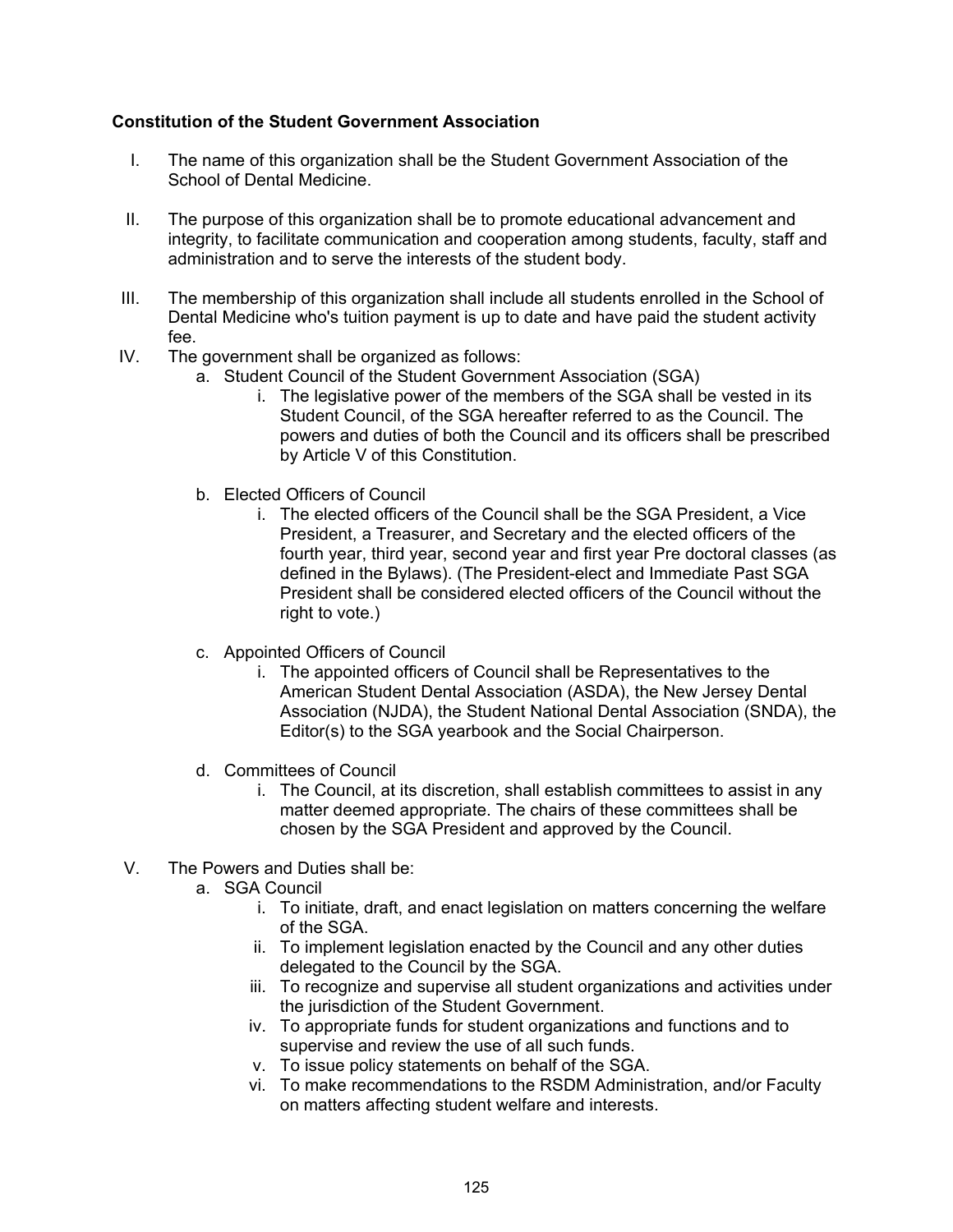- vii. To review and approve or disapprove, by a simple majority vote, all Presidential appointments and to remove any such appointees by a twothirds vote of the Council.
- viii. To recommend individuals from the SGA to fill vacancies on the various standing committees when requested to do so by said committees.
- b. Elected Officers
	- i. The President shall preside at all Council and SGA meetings. He/She shall also make other necessary appointments and fill all vacancies with the consent of the Council, may form and dissolve committees for specific purposes, shall vote only in case of a tie, and shall have any other powers granted him or her by the council in accordance with the Constitution and Bylaws. The President shall also be a member of the Executive Council and Associate Deans Council.
	- ii. The Vice President of Internal Affairs shall assume the duties of the President in the latter's absence and shall perform other duties as directed by the President. He/she shall also preside over student body elections, be responsible for the school newspaper, and for reporting, planning, acting upon and reviewing all grievances or recommendations made by the members of the SGA. He/she will be a member of the Associate Deans Council.
	- iii. The Vice President of Financial Affairs shall have general supervision of all SGA finances. He/she shall keep a written account of the finances and shall process all requisitions for expenditures and perform any other duties as directed by the President.
	- iv. The Secretary shall be responsible for keeping minutes of Council meetings, keeping a written account of all SGA business, handling official correspondence and all permanent Council records, and performing any other duties as directed by the President.
	- v. President, Vice President of Internal Affairs, Vice President of Financial Affairs, and Secretary shall comprise the SGA Executive Board.
	- vi. The Class Presidents and Student group representatives shall represent the interests of their respective classes or organizations to the Council.
	- vii. Other duties of elected officers shall be specified in the Bylaws.
- c. Appointed Officers
	- i. The powers and duties of appointed officers shall be specified in the Bylaws.
- VI. Meetings will convene once per month unless additional meetings are deemed necessary by the President.
- VII. A quorum will consist of 50 percent of the elected SGA officers and 50 percent plus one of the remaining voting members in attendance.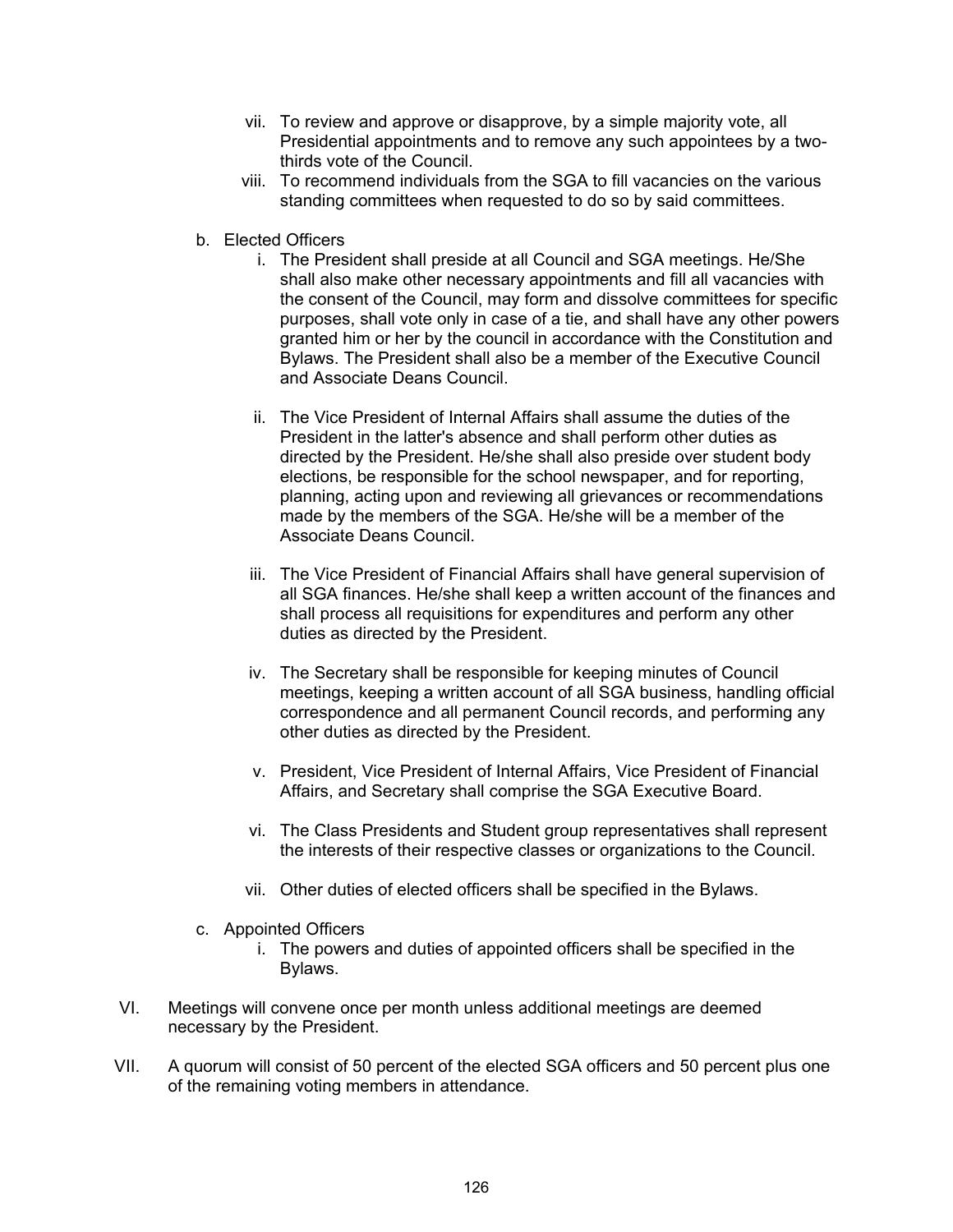- VIII. The Conditions of Office are:
	- a. Terms of Office

All elected SGA officers shall hold office for a term of one year beginning once election results are posted and ending until the following elections are held, with the following exceptions:

- i. The Senior Class President shall hold office until graduation of that class.
- ii. The Immediate Past President of the Council shall occupy that position until the end of the spring trimester or graduation of his/her class.
- b. Elections
	- i. Closed Ballot
		- a. Election of Council officers and Class Officers shall be by closed ballot and simple majority under the general supervision of the Vice-President of Internal Affairs. If the Vice President is a candidate for any of the aforementioned elections, the President of SGA shall appoint a member of the council who is not a candidate to supervise the elections.
	- ii. Voter Qualification
		- a. The voting privilege will be extended to all undergraduate students with the exception of those in the graduating classes.
	- iii. Nominations
		- a. Nominations for Class officer positions shall be made during a class meeting to be held by each class' existing officers. Any member of the class may make nominations, and students may nominate themselves. The nominee must either accept or decline the nomination immediately after the nomination is made. The Class President must then submit a list of all the candidates to the SGA President and Vice President of Internal Affairs.
		- b. Nominations for SGA Council positions will be held concurrently with the Class Officer nominations. The nominees for these positions must meet the election criteria specified in the SGA Bylaws.
		- c. Nominees are to be posted in a public location, such as the Dental Student Lounge, at least one week prior to the elections.
	- iv. Campaigning
		- a. Candidates for SGA Officer positions will be given a chance to address the members of each of the voting classes at a designated time. Each candidate will be given five minutes to address the class and answer any questions.
		- b. Candidates for Class Officer positions will be given an opportunity to address their own class at a given time designated by the Class President. Each candidate will be given five minutes to address the class and answer any questions.
		- c. Candidates for any of the elected positions will be permitted to place campaign material in students' mailboxes. Printing of these materials shall be at the expense of the candidate.
	- v. Time of Election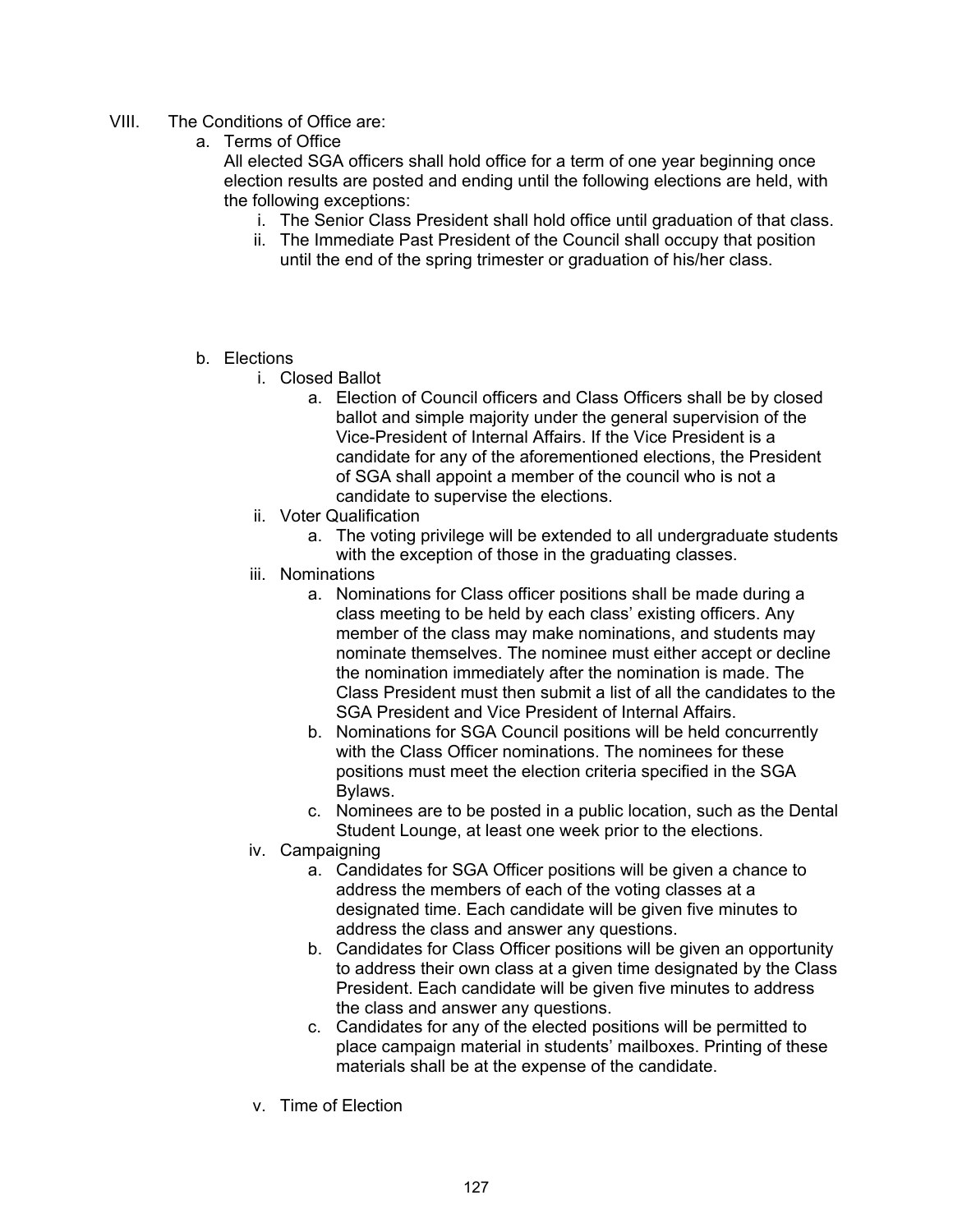- a. Election of SGA Officers and Class Officers shall be held on the first Friday of the month of April. In case there is no majority for any of the offices, a runoff election between the two highest candidates shall be held one week after the initial elections.
- b. The election of Interim Freshman Dental Student Class officers shall be held during their class orientation. During the third week of October, a formal election shall be held to elect new officers or to re-elect the interim officers. The Nomination and Election process shall take place as specified above.
- c. The Council shall have the power to change the date of elections if unforeseen circumstances make this action necessary. This shall be done only when there is a minimum of five working days' notice.
- vi. Election Criteria
	- a. Election criteria shall be set forth in the Bylaws. It shall contain requirements for eligibility and nominations of officers to the Council from the SGA.
- c. Impeachment
	- i. Impeachment proceedings against an officer of the Council may be initiated on the grounds of wrongdoing, incompetence or negligence by any member of the SGA by a petition. This petition must bear the signatures of 25 percent of the students to whom that officer is responsible and/or 20 percent of the SGA officers.
	- ii. Following initial impeachment proceedings, a hearing will be held, with one week's notice, with the constituents of the officer involved. A 75 percent concurring vote of the constituents will result in impeachment.
- IX. Subsidiary Organizations are hereby given the right to exist.
	- a. Class Organizations
		- i. First, second, third, and fourth year Pre doctoral classes, first and second year Dental Hygiene classes, and Postdoctoral classes have the right to organize and function in accordance with the SGA's Constitution.
- X. Amendment Procedures are as follows:
	- a. Petition(s) for Amendment
		- i. Petition(s) for amendments to this Constitution may be presented by unanimous vote of Council or a document signed by 25 percent of the SGA. A copy of the amendment must be sent to each member of Council at least two weeks prior to the ratification balloting.
	- b. Ratification
		- i. Ratification of this Constitution requires unanimous acceptance by the Council.
		- ii. Ratification of amendments to this Constitution shall require 80 percent acceptance by the Council.
- XI. Residual Authority shall rest with the Council such that all powers and responsibilities not specified in the Constitution and Bylaws shall reside with the Council.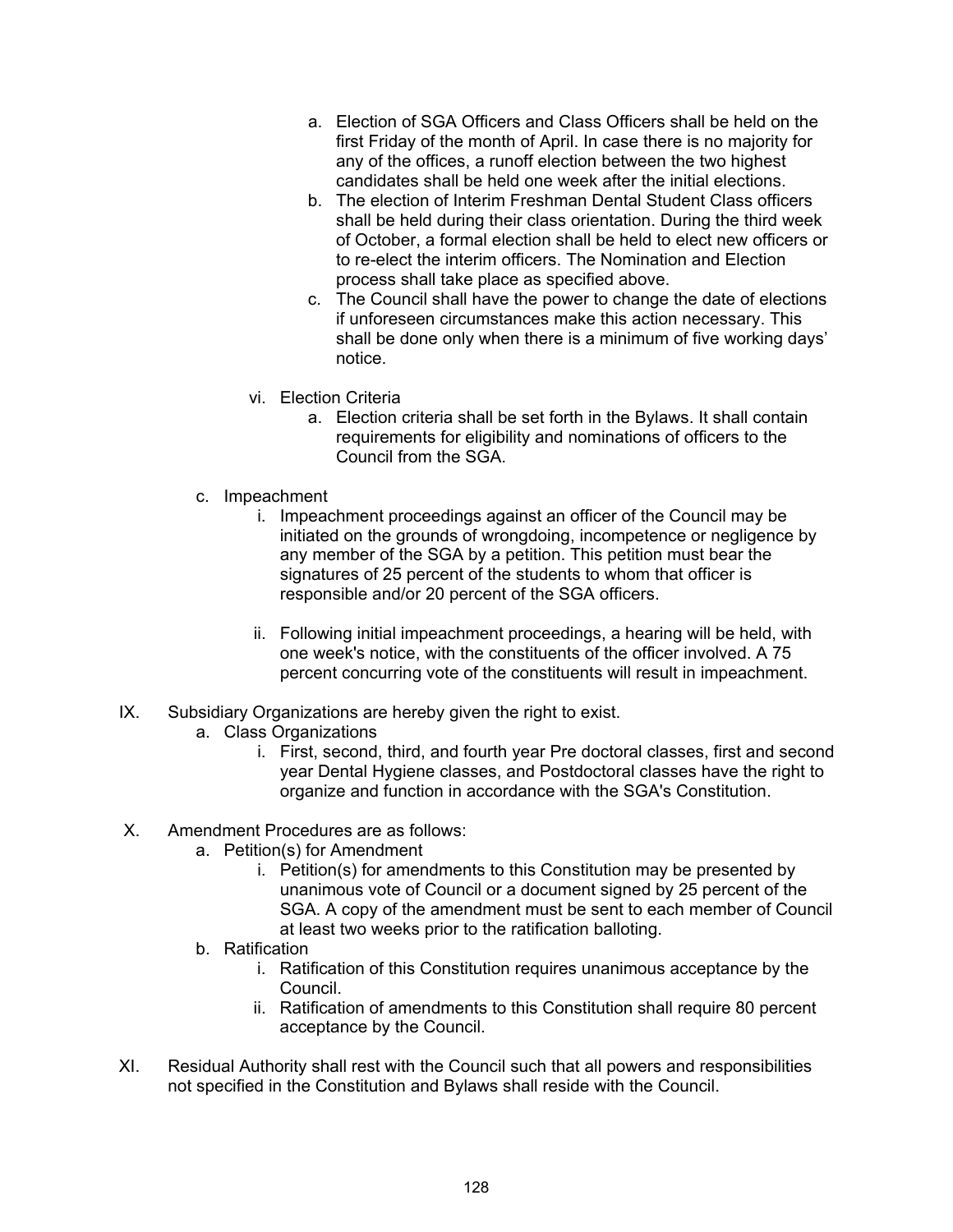XII. This document shall be superseded by any and all RUTGERS and RSDM bylaws. RSDM American Student Dental Association Constitution

#### Article I: Name

The name of this association shall be known as the (chapter name here) American Student Dental Association, hereafter referred to as "RSDM ASDA" or "the Association."

#### Article II: Mission and Objectives

Section 1: Mission Statement of the American Student Dental Association The American Student Dental Association is a national student-run organization which protects and advances the rights, interests, and welfare of students pursuing careers in dentistry. It represents students with a unified voice and provides information, education, advocacy, and services. The association introduces lifelong involvement in organized dentistry, and promotes change for the betterment of the profession.

#### Section 2: Objectives

The objectives of "the RSDM ASDA" shall be:

- 1. To provide programs to educate members on topics important to their career development and political understanding, as well as to supplement regular curriculum.
- 2. To provide a means by which students may participation in and communication with the American Student Dental Association (ASDA), American Dental Association (ADA), NJ Dental Association (NJDA), and NJ Dental Alumni Association (NJDAA).
- 3. To act in concert with RSDM Student Government Association via the appointment of 1 "RSDM ASDA" officer to serve as a member of that body, preferably the President.

#### Article III: Membership

Membership in ASDA is open to all pre-doctoral dental students enrolled in Rutgers School of Dental Medicine, and those students enrolled in a graduate program of not less than one year in duration, without regard to race, creed, color, age, gender, handicap, disability, nationality, or any other consideration as an individual. "RSDM ASDA" provides equal opportunity and access to membership programs, facilities, and benefits to all persons. Article IV: Dues

1. RSDM – ASDA is an Automatically Billed Chapter. No local dues.

#### Article IV: Organization

The governing body of "RSDM ASDA" is the Executive Council. The Executive Council shall be comprised of the following positions: President, President-elect, Vice President, Secretary, Treasurer, and members at large. The Executive Council has the authority to appoint members to other designated offices to fulfill the work of the chapter as needed. RSDM American Student Dental Association Bylaws

Article I: Duties and Powers of the Executive Council

#### A. President

1. To serve as chairperson of the Executive Council, preside at chapter meetings, and oversee all activities of the Association.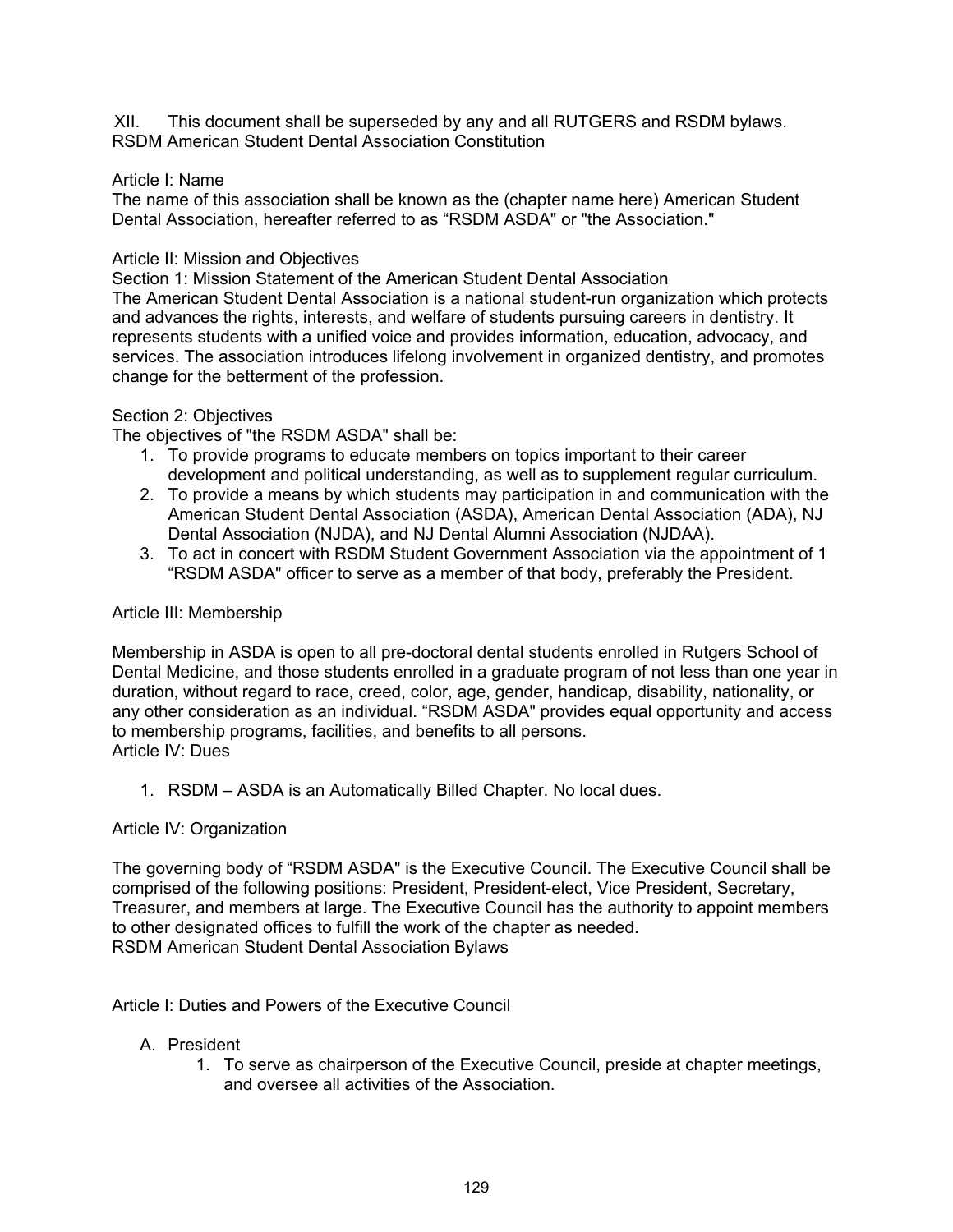- 2. To appoint a member of the Association to complete the term of any vacant office with the approval of a majority of the Executive Council.
- 3. To carry out the affairs of the Association in accordance with these Bylaws.
- 4. To represent the Association as ASDA first delegate, and to attend the national ASDA Annual Session and regional meetings in this capacity.
- 5. To attend student council meetings as a representative of "RSDM ASDA".
- 6. To hold monthly Executive meetings and bi-monthly chapter meetings.
- B. President-Elect
	- 1. To assist the President in the performance of his or her duties.
	- 2. To preside at chapter meetings in the absence or incapacity of the President.
	- 3. To represent the Association as ASDA second delegate, and to attend the national ASDA Annual Session and regional meetings in this capacity.
	- 4. Succession: To automatically succeed to the office of President at the conclusion of the term of office.
- C. Vice President
	- 1. To assist the President-Elect and preside at chapter meetings in the absence or incapacity of the President-Elect.
	- 2. To represent the Association as ASDA first alternate delegate, and to attend the national ASDA Annual Session and regional meetings in this capacity.
	- 3. Succession: the delegate position is a three-year term, thus the vice president will automatically succeed to the office of President-Elect at the conclusion of the term of office.
- D. Secretary
	- 1. To take minutes at Association meetings and maintain records of all pertinent Association business.
	- 2. To maintain the files and facilities of the "RSDM ASDA" office.
	- 3. To preside at chapter meetings in the absence of the other Executive Council members.
	- 4. To represent the Association as ASDA second alternate delegate and to attend the national ASDA Annual Session and regional meetings in this capacity.
- E. Treasurer
	- 1. To act as the official custodian of the funds and accounts of the Association and to dispense Association funds as directed by the Executive Council.

#### Article II: Term of Office

The Vice-President serves a one year term and succeeds automatically to the position of President- Elect for one year. The President-Elect serves a one-year term, and succeeds automatically to the position of President for a one-year term. Other members of the Executive Council serve for one year. Thus, the Vice-President will always be a 2nd year (sophomore) member and must be willing to serve a three year term.

#### Article III: Elections

1. Elections for vacant offices will be held in 2nd week of November. Elected positions include: President- Elect, Vice President, Secretary, Treasurer, and one (1) representative from each class.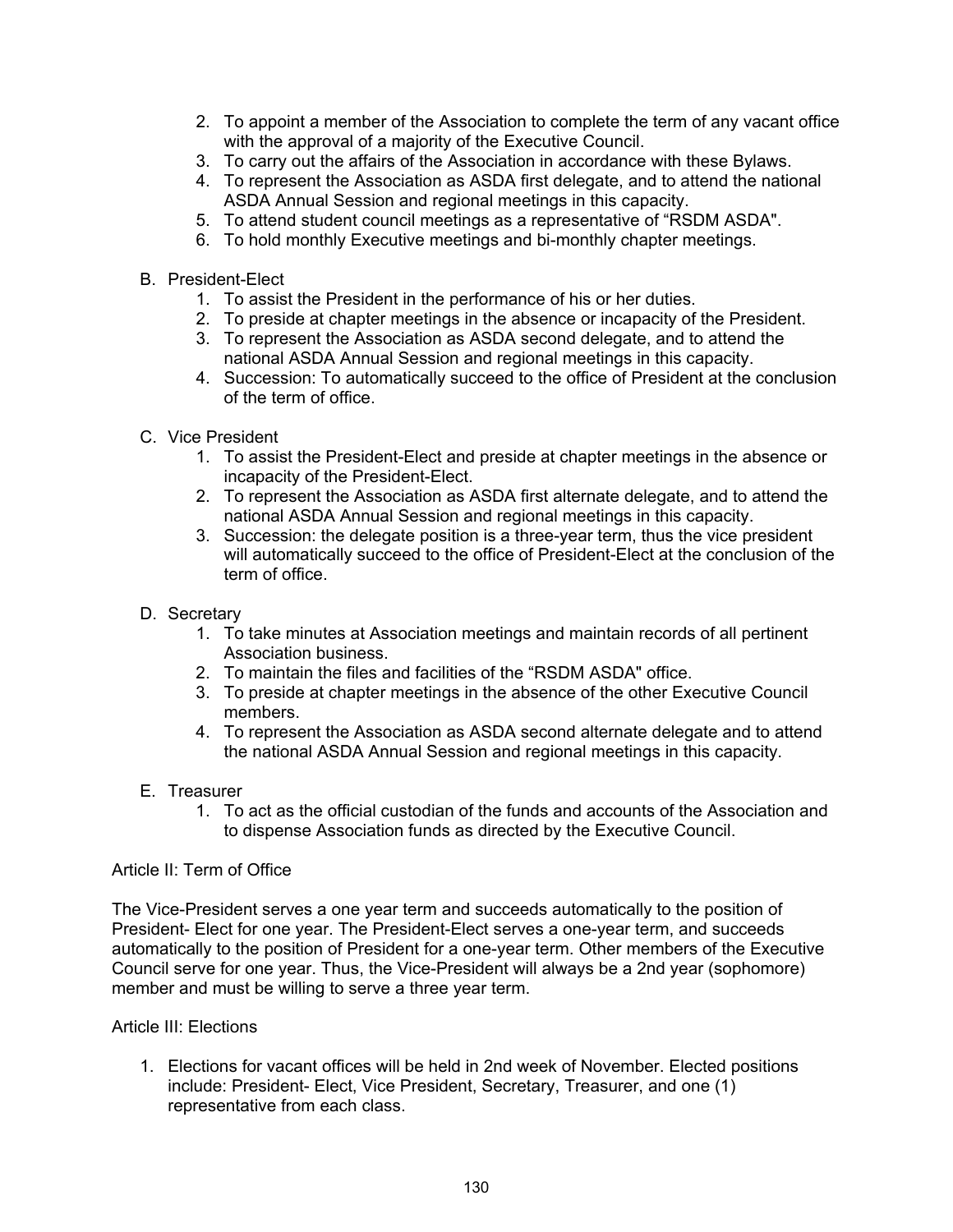- 2. Candidates for office must submit a curriculum vitae and letter of intent by the date specified by the current Executive Committee prior to the Election.
- 3. Candidates for all offices must be students in good standing and current members of ASDA.
- 4. Candidates for Vice-President must be able to serve a three year term; and therefore must be in their 2nd (sophomore) year.
- 5. Leaders may hold no more than one elected chapter position during the term of office.
- 6. Elections are held by secret ballot. The candidate for each position with the most votes shall be declared the winner.
- 7. All positions are decided by majority vote of the Executive Council.

Article IV: Unexpired Terms

- 1. In the event of a vacancy, the President-Elect, Vice President, Treasurer, and Secretary, in that order, will succeed the President for the remainder of the unexpired term. The resulting Executive Council vacancy shall be appointed by the new President, with majority approval by the Executive Council.
- 2. All other office and committee vacancies will be filled by appointment by the President with majority approval of the Executive Council.
- 3. All replacement appointments will end at the conclusion of the unexpired term.

Article V: Removal from Office

- 1. An officer can be removed from office for:
	- a. infringement of any of these bylaws
	- b. commitment of an act discreditable to the profession of dentistry
	- c. failing to fulfill the duties and responsibilities of the position specified in the "RSDM ASDA" Constitution and Bylaws or in the official position description
- 2. One of the following conditions must be met to remove a delegate from office:
	- a. Three instances of absences from official business meetings of the Association
	- b. Three instances of failing to submit necessary materials to the ASDA national central office
	- c. misappropriating chapter funds
	- d. neglecting duties outlined in these Constitution and Bylaws or as stated in the official position description
- 3. If any of the above conditions exist, the removal procedure is as follows:
	- a. notification and counseling: the person will be given the opportunity to resign or meet specific requirements to fulfill his or her duties as determined by the Executive Council
	- b. in the case of an officer who also serves as first or second delegate to the ASDA House of Delegates: notifying the regional trustee and chapter faculty advisor that removal procedures are being implemented
	- c. a probationary period of 30 days to correct the problems and complete unfulfilled duties, after which time:
	- d. the officer will receive written notification of removal from office
	- e. A two-thirds majority vote of the Executive Council is required for removal from office.

Article VI: Amendments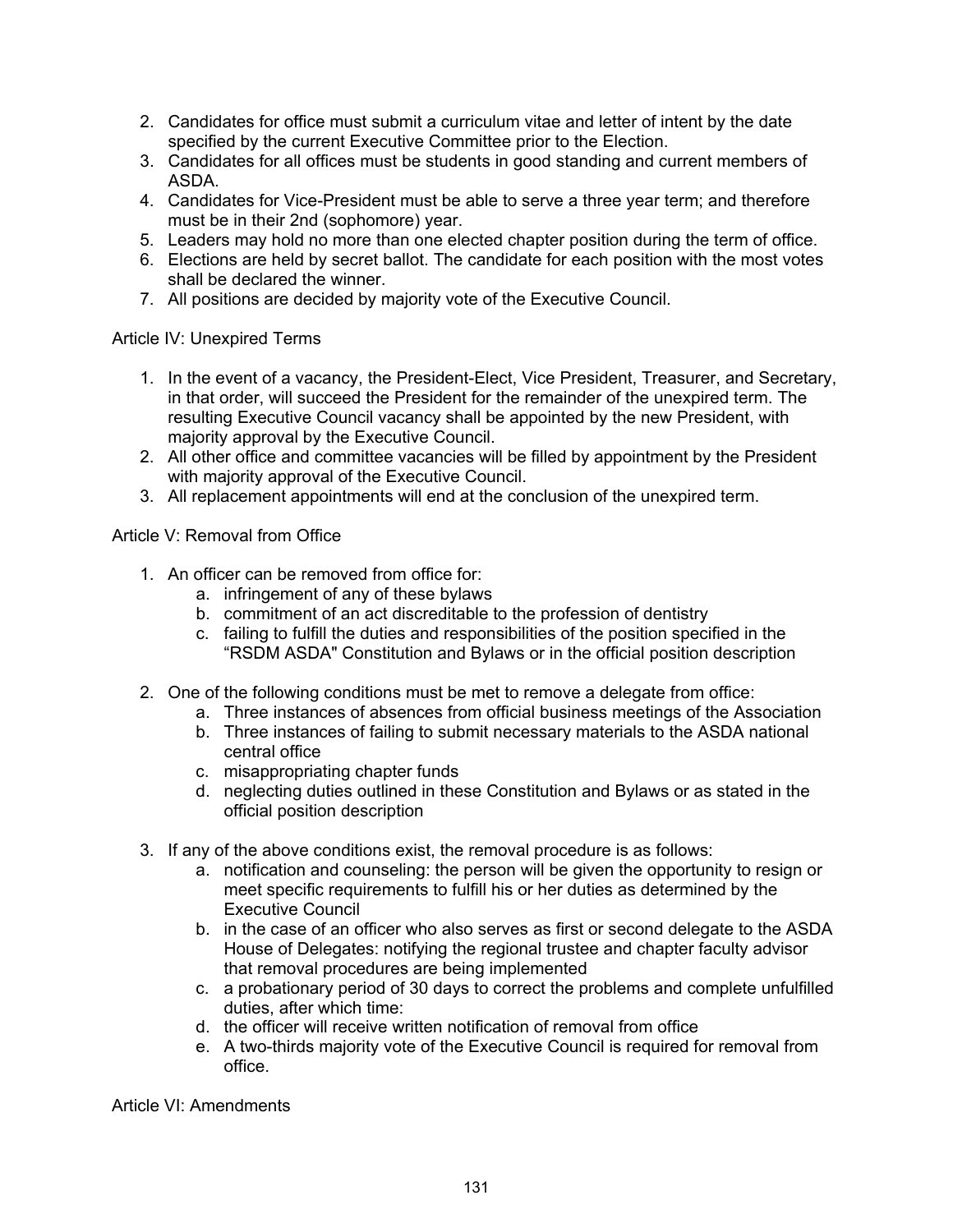The Constitution and Bylaws may be amended at any meeting of the Association at which a quorum is present by a two-thirds majority of the votes cast, when the proposed amendment is submitted in writing to an Executive Council officer five days prior to the Association meeting. A quorum shall consist of no less than 10 percent of the membership at large.

Article VII: Meetings

#### Section 1: Local Meetings

The Association must conduct an official business meeting at bimonthly, which shall be open to all members. Special meetings of the Association may be called by the President or by petition to the President by no less than five members. The Secretary shall be responsible for distributing meeting agendas, if applicable, as well as notifying members of unscheduled meetings. The current edition of the Sturgis Standard Code of Parliamentary Procedure is the parliamentary authority at all official meetings of the Association.

### Section 2: National ASDA Meetings

The President and President-Elect serve, respectively, as first delegate and second delegate to all national ASDA meetings that occur during their term of office. If either party is unable to fulfill this obligation, first the Vice President (First Alternate Delegate) and then the Treasurer (Second Alternate Delegate) will succeed, in order, to these positions.

#### Section 3: Funded Leaders Regulations

If you attend a meeting funded by RSDM, RSDM ASDA, or any other organization you are required to attend ALL meetings and must be prepared to share what was discussed with other members at the first meeting after their return

Section 4: Requirements for Consideration of Being a Funded Leader

The following conditions must be met to be a Funded Leader to a National/Regional Meeting:

- a. Attend 80% of Executive/Chapter meetings
- b. Attend all meetings at National/Regional meeting
- c. Submit a written report discussing the meeting attended within 1 (one) month following return.

The President is responsible for submitting the names of Delegates and Alternates to the central office after elections are held.

#### Article VIII: Committees

The standing committees of RSDM ASDA shall include:

- Chapter Excellence / Ideal ASDA
- ❖ Fundraising
- Legislative Liaison
- ❖ Newsletter
- ❖ Program Coordinator (Formerly known as Social)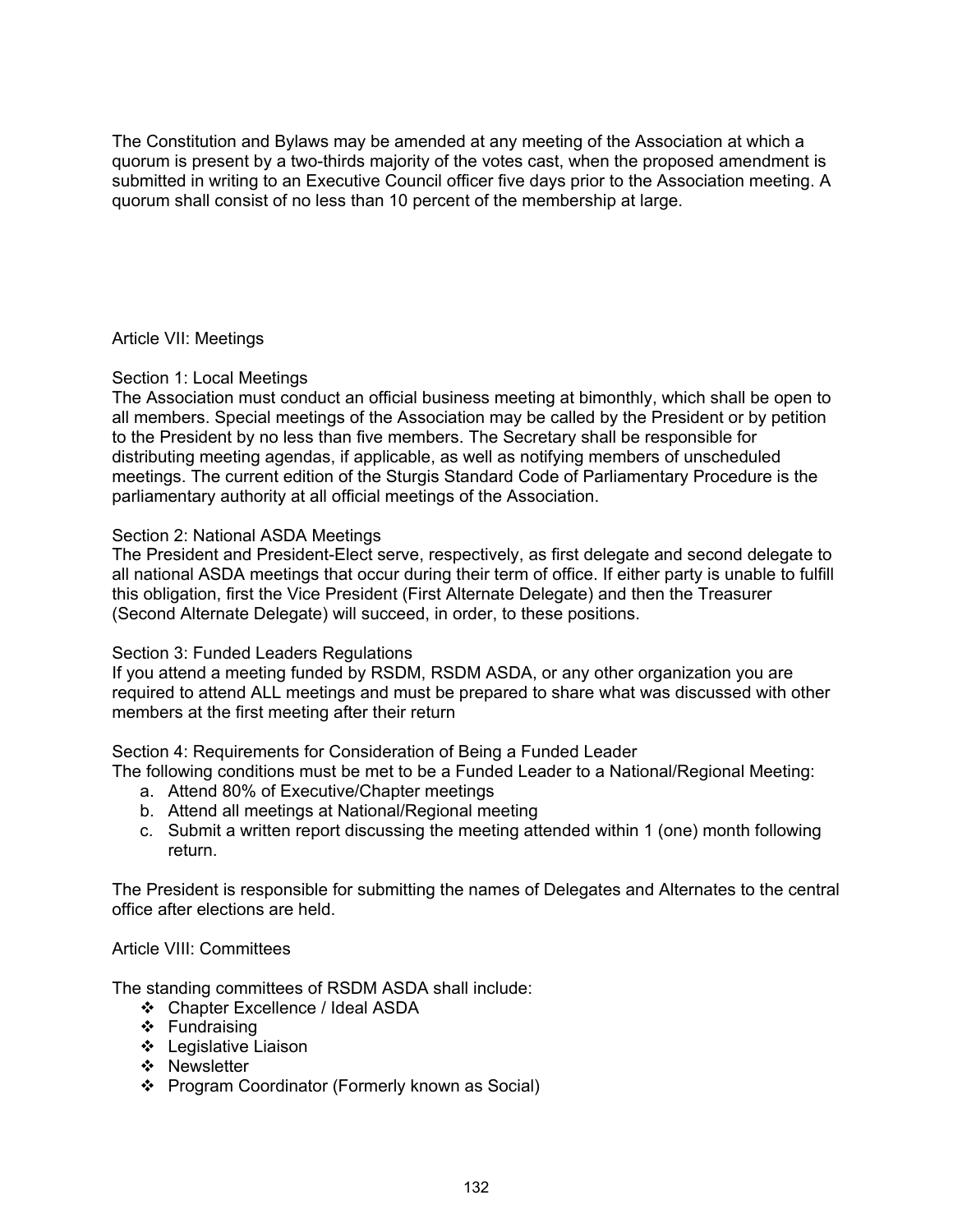## **Association of Women Dentists Bylaws**

- 1. Election of the Executive Board
	- a. Qualifications.
		- i. Any member of the American Association of Women Dentists School of Dental Medicine Chapter ("AAWD") shall be qualified for election to the Executive Board of the AAWD, provided such member (a) is in good academic and ethical standing as defined in the RSDM Student Handbook and (b) is current in her membership dues.
	- b. Limitations.
		- i. The President of the Executive Board shall be a rising senior.
		- ii. The Vice President of the Executive Board shall be a rising junior.
	- c. Election Procedure.
		- i. Candidates for Executive Board positions shall be nominated from the general membership of the AAWD.
		- ii. The Executive Board shall be elected by ballot at the final meeting of the general membership of each academic year; each member of the AAWD in good standing shall be entitled to vote in such elections.
		- iii. The qualified candidate receiving the majority or plurality of votes properly cast for each office shall be elected to such office.
		- iv. Candidates for Freshman Representative to the Executive Board shall write a one-page essay on a topic designated by the Executive Board. The AAWD's faculty advisor shall review the essays and appoint the Freshman Representative from such candidates.
- 2. Duties of the Executive Board
	- a. President. The President shall:
		- i. represent the AAWD in all official dealings with administration, faculty, staff, and outside organizations or individuals;
		- ii. represent the AAWD at all Executive Board, Student Government Association, and Deans' meetings;
		- iii. schedule and hold at least six meetings of the general membership each academic year; and
		- iv. preside at all meetings of the general membership and of the Executive Board.
	- b. Vice President. The Vice President shall:
		- i. assume the duties of the President in the President's absence;
		- ii. attend all Student Government Association meetings and elections;
		- iii. coordinate membership recruiting from the upper three classes; and
		- iv. perform such other duties as may be directed by the President.
	- c. Secretary. The Secretary shall:
		- i. facilitate communication among the members of the Executive Board;
		- ii. keep minutes of all meetings of the general membership and Executive Board;
		- iii. maintain the AAWD's permanent records; and
		- iv. perform such other duties as may be directed by the President.
	- d. Treasurer. The Treasurer shall:
		- i. manage the financial accounts of the AAWD and provide periodic reports of such accounts to the Executive Board;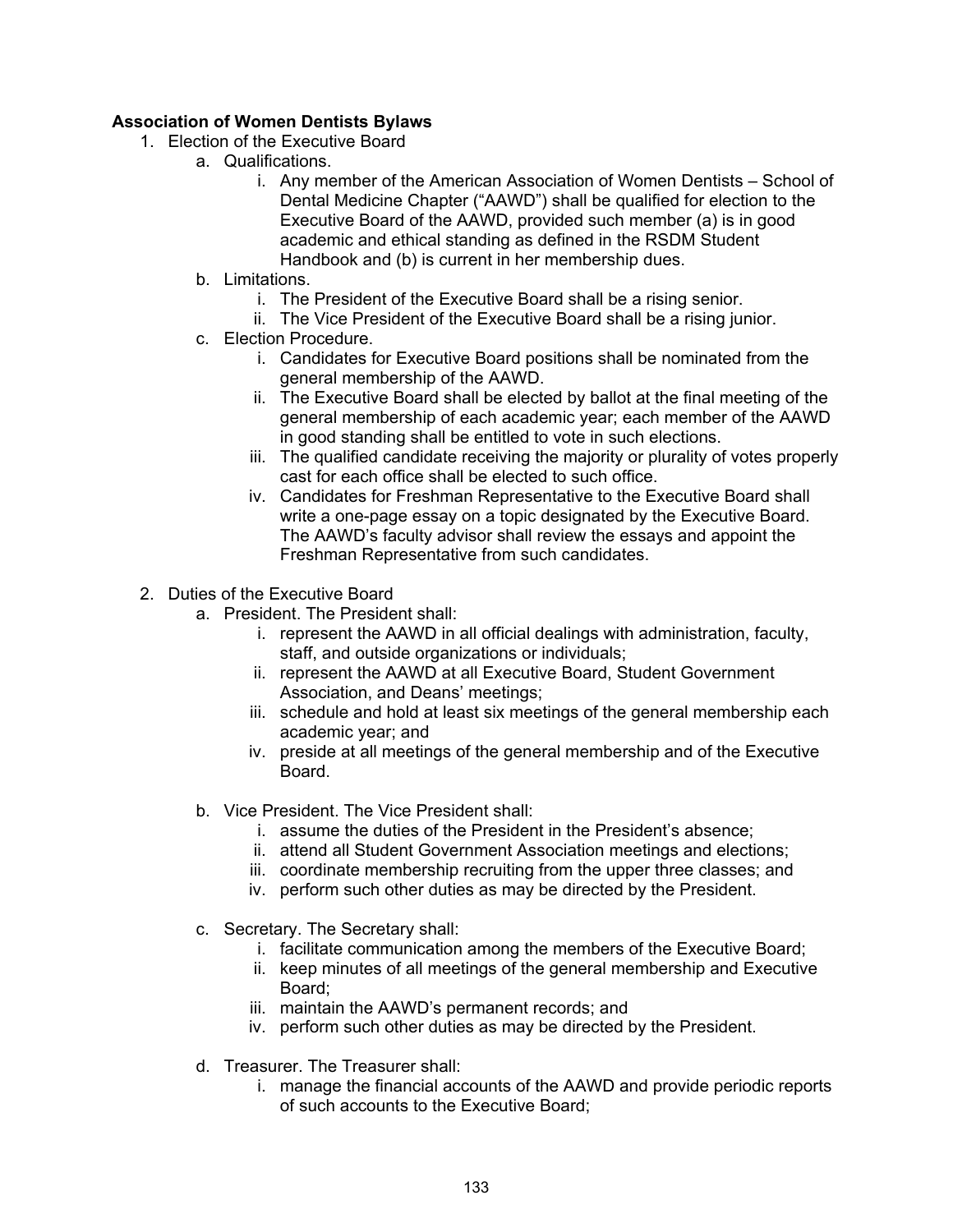- ii. ensure that membership dues for the upcoming school year are set by the Executive Board at the final Executive Board meeting of each academic year;
- iii. manage fund-raising activities; and
- iv. perform such other duties as may be directed by the President.
- e. Freshman Representative. The Freshman Representative shall:
	- i. represent her class at all meetings of the Executive Board;
	- ii. coordinate membership recruiting from the freshman class; and
	- iii. perform such other duties as may be directed by the President.

# **PART X: HONORS AND AWARDS**

#### **Honors & Awards for Graduating Students**

| <b>Award</b>                                                            | Awarded to graduating student who<br>outstandingly demonstrates:                                                                                                                                                                                    |
|-------------------------------------------------------------------------|-----------------------------------------------------------------------------------------------------------------------------------------------------------------------------------------------------------------------------------------------------|
| Academic Of Dental Materials Award                                      | Excellence in dental materials.                                                                                                                                                                                                                     |
| Academy Of General Dentistry Award                                      | To the most deserving in the class.                                                                                                                                                                                                                 |
| Academy Of Operative Dentistry Award                                    | Excellence in Operative Dentistry.                                                                                                                                                                                                                  |
| Alpha Omega National Fraternity Award                                   | The highest scholastic average for his/her four years of<br>dental study.                                                                                                                                                                           |
| Alumni Leadership Awards                                                | The Dental Alumni Association, in recognition of their<br>time consuming efforts on behalf of the school and<br>student body, annually reward the class presidents and<br>the president of the Student Government Association for<br>their service. |
| American Academic Of Esthetic Dentistry                                 |                                                                                                                                                                                                                                                     |
| Award                                                                   | Excellence in esthetic dentistry.                                                                                                                                                                                                                   |
| American Academy Of Dental Practice<br><b>Administration Award</b>      | The most professional growth in managerial skills and<br>development of outstanding performance in four-handed<br>dentistry.                                                                                                                        |
| American Academy Of Gold Foil Operators<br>Award                        | Gold foil excellence.                                                                                                                                                                                                                               |
| American Academy Of Oral And Maxillofacial<br>Pathology Award           | The most interest, accomplishment, and promise in the<br>field of oral pathology.                                                                                                                                                                   |
| American Academy Of Oral And Maxillofacial<br>Radiology Award           | The greatest interest and accomplishment in dental<br>radiology.                                                                                                                                                                                    |
| American Academy Of Oral Medicine Award                                 | The most interest in the cause, prevention, and control of<br>disease of the oral cavity and adnexa.                                                                                                                                                |
| American Academy Of Orofacial Pain Award                                | Excellence in the study of orofacial pain.                                                                                                                                                                                                          |
| American Academy Of Pediatric Dentistry<br>Award                        | Excellence in pediatric dentistry.                                                                                                                                                                                                                  |
| American Academy Of Periodontology Award                                | Outstanding achievement in periodontics.                                                                                                                                                                                                            |
| American Association Of Endodontists Award                              | The greatest interest and accomplishment in<br>endodontics.                                                                                                                                                                                         |
| American Association Of Oral And Maxillofacial<br><b>Surgeons Award</b> | Exemplary aptitude and achievement in the field of oral<br>and maxillofacial surgery.                                                                                                                                                               |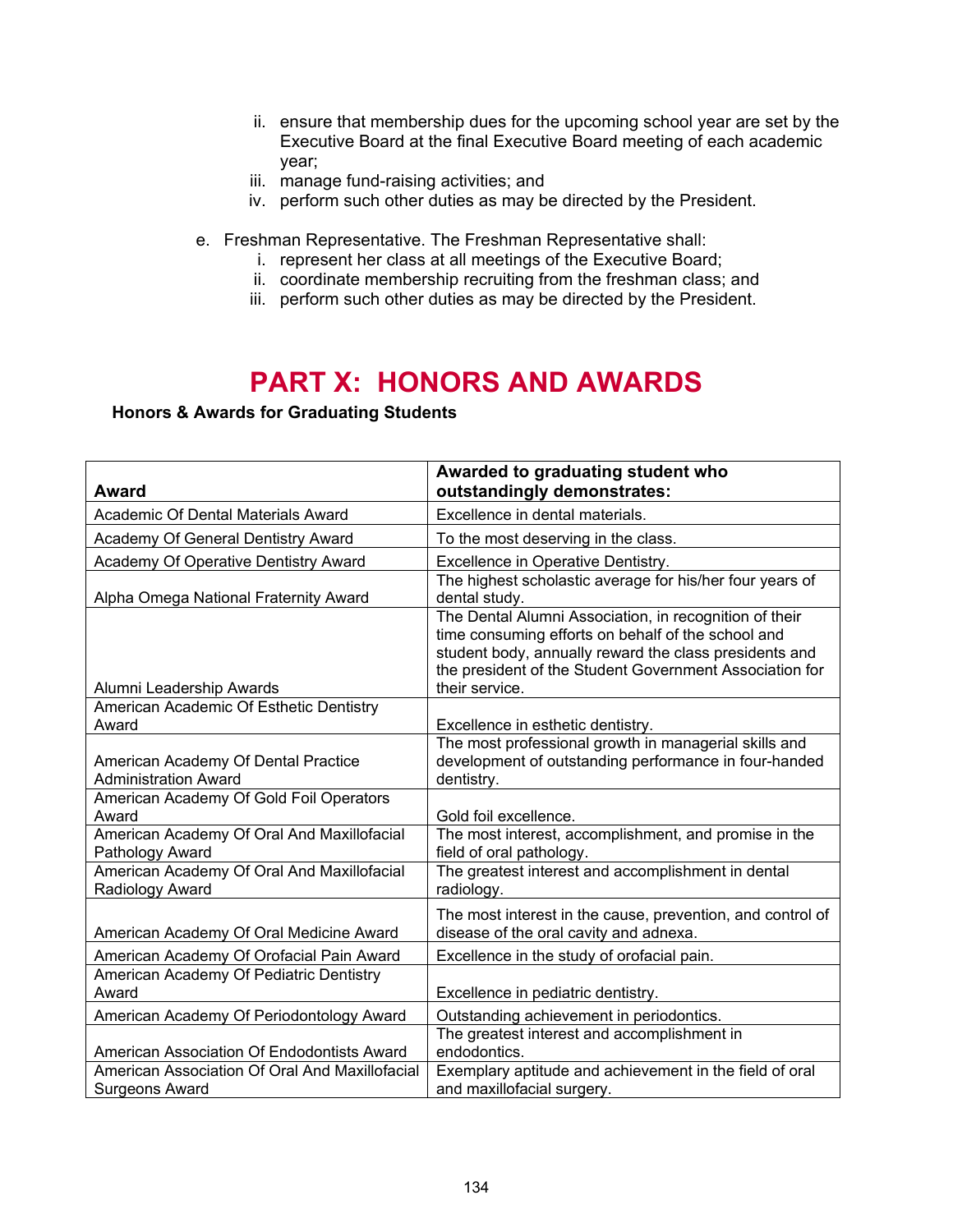| American Association Of Oral Biologists Award                                        | Excellence in oral biology.                                                                                |
|--------------------------------------------------------------------------------------|------------------------------------------------------------------------------------------------------------|
|                                                                                      | Exceptional interest in the development of the orofacial                                                   |
| American Association Of Orthodontists Award                                          | complex.                                                                                                   |
| American Association Of Public Health                                                | A special interest/achievement in community dentistry                                                      |
| <b>Dentistry Award</b>                                                               | and dental public health.                                                                                  |
| American Association Of Women Dentists<br>Award                                      |                                                                                                            |
| American Association Of Oral And Maxillofacial                                       | Outstanding leadership and academic excellence.                                                            |
| <b>Surgeons Implant Award</b>                                                        | Excellence in implant dentistry.                                                                           |
| American College Of Dentists, New Jersey                                             | The greatest potential for becoming an outstanding                                                         |
| <b>Section Award</b>                                                                 | dentist.                                                                                                   |
| American College Of Prosthodontists Award                                            | High academic and clinical proficiency in prosthodontics.                                                  |
| American Dental Society Of Anesthesiology                                            |                                                                                                            |
| Award                                                                                | Outstanding ability or interest in the field of pain control.                                              |
|                                                                                      | The greatest proficiency in the science of occlusion and                                                   |
| American Equilibration Society Award                                                 | temporomandibular joint function.                                                                          |
| American Student Dental Association Award                                            |                                                                                                            |
| Of Excellence                                                                        | Achievement in student service.                                                                            |
|                                                                                      | Outstanding ethical standards and beliefs resulting in                                                     |
| Chesky Kleiner Humanitarian Award                                                    | humanitarian practices.                                                                                    |
| Dentsply International, Inc. Prosthetic Award                                        | Distinction in complete denture prosthesis.                                                                |
|                                                                                      | Distinction in the undergraduate curriculum in fixed                                                       |
| Dentsply International, Inc., Merit Award<br>Dr. Edward Wolfson Memorial Alpha Omega | denture prosthodontics.                                                                                    |
| Award                                                                                | Excellence in dental auxiliary utilization.                                                                |
|                                                                                      |                                                                                                            |
| Dr. Frank Frates Outstanding Clinical Award                                          | distinction in clinical patient care                                                                       |
| Dr. Irwin Quinn Memorial Award                                                       | Excellence in clinical ability and patient service.<br>Demonstration of a serious commitment to studies in |
| Dr. Robert E. Gillis Memorial Award                                                  | addition to financial need.                                                                                |
|                                                                                      | A member of the Fauchard Dental Society who has                                                            |
| Fauchard Dental Society Of New Jersey                                                | exhibited leadership and appears to be dedicated to the                                                    |
| <b>Annual Student Award</b>                                                          | advancement of dentistry through service.                                                                  |
| Fauchard Dental Society Of New Jersey Dr.                                            |                                                                                                            |
| Anthony Volpe Student Distinguished Service                                          | Distinguished service to the school, community and                                                         |
| Award                                                                                | profession.                                                                                                |
| Indian Dental Association Of North America                                           | Distinction in leadership and contribution to the                                                          |
| Award                                                                                | community.<br>Demonstrated greatest professional growth and                                                |
| International College Of Dentists Award                                              | development.                                                                                               |
|                                                                                      | The greatest interest and commitment to oral                                                               |
| International Congress Of Oral Implantologists                                       | implantology/implant dentistry.                                                                            |
| New Jersey Academy For Pediatric Dentistry                                           |                                                                                                            |
| Award                                                                                | Excellence in pediatric dentistry.                                                                         |
| New Jersey Academy Of General Dentistry                                              | Overall clinical proficiency and is planning a career as a                                                 |
| Award                                                                                | general practitioner.                                                                                      |
| New Jersey Dental Association Award                                                  | Excellence in community service.                                                                           |
| Northeastern Society Of Periodontics, Inc.                                           |                                                                                                            |
| Award                                                                                | Outstanding work in the discipline of periodontics.                                                        |
| Organization Of Teachers Of Oral Diagnosis<br>Award                                  | Excellence in oral diagnosis.                                                                              |
|                                                                                      |                                                                                                            |
| Pierre Fauchard Academy Award                                                        | Distinction in leadership.                                                                                 |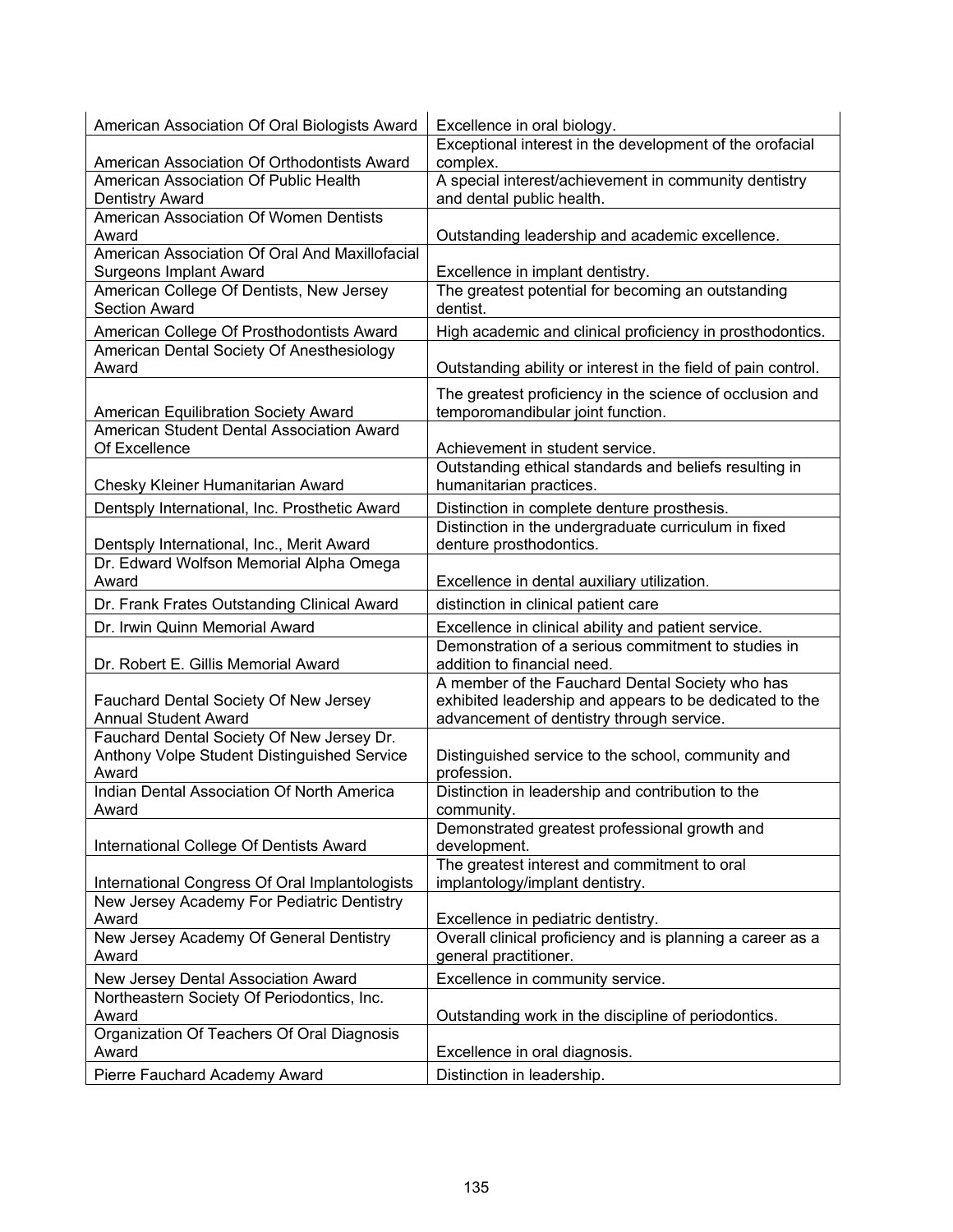| Quintessence Award For Achievement In  |                                                         |
|----------------------------------------|---------------------------------------------------------|
| <b>Periodontics</b>                    | Outstanding clinical achievement in periodontics.       |
| Quintessence Award For Achievement In  |                                                         |
| Restorative Dentistry                  | Excellence in restorative dentistry.                    |
| <b>Quintessence Award For Research</b> | The most interest/accomplishment in the area of dental  |
| Achievement                            | research.                                               |
| School Of Dental Medicine Student      |                                                         |
| Leadership/Distinguished Service Award | Service to the school as a student leader.              |
|                                        | Presented by the Student National Dental Association to |
|                                        | an outstanding, deserving student who has exhibited     |
|                                        | leadership and professionalism and appears to be        |
|                                        | dedicated to the advancement of dentistry through       |
| Uriel Gunthorpe Award                  | service.                                                |
|                                        | The greatest interest and accomplishment in             |
| Water Pik Prosthodontic Award          | prosthodontics.                                         |

### **Rutgers Foundation Excellence in Teaching Awards**

The Rutgers Foundation Excellence in Teaching Awards are two annual awards given to RSDM faculty for outstanding teaching during the academic year. Award recipients receive a framed certificate, and a stipend from the Foundation of Rutgers for further enhancement of the faculty's teaching skills and abilities that would continue to benefit future students interacting with this faculty member.

#### Criteria:

As per the Rutgers Foundation criteria, any faculty member that has won the award in the past year, is eliminated from consideration by the student body.

In addition criteria for consideration includes but is not limited to:

Planning and providing effective instruction

- $\div$  The faculty member effectively presents course content; demonstrates outstanding subject knowledge and teaching expertise, displays innovative and creative teaching (includes didactic material, and/or pre-clinic and/or clinical teaching)
- ❖ Professional Role Modeling/Mentoring
- The faculty member demonstrates day-to-day professionalism, provides mentorship and informal support, advisement and encouragement to students in the classroom, preclinic or clinical situations. Above all the faculty member displays outstanding dedication to meeting student needs in a compassionate and respectful manner.

It is the four pre-doctoral classes present at RSDM that vote and submit the names to the Office of Student Affairs to be submitted to the Rutgers Foundation for the certificate and monies to be awarded to those two recipient faculty for the academic year.

Voting Process:

 The Associate Dean of Student Affairs will meet with the Student Government Association (SGA) President as well as the Presidents of all four classes after January of that year for discussion of the voting and submission of the faculty names to Student Affairs to then be submitted to the Rutgers Foundation for completion of certificates and monies to be awarded to the two faculty recipients at the Senior Convocation Ceremony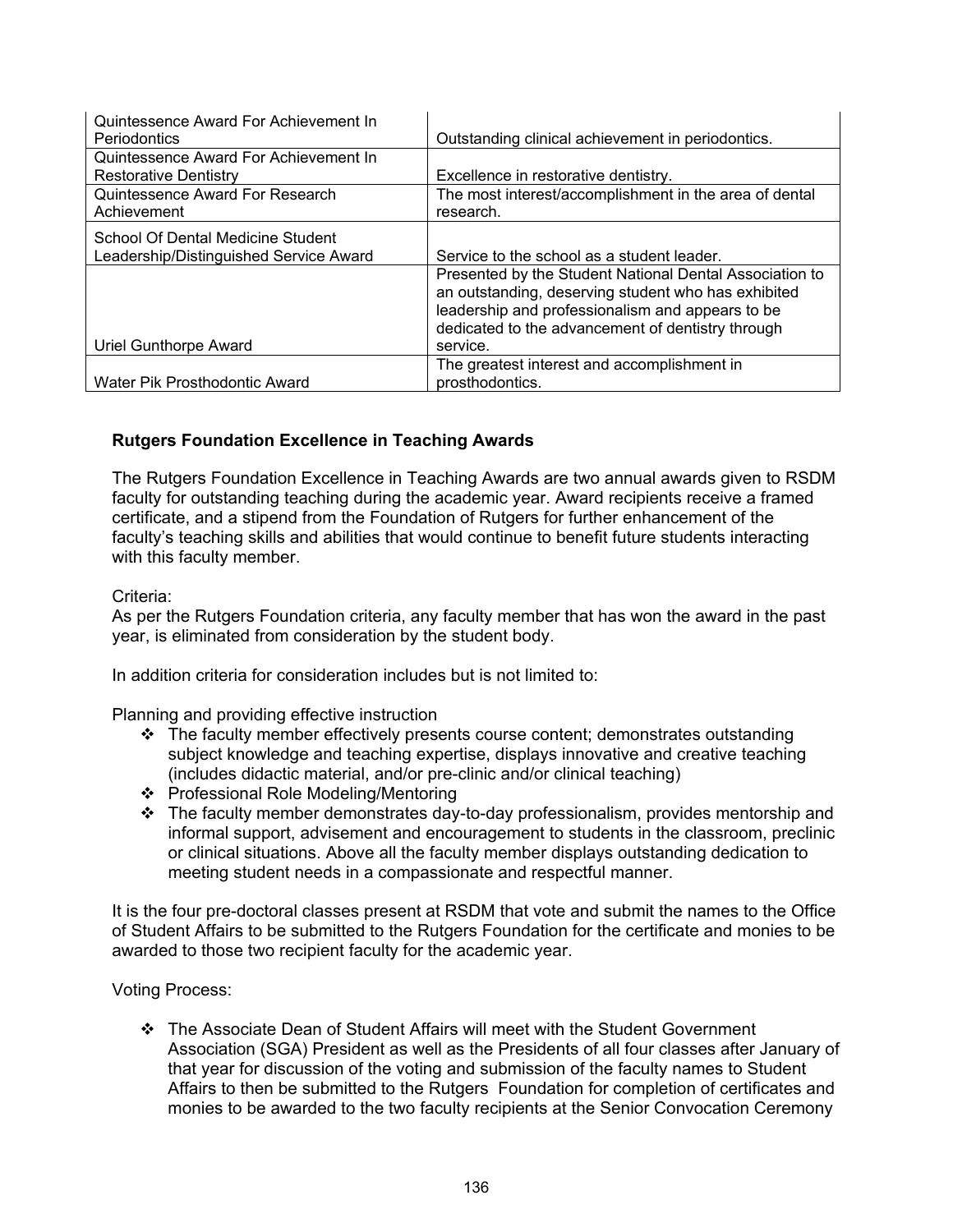- $\div$  The pre-doctoral year (1) and year (2) RSDM students will vote and submit one combined rank ordered list of four faculty names based on votes of those faculty that the students from both classes feel best meet the criteria of this award.
- $\div$  The pre-doctoral year (3) and year (4) RSDM students will vote and submit one combined rank ordered list of four faculty names based on votes of those faculty that the students from both classes feel best meet the criteria of this award.
- \* Therefore one faculty from each of the two lists of nominations from the RSDM predoctoral classes from year 1 and 2 and year 3 and 4 will be chosen, allowing two faculty to be awarded the Rutgers Foundation Excellence in Teaching Awards annually.
- The Office of Student Affairs will facilitate the process by the Associate Dean meeting with the SGA President and Presidents of all four classes, receiving the two lists of faculty (one list= year 1&2 faculty nominations and one list=year 3&4 faculty nominations), forwarding the lists to the Dean of RSDM who will consult with the SGA President, the Associate Deans for Academic and Clinical Affairs and the final two names will be submitted by the Dean to the Rutgers Foundation. The Associate Dean of Student Affairs will reach out to the recipients to be present at the award ceremony but will not be told they are receiving this award at the Senior Convocation.

# **PART XI: FORMS**

# PART XI: FORMS

Forms for which web links are not available, and hence are not previously included in this Handbook, are available in the following section.

# **RSDM Professionalism Evaluation Form**

Date:

Student Name: Course:

Course Director Name: Signature

## **Reliability and Responsibility**

Development of accountable and dependable behavior as it relates to oneself and others Examples include **but are not limited** to:

- Arrival at class on time, and when not, entering the classroom non-disruptively
- Remaining in class for the full session; taking only necessary breaks
- $\Box$  Fulfilling responsibilities and assignments in a timely manner, including but not limited to:
	- $\div$  Keeping immunizations up-to-date
	- ❖ Completing course evaluations